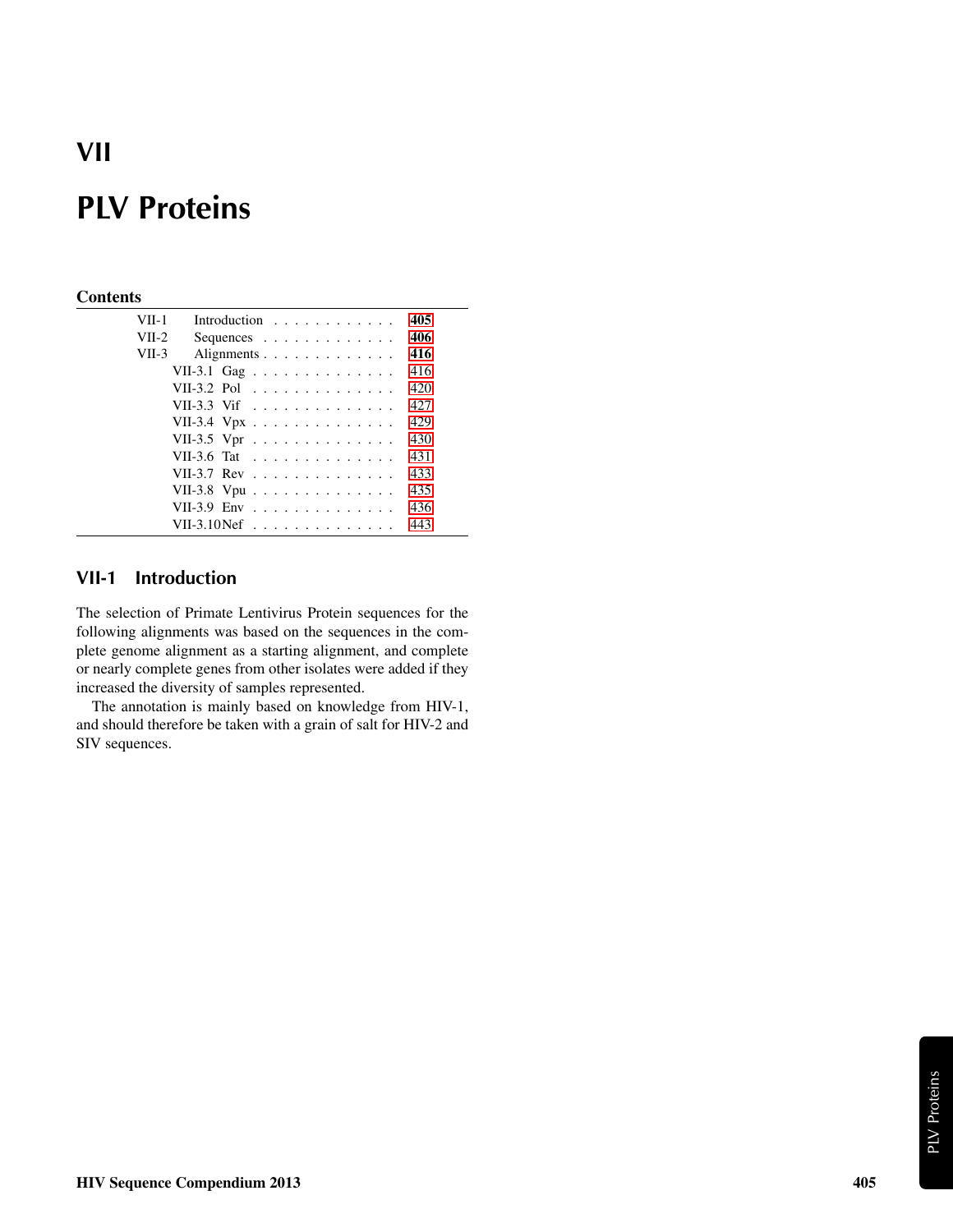### <span id="page-1-0"></span>VII-2 Sequences

Sequences included in the PLV protein alignments.

| Name                   | <b>Accession</b> | <b>Proteins</b>                                                  | <b>Author</b>            | Reference                       |
|------------------------|------------------|------------------------------------------------------------------|--------------------------|---------------------------------|
| H1B.FR.83.HXB2         | K03455           | Gag, Pol,<br>Vif, Vpr, Tat,<br>Rev, Vpu,                         | Wong-Staal, F.           | Nature 313(6000):277-284 (1985) |
| H1A1.UG.85.U455_U455A  | M62320           | Env, Nef<br>Gag, Pol,<br>Vif, Vpr, Tat,<br>Rev, Vpu,             | Oram, J.D.               | ARHR 6(9):1073-1078 (1990)      |
| H1C.ET.86.ETH2220      | U46016           | Env, Nef<br>Gag, Pol,<br>Vif, Vpr, Tat,<br>Rev, Vpu,             | Salminen, M.O.           | ARHR 12(14):1329-1339 (1996)    |
| H1D.CD.84.84ZR085      | U88822           | Env, Nef<br>Gag, Pol,<br>Vif, Vpr, Tat,<br>Rev, Vpu,             | Gao, F.                  | J Virol 72(7):5680-5698 (1998)  |
| H1F1.BE.93.VI850       | AF077336         | Env, Nef<br>Gag, Pol,<br>Vif, Vpr, Tat,<br>Rev, Vpu,             | Laukkanen, T.            | Virology 269(1):95-104 (2000)   |
| H1G.SE.93.SE6165_G6165 | AF061642         | Env, Nef<br>Gag, Pol,<br>Vif, Vpr, Tat,<br>Rev, Vpu,             | Carr, J.K.               | Virology 247(1):22-31 (1998)    |
| H1H.CF.90.056          | AF005496         | Env, Nef<br>Gag, Pol,<br>Vif, Vpr, Tat,<br>Rev, Vpu,             | Gao, F.                  | J Virol 72(7):5680-5698 (1998)  |
| H1J.SE.93.SE9280_7887  | AF082394         | Env, Nef<br>Gag, Pol,<br>Vif, Vpr, Tat,<br>Rev, Vpu,             | Laukkanen, T.            | ARHR 15(3):293-297 (1999)       |
| H1K.CM.96.96CM_MP535   | AJ249239         | Env, Nef<br>Gag, Pol,<br>Vif, Vpr, Tat,<br>Rev, Vpu,             | Triques, K.              | ARHR 16(2):139-151 (2000)       |
| H1O.BE.87.ANT70        | L20587           | Env, Nef<br>Gag, Pol,<br>Vif, Vpr, Tat,<br>Rev, Vpu,             | Vanden<br>Haesevelde, M. | J Virol 68(3):1586-1596 (1994)  |
| H1O.CM.91.MVP5180      | L20571           | Env, Nef<br>Gag, Pol,<br>Vif, Vpr, Tat,<br>Rev, Vpu,             | Gurtler, L.G.            | J Virol 68(3):1581-1585 (1994)  |
| H1O.CM.94.BCF06        | AB485666         | Env, Nef<br>Gag, Pol,<br>Vif, Vpr, Tat,<br>Rev, Vpu,<br>Env, Nef | Takekawa                 | Unpublished                     |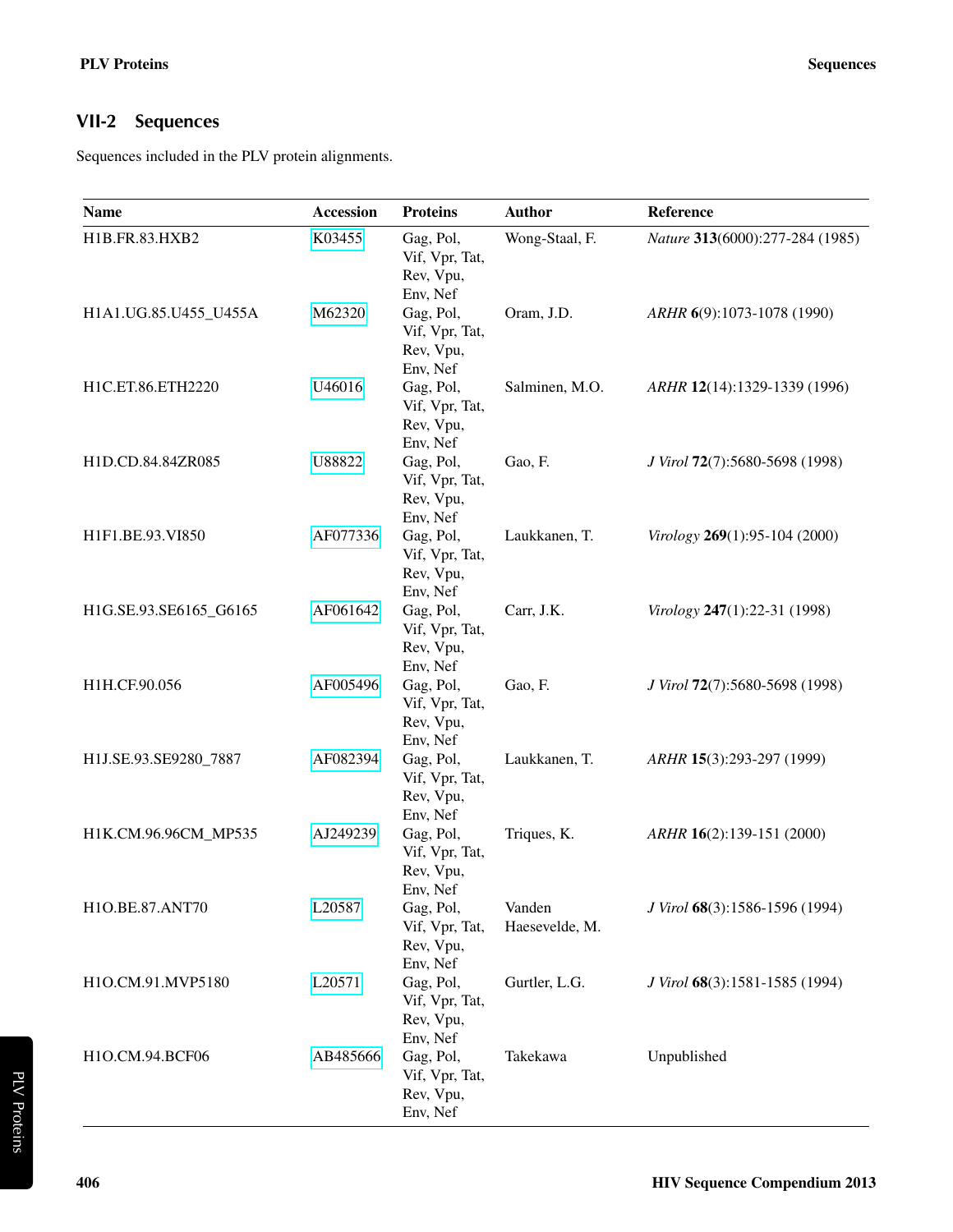| <b>Name</b>           | <b>Accession</b> | <b>Proteins</b>                                                  | <b>Author</b>   | Reference                                   |
|-----------------------|------------------|------------------------------------------------------------------|-----------------|---------------------------------------------|
| H1O.CM.96.96CMA102    | AY169803         | Gag, Pol,<br>Vif, Vpr, Tat,<br>Rev, Vpu,                         | Yamaguchi, J.   | ARHR 19(11):979-988 (2003)                  |
| H1O.CM.98.98CMA104    | AY169802         | Env, Nef<br>Gag, Pol,<br>Vif, Vpr, Tat,<br>Rev, Vpu,             | Yamaguchi, J.   | ARHR 19(11):979-988 (2003)                  |
| H1O.CM.99.99CMU4122   | AY169815         | Env, Nef<br>Gag, Pol,<br>Vif, Vpr, Tat,<br>Rev, Vpu,             | Yamaguchi, J.   | ARHR 19(11):979-988 (2003)                  |
| H1O.CM.x.pCMO2_3      | AY618998         | Env, Nef<br>Gag, Pol,<br>Vif, Vpr, Tat,<br>Rev, Vpu,             | Tebit, D.M.     | Virology 326(2):329-339 (2004)              |
| H1O.FR.92.VAU         | AF407418         | Env, Nef<br>Gag, Pol,<br>Vif, Vpr, Tat,<br>Rev, Vpu,             | Vartanian, J.P. | J Gen Virol 83(Pt 4):801-805<br>(2002)      |
| H1O.SN.99.99SE_MP1299 | AJ302646         | Env, Nef<br>Gag, Pol,<br>Vif, Vpr, Tat,<br>Rev, Vpu,             | Toure-Kane, C.  | ARHR 17(12):1211-1216 (2001)                |
| H1O.US.99.99USTWLA    | AY169814         | Env, Nef<br>Gag, Pol,<br>Vif, Vpr, Tat,<br>Rev, Vpu,             | Yamaguchi, J.   | ARHR 19(11):979-988 (2003)                  |
| H1O.US.x.I_2478B      | AB485668         | Env, Nef<br>Gag, Pol,<br>Vif, Vpr, Tat,<br>Rev, Vpu,             | Takekawa        | Unpublished                                 |
| H1N.CM.02.DJO0131     | AY532635         | Env, Nef<br>Gag, Pol,<br>Vif, Vpr, Tat,<br>Rev, Vpu,             | Bodelle, P.     | ARHR 20(8):902-908 (2004)                   |
| H1N.CM.95.YBF30       | AJ006022         | Env, Nef<br>Gag, Pol,<br>Vif, Vpr, Tat,<br>Rev, Vpu,             | Simon, F.       | Nat Med 4(9):1032-1037 (1998)               |
| H1N.CM.97.YBF106      | AJ271370         | Env, Nef<br>Gag, Pol,<br>Vif, Vpr, Tat,<br>Rev, Vpu,             | Roques, P.      | AIDS 18(10):1371-1381 (2004)                |
| H1P.CM.06.U14788      | HQ179987         | Env, Nef<br>Gag, Pol,<br>Vif, Vpr, Tat,<br>Rev, Vpu,             | Vallari, A.     | <i>J Virol</i> <b>85</b> (3); 1403-7 (2011) |
| H1P.FR.06.RBF168      | GQ328744         | Env, Nef<br>Gag, Pol,<br>Vif, Vpr, Tat,<br>Rev, Vpu,<br>Env, Nef | Plantier, J.-C. | Nat Med 15(8); 871-2 (2009)                 |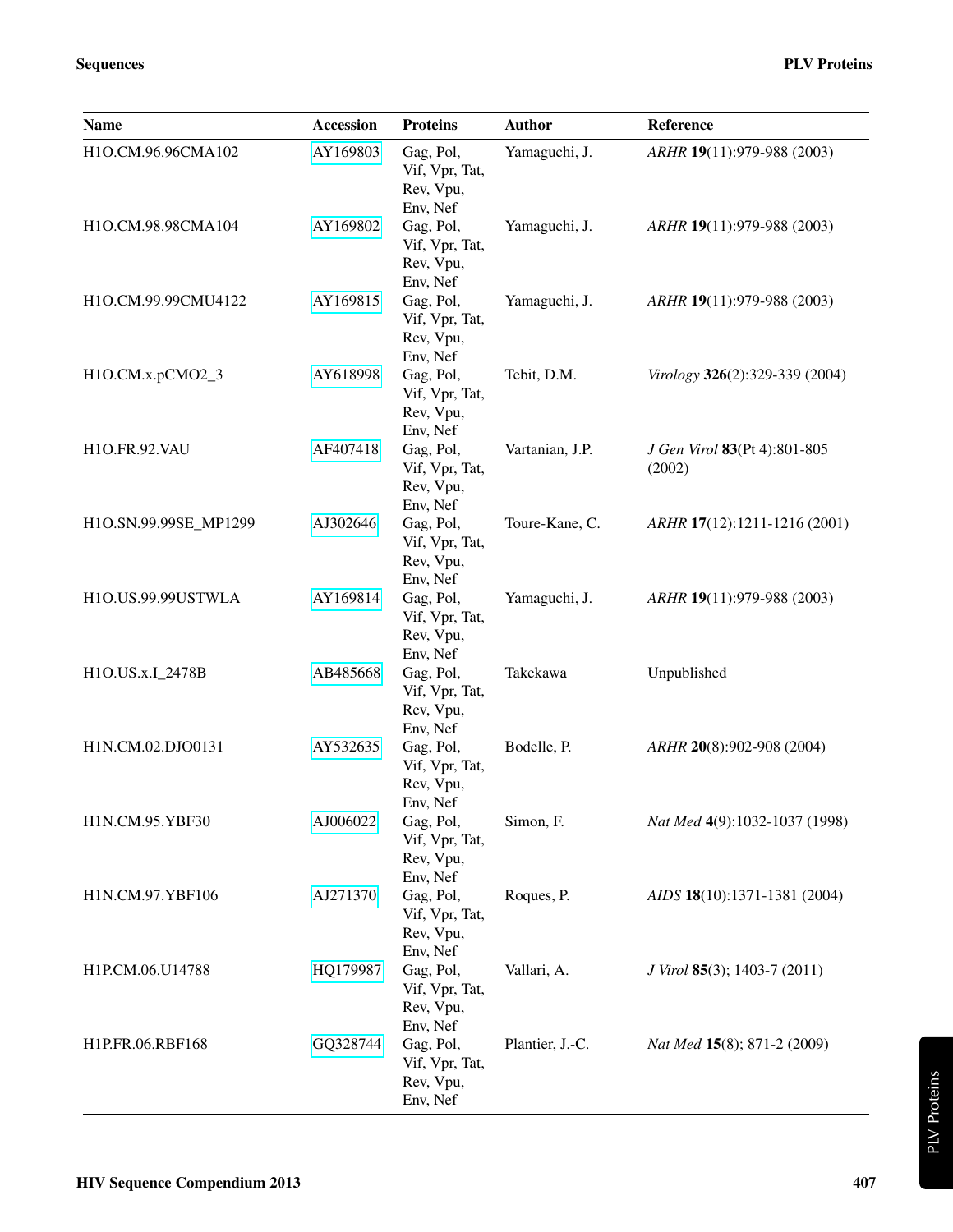| Name                  | <b>Accession</b> | <b>Proteins</b>                                      | <b>Author</b>              | Reference                                       |
|-----------------------|------------------|------------------------------------------------------|----------------------------|-------------------------------------------------|
| CPZ.CD.90.ANT         | U42720           | Gag, Pol,<br>Vif, Vpr, Tat,<br>Rev, Vpu,<br>Env, Nef | Vanden<br>Haesevelde, M.M. | Virology 221(2):346-350 (1996)                  |
| CPZ.CD.06.BF1167      | JQ866001         | Gag, Pol,<br>Vif, Vpr, Tat,<br>Rev, Vpu,<br>Env, Nef | Li, Y.                     | J Virol 86(19):10776-10791 (2012)               |
| CPZ.CM.05.SIVcpzDP943 | EF535993         | Gag, Pol,<br>Vif, Vpr, Tat,<br>Rev, Vpu,<br>Env, Nef | Van Heuverswyn,<br>F.      | Virology 368(1):155-171 (2007)                  |
| CPZ.CM.05.SIVcpzEK505 | DQ373065         | Gag, Pol,<br>Vif, Vpr, Tat,<br>Rev, Vpu,<br>Env, Nef | Keele, B.F.                | Science 313(5786):523-526 (2006)                |
| CPZ.CM.05.SIVcpzMB897 | EF535994         | Gag, Pol,<br>Vif, Vpr, Tat,<br>Rev, Vpu,<br>Env, Nef | Van Heuverswyn,<br>F.      | Virology 368(1):155-171 (2007)                  |
| CPZ.CM.05.SIVcpzMT145 | DQ373066         | Gag, Pol,<br>Vif, Vpr, Tat,<br>Rev, Vpu,<br>Env, Nef | Keele, B.F.                | Science 313(5786):523-526 (2006)                |
| CPZ.CM.98.CAM3        | AF115393         | Gag, Pol,<br>Vif, Vpr, Tat,<br>Rev, Vpu,<br>Env, Nef | Corbet, S.                 | J Virol 74(1):529-534 (2000)                    |
| CPZ.CM.98.CAM5        | AJ271369         | Gag, Pol,<br>Vif, Vpr, Tat,<br>Rev, Vpu,<br>Env, Nef | Muller-Trutwin,<br>M.C.    | <i>J Med Primatol</i> 29(3-4); 166-72<br>(2000) |
| CPZ.GA.88.GAB1        | X52154           | Gag, Pol,<br>Vif, Vpr, Tat,<br>Rev, Vpu,<br>Env, Nef | Huet, T.                   | Nature 345(6273):356-359 (1990)                 |
| CPZ.GA.88.SIVcpzGAB2  | AF382828         | Gag, Pol,<br>Vif, Vpr, Tat,<br>Rev, Vpu,<br>Env, Nef | Bibollet-Ruche, F.         | ARHR 20(12):1377-1381 (2004)                    |
| CPZ.TZ.00.TAN1        | AF447763         | Gag, Pol,<br>Vif, Vpr, Tat,<br>Rev, Vpu,<br>Env, Nef | Santiago, M.L.             | J Virol 77(3):2233-2242 (2003)                  |
| CPZ.TZ.01.TAN2        | EF394357         | Gag, Pol,<br>Vif, Vpr, Tat,<br>Rev, Vpu,<br>Env, Nef | Takehisa, J.               | J Virol 81(14):7463-7475 (2007)                 |
| CPZ.TZ.09.UG38        | JN091690         | Gag, Pol,<br>Vif, Vpr, Tat,<br>Rev, Vpu,<br>Env, Nef | Rudicell, R.S.             | J Virol 85(19); 9918-28 (2011)                  |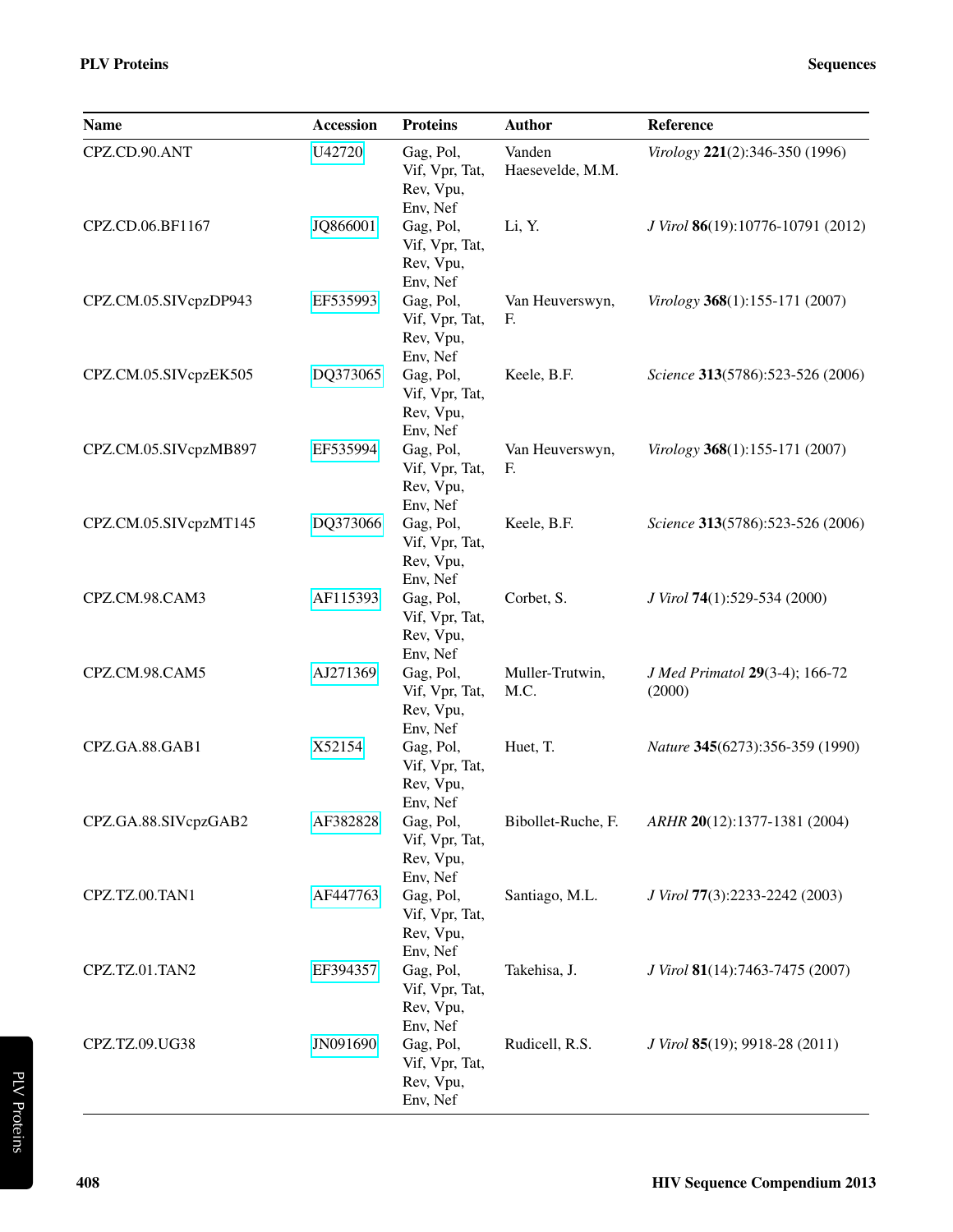| <b>Name</b>               | Accession | <b>Proteins</b>                                         | <b>Author</b>    | Reference                             |
|---------------------------|-----------|---------------------------------------------------------|------------------|---------------------------------------|
| CPZ.TZ.06.SIVcpzTAN13     | JQ768416  | Gag, Pol,<br>Vif, Vpr, Tat,<br>Rev, Vpu,<br>Env, Nef    | Takehisa         | Unpublished                           |
| CPZ.US.85.US_Marilyn      | AF103818  | Gag, Pol,<br>Vif, Vpr, Tat,<br>Rev, Vpu,<br>Env, Nef    | Gao, F.          | Nature 397(6718):436-441 (1999)       |
| <b>MAC.US.x.239</b>       | M33262    | Gag, Pol,<br>Vif, Vpx,<br>Vpr, Tat,<br>Rev, Env,<br>Nef | Kestler, H.      | Science 248(4959):1109-1112<br>(1990) |
| SMM.CI.79.SIVsmCI2        | JX860430  | Gag, Pol,<br>Vif, Vpx,<br>Vpr, Tat,<br>Rev, Env,<br>Nef | Fischer, W.      | J Virol 86(24):13217-13231 (2012)     |
| SMM.LR.89.SIVsmLIB1       | JX860431  | Gag, Pol,<br>Vif, Vpx,<br>Vpr, Tat,<br>Rev, Env,<br>Nef | Fischer, W.      | J Virol 86(24):13217-13231 (2012)     |
| SMM.SL.92.SIVsmSL92A      | JX860432  | Gag, Pol,<br>Vif, Vpx,<br>Vpr, Tat,<br>Rev, Env,<br>Nef | Fischer, W.      | J Virol 86(24):13217-13231 (2012)     |
| STM.US.89.STM_37_16       | M83293    | Gag, Pol,<br>Vif, Vpx,<br>Vpr, Tat,<br>Rev, Env,<br>Nef | Novembre, F.J.   | Virology 186(2):783-787 (1992)        |
| H2A.DE.x.BEN              | M30502    | Gag, Pol,<br>Vif, Vpx,<br>Vpr, Tat,<br>Rev, Env,<br>Nef | Kirchhoff, F.    | Virology 177(1):305-311 (1990)        |
| H2A.PT.x.ALI              | AF082339  | Gag, Pol,<br>Vif, Vpx,<br>Vpr, Tat,<br>Rev, Env,<br>Nef | Reeves, J.D.     | J Virol 73(9); 7795-804 (1999)        |
| H2A.SN.x.ST_HIV_2_ST      | M31113    | Gag, Pol,<br>Vif, Vpx,<br>Vpr, Tat,<br>Rev, Env,<br>Nef | Kumar, P.        | J Virol 64(2):890-901 (1990)          |
| H <sub>2</sub> B.CI.x.EHO | U27200    | Gag, Pol,<br>Vif, Vpx,<br>Vpr, Tat,<br>Rev, Env,<br>Nef | Rey-Cuille, M.A. | Virology 202(1):471-476 (1994)        |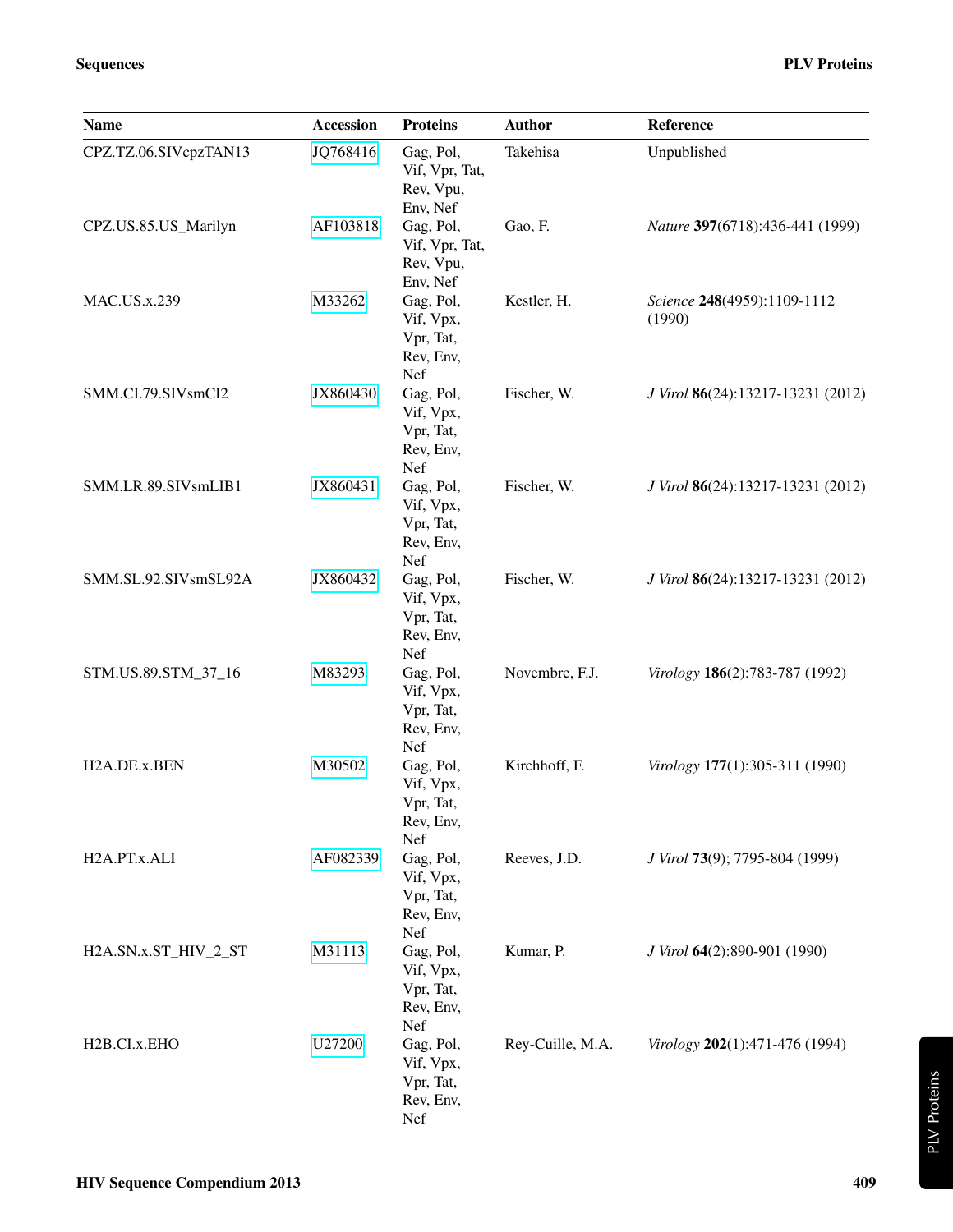| Name                      | <b>Accession</b> | <b>Proteins</b>                                         | <b>Author</b> | Reference                                                               |
|---------------------------|------------------|---------------------------------------------------------|---------------|-------------------------------------------------------------------------|
| H2B.GH.86.D205_ALT        | X61240           | Gag, Pol,<br>Vif, Vpx,<br>Vpr, Tat,<br>Rev, Env,<br>Nef | Dietrich, U.  | Nature 342(6252):948-950 (1989)                                         |
| H2G.CI.92.Abt96           | AF208027         | Gag, Pol,<br>Vif, Vpx,<br>Vpr, Tat,<br>Rev, Env,<br>Nef | Brennan, C.A. | ARHR 13(5):401-404 (1997)                                               |
| H2U.FR.96.12034           | AY530889         | Gag, Pol,<br>Vif, Vpx,<br>Vpr, Tat,<br>Rev, Env,<br>Nef | Damond, F.    | $ARHR$ 20(6):666-672 (2004)                                             |
| GOR.CM.04.SIVgorCP684con  | FJ424871         | Gag, Pol,<br>Vif, Vpr, Tat,<br>Rev, Vpu,<br>Env, Nef    | Takehisa, J.  | J Virol 83(4):1635-1648 (2009)                                          |
| GOR.CM.07.SIVgorCP2135con | FJ424863         | Gag, Pol,<br>Vif, Vpr, Tat,<br>Rev, Vpu,<br>Env, Nef    | Takehisa, J.  | J Virol 83(4):1635-1648 (2009)                                          |
| VER.DE.x.AGM3             | M30931           | Gag, Pol,<br>Vif, Vpr, Tat,<br>Rev, Env,<br>Nef         | Baier, M.     | Virology 176(1):216-221 (1990)                                          |
| <b>VER.KE.x.9063</b>      | L40990           | Gag, Pol,<br>Vif, Vpr, Tat,<br>Rev, Env,<br>Nef         | Hirsch, V.M.  | <i>J Virol</i> <b>69</b> (2):955-967 (1995)                             |
| VER.KE.x.AGM155           | M29975           | Gag, Pol,<br>Vif, Vpr, Tat,<br>Rev, Env,<br>Nef         | Johnson, P.R. | J Virol 64(3):1086-1092 (1990)                                          |
| VER.KE.x.TYO1_patent      | DJ048201         | Gag, Pol,<br>Vif, Vpr, Tat,<br>Rev, Env,<br>Nef         | Omori, T.     | Patent: WO 2007049749-A 13<br>03-MAY-2007; DNAVEC<br><b>CORPORATION</b> |
| SAB.SN.x.SAB1             | U04005           | Gag, Pol,<br>Vif, Vpr, Tat,<br>Rev, Env,<br>Nef         | Jin, M.J.     | EMBO J 13(12):2935-2947 (1994)                                          |
| GRV.ET.x.GRI_677_gri_1    | M66437           | Gag, Pol,<br>Vif, Vpr, Tat,<br>Rev, Env,<br>Nef         | Fomsgaard, A. | Virology 182(1):397-402 (1991)                                          |
| TAN.UG.x.SIVagmTAN1       | U58991           | Gag, Pol,<br>Vif, Vpr, Tat,<br>Rev, Env,<br>Nef         | Soares, M.A.  | Virology 228(2):394-399 (1997)                                          |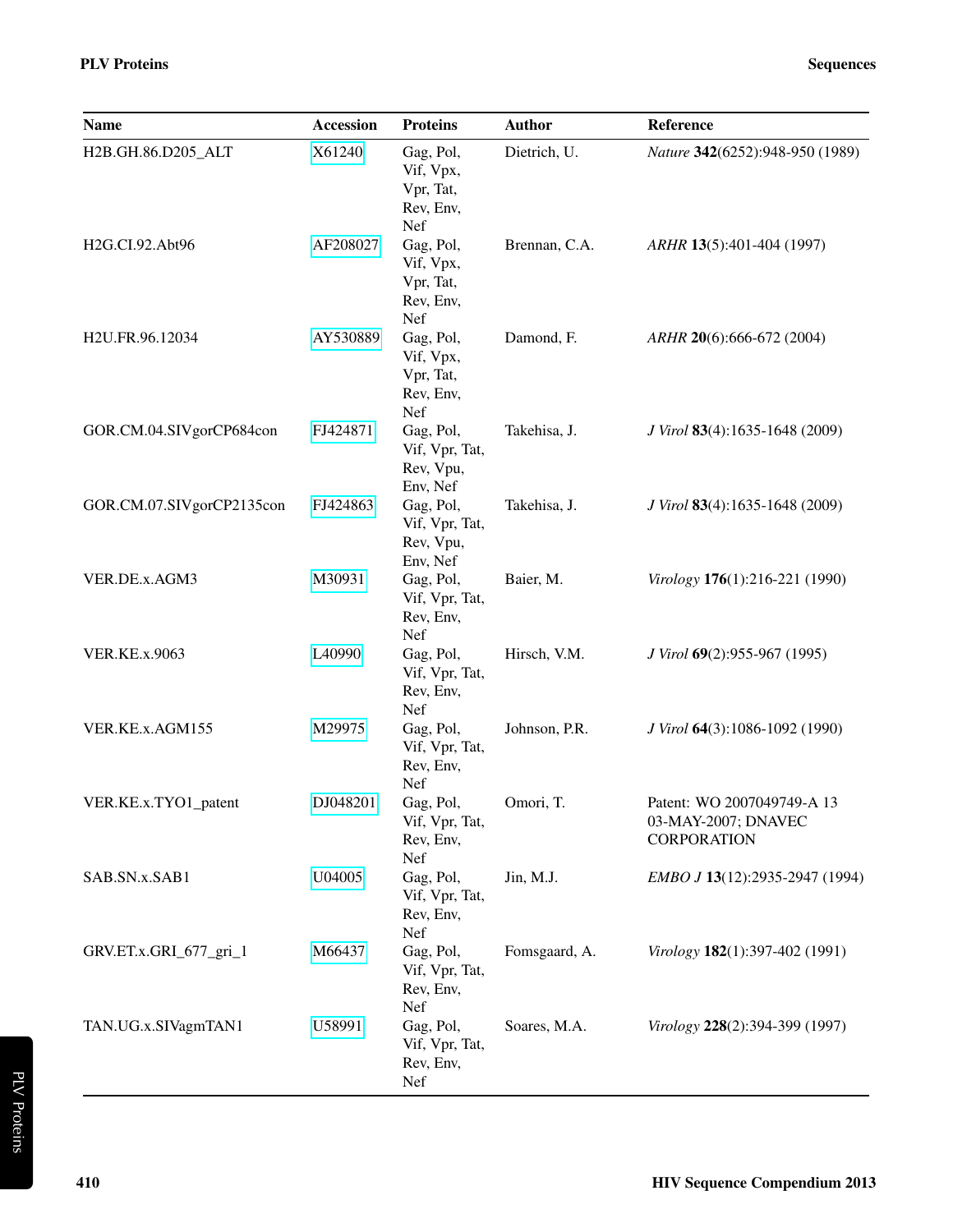| <b>Name</b>               | <b>Accession</b> | <b>Proteins</b>                                         | <b>Author</b>        | Reference                         |
|---------------------------|------------------|---------------------------------------------------------|----------------------|-----------------------------------|
| DRL.x.x.FAO               | AY159321         | Gag, Pol,<br>Vif, Vpx,<br>Vpr, Tat,<br>Rev, Env,<br>Nef | Hu, J.               | J Virol 77(8):4867-4880 (2003)    |
| MND-2.GA.x.M14            | AF328295         | Gag, Pol,<br>Vif, Vpx,<br>Vpr, Tat,<br>Rev, Env,<br>Nef | Souquiere, S.        | J Virol 75(15):7086-7096 (2001)   |
| MND-2.CM.98.CM16          | AF367411         | Gag, Pol,<br>Vif, Vpx,<br>Vpr, Tat,<br>Rev, Env,<br>Nef | Takehisa, J.         | ARHR 17(12):1143-1154 (2001)      |
| MND-2.x.x.5440            | AY159322         | Gag, Pol,<br>Vif, Vpx,<br>Vpr, Tat,<br>Rev, Env,<br>Nef | Hu, J.               | J Virol 77(8):4867-4880 (2003)    |
| MNE.US.x.MNE027           | U79412           | Gag, Pol,<br>Vif, Vpx,<br>Vpr, Tat,<br>Rev, Env,<br>Nef | Kimata, J.T.         | J Virol 72(1):245-256 (1998)      |
| RCM.CM.00.SIVagi_00CM312  | HM803690         | Gag, Pol,<br>Vif, Vpx,<br>Vpr, Tat,<br>Rev, Env,<br>Nef | Ahuka-Mundeke,<br>S. | J Gen Virol 2010 Aug 25           |
| RCM.CM.02.SIVrcm_02CM8081 | HM803689         | Gag, Pol,<br>Vif, Vpx,<br>Vpr, Tat,<br>Rev, Env,<br>Nef | Ahuka-Mundeke,<br>S. | J Gen Virol 2010 Aug 25           |
| RCM.GA.x.SIVRCMGAB1       | AF382829         | Gag, Pol,<br>Vif, Vpx,<br>Vpr, Tat,<br>Rev, Env,<br>Nef | Bibollet-Ruche, F.   | J Virol 78(14):7748-7762 (2004)   |
| RCM.NG.x.NG411            | AF349680         | Gag, Pol,<br>Vif, Vpx,<br>Vpr, Tat,<br>Rev, Env,<br>Nef | Beer, B.E.           | J Virol 75(24):12014-12027 (2001) |
| SYK.KE.x.KE51             | AY523867         | Gag, Pol,<br>Vif, Vpr, Tat,<br>Rev, Env,<br>Nef         | Bibollet-Ruche, F.   | J Virol 78(14):7748-7762 (2004)   |
| SYK.KE.x.SYK173_COMGNM    | L06042           | Gag, Pol,<br>Vif, Vpr, Tat,<br>Rev, Env,<br>Nef         | Hirsch, V.M.         | J Virol 67(3):1517-1528 (1993)    |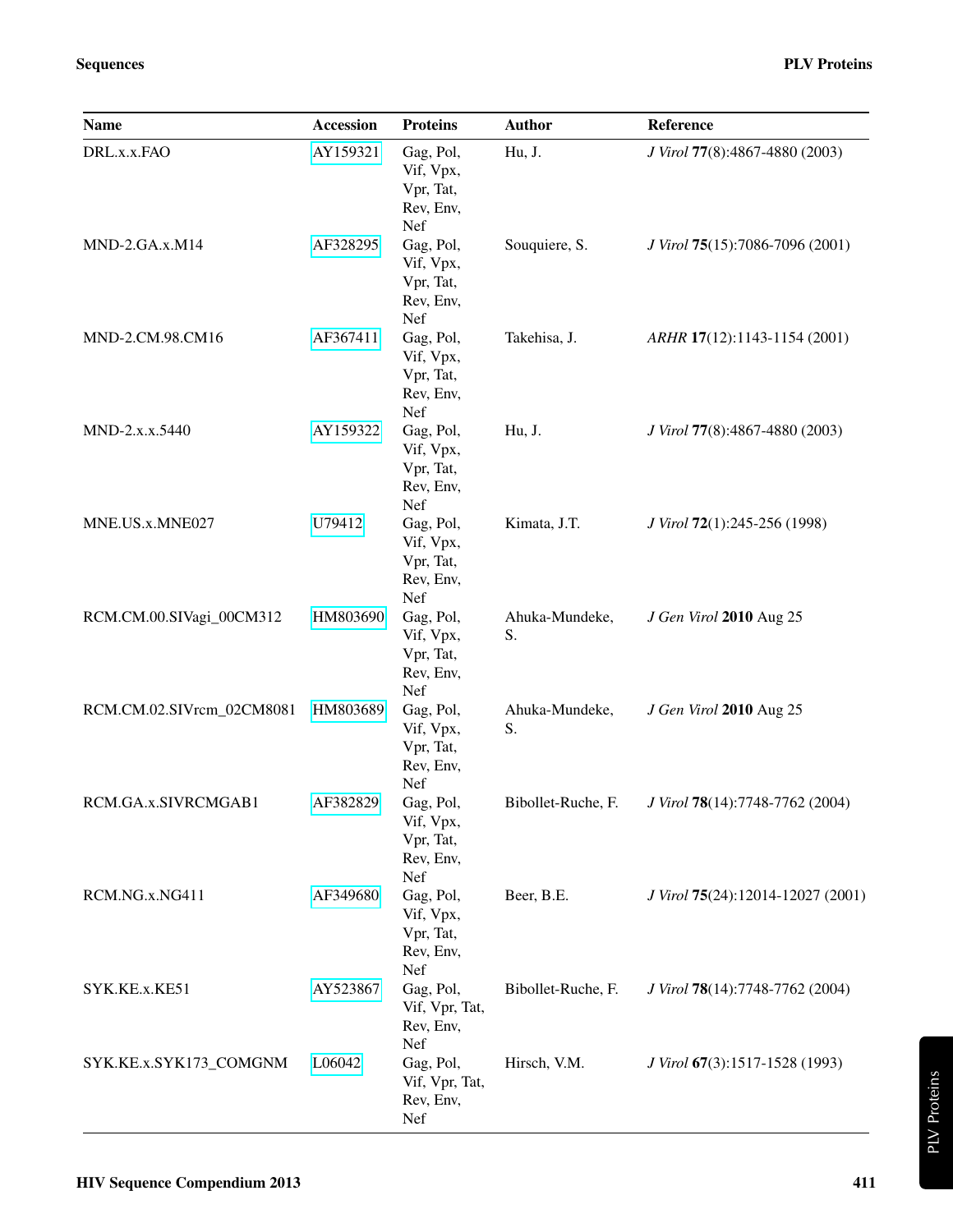| Name                                | <b>Accession</b> | <b>Proteins</b>                                      | <b>Author</b>      | Reference                                 |
|-------------------------------------|------------------|------------------------------------------------------|--------------------|-------------------------------------------|
| LST.CD.88.SIVlhoest447              | AF188114         | Gag, Pol,<br>Vif, Vpr, Tat,<br>Rev, Env,<br>Nef      | Beer, B.E.         | J Virol 74(8):3892-3898 (2000)            |
| <b>SUN.GA.98.L14</b>                | AF131870         | Gag, Pol,<br>Vif, Vpr, Tat,<br>Rev, Env,<br>Nef      | Beer, B.E.         | J Virol 73(9):7734-7744 (1999)            |
| MND-1.GA.x.MNDGB1                   | M27470           | Gag, Pol,<br>Vif, Vpr, Tat,<br>Rev, Env,<br>Nef      | Tsujimoto, H.      | Nature 341(6242):539-541 (1989)           |
| LST.CD.88.SIVlhoest485              | AF188115         | Gag, Pol,<br>Vif, Vpr, Tat,<br>Rev, Env,<br>Nef      | Beer, B.E.         | J Virol 74(8):3892-3898 (2000)            |
| LST.CD.88.SIVlhoest524              | AF188116         | Gag, Pol,<br>Vif, Vpr, Tat,<br>Rev, Env,<br>Nef      | Beer, B.E.         | J Virol 74(8):3892-3898 (2000)            |
| LST.KE.x.lho7                       | AF075269         | Gag, Pol,<br>Vif, Vpr, Tat,<br>Rev, Env,<br>Nef      | Hirsch, V.M.       | J Virol 73(2):1036-1045 (1999)            |
| DEB.CM.04.SIVdeb04CMPF3061 FJ919724 |                  | Gag, Pol,<br>Vif, Vpr, Tat,<br>Rev, Env,<br>Nef      | Aghokeng, A.F.     | Infect Genet Evol 10(3); 386-96<br>(2010) |
| DEB.CM.99.CM40                      | AY523865         | Gag, Pol,<br>Vif, Vpr, Tat,<br>Rev, Env,<br>Nef      | Bibollet-Ruche, F. | J Virol 78(14):7748-7762 (2004)           |
| DEB.CM.99.CM5                       | AY523866         | Gag, Pol,<br>Vif, Vpr, Tat,<br>Rev, Env,<br>Nef      | Bibollet-Ruche, F. | J Virol 78(14):7748-7762 (2004)           |
| DEN.CD.x.CD1_CMO580407              | AJ580407         | Gag, Pol,<br>Vif, Vpr, Tat,<br>Rev, Vpu,<br>Env, Nef | Dazza, M.C.        | J Virol 79(13):8560-8571 (2005)           |
| GSN.CM.99.CN166                     | AF468659         | Gag, Pol,<br>Vif, Vpr, Tat,<br>Rev, Vpu,<br>Env, Nef | Courgnaud, V.      | J Virol 76(16):8298-8309 (2002)           |
| GSN.CM.99.CN71                      | AF468658         | Gag, Pol,<br>Vif, Vpr, Tat,<br>Rev, Vpu,<br>Env, Nef | Courgnaud, V.      | J Virol 76(16):8298-8309 (2002)           |
| MON.CM.99.L1_99CML1                 | AY340701         | Gag, Pol,<br>Vif, Vpr, Tat,<br>Rev, Vpu,<br>Env, Nef | Courgnaud, V.      | J Virol 77(23):12523-12534 (2003)         |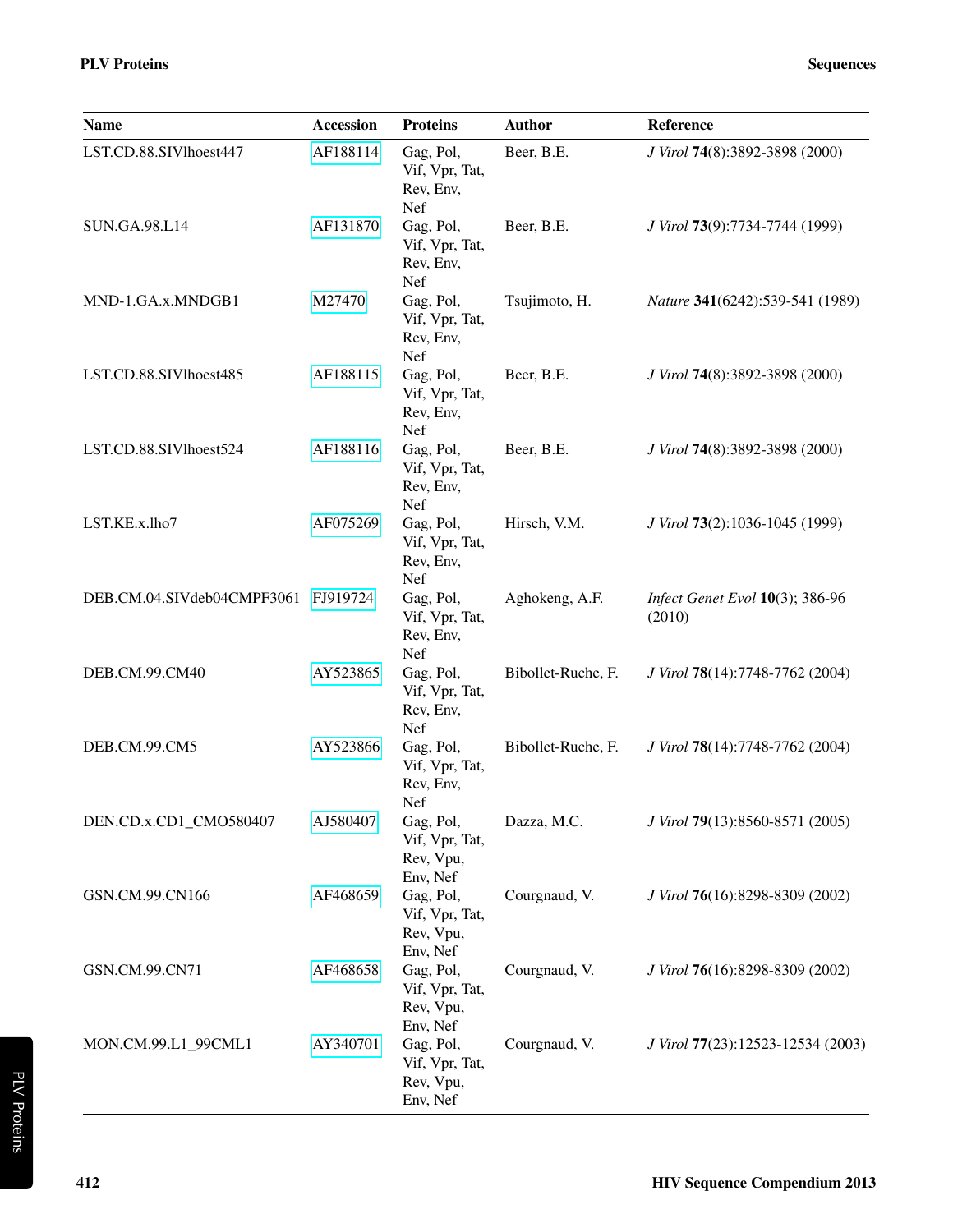| <b>Name</b>                                                  | <b>Accession</b>               | <b>Proteins</b>                                      | <b>Author</b>                         | Reference                                                                                        |
|--------------------------------------------------------------|--------------------------------|------------------------------------------------------|---------------------------------------|--------------------------------------------------------------------------------------------------|
| MON.NG.x.NG1                                                 | AJ549283                       | Gag, Pol,<br>Vif, Vpr, Tat,<br>Rev, Vpu,<br>Env, Nef | Barlow, K.L.                          | J Virol 77(12):6879-6888 (2003)                                                                  |
| MUS-1.CM.01.CM1239                                           | EF070330                       | Gag, Pol,<br>Vif, Vpr, Tat,<br>Rev, Vpu,<br>Env, Nef | Aghokeng, A.F.                        | Virology 360(2):407-418 (2007)                                                                   |
| MUS-<br>1.CM.01.SIVmus_01CM1085                              | AY340700                       | Gag, Pol,<br>Vif, Vpr, Tat,<br>Rev, Vpu,<br>Env, Nef | Courgnaud, V.                         | J Virol 77(23):12523-12534 (2003)                                                                |
| MUS-2.CM.01.CM1246                                           | EF070329                       | Gag, Pol,<br>Vif, Vpr, Tat,<br>Rev, Vpu,<br>Env, Nef | Aghokeng, A.F.                        | Virology 360(2):407-418 (2007)                                                                   |
| MUS-2.CM.01.CM2500                                           | EF070331                       | Gag, Pol,<br>Vif, Vpr, Tat,<br>Rev, Vpu,<br>Env, Nef | Aghokeng, A.F.                        | Virology 360(2):407-418 (2007)                                                                   |
| TAL.CM.00.266                                                | AY655744                       | Gag, Pol,<br>Vif, Vpr, Tat,<br>Rev, Env,<br>Nef      | Liegeois, F.                          | Virology 349(1):55-65 (2006)                                                                     |
| TAL.CM.01.8023                                               | AM182197                       | Gag, Pol,<br>Vif, Vpr, Tat,<br>Rev, Env,<br>Nef      | Liegeois, F.                          | Virology 349(1):55-65 (2006)                                                                     |
| OLC.CI.97.97CI12                                             | FM165200                       | Gag, Pol,<br>Vif, Vpr, Tat,<br>Rev, Env,<br>Nef      | Liegeois, F.                          | J Virol 83(1):428-439 (2009)                                                                     |
| WRC.CI.97.97CI14                                             | AM745105                       | Gag, Pol,<br>Vif, Vpr, Tat,<br>Rev, Env,<br>Nef      | Liegeois, F.                          | J Virol 83(1):428-439 (2009)                                                                     |
| WRC.CI.98.98CI04                                             | AM713177                       | Gag, Pol,<br>Vif, Vpr, Tat,<br>Rev, Env,<br>Nef      | Liegeois, F.                          | J Virol 83(1):428-439 (2009)                                                                     |
| WRC.GM.05.Pbt_05GM_X02                                       | AM937062                       | Gag, Pol,<br>Vif, Vpr, Tat,<br>Rev, Env,<br>Nef      | Locatelli, S.                         | Virology 376(1):90-100 (2008)                                                                    |
| COL.CM.x.CGU1                                                | AF301156                       | Gag, Pol,<br>Vif, Vpr, Tat,<br>Rev, Env,<br>Nef      | Courgnaud, V.                         | J Virol 75(2):857-866 (2001)                                                                     |
| MAC.US.x.251_1A11                                            | M76764                         | Vpx                                                  | Marthas, M.L.                         | J Med Primatol 18(3-4):311-9<br>(1989)                                                           |
| MAC.US.x.251_BK28<br>SMM.SL.92.SIVsmSL92B<br>SMM.SL.92.SL92B | M19499<br>JX860433<br>AF334679 | Vpx<br>Vpx<br>Vpx                                    | Hirsch, V.<br>Fischer, W.<br>Chen, Z. | Cell 49(3):307-319 (1987)<br>J Virol 86(24):13217-13231 (2012)<br>J Virol 70(6):3617-3627 (1996) |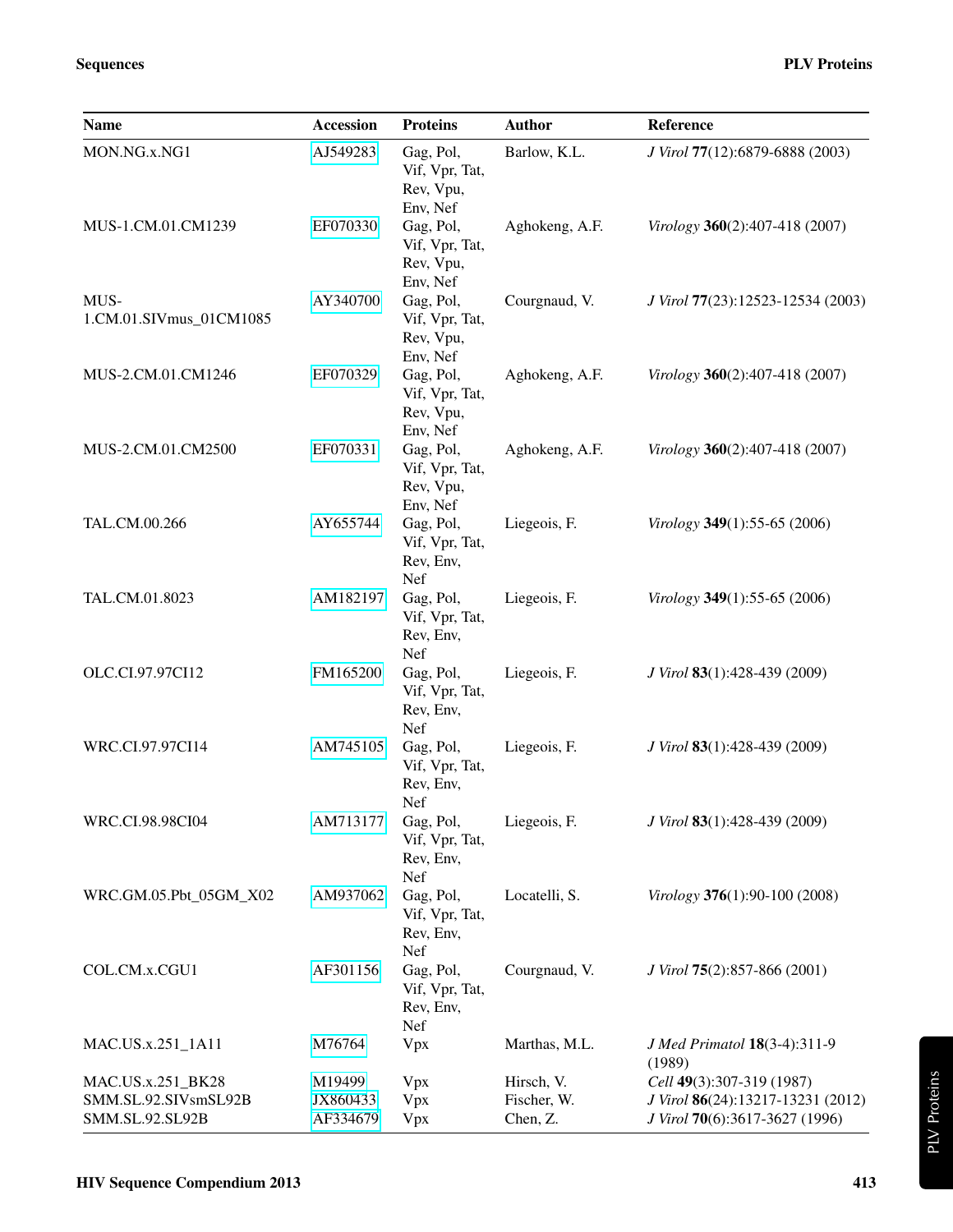| <b>Name</b>              | <b>Accession</b> | <b>Proteins</b> | <b>Author</b>      | Reference                         |
|--------------------------|------------------|-----------------|--------------------|-----------------------------------|
| SMM.US.04.G078           | JX860415         | Vpx             | Fischer, W.        | J Virol 86(24):13217-13231 (2012) |
| SMM.US.04.G932           | JX860416         | Vpx             | Fischer, W.        | J Virol 86(24):13217-13231 (2012) |
| SMM.US.04.M919           | JX860417         | Vpx             | Fischer, W.        | J Virol 86(24):13217-13231 (2012) |
| SMM.US.04.M922           | JX860418         | Vpx             | Fischer, W.        | J Virol 86(24):13217-13231 (2012) |
| SMM.US.04.M923           | JX860419         | Vpx             | Fischer, W.        | J Virol 86(24):13217-13231 (2012) |
| SMM.US.04.M926           | JX860420         | Vpx             | Fischer, W.        | J Virol 86(24):13217-13231 (2012) |
| SMM.US.04.M934           | JX860421         | Vpx             | Fischer, W.        | J Virol 86(24):13217-13231 (2012) |
| SMM.US.04.M935           | JX860422         | Vpx             | Fischer, W.        | J Virol 86(24):13217-13231 (2012) |
| SMM.US.04.M940           | JX860423         | Vpx             | Fischer, W.        | J Virol 86(24):13217-13231 (2012) |
| SMM.US.04.M946           | JX860424         | Vpx             | Fischer, W.        | J Virol 86(24):13217-13231 (2012) |
| SMM.US.04.M947           | JX860425         | Vpx             | Fischer, W.        | J Virol 86(24):13217-13231 (2012) |
| SMM.US.04.M949           | JX860426         | Vpx             | Fischer, W.        | J Virol 86(24):13217-13231 (2012) |
| SMM.US.04.M950           | JX860427         | Vpx             | Fischer, W.        | J Virol 86(24):13217-13231 (2012) |
| SMM.US.04.M951           | JX860428         | Vpx             | Fischer, W.        | J Virol 86(24):13217-13231 (2012) |
| SMM.US.04.M952           | JX860429         | Vpx             | Fischer, W.        | J Virol 86(24):13217-13231 (2012) |
| SMM.US.05.D215           | JX860413         | Vpx             | Fischer, W.        | J Virol 86(24):13217-13231 (2012) |
| SMM.US.06.FTq            | JX860414         | Vpx             | Fischer, W.        | J Virol 86(24):13217-13231 (2012) |
| SMM.US.11.SIVsmE660_FL10 | JQ864084         | Vpx             | Wu, F.             | J Virol 86(16); 8835-47 (2012)    |
| SMM.US.11.SIVsmE660_FL14 | JQ864087         | Vpx             | Wu, F.             | J Virol 86(16); 8835-47 (2012)    |
| SMM.US.11.SIVsmE660_FL6  | JQ864085         | Vpx             | Wu, F.             | J Virol 86(16); 8835-47 (2012)    |
| SMM.US.11.SIVsmE660_FL8  | JQ864086         | Vpx             | Wu, F.             | J Virol 86(16); 8835-47 (2012)    |
| SMM.US.86.CFU212         | JX860407         | Vpx             | Fischer, W.        | J Virol 86(24):13217-13231 (2012) |
| SMM.US.x.H9              | M80194           | Vpx             | Courgnaud, V.      | J Virol 66(1):414-419 (1992)      |
| SMM.US.x.PGM53           | AF077017         | Vpx             | Novembre, F.J.     | J Virol 72(11):8841-8851 (1998)   |
| SMM.US.x.SIVsmH635F_L3   | DQ201172         | Vpx             | Kuwata, T.         | J Virol 80(3):1463-75 (2006)      |
| SMM.x.x.pE660.CG7G       | JX648292         | Vpx             | Lopker             | Unpublished                       |
| SMM.x.x.pE660.CG7V       | JX648291         | Vpx             | Lopker             | Unpublished                       |
| H1B.US.90.WEAU160_GHOSH  | U21135           | Vpu             | Wei, X.            | Nature 422(6929):307-312 (2003)   |
| H101_AE.TH.90.CM240      | U54771           | Vpu             | Carr, J.K.         | J Virol 70(9):5935-5943 (1996)    |
| H102_AG.NG.x.IBNG        | L39106           | Vpu             | Howard, T.M.       | ARHR 10(12):1755-1757 (1994)      |
| H103_AB.RU.97.KAL153_2   | AF193276         | Vpu             | Liitsola, K.       | ARHR 16(11):1047-1053 (2000)      |
| H104_cpx.CY.94.94CY032_3 | AF049337         | Vpu             | Gao, F.            | J Virol 72(12):10234-10241 (1998) |
| H1O.CM.96.96CMABB009     | AY169806         | Vpu             | Yamaguchi, J.      | ARHR 19(11):979-988 (2003)        |
| H1O.CM.96.96CMABB637     | AY169810         | Vpu             | Yamaguchi, J.      | ARHR 19(11):979-988 (2003)        |
| H1O.CM.97.97CMABB447     | AY169813         | Vpu             | Yamaguchi, J.      | ARHR 19(11):979-988 (2003)        |
| H1O.CM.97.97CMABB497     | AY169809         | Vpu             | Yamaguchi, J.      | ARHR 19(11):979-988 (2003)        |
| H1O.CM.98.98CMA105       | AY169816         | Vpu             | Yamaguchi, J.      | ARHR 19(11):979-988 (2003)        |
| H1O.CM.98.98CMABB141     | AY169807         | Vpu             | Yamaguchi, J.      | ARHR 19(11):979-988 (2003)        |
| H1O.CM.98.98CMABB197     | AY169811         | Vpu             | Yamaguchi, J.      | ARHR 19(11):979-988 (2003)        |
| H1O.CM.98.98CMABB212     | AY169804         | Vpu             | Yamaguchi, J.      | ARHR 19(11):979-988 (2003)        |
| H1O.CM.98.98CMU2901      | AY169812         | Vpu             | Yamaguchi, J.      | ARHR 19(11):979-988 (2003)        |
| H1O.CM.98.98CMU5337      | AY169808         | Vpu             | Yamaguchi, J.      | ARHR 19(11):979-988 (2003)        |
| H1O.CM.x.pCMO2_5         | AY623602         | Vpu             | Tebit, D.M.        | Virology 326(2):329-339 (2004)    |
| H1O.SN.99.99SE_MP1300    | AJ302647         | Vpu             | Toure-Kane, C.     | ARHR 17(12):1211-1216 (2001)      |
| H1N.CM.02.SJGddd         | GQ324959         | Vpu             | Vallari, A.        | ARHR 26(1):109-115 (2010)         |
| H1N.CM.04.04CM_1015_04   | DQ017382         | Vpu             | Yamaguchi, J.      | ARHR 22(1):83-92 (2006)           |
| H1N.CM.04.04CM_1131_03   | DQ017383         | Vpu             | Yamaguchi, J.      | ARHR 22(1):83-92 (2006)           |
| H1N.CM.06.U14296         | GQ324962         | Vpu             | Vallari, A.        | $ARHR$ 26(1):109-115 (2010)       |
| H1N.CM.06.U14842         | GQ324958         | Vpu             | Vallari, A.        | ARHR 26(1):109-115 (2010)         |
| CPZ.CM.01.SIVcpzCAM13    | AY169968         | Vpu             | Nerrienet, E.      | J Virol 79(2):1312-9 (2005)       |
| CPZ.CM.05.SIVcpzEK505.c2 | JN835460         | Vpu             | Bibollet-Ruche, F. | J Clin Invest 122(5):1644-1652    |
|                          |                  |                 |                    | (2012)                            |
| CPZ.CM.05.SIVcpzLB7      | DQ373064         | Vpu             | Keele, B.F.        | Science 313(5786):523-526 (2006)  |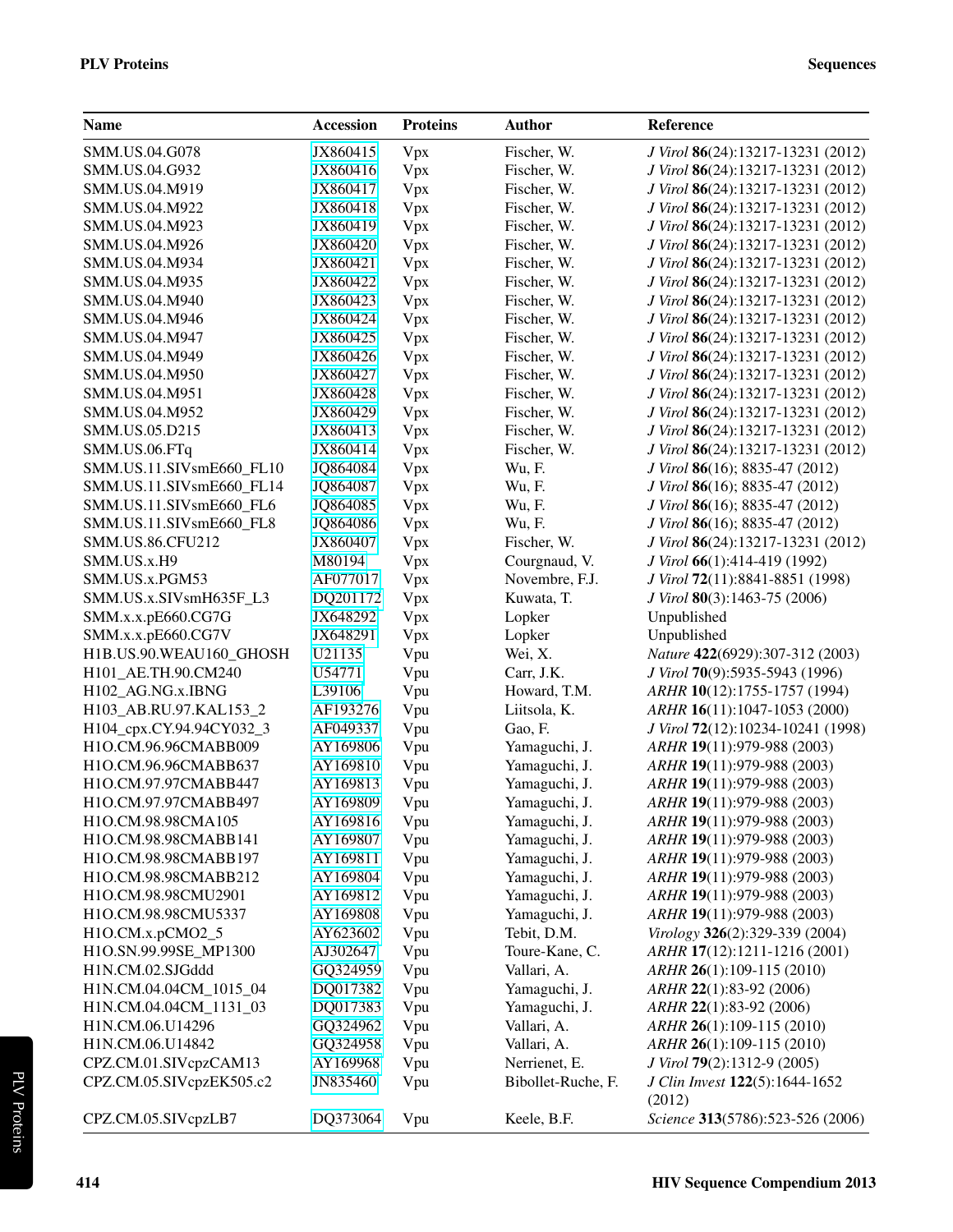| <b>Name</b>                                | <b>Accession</b>     | <b>Proteins</b> | Author                         | <b>Reference</b>                                                 |
|--------------------------------------------|----------------------|-----------------|--------------------------------|------------------------------------------------------------------|
| CPZ.CM.05.SIVcpzMB66                       | DO373063             | Vpu             | Keele, B.F.                    | Science 313(5786):523-526 (2006)                                 |
| CPZ.CM.05.SIVcpzMB897.c2                   | JN835461             | Vpu             | Bibollet-Ruche, F.             | J Clin Invest 122(5):1644-1652<br>(2012)                         |
| CPZ.CM.05.SIVcpzMT145.c2                   | JN835462             | Vpu             | Bibollet-Ruche, F.             | <i>J Clin Invest</i> 122(5):1644-1652<br>(2012)                  |
| CPZ.TZ.02.TAN3 1                           | DO374658             | Vpu             | Takehisa, J.                   | J Virol 81(14):7463-7475 (2007)                                  |
| CPZ.TZ.06.TAN5<br>GOR.CM.07.SIVgor2139_287 | JN091691<br>FJ424866 | Vpu<br>Vpu      | Rudicell, R.S.<br>Takehisa, J. | J Virol 85(19); 9918-28 (2011)<br>J Virol 83(4):1635-1648 (2009) |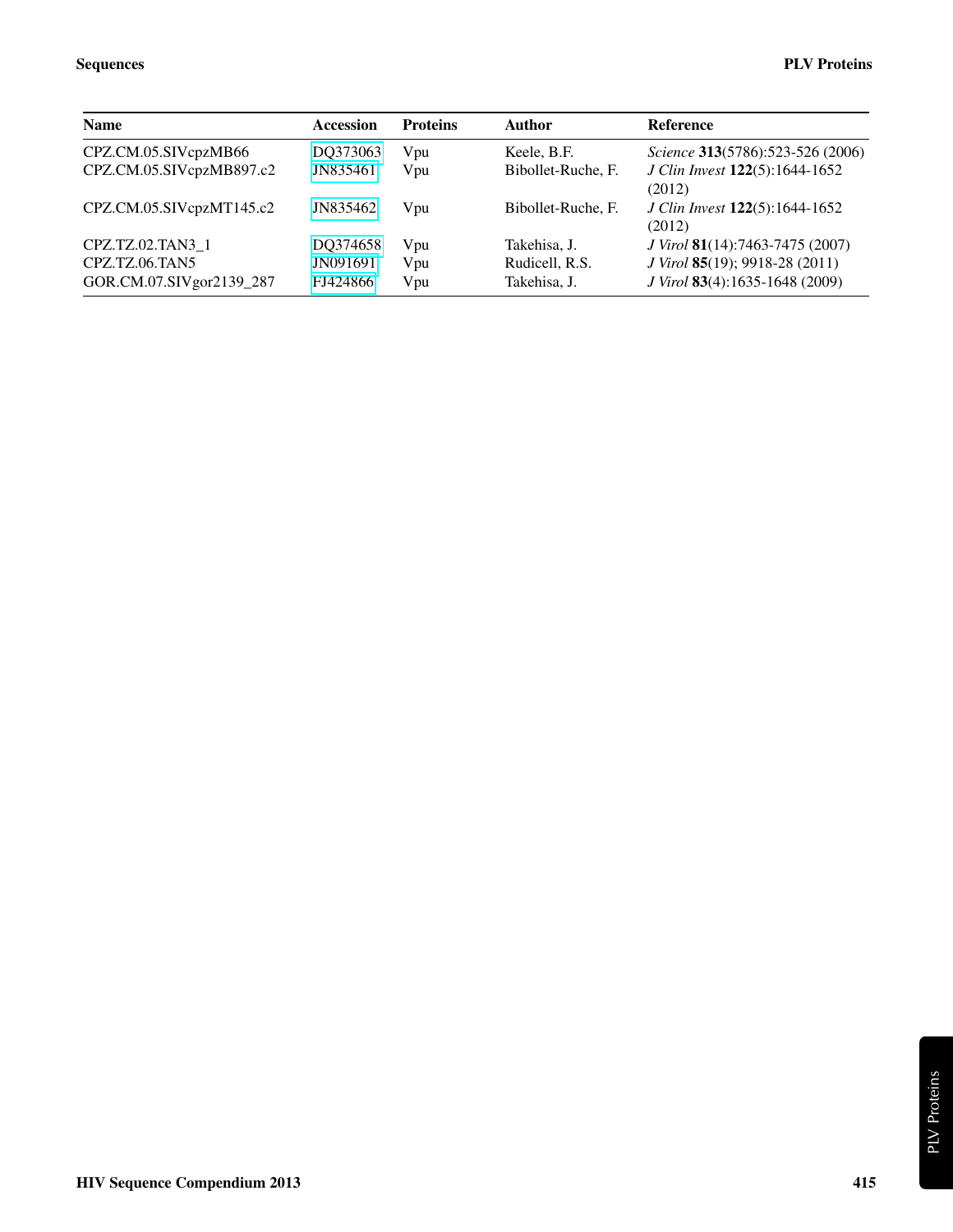<span id="page-11-1"></span><span id="page-11-0"></span>

|                                                                                                                                                                                                                 | membrane binding<br>Gag start, p17 start | phosphorylation site<br>p17 end p24 start |
|-----------------------------------------------------------------------------------------------------------------------------------------------------------------------------------------------------------------|------------------------------------------|-------------------------------------------|
| H1B.FR.83.HXB2<br>H1A1.UG.85.U455_U455A                                                                                                                                                                         |                                          |                                           |
| HIC.ET.86.ETH2220<br>HID.CD.84.842R085<br>HIF1.BE.93.VI850<br>HIG.SE.93.SE6165_G6165<br>H1H.CF.90.056                                                                                                           |                                          |                                           |
| H1J.SE.93.SE9280 7887<br>H1K.CM.96.96CM_MP535<br>H10.BE.87.ANT70                                                                                                                                                |                                          |                                           |
| H10.CM.91.MVP5180<br>H10.CM.94.BCF06<br>H10.CM.96.96CMA102                                                                                                                                                      |                                          |                                           |
| H10.CM.98.98CMA104<br>H10.CM.99.99CMU4122                                                                                                                                                                       |                                          |                                           |
| H10.CM.39.99CM<br>H10.CM.x.pCM02_3<br>H10.FR.92.VAU<br>H10.SN.99.99SE_MP1299<br>H10.US.99.99USTWLA<br>H10.US.x.1.2478B                                                                                          |                                          |                                           |
| H1N.CM.02.DJ00131<br>H1N.CM.95.YBF30                                                                                                                                                                            |                                          |                                           |
| H1N.CM.97.YBF106<br>H1P.CM.06.U14788<br>CPZ.CD.90.ANT                                                                                                                                                           |                                          |                                           |
| CP2. CD. 90. ANI<br>CP2. CD. 06. BF1167<br>CP2. CM. 05. SIVCp2DP943<br>CP2. CM. 05. SIVCp2MB897<br>CP2. CM. 05. SIVCp2MB897<br>CP2. CM. 98. CAM5<br>CP2. CM. 98. CAM5<br>CP2. CM. 98. CAM5<br>CP2. CM. 98. CAM5 |                                          |                                           |
|                                                                                                                                                                                                                 |                                          |                                           |
| CPZ.GA.88.SIVcpzGAB2<br>CPZ.TZ.00.TAN1                                                                                                                                                                          |                                          |                                           |
| CPZ.TZ.01.TAN2<br>CPZ.TZ.09.UG38                                                                                                                                                                                |                                          |                                           |
| CPZ.TZ.06.SIVcpzTAN13<br>CPZ.US.85.US_Marilyn                                                                                                                                                                   | Gag p15 start                            | 142<br>p15 end p27 start                  |
| MAC.US.x.239<br>SMM.CI.79.SIVsmCI2<br>SMM.LR.89.SIVsmLIB1                                                                                                                                                       |                                          |                                           |
| SMM. SL. 92. SIVSMSL92A<br>STM. US. 89. STM_37_16<br>H2A.DE.x.BEN                                                                                                                                               |                                          |                                           |
| H2A.PT.x.ALI<br>H2A.FN.x.ALI<br>H2A.SN.x.ST_HIV_2_ST<br>H2B.GH.86.D205_ALT                                                                                                                                      |                                          |                                           |
| H2G.CI.92.Abt96<br>H2U.FR.96.12034                                                                                                                                                                              |                                          |                                           |
| GOR.CM.04.SIVgorCP684con<br>GOR.CM.04.SIVgorCP2135con                                                                                                                                                           |                                          |                                           |
| VER.DE.x.AGM3<br>VER.KE.x.9063<br>VER.KE.x.AGM155<br>VER.KE.x.AGM155<br>VER.KE.x.TY01_patent<br>SAB.SN.x.SAB1                                                                                                   |                                          |                                           |
| GRV.ET.x.GRI 677 gri_1<br>TAN.UG.x.SIVagmTAN1                                                                                                                                                                   |                                          |                                           |
| PRL. x. x. FAO<br>MND-2. GA. x. M14<br>MND-2. CM. 98. CM16<br>MND-2. x. x. 5440<br>MNE. US. x. MNE027.                                                                                                          |                                          |                                           |
| RCM.CM.00.SIVagi 00CM312<br>RCM.CM.02.SIVrcm=02CM8081<br>RCM.GA.x.SIVRCMGAB1<br>RCM.NG.x.NG411                                                                                                                  |                                          |                                           |
| SYK.KE.x.KE51                                                                                                                                                                                                   |                                          |                                           |
| SYK.KE.x.SYK173 COMGNM<br>LST.CD.88.SIVlhoest447<br>SUN. GA. 98. L14<br>MND-1.GA.x.MNDGB1                                                                                                                       |                                          |                                           |
| LST.CD.88.SIVLhoest485<br>LST.KE.x.lho7                                                                                                                                                                         |                                          |                                           |
| DEB.CM.04.SIVdeb04CMPF3061<br>DEB.CM.99.CM40<br>DEB. CM. 99. CM5<br>DEN.CD.x.CD1 CM0580407                                                                                                                      |                                          |                                           |
| GSN.CM.99.CN166<br>GSN.CM.99.CN71<br>MON.CM.99.L1 99CML1                                                                                                                                                        |                                          |                                           |
| MON.NG.x.NG1                                                                                                                                                                                                    |                                          |                                           |
|                                                                                                                                                                                                                 |                                          |                                           |
|                                                                                                                                                                                                                 |                                          |                                           |
|                                                                                                                                                                                                                 |                                          |                                           |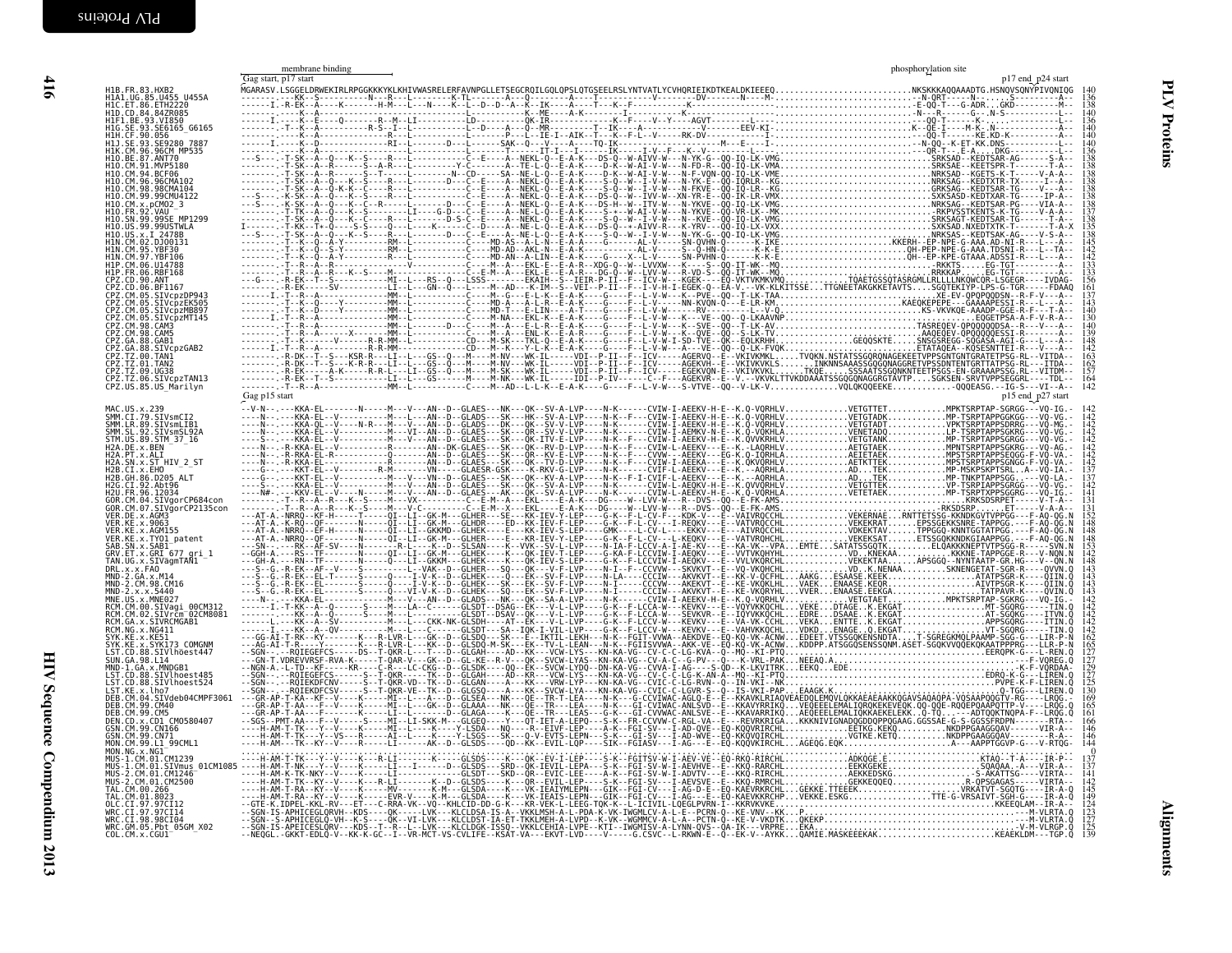|                                           |                                                    |                                                                                             |                                                               | CyPA binding                                                                                                                                                                                 |                                          |                                                                             | major homology regior |
|-------------------------------------------|----------------------------------------------------|---------------------------------------------------------------------------------------------|---------------------------------------------------------------|----------------------------------------------------------------------------------------------------------------------------------------------------------------------------------------------|------------------------------------------|-----------------------------------------------------------------------------|-----------------------|
| H1B.FR.83.HXB2                            | H1A1.UG.85.U455 U4554                              |                                                                                             |                                                               |                                                                                                                                                                                              |                                          |                                                                             |                       |
| H1C. ET. 86. ETH2220<br>H1D.CD.84.84ZR085 |                                                    |                                                                                             |                                                               |                                                                                                                                                                                              |                                          |                                                                             |                       |
| H1F1.BE.93.VI850                          | HĪG.SĒ.93.SE6165_G6165                             |                                                                                             |                                                               |                                                                                                                                                                                              |                                          |                                                                             |                       |
| H1H.CF.90.056<br>H1J.SE                   | 93. SE9280                                         |                                                                                             |                                                               |                                                                                                                                                                                              |                                          |                                                                             |                       |
|                                           | H1K.CM.96.96CM MP535                               |                                                                                             |                                                               |                                                                                                                                                                                              |                                          |                                                                             |                       |
| H1O.CM.91.MVP5180                         | ANT70                                              |                                                                                             |                                                               |                                                                                                                                                                                              |                                          |                                                                             |                       |
| H10.CM.96.96CMA102                        |                                                    |                                                                                             |                                                               |                                                                                                                                                                                              |                                          |                                                                             |                       |
| H1N CM 99 99CMH4122                       | 98CMA104                                           |                                                                                             |                                                               |                                                                                                                                                                                              |                                          |                                                                             |                       |
|                                           |                                                    |                                                                                             |                                                               |                                                                                                                                                                                              |                                          |                                                                             |                       |
|                                           |                                                    |                                                                                             |                                                               |                                                                                                                                                                                              |                                          |                                                                             |                       |
|                                           | 99USTWLA                                           |                                                                                             |                                                               |                                                                                                                                                                                              |                                          |                                                                             |                       |
| H1N.CM.02.DJ00131                         |                                                    |                                                                                             |                                                               |                                                                                                                                                                                              |                                          |                                                                             |                       |
| H1N.CM.97                                 | YRF106                                             |                                                                                             |                                                               |                                                                                                                                                                                              |                                          |                                                                             |                       |
|                                           | 06.RBF168                                          |                                                                                             |                                                               |                                                                                                                                                                                              |                                          |                                                                             |                       |
|                                           | BE1167                                             |                                                                                             |                                                               |                                                                                                                                                                                              |                                          |                                                                             |                       |
|                                           | SIVcpzDP943<br>SIVcpzEK505                         |                                                                                             |                                                               |                                                                                                                                                                                              |                                          |                                                                             |                       |
|                                           | SIVcpzMB897<br>SIVcpzMT145                         |                                                                                             |                                                               |                                                                                                                                                                                              |                                          |                                                                             |                       |
| Z.CM.98.CAM5                              |                                                    |                                                                                             |                                                               |                                                                                                                                                                                              |                                          |                                                                             |                       |
|                                           |                                                    |                                                                                             |                                                               |                                                                                                                                                                                              |                                          |                                                                             |                       |
| 'Z.GA                                     | SIVcnzGAB2                                         |                                                                                             |                                                               |                                                                                                                                                                                              |                                          |                                                                             |                       |
| CPZ.TZ.09.UG38                            | 01. TAN2                                           |                                                                                             |                                                               |                                                                                                                                                                                              |                                          |                                                                             |                       |
|                                           | CPZ.TZ.06.SIVcpzTAN13<br>CPZ.US.85.US Marilyn      |                                                                                             |                                                               |                                                                                                                                                                                              |                                          |                                                                             |                       |
| MAC.US                                    |                                                    |                                                                                             |                                                               |                                                                                                                                                                                              |                                          |                                                                             |                       |
| SMM.CI.79.SIVsmCI                         |                                                    |                                                                                             |                                                               |                                                                                                                                                                                              |                                          |                                                                             |                       |
| SMM.LR.89.SIVsmLIB1<br>SMM                | SIVsmSL92A                                         | - - - - - - - - - - - - - - K - GA - - V<br>- - - - - - - - - - L - - - - K - GA - - V      |                                                               |                                                                                                                                                                                              |                                          |                                                                             |                       |
| STM.US.89.STM 37 16                       |                                                    |                                                                                             |                                                               |                                                                                                                                                                                              |                                          |                                                                             |                       |
| H2A.PT.x.ALI                              | SN.x.ST HIV 2 S                                    |                                                                                             |                                                               |                                                                                                                                                                                              |                                          |                                                                             |                       |
| H2B.CI.x.EHO                              |                                                    |                                                                                             |                                                               |                                                                                                                                                                                              |                                          |                                                                             |                       |
| I2G.CI.92.Abt96                           |                                                    |                                                                                             |                                                               |                                                                                                                                                                                              |                                          |                                                                             |                       |
| H2U. FR. 96. 12034                        | GOR.CM.04.SIVgorCP684con                           |                                                                                             |                                                               |                                                                                                                                                                                              |                                          |                                                                             |                       |
| /ER.DE.x.AGM3                             | SIVgorCP2135con                                    |                                                                                             |                                                               |                                                                                                                                                                                              |                                          |                                                                             |                       |
| VER.KE.x.9063                             |                                                    |                                                                                             |                                                               |                                                                                                                                                                                              |                                          |                                                                             |                       |
| VER.KE.x.AGM155                           | KE.x.TY01_patent                                   |                                                                                             |                                                               |                                                                                                                                                                                              |                                          |                                                                             |                       |
| SAB.SN.x.SAB1                             | GRV.ET.x.GRI 677 gri 1                             |                                                                                             |                                                               |                                                                                                                                                                                              |                                          |                                                                             |                       |
| .x.x.FAO                                  | TAN.UG.x.SIVāgmTAN1                                |                                                                                             |                                                               |                                                                                                                                                                                              |                                          |                                                                             |                       |
| MND-2.GA.x.M14<br>MND ·                   | 2.CM.98.CM16                                       |                                                                                             |                                                               |                                                                                                                                                                                              |                                          |                                                                             |                       |
| MND-2.x.x.5440                            |                                                    |                                                                                             |                                                               |                                                                                                                                                                                              |                                          | .QQDQVN--G---Q--V---Q-C-S--N-VN----K-------                                 |                       |
|                                           |                                                    |                                                                                             |                                                               |                                                                                                                                                                                              |                                          |                                                                             |                       |
|                                           | iIVrčm <sup>−</sup> 02CM8081<br>CM.GA.x.SIVRCMGAB1 |                                                                                             |                                                               |                                                                                                                                                                                              |                                          | A - N - - N - - N L - RN - - - V - - Q - W - K - - N - VN - - - - K - - - - |                       |
| YK.KE.x.KE51                              |                                                    |                                                                                             |                                                               |                                                                                                                                                                                              |                                          |                                                                             |                       |
|                                           | SYK173 COMGNM<br>LST.CD.88.SIVlhōest447            |                                                                                             |                                                               |                                                                                                                                                                                              |                                          |                                                                             |                       |
| SUN.GA.98.L14                             |                                                    |                                                                                             |                                                               |                                                                                                                                                                                              | N-T----V---VE---Q-IYGLNGATRVA-QD---G-V-E |                                                                             |                       |
| MND-1.GA.x.MNDGB1                         | SIVlhoest485                                       |                                                                                             | $-$ - AI - D - - V - - - II - DH - V - - G - - - - - T - - QQ | .-->---IIQT---T----KWK-----L----T---ISH---I---A--D--G---V--DV---Q----LT--QQ.QPAQPG-GL-T-S----------VE--LA--NM.                                                                               |                                          |                                                                             |                       |
|                                           | ST.CD.88.SIVlhoest524                              |                                                                                             |                                                               | RW--TPL----IQT---I--DRGWK--TVA-----T-K-L-E---V---AI-D--G---II-DH-A--G-----Q--QQ.QPAQPG-GL-T-NAT-V--I---VE--QA-T-ADT--D--K---E-V-QAME-V--IHQ                                                  |                                          |                                                                             |                       |
| DEB.CM.99.CM40                            | SIVdeb04CMPF3063                                   |                                                                                             |                                                               | īðtī.bRGWKtVAt.K.L.bvAī-bGīī-bH.VGd.-Q0.QpxQbc.GL.t.WAT-VVVE.LY.1X.T.VDT.VDKELV-QAME-VTHQ.V-VM--K<br>---IVKT-INA---K---IV-L-QV-A--C--Y-I-GL--AI-DL-G---II-DV-------LO--QQQ-.                 |                                          |                                                                             |                       |
| DEB.CM.99.CM5                             | CD1 CM0580407                                      |                                                                                             |                                                               |                                                                                                                                                                                              |                                          |                                                                             |                       |
| SSN.CM.99.CN166                           |                                                    |                                                                                             |                                                               |                                                                                                                                                                                              |                                          |                                                                             |                       |
| MON.CM.99.L1 99CML1                       |                                                    |                                                                                             |                                                               |                                                                                                                                                                                              |                                          |                                                                             |                       |
| MUS-1.CM.01.CM1239                        |                                                    |                                                                                             |                                                               |                                                                                                                                                                                              |                                          |                                                                             |                       |
| MUS-2.CM.01.CM1246                        | 1.CM.01.SIVmus 01CM1085                            |                                                                                             |                                                               | -AA--VA--Q--A---I-Y-I-QL--AI-Ē--G-Ī-ĪĪ-ĒV--Q-----QL---ILN-QP.QQ-QPNAGL-N-T------VS--P----Ē-Ī-R<br>-A---VAL-Q-----CI-Y-V-Q---AI-D--G-I-LI-DVV--Q--DR-VL--QP.TQ-QPNAGL-Y-S-A-V--VS--PA---E---R |                                          | - A - - - - K - V - M - - QRC -<br>QQD-VN--N--RK------                      |                       |
|                                           | CM.01.CM2500                                       |                                                                                             |                                                               | -DVV--Q-----LL--QP.-Q-QPNAGL-Y-S-A----VS-                                                                                                                                                    |                                          |                                                                             |                       |
|                                           |                                                    |                                                                                             |                                                               |                                                                                                                                                                                              |                                          |                                                                             |                       |
|                                           |                                                    | 0- OH ----IQT---HI-DRG-GA-SV-F-A--TDR-LSH-I--L--NI-D------II-DIV---IQ----T--QA.----------Q- |                                                               |                                                                                                                                                                                              |                                          | ------V-ASVEDELA-LAQ---VD--S-----VLR--Q-V-QI-V-V-----                       |                       |
| WRC.CI.98.98CI04                          | WRC.GM.05.Pbt 05GM X02                             |                                                                                             |                                                               |                                                                                                                                                                                              |                                          |                                                                             |                       |
| COL.CM.x.CGU1                             |                                                    |                                                                                             |                                                               |                                                                                                                                                                                              |                                          |                                                                             |                       |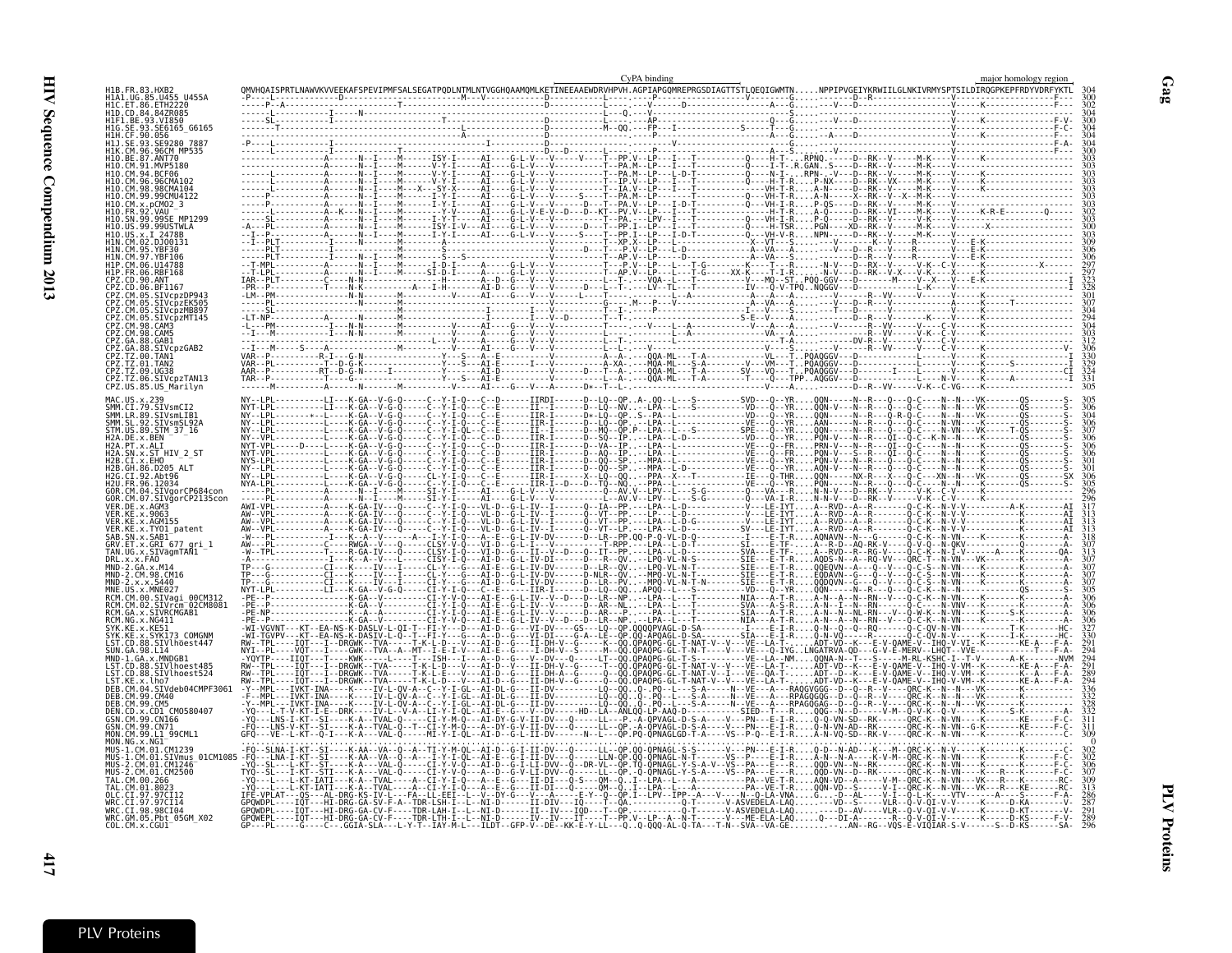| H1B. FR. 83. HXB2<br>H1A1.UG.85.U455 U455A                                                                                                                                                                                                                      |  |  |  |                                                                                                                                                                                           |
|-----------------------------------------------------------------------------------------------------------------------------------------------------------------------------------------------------------------------------------------------------------------|--|--|--|-------------------------------------------------------------------------------------------------------------------------------------------------------------------------------------------|
| HIC.ET.86.ETH2220                                                                                                                                                                                                                                               |  |  |  | $\frac{422}{426}$                                                                                                                                                                         |
| HIF1.BE.93.VI850<br>H1G.SE.93.SE6165_G6165                                                                                                                                                                                                                      |  |  |  |                                                                                                                                                                                           |
|                                                                                                                                                                                                                                                                 |  |  |  |                                                                                                                                                                                           |
| H1H.CF.90.056<br>H1J.SE.93.SE9280_7887<br>H1K.CM.96.96CM_MP535                                                                                                                                                                                                  |  |  |  |                                                                                                                                                                                           |
| H10.BE.87.ANT70<br>H10.CM.91.MVP5180<br>H10.CM.94.BCF06                                                                                                                                                                                                         |  |  |  | $\frac{420}{429}$<br>429                                                                                                                                                                  |
|                                                                                                                                                                                                                                                                 |  |  |  |                                                                                                                                                                                           |
| H10.CM.96.96CMA102<br>H10. CM. 98.98CMA104                                                                                                                                                                                                                      |  |  |  | 429                                                                                                                                                                                       |
| H10.CM.99.99CMU4122<br>H10.CM.x.pCM02_3<br>H10.CM.x.pCM02_3<br>H10.FR.92.VAU -<br>H10.SN.99.99SE_MP1299                                                                                                                                                         |  |  |  | $\frac{429}{429}$<br>$\frac{429}{428}$                                                                                                                                                    |
|                                                                                                                                                                                                                                                                 |  |  |  |                                                                                                                                                                                           |
|                                                                                                                                                                                                                                                                 |  |  |  |                                                                                                                                                                                           |
| H10.US.99.99USTWLA<br>H10.US.x.1_2478B<br>H1N.CM.02.DJ00131                                                                                                                                                                                                     |  |  |  |                                                                                                                                                                                           |
| HIN.CM.95.YBF30<br>HIN.CM.97.YBF106                                                                                                                                                                                                                             |  |  |  | $^{429}_{430}$<br>$^{428}_{427}$                                                                                                                                                          |
| HIP.CM.06.U14788                                                                                                                                                                                                                                                |  |  |  | $422$<br>$422$<br>$447$                                                                                                                                                                   |
|                                                                                                                                                                                                                                                                 |  |  |  |                                                                                                                                                                                           |
|                                                                                                                                                                                                                                                                 |  |  |  | $\frac{451}{422}$                                                                                                                                                                         |
|                                                                                                                                                                                                                                                                 |  |  |  |                                                                                                                                                                                           |
| HIP. CR. 06. UI4788<br>CPZ. CO. 90. ANT<br>CPZ. CO. 06. BF1167<br>CPZ. CO. 06. BF1167<br>CPZ. CR. 05. SIVCP2EK505<br>CPZ. CR. 05. SIVCP2EK505<br>CPZ. CR. 03. SIVCP2PM<br>CPZ. CA. 88. CAMB<br>CPZ. CA. 88. CAMB<br>CPZ. CA. 88. CAMB<br>CPZ. CA. 88. CAMB<br>C |  |  |  |                                                                                                                                                                                           |
|                                                                                                                                                                                                                                                                 |  |  |  |                                                                                                                                                                                           |
|                                                                                                                                                                                                                                                                 |  |  |  | $415$<br>$425$<br>$424$<br>$435$<br>$427$                                                                                                                                                 |
| CPZ.TZ.00.TAN1                                                                                                                                                                                                                                                  |  |  |  | $\frac{452}{452}$                                                                                                                                                                         |
| CPZ.TZ.01.TAN2<br>CPZ.TZ.09.UG38                                                                                                                                                                                                                                |  |  |  |                                                                                                                                                                                           |
| ČPŽ.TŽ.06.ŠIVčpzTAN13<br>CPZ.US.85.US_Marilyn                                                                                                                                                                                                                   |  |  |  | $\frac{447}{453}$<br>426                                                                                                                                                                  |
|                                                                                                                                                                                                                                                                 |  |  |  |                                                                                                                                                                                           |
|                                                                                                                                                                                                                                                                 |  |  |  |                                                                                                                                                                                           |
|                                                                                                                                                                                                                                                                 |  |  |  | $\frac{459}{426}$                                                                                                                                                                         |
|                                                                                                                                                                                                                                                                 |  |  |  | 426<br>427                                                                                                                                                                                |
|                                                                                                                                                                                                                                                                 |  |  |  |                                                                                                                                                                                           |
|                                                                                                                                                                                                                                                                 |  |  |  | 424<br>424<br>424<br>422<br>423<br>429<br>427                                                                                                                                             |
|                                                                                                                                                                                                                                                                 |  |  |  |                                                                                                                                                                                           |
|                                                                                                                                                                                                                                                                 |  |  |  |                                                                                                                                                                                           |
|                                                                                                                                                                                                                                                                 |  |  |  |                                                                                                                                                                                           |
|                                                                                                                                                                                                                                                                 |  |  |  | $424$<br>$424$<br>$437$<br>$435$<br>$433$                                                                                                                                                 |
|                                                                                                                                                                                                                                                                 |  |  |  |                                                                                                                                                                                           |
|                                                                                                                                                                                                                                                                 |  |  |  |                                                                                                                                                                                           |
|                                                                                                                                                                                                                                                                 |  |  |  |                                                                                                                                                                                           |
|                                                                                                                                                                                                                                                                 |  |  |  | $425\n434\n434\n432\n432\n433\n433\n433\n433\n433\n433\n433\n433\n433\n433\n433\n433\n433\n433\n433\n433\n433\n433\n433\n433\n433\n433\n433\n433\n433\n433\n433\n433\n433\n433\n433\n433$ |
|                                                                                                                                                                                                                                                                 |  |  |  |                                                                                                                                                                                           |
|                                                                                                                                                                                                                                                                 |  |  |  |                                                                                                                                                                                           |
|                                                                                                                                                                                                                                                                 |  |  |  |                                                                                                                                                                                           |
|                                                                                                                                                                                                                                                                 |  |  |  |                                                                                                                                                                                           |
|                                                                                                                                                                                                                                                                 |  |  |  |                                                                                                                                                                                           |
|                                                                                                                                                                                                                                                                 |  |  |  | $\frac{448}{447}$<br>$426$                                                                                                                                                                |
|                                                                                                                                                                                                                                                                 |  |  |  |                                                                                                                                                                                           |
|                                                                                                                                                                                                                                                                 |  |  |  |                                                                                                                                                                                           |
|                                                                                                                                                                                                                                                                 |  |  |  |                                                                                                                                                                                           |
|                                                                                                                                                                                                                                                                 |  |  |  | $421$<br>$426$<br>$424$<br>$461$<br>$456$<br>$453$                                                                                                                                        |
|                                                                                                                                                                                                                                                                 |  |  |  |                                                                                                                                                                                           |
|                                                                                                                                                                                                                                                                 |  |  |  |                                                                                                                                                                                           |
|                                                                                                                                                                                                                                                                 |  |  |  | $\frac{460}{433}$<br>$432$                                                                                                                                                                |
|                                                                                                                                                                                                                                                                 |  |  |  | 430<br>$\frac{103}{2}$                                                                                                                                                                    |
|                                                                                                                                                                                                                                                                 |  |  |  |                                                                                                                                                                                           |
|                                                                                                                                                                                                                                                                 |  |  |  |                                                                                                                                                                                           |
|                                                                                                                                                                                                                                                                 |  |  |  | 448                                                                                                                                                                                       |
|                                                                                                                                                                                                                                                                 |  |  |  |                                                                                                                                                                                           |
|                                                                                                                                                                                                                                                                 |  |  |  |                                                                                                                                                                                           |
|                                                                                                                                                                                                                                                                 |  |  |  |                                                                                                                                                                                           |
|                                                                                                                                                                                                                                                                 |  |  |  |                                                                                                                                                                                           |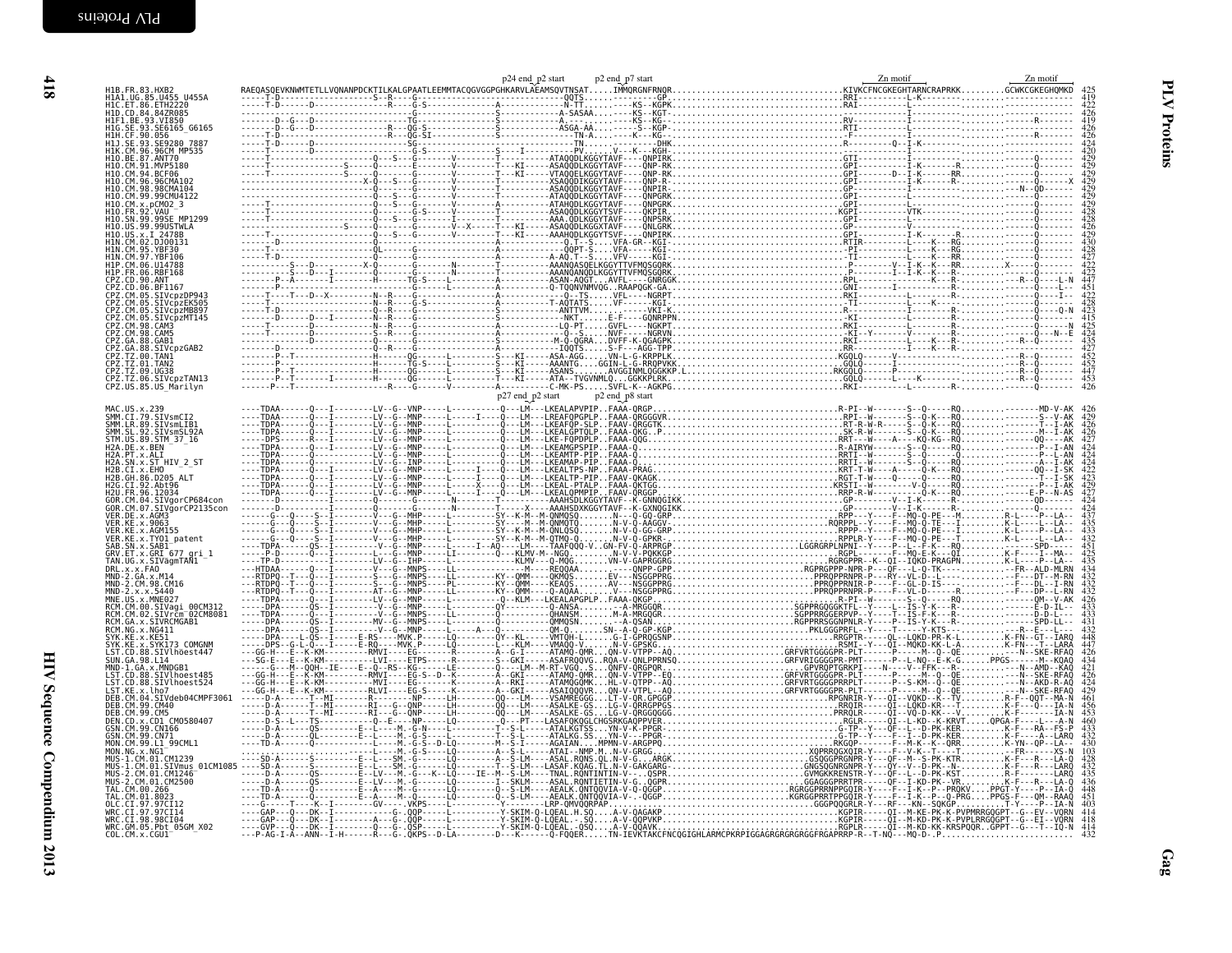|                                                                                                                                                                                                                                                                 |  |  | Vpr binding |  |
|-----------------------------------------------------------------------------------------------------------------------------------------------------------------------------------------------------------------------------------------------------------------|--|--|-------------|--|
|                                                                                                                                                                                                                                                                 |  |  |             |  |
| H1B.FR.83.HXB2<br>H1A1.UG.85.U455 U455A<br>H1C.ET.86.ETH2220                                                                                                                                                                                                    |  |  |             |  |
| H1D.CD.84.84ZR085<br>HIF1.0.04.042.042.05<br>HIF1.BE.93.VI850<br>HIH.CF.90.056<br>HIH.CF.90.056                                                                                                                                                                 |  |  |             |  |
|                                                                                                                                                                                                                                                                 |  |  |             |  |
| H10.BE.87.ANT70                                                                                                                                                                                                                                                 |  |  |             |  |
| H1O.CM.91.MVP5180<br>H10.CM.94.BCF06                                                                                                                                                                                                                            |  |  |             |  |
| H10.CM.96.96CMA102                                                                                                                                                                                                                                              |  |  |             |  |
| H10.CM.98.98CM4104<br>H10.CM.98.98CM4104<br>H10.CM.99.99CMU4122<br>H10.CM.x.pCM02_3                                                                                                                                                                             |  |  |             |  |
| H10.SN.99.99SE MP1299<br>H10.US.99.99USTWLA                                                                                                                                                                                                                     |  |  |             |  |
| H10. US. 99. 99. 99051 WL<br>H10. US. x. 1 2478B<br>H1N. CM. 95. YBF30<br>H1N. CM. 97. YBF106<br>H1P. CM. 06. U14788<br>H1P. FR. 06. RBF168<br>H1P. FR. 06. RBF168                                                                                              |  |  |             |  |
|                                                                                                                                                                                                                                                                 |  |  |             |  |
|                                                                                                                                                                                                                                                                 |  |  |             |  |
|                                                                                                                                                                                                                                                                 |  |  |             |  |
|                                                                                                                                                                                                                                                                 |  |  |             |  |
| CPZ.CM.05.SIVCpzEK505<br>CPZ.CM.05.SIVCpzEK505<br>CPZ.CM.05.SIVCpzMB897<br>CPZ.CM.98.CAM3<br>CPZ.CM.98.CAM5                                                                                                                                                     |  |  |             |  |
|                                                                                                                                                                                                                                                                 |  |  |             |  |
| CPZ.GA.88.GAB1<br>CPZ.GA.88.SIVcpzGAB2                                                                                                                                                                                                                          |  |  |             |  |
| СР2.09.30.31VCP20AB2<br>CPZ.TZ.00.TAN1<br>CPZ.TZ.01.TAN2<br>CPZ.TZ.06.GIVcpzTAN13<br>CPZ.US.85.US_Marilyn                                                                                                                                                       |  |  |             |  |
|                                                                                                                                                                                                                                                                 |  |  |             |  |
|                                                                                                                                                                                                                                                                 |  |  |             |  |
|                                                                                                                                                                                                                                                                 |  |  |             |  |
|                                                                                                                                                                                                                                                                 |  |  |             |  |
| MAC.US.x.239<br>SMM.CI.79.SIVsmCI2<br>SMM.LR.89.SIVsmLIB1<br>SMM.SL.92.SIVsmSL92A<br>SIM.US.89.SIM_37_16                                                                                                                                                        |  |  |             |  |
| H2A.DE.x.BEN<br>H2A.PT.x.ALI<br>H2A.SN.x.ST HIV 2 ST                                                                                                                                                                                                            |  |  |             |  |
| H2B.CI.X.5H0<br>H2B.CI.X.EHO<br>H2B.GH.86.D205 ALT<br>H2G.CI.92.Abt96<br>H2U.FR.96.12034                                                                                                                                                                        |  |  |             |  |
|                                                                                                                                                                                                                                                                 |  |  |             |  |
|                                                                                                                                                                                                                                                                 |  |  |             |  |
| VER.DE.x.AGM3                                                                                                                                                                                                                                                   |  |  |             |  |
|                                                                                                                                                                                                                                                                 |  |  |             |  |
| VER.UE.X.AGW3<br>VER.KE.x.AGM155<br>VER.KE.x.AGM155<br>SAB.SN.x.SAB1<br>GRV.ET.x.GRI 677 gri_1<br>GRV.ET.x.GRI 677 gri_1<br>DDU.V.x.SAQ                                                                                                                         |  |  |             |  |
|                                                                                                                                                                                                                                                                 |  |  |             |  |
|                                                                                                                                                                                                                                                                 |  |  |             |  |
|                                                                                                                                                                                                                                                                 |  |  |             |  |
|                                                                                                                                                                                                                                                                 |  |  |             |  |
|                                                                                                                                                                                                                                                                 |  |  |             |  |
| TAN. UG. x. SIVagmTAÑ1 -<br>TAN. UG. x. SIVagmTAÑ1 -<br>MND-2. CA. x. 5440<br>MND-2. CM. 98. CM16<br>MND-2. x. x. 5440<br>MNE. US. x. MNE027<br>RCM. CM. 02. SIVCEMT-02CM8081<br>RCM. CM. x. NG411<br>SYK. KE. x. SYK173. COMGNM<br>SYK. KE. x. SYK173. C       |  |  |             |  |
|                                                                                                                                                                                                                                                                 |  |  |             |  |
|                                                                                                                                                                                                                                                                 |  |  |             |  |
|                                                                                                                                                                                                                                                                 |  |  |             |  |
|                                                                                                                                                                                                                                                                 |  |  |             |  |
| LST. CD. 88. SIVINDest447<br>SUN. GA. 98. LI4<br>NND-1. GA. x. MNDGB1<br>LST. CD. 88. SIVINDest485<br>LST. CD. 88. SIVINDest485<br>LST. KE. x. 1. ho7<br>DEB. CM. 99. CM40<br>DEB. CM. 99. CM40<br>GSN. CM. 99. CNT<br>GSN. CM. 99. CNT1<br>MON. NG. x. NG1<br> |  |  |             |  |
| MON.NG.x.NGI                                                                                                                                                                                                                                                    |  |  |             |  |
|                                                                                                                                                                                                                                                                 |  |  |             |  |
|                                                                                                                                                                                                                                                                 |  |  |             |  |
|                                                                                                                                                                                                                                                                 |  |  |             |  |
| MON. NG. x. NGI<br>MUS - 1. CM. 01. CM1239<br>MUS - 2. CM. 01. CM1239<br>MUS - 2. CM. 01. CM1246<br>MUS - 2. CM. 01. CM1246<br>TAL. CM. 00. 266<br>TAL. CM. 00. 266<br>DCC. CT. 97. 97CT12<br>MRC. CT. 97. 97CT12<br>MRC. CM. 05. PDT. 14<br>MRC. CM. 05. PD    |  |  |             |  |
|                                                                                                                                                                                                                                                                 |  |  |             |  |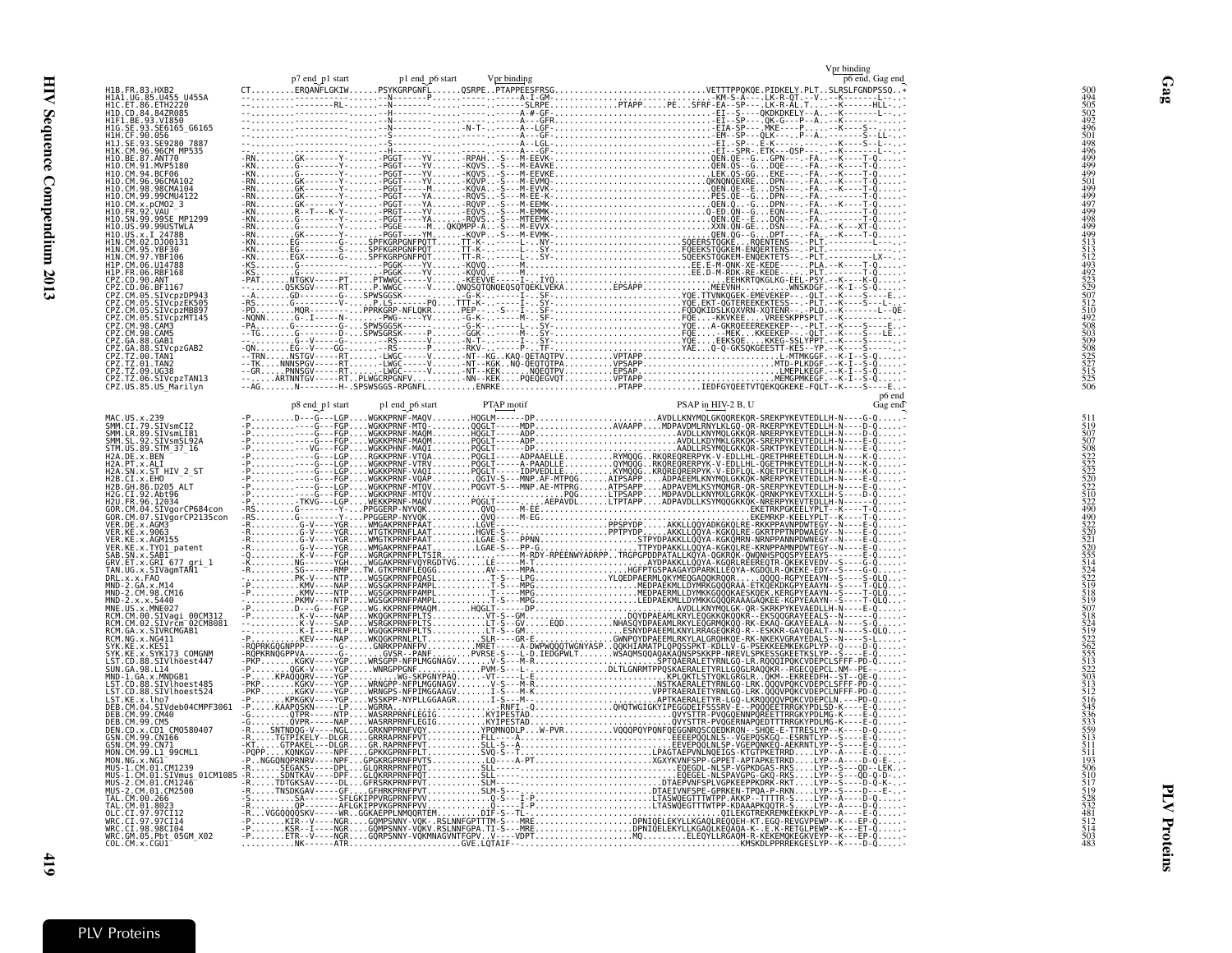<span id="page-15-0"></span>

| H1B.FR.83.HXB2<br>H1A1.UG.85.U455_U455A                                                                                                                                                                                                                                                   | Gag-Pol TF start |  | Gag-Pol TF end_protease start |  | 108                             |
|-------------------------------------------------------------------------------------------------------------------------------------------------------------------------------------------------------------------------------------------------------------------------------------------|------------------|--|-------------------------------|--|---------------------------------|
| H1C.ET.86.ETH2220<br>H1D.CD.84.842R085<br>H1F1.BE.93.VI850<br>H1G.SE.93.SE6165<br>H1H.CF.90.056<br>H1H.CF.90.056                                                                                                                                                                          |                  |  |                               |  | 116<br>109                      |
|                                                                                                                                                                                                                                                                                           |                  |  |                               |  | 106<br>107                      |
| H11. SE. 93. SE9280 7887<br>H1K. CM. 96. 96CM MP535<br>H1O. BE. 87. ANT70<br>H1O. CM. 91. MVP5180                                                                                                                                                                                         |                  |  |                               |  | 109<br>$\frac{105}{105}$        |
| H10. CM. 94. BCF06<br>H10. CM. 96. 96CMA102<br>H10. CM. 98. 98CMA104<br>H10. CM. 99. 99CMU4122                                                                                                                                                                                            |                  |  |                               |  | $\frac{106}{105}$               |
| H10.CM.x.pCM02_3<br>H10.FR.92.VAU -<br>H10.FR.92.VAU -<br>H10.SN.99.99SE_MP1299                                                                                                                                                                                                           |                  |  |                               |  | 106                             |
| HĪŌ.ŪS.99.99USTWLA                                                                                                                                                                                                                                                                        |                  |  |                               |  | 105                             |
| H10.US.x.1 2478B<br>H1N.CM.02.DJ00131<br>H1N.CM.95.YBF30<br>H1N.CM.97.YBF106                                                                                                                                                                                                              |                  |  |                               |  | 114<br>116                      |
|                                                                                                                                                                                                                                                                                           |                  |  |                               |  | 109                             |
|                                                                                                                                                                                                                                                                                           |                  |  |                               |  | 116                             |
|                                                                                                                                                                                                                                                                                           |                  |  |                               |  | $\frac{115}{117}$<br>108<br>114 |
| HIN. CM. 96: UJ44788<br>HIP. CM. 06: UJ44788<br>CPZ. CD. 06: BF1167<br>CPZ. CD. 06: BF1167<br>CPZ. CM. 05: STUCp2DP943<br>CPZ. CM. 05: STUCp2DP943<br>CPZ. CM. 05: STUCp2M6497<br>CPZ. CM. 06: STUCp2M6497<br>CPZ. CM. 08: SAMS<br>CPZ. CM. 08:<br>CPZ.GA.88.SIVCpzGAB2<br>CPZ.TZ.00.TAN1 |                  |  |                               |  | 110<br>107                      |
| CPZ.TZ.00.1AN2<br>CPZ.TZ.01.TAN2<br>CPZ.TZ.09.UG38<br>CPZ.TZ.06.SIVCPZTAN13                                                                                                                                                                                                               |                  |  |                               |  | 105<br>106<br>100               |
| CPZ.US.85.US Marilyn                                                                                                                                                                                                                                                                      | Pol p15 start    |  |                               |  | 104                             |
|                                                                                                                                                                                                                                                                                           |                  |  | p15 end_protease start        |  |                                 |
|                                                                                                                                                                                                                                                                                           |                  |  |                               |  |                                 |
|                                                                                                                                                                                                                                                                                           |                  |  |                               |  |                                 |
|                                                                                                                                                                                                                                                                                           |                  |  |                               |  |                                 |
|                                                                                                                                                                                                                                                                                           |                  |  |                               |  |                                 |
|                                                                                                                                                                                                                                                                                           |                  |  |                               |  |                                 |
|                                                                                                                                                                                                                                                                                           |                  |  |                               |  |                                 |
|                                                                                                                                                                                                                                                                                           |                  |  |                               |  |                                 |
|                                                                                                                                                                                                                                                                                           |                  |  |                               |  |                                 |
|                                                                                                                                                                                                                                                                                           |                  |  |                               |  |                                 |
|                                                                                                                                                                                                                                                                                           |                  |  |                               |  |                                 |
|                                                                                                                                                                                                                                                                                           |                  |  |                               |  |                                 |
|                                                                                                                                                                                                                                                                                           |                  |  |                               |  |                                 |
|                                                                                                                                                                                                                                                                                           |                  |  |                               |  |                                 |
|                                                                                                                                                                                                                                                                                           |                  |  |                               |  |                                 |
|                                                                                                                                                                                                                                                                                           |                  |  |                               |  |                                 |
|                                                                                                                                                                                                                                                                                           |                  |  |                               |  |                                 |
|                                                                                                                                                                                                                                                                                           |                  |  |                               |  |                                 |
|                                                                                                                                                                                                                                                                                           |                  |  |                               |  |                                 |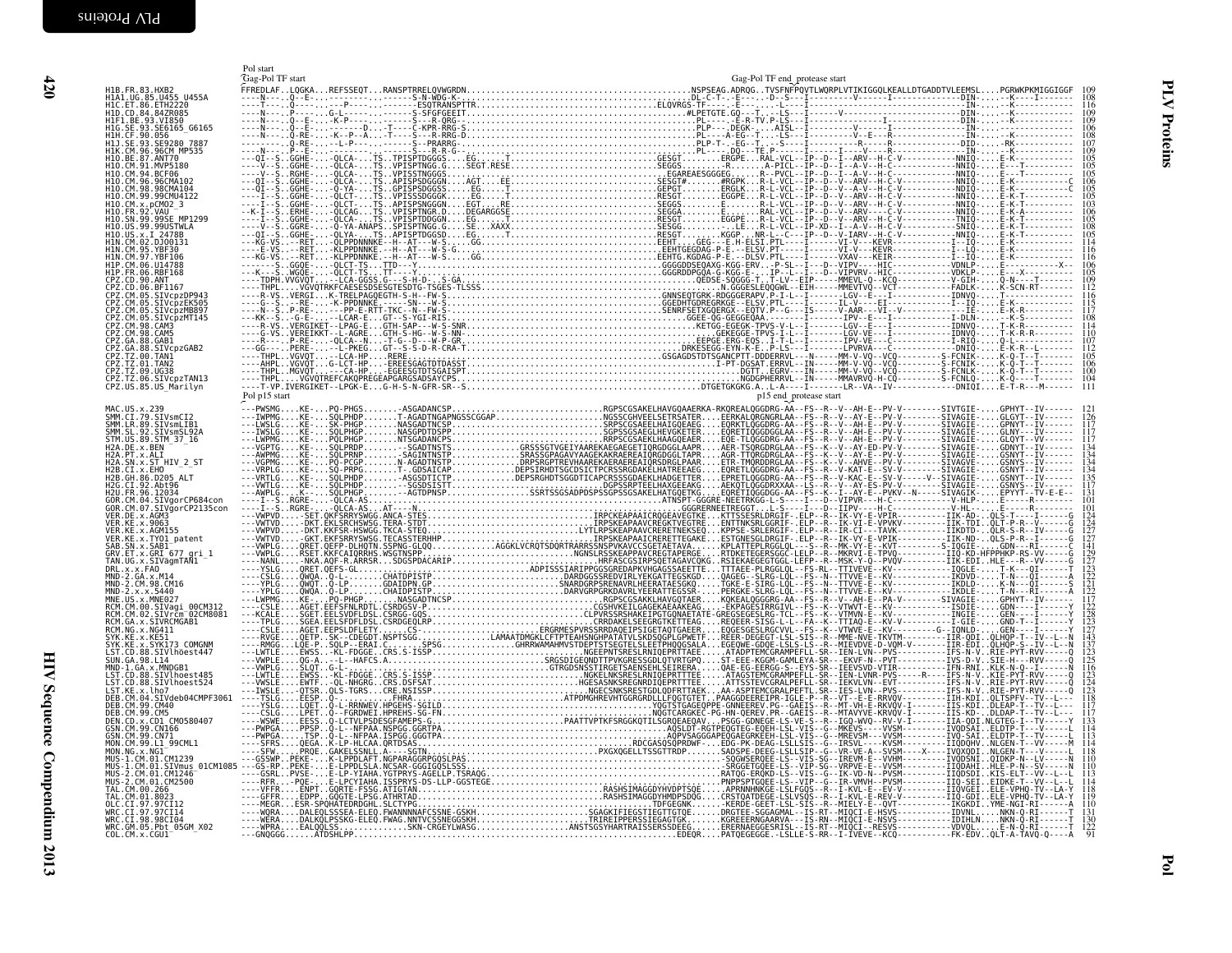|                          |                                                                                                                                                          |                                 | protease end p66, p51 RT start                          |  |  |                                   | D110 catalytic site      |
|--------------------------|----------------------------------------------------------------------------------------------------------------------------------------------------------|---------------------------------|---------------------------------------------------------|--|--|-----------------------------------|--------------------------|
|                          | H1B.FR.83.HXB2<br>H1A1.UG.85.U455 U455A<br>H1C.ET.86.ETH2220<br>H1D.CD.84.842R085<br>H1F1.BE.93.VT850<br>H1G.SE.93.SE6165 G616!<br>H1H.CE.93.956050 7007 |                                 |                                                         |  |  |                                   |                          |
|                          | SE6165 G6165<br>HIJ.SE.93.SE9280 7887<br>96CM MP535                                                                                                      |                                 |                                                         |  |  |                                   |                          |
|                          | MVP5180<br>BCF06                                                                                                                                         |                                 |                                                         |  |  |                                   |                          |
| H10.CM.96.<br>H10.CM.98. | .96CMA102<br>98CMA104<br>.CM.99.99CMU4122                                                                                                                |                                 |                                                         |  |  |                                   |                          |
|                          |                                                                                                                                                          |                                 |                                                         |  |  |                                   |                          |
|                          |                                                                                                                                                          |                                 |                                                         |  |  |                                   |                          |
| H1P.FR.06.               | 1114788<br>RBF168.<br>. CD . 90 . ANT                                                                                                                    |                                 |                                                         |  |  |                                   |                          |
|                          | PZ.CM.05.SIVcpzDP943<br>PZ.CM.05.SIVcpzEK505                                                                                                             |                                 |                                                         |  |  |                                   |                          |
| PZ.CM.98.                | PZ.CM.05.SIVcpzMB897<br>PZ.CM.05.SIVcpzMT145<br>CPZ.CM.98.CAM5                                                                                           |                                 |                                                         |  |  |                                   |                          |
|                          | 88.GAB1<br>ČPZ.GA.88.SIVCpzGAB2<br>CPZ.TZ.00.TAN1<br>CPZ.TZ.01.TAN2                                                                                      |                                 |                                                         |  |  |                                   |                          |
|                          | CPZ.TZ.09.UG38<br>CPZ.TZ.09.UG38<br>CPZ.TZ.06.SIVcpzTAN13<br>CPZ.US.85.US_Marilyn                                                                        |                                 |                                                         |  |  |                                   |                          |
|                          |                                                                                                                                                          |                                 | protease end_p51 RT start<br>----AL-MS-----AKV-P-K-A--- |  |  | ---RV----T-------------A-R-RI---- | D catalytic site         |
|                          | MAC.US.x.239<br>SMM.CI.79.SIVsmCI2<br>SMM.LR.89.SIVsmLIB1<br>SMM.SL.92.SIVsmSL92A<br>STM.US.89.SIM_37_16                                                 |                                 |                                                         |  |  |                                   |                          |
|                          | H2A.DE.x.BEN<br>H2A.PT.x.ALI<br>H2A.SN.x.ST HIV_2_ST<br>H2B.CI.x.EHO                                                                                     |                                 |                                                         |  |  |                                   | $\frac{5}{90}$           |
|                          | H2B.GH.86.D205 ALT<br>H2G.CI.92.Abt96                                                                                                                    |                                 |                                                         |  |  |                                   |                          |
|                          | H2Ŭ.FR.96.12034<br>GOR.CM.04.SIVgo<br>SIVgorCP684con<br>SIVğorCP2135con<br>.DE.x.AGM3                                                                    |                                 |                                                         |  |  |                                   |                          |
| ver<br>Ver               | .KE.x.9063<br>.KE.x.AGM155<br>.KE.x.TY01 patent                                                                                                          |                                 |                                                         |  |  |                                   |                          |
|                          | SAB.SN.x.SAB1 <sup>--</sup><br>GRV.ET.x.GRI 677 gri 1<br>TAN.UG.x.SIVagmTAN1<br>DRL.x.x.FAO                                                              |                                 |                                                         |  |  |                                   |                          |
|                          | MND-2.GA.x.M14<br>MND-2.CM.98.CM16<br>2. x. x. 5440                                                                                                      |                                 |                                                         |  |  |                                   |                          |
|                          | MNP-2.4.4.944<br>MNE.US.x.MNE027<br>RCM.CM.00.SIVagi_00CM312<br>RCM.CM.02.SIVrcm <sup>-</sup> 02CM8081<br>RCM.GA.x.SIVRCMGAB1                            |                                 |                                                         |  |  |                                   |                          |
|                          | .GA.x.SIVRCMGAB1<br>$NG \times NG411$<br>.KE.x.SYK173 COMGNM                                                                                             |                                 |                                                         |  |  |                                   |                          |
|                          | .CD.88.SIVlhoest447<br>SUN.GA.98.L14<br>MND-1.GA.x.MNDGB1                                                                                                |                                 |                                                         |  |  |                                   |                          |
|                          | CD.88.SIVlhoest485<br>ST.CD.88.SIVlhoest524<br>CM.04.SIVdeb04CMPF306                                                                                     |                                 |                                                         |  |  |                                   |                          |
|                          | CM.99.CM40<br>DEB.CM.99.CM5<br>DEB.CM.99.CM5<br>DEN.CD.x.CD1_CM0580407<br>GSN.CM.99.CN166<br>GSN.CM.99.CN71                                              |                                 |                                                         |  |  |                                   |                          |
|                          | MON.CM.99.Ll_99CML1<br>MON.NG.x.NG1                                                                                                                      |                                 |                                                         |  |  |                                   |                          |
|                          | MUS-1.CM.01.CM1239<br>.CM.01.SIVmus 01CM1085<br>.CM1246                                                                                                  |                                 |                                                         |  |  |                                   |                          |
|                          | 2.CM.01.CM2500<br>CM 00 266<br>TAL.CM.01.8023                                                                                                            | - T - - L - - - F - AKF         | .A--------I--L---C-SKL-I---MVGGQL-PTK<br><b>AKFS</b>    |  |  |                                   |                          |
|                          | CT.97.97CT14<br>WRC.CI.98.98CI04<br>WRC.GM.05.Pbt_05GM_X02<br>COL.CM.x.CGU1                                                                              | <b>ADTMT</b><br>$\ldots$ ADIMT- | -V-EKM-MH-A-AOLSDKIP.ITK-S---                           |  |  |                                   | 275<br>267<br>289<br>288 |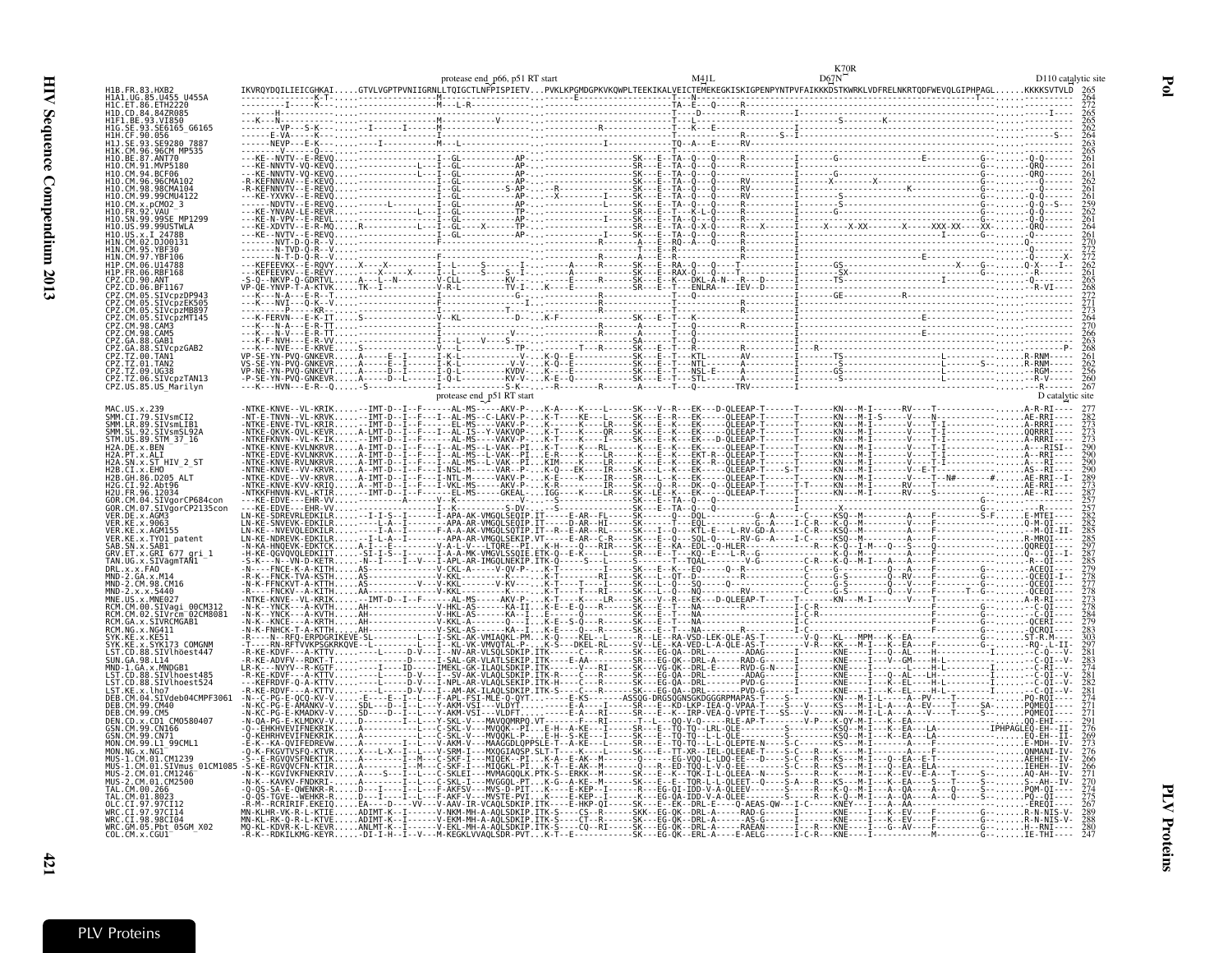| H1B.FR.83.HXB2<br>H1A1.UG.85.U455_U455A<br>HIC.ET.86.ETH2220<br>HID.CD.84.84ZR085                                                                                                                                                                         |  |                   |  | 433<br>432<br>440                                    |
|-----------------------------------------------------------------------------------------------------------------------------------------------------------------------------------------------------------------------------------------------------------|--|-------------------|--|------------------------------------------------------|
| H1F1.BE.93.VI850<br>H1F1.BE.93.VI850<br>H1G.SE.93.SE6165_G6165<br>H1H.CF.90.056                                                                                                                                                                           |  |                   |  | $\frac{433}{433}$                                    |
| HIH.CP.90.096<br>HIJ.SE.93.SE9280_7887<br>HIK.CM.96.96CM_MP535<br>HIO.BE.87.ANT70                                                                                                                                                                         |  |                   |  |                                                      |
| H10.CM.91.MVP5180                                                                                                                                                                                                                                         |  |                   |  | 429                                                  |
| H10. CM. 94. BCF06<br>H10. CM. 94. BCF06<br>H10. CM. 96. 96CMA102<br>H10. CM. 99. 99CMU4122                                                                                                                                                               |  |                   |  |                                                      |
| H10.CM.x.pCM02_3<br>H10.CM.x.pCM02_3                                                                                                                                                                                                                      |  |                   |  |                                                      |
| H10.5N.39.99SE MP1299<br>H10.US.99.99USTWLA<br>H10.US.x.I 2478B<br>H1N.CM.02.DJ00131                                                                                                                                                                      |  |                   |  | 429<br>430<br>429<br>427<br>430<br>432<br>432<br>429 |
|                                                                                                                                                                                                                                                           |  |                   |  |                                                      |
|                                                                                                                                                                                                                                                           |  |                   |  | $440$<br>$430$<br>$429$<br>$433$                     |
| HIN. CM. 82. DJ00131<br>HIN. CM. 95. YBF196<br>HIP. CM. 66. UI4788<br>HIP. CM. 66. UI4788<br>CPZ. CM. 66. UI4788<br>CPZ. CM. 66. SITVCP2PP43<br>CPZ. CM. 69. SITVCP2PP43<br>CPZ. CM. 69. SITVCP2PR6997<br>CPZ. CM. 69. SITVCP2PR6997<br>CPZ. CM. 69. SITV |  |                   |  |                                                      |
|                                                                                                                                                                                                                                                           |  |                   |  | $\frac{440}{2}$<br>439                               |
|                                                                                                                                                                                                                                                           |  |                   |  |                                                      |
| CPZ.CM.98.CAM5<br>CPZ.GA.88.GAB1                                                                                                                                                                                                                          |  |                   |  |                                                      |
| CPZ.GA.88.SIVcpzGAB2<br>CPZ.TZ.00.TAN1<br>CPZ.TZ.01.TAN2                                                                                                                                                                                                  |  |                   |  |                                                      |
| CPZ.TZ.09.UG38<br>CPZ.TZ.06.SIVCpzTAN13<br>CPZ.US.85.US Marilyn                                                                                                                                                                                           |  |                   |  | $424$<br>$428$<br>$435$                              |
| MAC. US. x. 239                                                                                                                                                                                                                                           |  | DD catalytic site |  |                                                      |
| MAC. 03. X.239<br>SMM. LR. 89. SIVsmCI2<br>SMM. LR. 89. SIVsmLIB1<br>STM. US. 89. STM 37_16<br>H2A. DE. x. BEN<br>H2A. DE. x. BEN                                                                                                                         |  |                   |  | 440                                                  |
|                                                                                                                                                                                                                                                           |  |                   |  | $\frac{441}{441}$                                    |
|                                                                                                                                                                                                                                                           |  |                   |  |                                                      |
| H2A. PT. x. ALT<br>H2A. PT. x. ALT<br>H2A. SN. x. ST_HIV_2_ST<br>H2B. CH. 86. D205_ALT<br>H2B. CH. 86. D205_ALT<br>H2G. CI. 92. Abt96                                                                                                                     |  |                   |  |                                                      |
|                                                                                                                                                                                                                                                           |  |                   |  | $455$<br>$425$<br>$425$<br>$450$<br>$450$            |
| H2U.FR.96.12034<br>GOR.CM.04.SIVgorCP684con<br>GOR.CM.04.SIVgorCP684con<br>VER.DE.x.AGM3<br>VER.KE.x.9063                                                                                                                                                 |  |                   |  |                                                      |
| VER.KE.X.3003<br>VER.KE.X.AGM155<br>SAB.SN.X.SAB1<br>GRV.ET.X.GRI<br>GRV.ET.X.GRI<br>TAN.JG.X.SIVagmTAN1<br>TAN.JG.X.SIVagmTAN1<br>TAN.JG.X.SIVagmTAN1                                                                                                    |  |                   |  |                                                      |
|                                                                                                                                                                                                                                                           |  |                   |  |                                                      |
| DRL.x.x.FA0<br>MND-2.GA.x.M14<br>MND-2.CM.98.CM16                                                                                                                                                                                                         |  |                   |  | $\frac{446}{445}$                                    |
| MND-2.x.x.5440<br>MNE.US.x.MNE027<br>RCM.CM.00.SIVagi_00CM312                                                                                                                                                                                             |  |                   |  | $\frac{446}{441}$<br>$\frac{446}{446}$               |
| RCM.CM.02.SIVrcm <sup>-02</sup> CM8081<br>RCM.GA.x.SIVRCMGAB1                                                                                                                                                                                             |  |                   |  | $452$<br>$447$<br>$451$<br>$472$                     |
| RCM.NG.x.NG411<br>SYK.KE.x.KE51<br>SYK.KE.x.SYK173 COMGNM<br>LST.CD.88.SIVlhoest447                                                                                                                                                                       |  |                   |  | $46\overline{6}$                                     |
|                                                                                                                                                                                                                                                           |  |                   |  | $451$<br>$452$<br>$443$<br>$451$<br>$452$            |
| LSJ. (GA. 98. L14<br>SUN. GA. 98. L14<br>LST. CD. 88. SIVlhoest485<br>LST. CD. 88. SIVlhoest485<br>LST. KE. X. lho7<br>DEB. CM. 04. SIV/deb04CMPF3061<br>DEB. CM. 04. SIV/deb04CMPF3061                                                                   |  |                   |  |                                                      |
|                                                                                                                                                                                                                                                           |  |                   |  | $\frac{442}{439}$                                    |
| DEB. CM. 04. STVdeb04CMPF3061 IA-1<br>DEB. CM. 99. CM40<br>DEN. CD. x. CD1 CM0580407<br>DEN. CD. x. CD1 CM0580407<br>GSN. CM. 99. CN1 CM0580407<br>GSN. CM. 99. CN71<br>MON. CM. 99. L1 99CML1<br>MUS-1. CM. 01. CM1239<br>MUS-1. CM. 01. CM1240<br>MUS-2 |  |                   |  | $\frac{461}{444}$                                    |
|                                                                                                                                                                                                                                                           |  |                   |  |                                                      |
|                                                                                                                                                                                                                                                           |  |                   |  | $\frac{444}{434}$                                    |
|                                                                                                                                                                                                                                                           |  |                   |  |                                                      |
| TAL.CM.01.8023<br>OLC.CI.97.97CI12<br>WRC.CI.97.97CI14                                                                                                                                                                                                    |  |                   |  | $438$<br>$442$<br>$443$<br>$435$                     |
| WRC.CI.98.98CI04                                                                                                                                                                                                                                          |  |                   |  | $\frac{456}{455}$                                    |
| WRC.GM.05.Pbt_05GM_X02<br>COL.CM.x.CGU1                                                                                                                                                                                                                   |  |                   |  | 447<br>414                                           |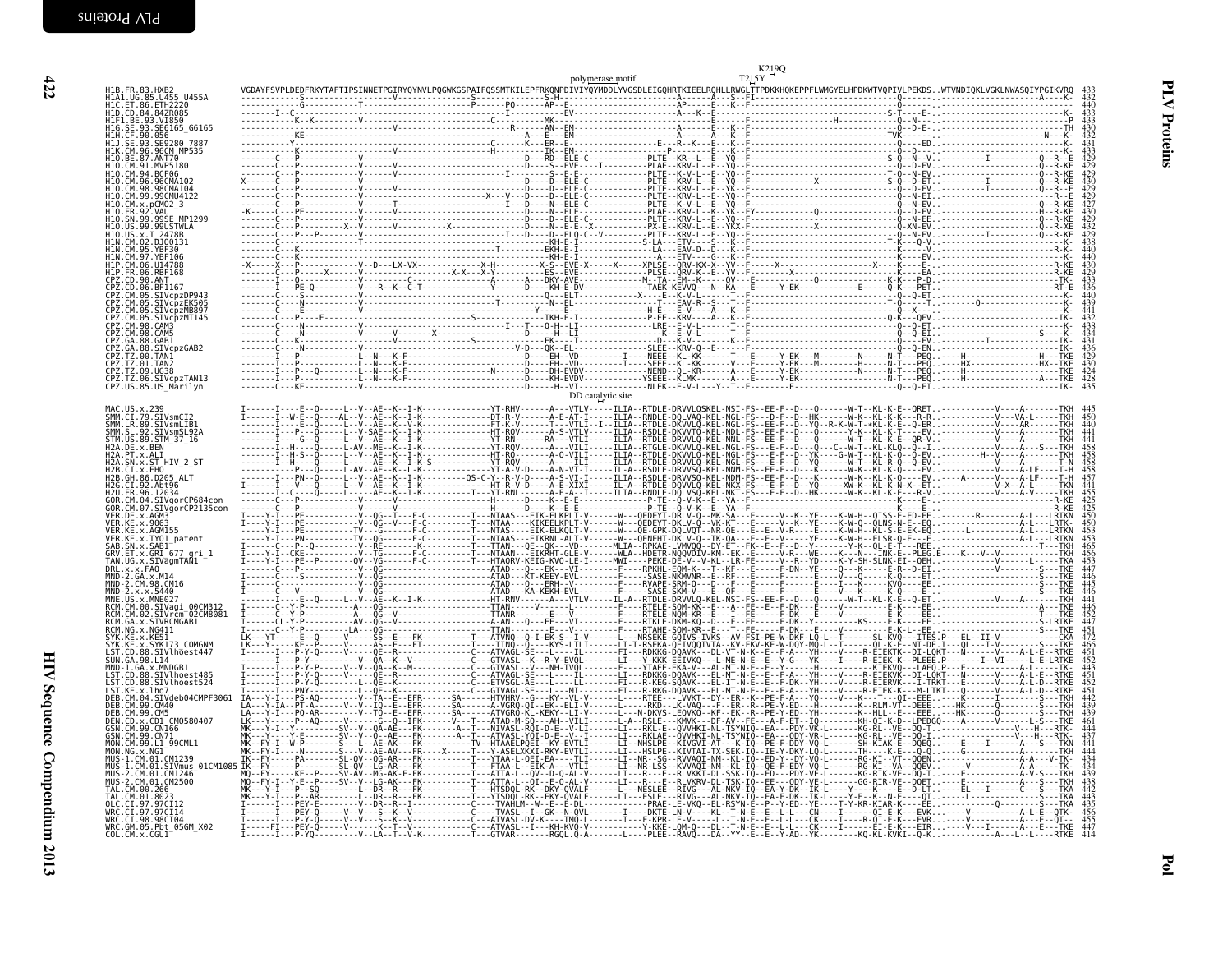| SE6165 G6165                                       |                                                                    |                                                                                                                                                                                                                                     |               |                                                                |                                                                                                                                                                              |                                                                                                                                                                                                                                                                                                                                                                                                                                                                                                                                                                                               |  |
|----------------------------------------------------|--------------------------------------------------------------------|-------------------------------------------------------------------------------------------------------------------------------------------------------------------------------------------------------------------------------------|---------------|----------------------------------------------------------------|------------------------------------------------------------------------------------------------------------------------------------------------------------------------------|-----------------------------------------------------------------------------------------------------------------------------------------------------------------------------------------------------------------------------------------------------------------------------------------------------------------------------------------------------------------------------------------------------------------------------------------------------------------------------------------------------------------------------------------------------------------------------------------------|--|
| 280 7887<br>96CM MP535                             |                                                                    |                                                                                                                                                                                                                                     |               |                                                                |                                                                                                                                                                              |                                                                                                                                                                                                                                                                                                                                                                                                                                                                                                                                                                                               |  |
| ANT70                                              |                                                                    |                                                                                                                                                                                                                                     |               |                                                                |                                                                                                                                                                              |                                                                                                                                                                                                                                                                                                                                                                                                                                                                                                                                                                                               |  |
|                                                    |                                                                    |                                                                                                                                                                                                                                     |               |                                                                |                                                                                                                                                                              |                                                                                                                                                                                                                                                                                                                                                                                                                                                                                                                                                                                               |  |
|                                                    |                                                                    |                                                                                                                                                                                                                                     |               |                                                                |                                                                                                                                                                              |                                                                                                                                                                                                                                                                                                                                                                                                                                                                                                                                                                                               |  |
|                                                    |                                                                    |                                                                                                                                                                                                                                     |               |                                                                |                                                                                                                                                                              |                                                                                                                                                                                                                                                                                                                                                                                                                                                                                                                                                                                               |  |
|                                                    |                                                                    |                                                                                                                                                                                                                                     |               |                                                                |                                                                                                                                                                              |                                                                                                                                                                                                                                                                                                                                                                                                                                                                                                                                                                                               |  |
|                                                    |                                                                    |                                                                                                                                                                                                                                     |               |                                                                |                                                                                                                                                                              |                                                                                                                                                                                                                                                                                                                                                                                                                                                                                                                                                                                               |  |
|                                                    |                                                                    |                                                                                                                                                                                                                                     |               |                                                                |                                                                                                                                                                              |                                                                                                                                                                                                                                                                                                                                                                                                                                                                                                                                                                                               |  |
|                                                    |                                                                    |                                                                                                                                                                                                                                     |               |                                                                |                                                                                                                                                                              |                                                                                                                                                                                                                                                                                                                                                                                                                                                                                                                                                                                               |  |
| SIVcpzMB897<br>SIVcpzMT145                         |                                                                    |                                                                                                                                                                                                                                     |               |                                                                |                                                                                                                                                                              |                                                                                                                                                                                                                                                                                                                                                                                                                                                                                                                                                                                               |  |
| 98.CAM5                                            |                                                                    |                                                                                                                                                                                                                                     |               |                                                                |                                                                                                                                                                              |                                                                                                                                                                                                                                                                                                                                                                                                                                                                                                                                                                                               |  |
| SIVcpzGAB2                                         |                                                                    |                                                                                                                                                                                                                                     |               |                                                                |                                                                                                                                                                              |                                                                                                                                                                                                                                                                                                                                                                                                                                                                                                                                                                                               |  |
| Z.TZ.01.TAN2                                       |                                                                    |                                                                                                                                                                                                                                     |               |                                                                |                                                                                                                                                                              |                                                                                                                                                                                                                                                                                                                                                                                                                                                                                                                                                                                               |  |
| CPZ.US.85.US Marilyn                               |                                                                    |                                                                                                                                                                                                                                     |               |                                                                |                                                                                                                                                                              |                                                                                                                                                                                                                                                                                                                                                                                                                                                                                                                                                                                               |  |
|                                                    |                                                                    |                                                                                                                                                                                                                                     |               |                                                                |                                                                                                                                                                              | p51 RT end p15 RNase H star                                                                                                                                                                                                                                                                                                                                                                                                                                                                                                                                                                   |  |
| .89.SIVsmLIB1<br>SIVsmSL92A                        |                                                                    |                                                                                                                                                                                                                                     |               |                                                                |                                                                                                                                                                              |                                                                                                                                                                                                                                                                                                                                                                                                                                                                                                                                                                                               |  |
| US.89.STM 37 16                                    |                                                                    |                                                                                                                                                                                                                                     |               |                                                                |                                                                                                                                                                              |                                                                                                                                                                                                                                                                                                                                                                                                                                                                                                                                                                                               |  |
| .x.ST HIV 2 ST                                     |                                                                    |                                                                                                                                                                                                                                     |               |                                                                |                                                                                                                                                                              |                                                                                                                                                                                                                                                                                                                                                                                                                                                                                                                                                                                               |  |
|                                                    |                                                                    |                                                                                                                                                                                                                                     |               |                                                                |                                                                                                                                                                              |                                                                                                                                                                                                                                                                                                                                                                                                                                                                                                                                                                                               |  |
| SIVgorCP684cor<br>/ğorCP2135con                    |                                                                    |                                                                                                                                                                                                                                     |               |                                                                |                                                                                                                                                                              |                                                                                                                                                                                                                                                                                                                                                                                                                                                                                                                                                                                               |  |
|                                                    |                                                                    |                                                                                                                                                                                                                                     |               |                                                                |                                                                                                                                                                              |                                                                                                                                                                                                                                                                                                                                                                                                                                                                                                                                                                                               |  |
| E.x.AGM155<br>.x.TY01 patent                       |                                                                    |                                                                                                                                                                                                                                     |               |                                                                |                                                                                                                                                                              |                                                                                                                                                                                                                                                                                                                                                                                                                                                                                                                                                                                               |  |
| .x.GRI 677 gri 1<br>.SIVāgmTAÑ1                    |                                                                    |                                                                                                                                                                                                                                     |               |                                                                |                                                                                                                                                                              |                                                                                                                                                                                                                                                                                                                                                                                                                                                                                                                                                                                               |  |
|                                                    |                                                                    |                                                                                                                                                                                                                                     |               |                                                                |                                                                                                                                                                              | $\begin{smallmatrix} \textbf{1.1} \end{smallmatrix}\ \begin{smallmatrix} \textbf{1.1} \end{smallmatrix}\ \begin{smallmatrix} \textbf{1.1} \end{smallmatrix}\ \begin{smallmatrix} \textbf{1.1} \end{smallmatrix}\ \begin{smallmatrix} \textbf{1.1} \end{smallmatrix}\ \begin{smallmatrix} \textbf{1.1} \end{smallmatrix}\ \begin{smallmatrix} \textbf{1.1} \end{smallmatrix}\ \begin{smallmatrix} \textbf{1.1} \end{smallmatrix}\ \begin{smallmatrix} \textbf{1.1} \end{smallmatrix}\ \begin{smallmatrix} \textbf{1.1} \end{smallmatrix}\ \begin{smallmatrix} \textbf{1.1} \end{smallmatrix}\$ |  |
|                                                    |                                                                    |                                                                                                                                                                                                                                     |               |                                                                |                                                                                                                                                                              |                                                                                                                                                                                                                                                                                                                                                                                                                                                                                                                                                                                               |  |
| CM.00.SIVaqi 00CM312<br>/rčm <sup>-</sup> 02CM8081 |                                                                    |                                                                                                                                                                                                                                     |               |                                                                |                                                                                                                                                                              |                                                                                                                                                                                                                                                                                                                                                                                                                                                                                                                                                                                               |  |
|                                                    |                                                                    |                                                                                                                                                                                                                                     |               |                                                                |                                                                                                                                                                              |                                                                                                                                                                                                                                                                                                                                                                                                                                                                                                                                                                                               |  |
| <b>COMGNN</b>                                      |                                                                    |                                                                                                                                                                                                                                     |               |                                                                |                                                                                                                                                                              |                                                                                                                                                                                                                                                                                                                                                                                                                                                                                                                                                                                               |  |
| GA.x.MNDGB1<br>SIVlhoest485                        |                                                                    |                                                                                                                                                                                                                                     |               |                                                                |                                                                                                                                                                              |                                                                                                                                                                                                                                                                                                                                                                                                                                                                                                                                                                                               |  |
| <b>STVdeb04CMPF30</b>                              |                                                                    | :E-'VTW-DA-LE-YEQ-QQ--'-KLQ-A----T-E-VVRV-ONKK-VI-F-WR-GNI.'SI-RA-R-Q'<br>EQLVTM----LE-YEQ-RT----K-Q-A------E-VVRV-ONKK-VI-F-WR-GNAI-RA-R-Q'<br>E-I-NW----LE-YEQ-K-V---KMQ-A----E-E--VRV-ONKK-II-F-WR-GNNI-RA-R-Q-<br>-DPVK-----QA- |               |                                                                |                                                                                                                                                                              |                                                                                                                                                                                                                                                                                                                                                                                                                                                                                                                                                                                               |  |
| . 99. CM5                                          |                                                                    |                                                                                                                                                                                                                                     |               |                                                                | .MY--G-----F--RI-.Q-R--VV--E-DN--HNH---A---D--AIH--H--<br>.MY--G-----Y---V-.-F---R--VV--E-DN--HNH------D--A-H--Q--<br>.MA--GR-AL----RL-.T-R--VS-VD-DA--S----VN---D--M-S----L |                                                                                                                                                                                                                                                                                                                                                                                                                                                                                                                                                                                               |  |
| 99.CN166                                           |                                                                    |                                                                                                                                                                                                                                     |               |                                                                |                                                                                                                                                                              |                                                                                                                                                                                                                                                                                                                                                                                                                                                                                                                                                                                               |  |
| .99.L1 99CML                                       | :S - -DTVV - SDL - 0A - - - - - - - - - -                          |                                                                                                                                                                                                                                     |               |                                                                |                                                                                                                                                                              | $-DA - ADN - IN - V$                                                                                                                                                                                                                                                                                                                                                                                                                                                                                                                                                                          |  |
| SIVmus                                             |                                                                    |                                                                                                                                                                                                                                     |               | - T - LGK - AL - - - - - - L<br>- IAR - GR - - L - - - - - - P |                                                                                                                                                                              |                                                                                                                                                                                                                                                                                                                                                                                                                                                                                                                                                                                               |  |
| CM.01.CM1246<br>CM2500                             | - - LVE - S - Q - Q - - - - - - - - - - - - OEAG - A -             |                                                                                                                                                                                                                                     | G-TFT-DRNM-R- |                                                                |                                                                                                                                                                              |                                                                                                                                                                                                                                                                                                                                                                                                                                                                                                                                                                                               |  |
| 970113                                             |                                                                    |                                                                                                                                                                                                                                     |               |                                                                |                                                                                                                                                                              |                                                                                                                                                                                                                                                                                                                                                                                                                                                                                                                                                                                               |  |
| CI.98.98CI04                                       |                                                                    | --EVTW----LE--EI-KS----EQM-A--TGKELVAEL-KTGSGQWAYSIREAGE.                                                                                                                                                                           |               |                                                                |                                                                                                                                                                              |                                                                                                                                                                                                                                                                                                                                                                                                                                                                                                                                                                                               |  |
| WRC.GM.05.Pbt_05GM_X02<br>COL.CM.x.CGU1            | -P--AEVEW-M---A--EI--A----SQQ-S-<br>K-H-L-EVO-SA---E--OD-KO-I--E-O |                                                                                                                                                                                                                                     |               |                                                                |                                                                                                                                                                              |                                                                                                                                                                                                                                                                                                                                                                                                                                                                                                                                                                                               |  |

p51 RT end <sup>p</sup><sup>15</sup> RNase <sup>H</sup> start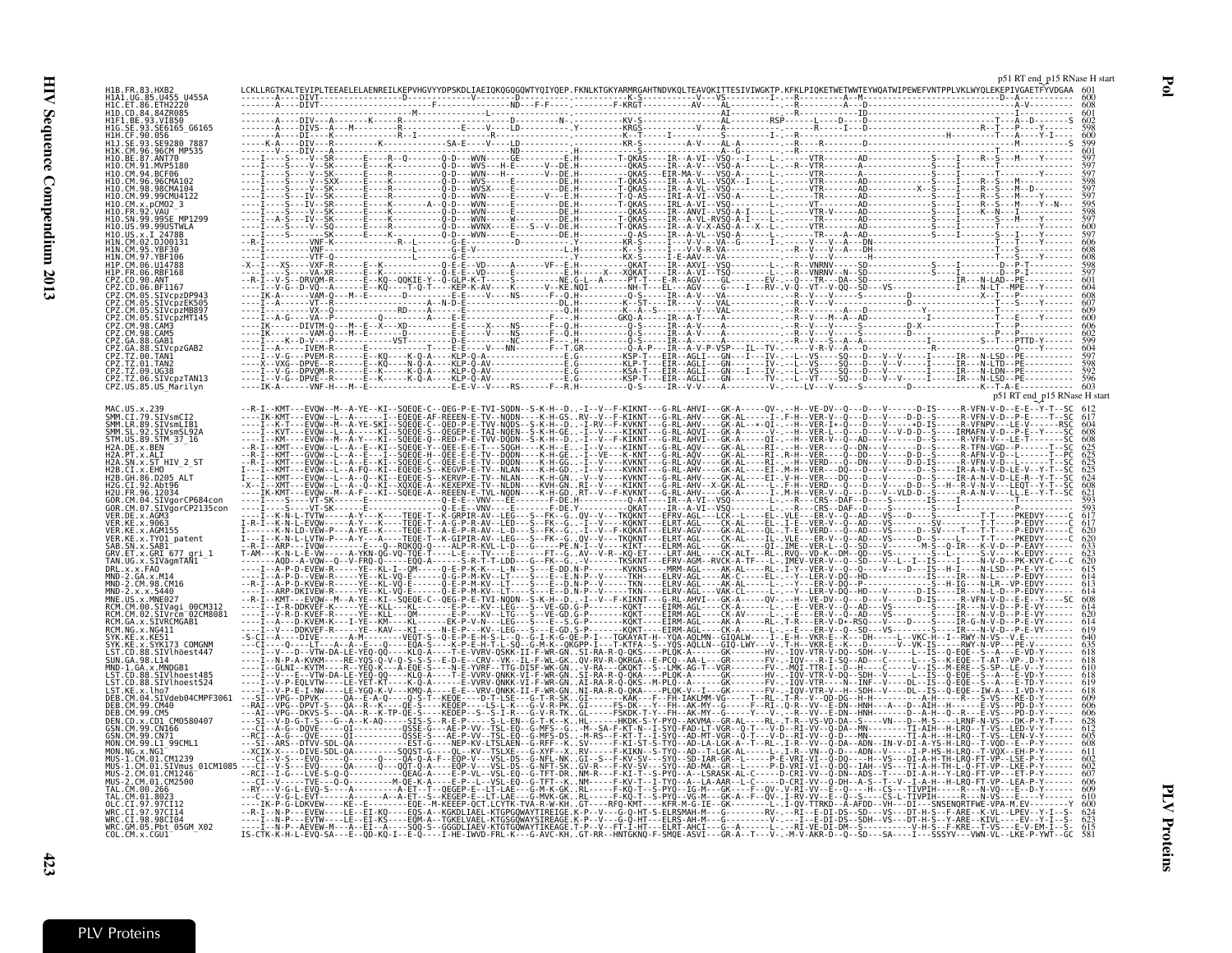| H1B. FR. 83. HXB2<br>H1A1. UG. 85. U455 U455A<br>H1C. ET. 86. ETH2220<br>H1D.CD.84.84ZR085<br>H1F1.BE.93.VI850<br>HIG.SE.93.SE6165_G6165<br>H1H.CF.90.056<br>H1J.SE.93.SE9280_7887<br>HIK.CM.96.96CM MP535<br>H10.BE.87.ANT70<br>H10.CM.91.MVP5180<br>H10.CM.94.BCF06<br>H10.CM.96.96CMA102<br>H10.CM.98.98CMA104<br>H10.CM.99.99CMU4122<br>H10.CM.x.pcM02_3<br>H10.FR.92.VAU<br>H10.FR.92.VAU<br>H10.SN.99.99USTWLA<br>H10.US.x.1_2478B,<br>HIN.CM.02.DJ00131<br>HIN. CM. 95. YBF30<br>HIN. CM. 97. YBF106<br>HIP. CM. 06. U14788<br>HIP. FR. 06. RBF168 |  | METROLOGY INTERNATIONAL OSCIL PROTECTIVE CONTRADO CONTRADO CONTRADO CONTRADO CONTRADO CONTRADO CONTRADO CONTRADO CONTRADO CONTRADO CONTRADO CONTRADO CONTRADO CONTRADO CONTRADO CONTRADO CONTRADO CONTRADO CONTRADO CONTRADO |                                     | $\frac{764}{763}$                                           |
|-----------------------------------------------------------------------------------------------------------------------------------------------------------------------------------------------------------------------------------------------------------------------------------------------------------------------------------------------------------------------------------------------------------------------------------------------------------------------------------------------------------------------------------------------------------|--|------------------------------------------------------------------------------------------------------------------------------------------------------------------------------------------------------------------------------|-------------------------------------|-------------------------------------------------------------|
|                                                                                                                                                                                                                                                                                                                                                                                                                                                                                                                                                           |  |                                                                                                                                                                                                                              |                                     |                                                             |
|                                                                                                                                                                                                                                                                                                                                                                                                                                                                                                                                                           |  |                                                                                                                                                                                                                              |                                     |                                                             |
|                                                                                                                                                                                                                                                                                                                                                                                                                                                                                                                                                           |  |                                                                                                                                                                                                                              |                                     |                                                             |
|                                                                                                                                                                                                                                                                                                                                                                                                                                                                                                                                                           |  |                                                                                                                                                                                                                              |                                     |                                                             |
|                                                                                                                                                                                                                                                                                                                                                                                                                                                                                                                                                           |  |                                                                                                                                                                                                                              |                                     | $\frac{761}{762}$                                           |
|                                                                                                                                                                                                                                                                                                                                                                                                                                                                                                                                                           |  |                                                                                                                                                                                                                              |                                     | 761                                                         |
|                                                                                                                                                                                                                                                                                                                                                                                                                                                                                                                                                           |  |                                                                                                                                                                                                                              |                                     | 762<br>$\frac{761}{764}$                                    |
|                                                                                                                                                                                                                                                                                                                                                                                                                                                                                                                                                           |  |                                                                                                                                                                                                                              |                                     |                                                             |
|                                                                                                                                                                                                                                                                                                                                                                                                                                                                                                                                                           |  |                                                                                                                                                                                                                              |                                     | $761$<br>$770$<br>$772$<br>$772$<br>$762$                   |
| CPZ.CD.90.ANT                                                                                                                                                                                                                                                                                                                                                                                                                                                                                                                                             |  |                                                                                                                                                                                                                              |                                     | 761                                                         |
| CPZ.CD.90.AN1<br>CPZ.CD.06.BT1167<br>CPZ.CM.05.SIVcpzDP943<br>CPZ.CM.05.SIVcpzEK505<br>CPZ.CM.05.SIVcpzMB897<br>CPZ.CM.05.SIVcpzMT145<br>CPZ.CM.98.CAM3                                                                                                                                                                                                                                                                                                                                                                                                   |  |                                                                                                                                                                                                                              |                                     | 768<br>772<br>771<br>773                                    |
|                                                                                                                                                                                                                                                                                                                                                                                                                                                                                                                                                           |  |                                                                                                                                                                                                                              |                                     | 764                                                         |
| CPZ.CM.98.CAM5<br>CPZ.GA.88.GAB1                                                                                                                                                                                                                                                                                                                                                                                                                                                                                                                          |  |                                                                                                                                                                                                                              |                                     |                                                             |
| CPZ.GA.88.SIVCpzGAB2<br>CPZ.TZ.00.TAN1<br>CPZ.TZ.01.TAN2                                                                                                                                                                                                                                                                                                                                                                                                                                                                                                  |  |                                                                                                                                                                                                                              |                                     | 761                                                         |
| CPZ.TZ.09.UG38<br>CPZ.TZ.06.SIVcpzTAN13                                                                                                                                                                                                                                                                                                                                                                                                                                                                                                                   |  |                                                                                                                                                                                                                              |                                     | 760                                                         |
| CPZ.US.85.US_Marilyn                                                                                                                                                                                                                                                                                                                                                                                                                                                                                                                                      |  |                                                                                                                                                                                                                              | p15 RNase H end_p31 Integrase start |                                                             |
| MAC.US.x.239<br>SMM.CI.79.SIVsmCI2<br>SMM.LR.89.SIVsmLIB1                                                                                                                                                                                                                                                                                                                                                                                                                                                                                                 |  |                                                                                                                                                                                                                              |                                     |                                                             |
| SMM. SL. 92. SIVSmSL92A<br>STM. US. 89. STM_37_16                                                                                                                                                                                                                                                                                                                                                                                                                                                                                                         |  |                                                                                                                                                                                                                              |                                     | $\frac{771}{772}$                                           |
| H2A.DE.X.BEN<br>H2A.PT.X.ALI                                                                                                                                                                                                                                                                                                                                                                                                                                                                                                                              |  |                                                                                                                                                                                                                              |                                     | 789<br>789                                                  |
| H2A.SN.x.ST HIV 2 ST<br>H2B.CI.x.EHO<br>H2B. GH. 86. D205 ALT                                                                                                                                                                                                                                                                                                                                                                                                                                                                                             |  |                                                                                                                                                                                                                              |                                     | 789                                                         |
| H2G.CI.92.Abt96<br>H2U.FR.96.12034<br>GOR.CM.04.SIVgorCP684con                                                                                                                                                                                                                                                                                                                                                                                                                                                                                            |  |                                                                                                                                                                                                                              |                                     | 788<br>772<br>785<br>757<br>757<br>757<br>781               |
| GOR.CM.07.SIVgorCP2135con<br>VER.DE.x.AGM3                                                                                                                                                                                                                                                                                                                                                                                                                                                                                                                |  |                                                                                                                                                                                                                              |                                     |                                                             |
| VER.KE.x.9063<br>VER.KE.x.AGM155<br>VER.KE.x.TY01_patent                                                                                                                                                                                                                                                                                                                                                                                                                                                                                                  |  |                                                                                                                                                                                                                              |                                     |                                                             |
| SAB. SN. x. SAB1<br>GRV.ET.x.GRI 677 gri_1<br>TAN.UG.x.SIVagmTAN1                                                                                                                                                                                                                                                                                                                                                                                                                                                                                         |  |                                                                                                                                                                                                                              |                                     |                                                             |
| DRL.x.x.FA0<br>MND-2.GA.x.M14<br>MND-2.CM.98.CM16                                                                                                                                                                                                                                                                                                                                                                                                                                                                                                         |  |                                                                                                                                                                                                                              |                                     | $\frac{787}{784}$<br>$\frac{784}{779}$<br>$\frac{778}{772}$ |
| MND-2.x.x.5440                                                                                                                                                                                                                                                                                                                                                                                                                                                                                                                                            |  |                                                                                                                                                                                                                              |                                     |                                                             |
| MNE.US.x.MNE027<br>RCM.CM.00.SIVagi_00CM312<br>RCM.CM.02.SIVrcm <sup>-0</sup> 02CM8081<br>RCM.GA.x.SIVRCMGAB1                                                                                                                                                                                                                                                                                                                                                                                                                                             |  |                                                                                                                                                                                                                              |                                     | $\frac{778}{772}$                                           |
| RCM.NG.x.NG411<br>SYK.KE.x.KE51                                                                                                                                                                                                                                                                                                                                                                                                                                                                                                                           |  |                                                                                                                                                                                                                              |                                     | $\frac{784}{778}$                                           |
| SYK.KE.x.SYK173_COMGNM<br>LST.CD.88.SIVlhoest447<br>SUN.GA.98.L14                                                                                                                                                                                                                                                                                                                                                                                                                                                                                         |  |                                                                                                                                                                                                                              |                                     | $\frac{804}{799}$                                           |
| MND-1.GA.x.MNDGB1<br>LST.CD.88.SIVlhoest485                                                                                                                                                                                                                                                                                                                                                                                                                                                                                                               |  |                                                                                                                                                                                                                              |                                     | $\frac{784}{784}$<br>$\frac{784}{774}$<br>784               |
| LST.CD.88.SIVlhoest524                                                                                                                                                                                                                                                                                                                                                                                                                                                                                                                                    |  |                                                                                                                                                                                                                              |                                     |                                                             |
| LST.KE.X.Lho7<br>DEB.CM.04.SIVdeb04CMPF3061<br>DEB.CM.99.CM40<br>DEB. CM. 99. CM5                                                                                                                                                                                                                                                                                                                                                                                                                                                                         |  |                                                                                                                                                                                                                              |                                     | 784<br>773<br>770<br>770                                    |
| DEN.CD.x.CD1 CM0580407<br>GSN.CM.99.CN166                                                                                                                                                                                                                                                                                                                                                                                                                                                                                                                 |  |                                                                                                                                                                                                                              |                                     | 792                                                         |
| GSN.CM.99.CN71                                                                                                                                                                                                                                                                                                                                                                                                                                                                                                                                            |  |                                                                                                                                                                                                                              |                                     |                                                             |
| USW.CH: 39. LN/1<br>MON.CH: 99. L1/99CML1<br>MON.NG.x.NG1<br>MUS-1.CM.01.CM1239<br>MUS-1.CM.01.SIVmus_01CM1085                                                                                                                                                                                                                                                                                                                                                                                                                                            |  |                                                                                                                                                                                                                              |                                     | 766                                                         |
| MUS-2.CM.01.CM1246<br>MUS-2.CM.01.CM1246<br>MUS-2.CM.01.CM2500<br>TAL.CM.00.266<br>TAL.CM.01.8023<br>QLC.CI.97.97CI12                                                                                                                                                                                                                                                                                                                                                                                                                                     |  |                                                                                                                                                                                                                              |                                     | 766<br>771<br>771<br>773<br>773                             |
|                                                                                                                                                                                                                                                                                                                                                                                                                                                                                                                                                           |  |                                                                                                                                                                                                                              |                                     | 766                                                         |
| WRC.CI.97.97CI14<br>WRC.CI.98.98CI04<br>WRC.GM.05.Pbt_05GM_X02<br>COL.CM.x.CGU1                                                                                                                                                                                                                                                                                                                                                                                                                                                                           |  |                                                                                                                                                                                                                              |                                     | 780                                                         |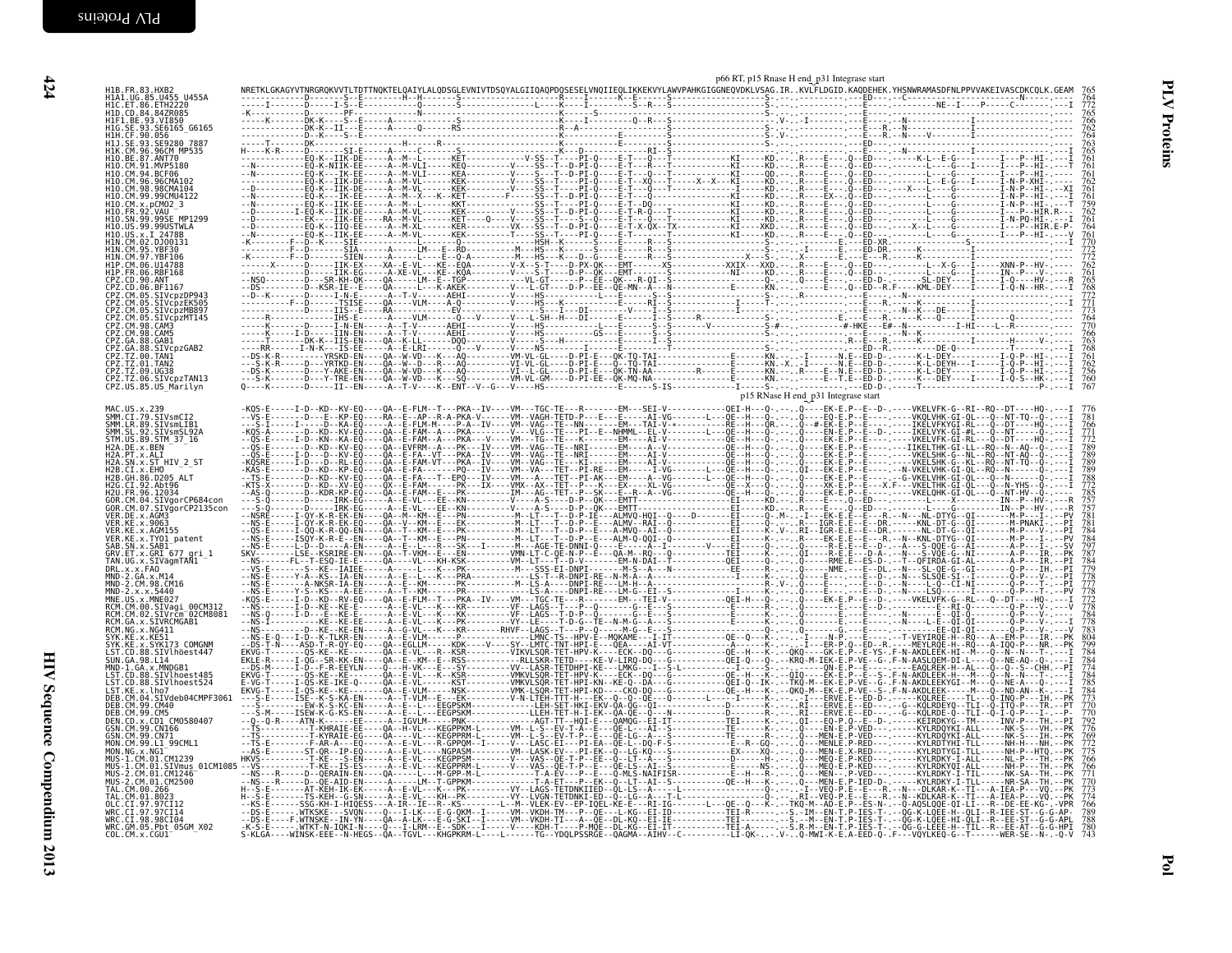|                | SE6165 G6165<br>056                                                                   |                                                                                                                                                                                                                                                                                                                                |                                  |
|----------------|---------------------------------------------------------------------------------------|--------------------------------------------------------------------------------------------------------------------------------------------------------------------------------------------------------------------------------------------------------------------------------------------------------------------------------|----------------------------------|
|                | 96CM MP535                                                                            |                                                                                                                                                                                                                                                                                                                                |                                  |
|                | ANT70<br>MVP5180                                                                      |                                                                                                                                                                                                                                                                                                                                |                                  |
|                | <b>RCF06</b><br>96CMA103                                                              |                                                                                                                                                                                                                                                                                                                                |                                  |
|                | 98CMA104<br>CM.99<br>.99CMU4122                                                       |                                                                                                                                                                                                                                                                                                                                |                                  |
|                | pCM02 3                                                                               |                                                                                                                                                                                                                                                                                                                                |                                  |
|                | .99USTWLA                                                                             |                                                                                                                                                                                                                                                                                                                                |                                  |
|                |                                                                                       |                                                                                                                                                                                                                                                                                                                                |                                  |
|                | DJ00131                                                                               |                                                                                                                                                                                                                                                                                                                                |                                  |
|                |                                                                                       |                                                                                                                                                                                                                                                                                                                                |                                  |
|                |                                                                                       |                                                                                                                                                                                                                                                                                                                                |                                  |
|                | SIVcpzDP943                                                                           |                                                                                                                                                                                                                                                                                                                                |                                  |
|                | SIVcpzEK505<br>SIVcpzMB897                                                            |                                                                                                                                                                                                                                                                                                                                |                                  |
|                | SIVcpzMT145<br>98. CAM3                                                               |                                                                                                                                                                                                                                                                                                                                |                                  |
|                | PZ.CM.98.CAM5<br>PZ.GA.88.GAB1                                                        |                                                                                                                                                                                                                                                                                                                                |                                  |
|                | SIVcpzGAB2                                                                            | . <del>î</del> <del>î</del>                                                                                                                                                                                                                                                                                                    |                                  |
|                | <b>00 TAN1</b><br>PZ.TZ.01.TAN2                                                       |                                                                                                                                                                                                                                                                                                                                |                                  |
|                | PZ.TZ.09.UG38:<br>CPZ.TZ.06.SIVcpzTAN13                                               |                                                                                                                                                                                                                                                                                                                                |                                  |
|                | CPZ.US.85.US Marilyn                                                                  |                                                                                                                                                                                                                                                                                                                                |                                  |
|                | AC 115 x 239<br>M.CI.79.SIVsmCI2                                                      |                                                                                                                                                                                                                                                                                                                                |                                  |
|                | SMM.LR.89.SIVsmLIB1<br>SMM.SL.92.SIVsmSL92A                                           |                                                                                                                                                                                                                                                                                                                                |                                  |
|                | STM. ŪS. 89. <u>ST</u> M_37_16<br>12A.DE.X.BEN                                        |                                                                                                                                                                                                                                                                                                                                | L - NM -<br>E0EI0F0-SKN<br>I TNM |
|                | 12A.PT.x.ALT<br>SN.x.ST HIV 2 ST                                                      |                                                                                                                                                                                                                                                                                                                                | I TNM<br>.LINM\                  |
|                | CI.X.EHO<br>86.D205 ALT                                                               |                                                                                                                                                                                                                                                                                                                                | - NM -<br>$\cdot$ . L - NM -     |
|                | CI.92.Abt96<br>. 12034                                                                | KMVA-                                                                                                                                                                                                                                                                                                                          | ∙INM-T<br>EIOFO-TKN<br>. TNM -   |
|                | .CM.04.SIVgorCP684con                                                                 |                                                                                                                                                                                                                                                                                                                                | - T - MI                         |
|                | SIVgorCP2135con<br>DE.x.AGM3                                                          |                                                                                                                                                                                                                                                                                                                                |                                  |
|                | KE.x.9063<br><b>KE.x.AGM155</b>                                                       | M---GK-EHTT-V---------SI------0--E---KI--DCQYTE---L<br>I---GK-EHTT-V--------SI------Q--E---KI--DCQYTE---L<br>M---GKVEHTT-V--------SI-----Q--E---KI--DCQYTE---L<br>M---GKVEHTT-V--------SI-----Q--E---KI--DCQYTE---L                                                                                                            |                                  |
|                | .KE.x.TY01_patent<br>.SN.x.SAB1                                                       | -A-I---GK-EHTT----------ŠĪ----<br>-A-I---GK-EHT--V--------------<br>. T - - - - - - - - F - - - - - - - Q - - - KA - - H - - - - - - - S -                                                                                                                                                                                     | .LIN--H                          |
|                | ET.x.GRI 677 gri 1<br>.UG.x.SIVagmTAN1                                                |                                                                                                                                                                                                                                                                                                                                |                                  |
|                | x.x.FA0.<br>-2.GA.x.M14                                                               | 그는 그렇게 그렇게 그렇게 없는 것 같아.                                                                                                                                                                                                                                                                                                        |                                  |
| MND .<br>MND - | 2.CM.98.CM16<br>$-2. x. x. 5440$                                                      | --M-----ĪA------R-Ĺ------T---K---H<br>------I-I---------L----------K---H<br>------I-I--------F-------Q---RQ--L                                                                                                                                                                                                                 |                                  |
|                | US.x.MNE027<br>00CM312<br>CM.00.SIVagi                                                | . S ITHL A SOE - KMVA                                                                                                                                                                                                                                                                                                          |                                  |
|                | SIVrčm <sup>-</sup> 02CM8081<br>. CM.02                                               | HL . - - - - - A - - - SSA - 0 - V - - - -                                                                                                                                                                                                                                                                                     |                                  |
|                | GA.x.SIVRCMGAB1<br>RCM.NG.x.NG411                                                     | - Q - D - - - - Q                                                                                                                                                                                                                                                                                                              |                                  |
|                | .KE.x.KE51<br>KE.x.SYK173 COMGNM                                                      | -C---NT----T-TKILKR------GL---OI-A---<br>-C---NT------TKILKR---D---L--MQI-S---<br>-IN--------FMV---L-D---KT--H-----CS--<br>-I------------------L-N-Q-KT--TW----CAM--<br>-EA-S-I--DVT--Q---A--T--L----------I-P----YINMLY-<br>-Q--ER--ED-QQ-----L--TH-----QR--L--L-PA--.FINM-N/<br>$I - 0 - - - - - - P - - VSDKFK - - - - - C$ |                                  |
|                | SIVlhoest447<br>GA.98.L14                                                             | -N-Q-KT--TW----CAM----Q- ------P--ISKD<br>-QË------L--LH-----QR--L--MT-A-                                                                                                                                                                                                                                                      |                                  |
|                | GA.x.MNDGB1<br>SIVlhoest485.                                                          | . - - - - AQ - - ISKI<br>- - - - - QR - - L - -MT - -<br>-H-----QR--L--L-PA                                                                                                                                                                                                                                                    | FTNM-                            |
|                | D.88.SIVlhoest524:                                                                    | $-$ - FMV - - - -<br>$FMV - - - - D - - - KT - SH - - -$                                                                                                                                                                                                                                                                       |                                  |
|                | SIVdeb04CMPF306<br>$\overline{C}$ M40                                                 |                                                                                                                                                                                                                                                                                                                                |                                  |
|                | CM5<br>CD.x.CD1 CM0580407                                                             |                                                                                                                                                                                                                                                                                                                                |                                  |
|                | 99.CN166<br>CM.99.CN71                                                                | OKI--EVTY-E---                                                                                                                                                                                                                                                                                                                 |                                  |
|                | CM.99.L1 99CML1<br>NG 1                                                               | N--RÓ--ET-KKI--EV-Y-P-<br>DMAPVD-                                                                                                                                                                                                                                                                                              |                                  |
|                | CM.01.CM1239                                                                          | - DL A - A                                                                                                                                                                                                                                                                                                                     |                                  |
|                | : CM.01.STVmus_01CM1085 1<br>. CM.01.CM1246 -<br>. CM.01.CM2500 -<br>. CM.01.CM2500 - | .---K---V-DL-NA<br>-N-------DMTPT-<br>- ET-HK - - EEVTY - E - -                                                                                                                                                                                                                                                                |                                  |
|                |                                                                                       |                                                                                                                                                                                                                                                                                                                                |                                  |
|                | CI.97.97CI12                                                                          | - ĒHTT - V - - - - - - - - S - - NK - - 0 - - - -<br>- ЕН - Т - - - W - - - - - - - I I - АK - RV - - Е<br>- CL-A-TG--FLYG-ILR--D-EN-VK-V-R--SQ----I-. -<br>- -GTVA - E                                                                                                                                                        | T.OI-YTONK                       |
|                | 97.97CT14<br>.CI.98.98CI04                                                            | -------L--KI-S-<br>-DAYQ--L-T-Q--S-<br>-T--M--------I--N--------L--KI---<br>-DAYQ--L---QI----<br>- RR - - E - - HRI - ED - - K - E -                                                                                                                                                                                           | -PA--.L-NM-TAELE-NQT-Q-K-        |
|                | WRC.GM.05.Pbt 05GM X02<br>COL.CM.x.CGU1                                               | .T--M--------I--N--------L--KI--T-DAYQ--L-TIQ--------K-.-----T--KSQKME<br>- RV - - Q - - QRI - ED - - K<br>- PA - - .<br>- LA - - IY - - - - - E - - - L - -<br>--- CTLFCW-TILKR---E--GRA-I---SQ-E-RQV.-----P--VSQHFK<br>- L - - K - PW -                                                                                      | .Q-ERAÍIELD<br>- 0N - T - LON    |
|                |                                                                                       |                                                                                                                                                                                                                                                                                                                                |                                  |

PLV Proteins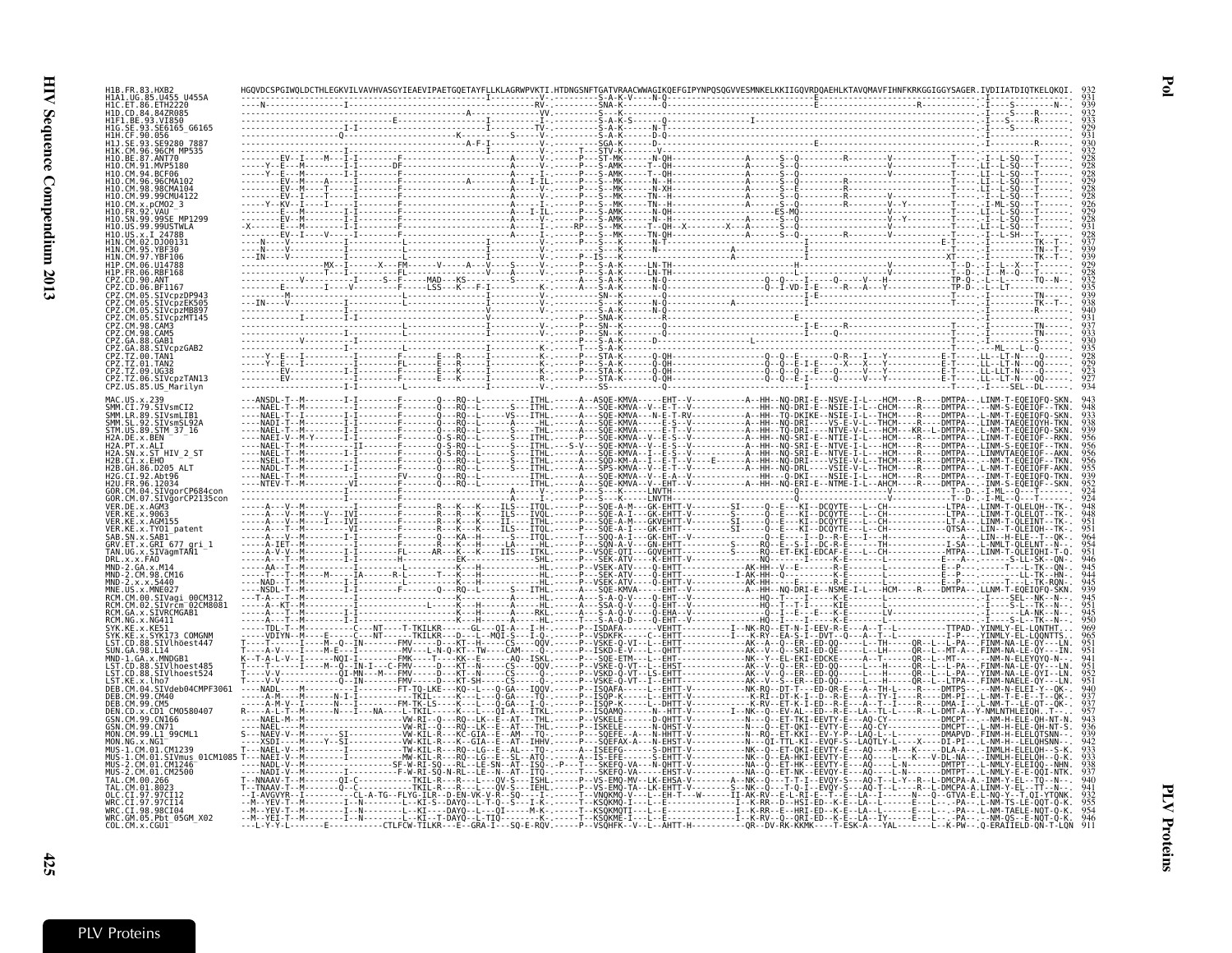| HIB.FR. 83 .HXRS2<br>HIG.E. 36 .HTM229<br>HIG.E. 36 .HTM222<br>HIG. SE. 93 .SE616<br>HIG. SE. 93 .SE616<br>HIG. SE. 93 .SE616<br>HIG. SE. 93 .SE616<br>HIG. SE. 93 .SE628<br>HIG. SE. 93 .SE628<br>HIG. SE. 93 .SE628<br>HIG. SE. 93 .SE628<br>HIG. |  |
|-----------------------------------------------------------------------------------------------------------------------------------------------------------------------------------------------------------------------------------------------------|--|
|                                                                                                                                                                                                                                                     |  |
|                                                                                                                                                                                                                                                     |  |
|                                                                                                                                                                                                                                                     |  |
|                                                                                                                                                                                                                                                     |  |
|                                                                                                                                                                                                                                                     |  |
|                                                                                                                                                                                                                                                     |  |
|                                                                                                                                                                                                                                                     |  |
|                                                                                                                                                                                                                                                     |  |
|                                                                                                                                                                                                                                                     |  |
| NAC. US. * 2331<br>SHW: CR. 393. SITUSTICI21<br>SHW: CR. 393. SITUSTICI21<br>SHW: CR. 393. SITUSTICI21<br>SHW: CR. 393. SITUSTICI21<br>SHW: CR. 393. SITUSTICI21<br>H2A. DE. 30. SITUSTICI21<br>H2A. DE. 30. SEN = 37. 16<br>H2A. DE. 30. SEN       |  |
|                                                                                                                                                                                                                                                     |  |
|                                                                                                                                                                                                                                                     |  |
|                                                                                                                                                                                                                                                     |  |
|                                                                                                                                                                                                                                                     |  |
|                                                                                                                                                                                                                                                     |  |
|                                                                                                                                                                                                                                                     |  |
|                                                                                                                                                                                                                                                     |  |
|                                                                                                                                                                                                                                                     |  |
|                                                                                                                                                                                                                                                     |  |
|                                                                                                                                                                                                                                                     |  |
|                                                                                                                                                                                                                                                     |  |
|                                                                                                                                                                                                                                                     |  |
|                                                                                                                                                                                                                                                     |  |
|                                                                                                                                                                                                                                                     |  |
|                                                                                                                                                                                                                                                     |  |
|                                                                                                                                                                                                                                                     |  |

| H1B.FR.83.HXB2<br>H1A1.UG.85.U455_U455A                                                                                                                                                                                                                                                                                                                                                                                                 |  |                                                                                                                                                                                                                                                                                                                                                                                                                                       |  |
|-----------------------------------------------------------------------------------------------------------------------------------------------------------------------------------------------------------------------------------------------------------------------------------------------------------------------------------------------------------------------------------------------------------------------------------------|--|---------------------------------------------------------------------------------------------------------------------------------------------------------------------------------------------------------------------------------------------------------------------------------------------------------------------------------------------------------------------------------------------------------------------------------------|--|
| H1C.ET.86.ETH2220<br>HID.CD.84.84ZR085                                                                                                                                                                                                                                                                                                                                                                                                  |  | $S = \mathbb{E}\left[\begin{matrix} \mathbf{0} & \mathbf{0} & \mathbf{0} & \mathbf{0} & \mathbf{0} & \mathbf{0} & \mathbf{0} & \mathbf{0} & \mathbf{0} & \mathbf{0} & \mathbf{0} & \mathbf{0} & \mathbf{0} & \mathbf{0} & \mathbf{0} & \mathbf{0} & \mathbf{0} & \mathbf{0} & \mathbf{0} & \mathbf{0} & \mathbf{0} & \mathbf{0} & \mathbf{0} & \mathbf{0} & \mathbf{0} & \mathbf{0} & \mathbf{0} & \mathbf{0} & \mathbf{0} & \mathbf$ |  |
| HIP: \D. 04: 04: 04: 05<br>HIF1. BE.93. VI850<br>HIG. SE.93. SE6165_G6165<br>HIJ. SE.93. SE9280_7887<br>HIK. CM. 96. 96CM, MP535                                                                                                                                                                                                                                                                                                        |  |                                                                                                                                                                                                                                                                                                                                                                                                                                       |  |
|                                                                                                                                                                                                                                                                                                                                                                                                                                         |  |                                                                                                                                                                                                                                                                                                                                                                                                                                       |  |
|                                                                                                                                                                                                                                                                                                                                                                                                                                         |  |                                                                                                                                                                                                                                                                                                                                                                                                                                       |  |
| H10. BE. 87. ANT70<br>H10. BE. 87. ANT70<br>H10. CM. 94. BCF06<br>H10. CM. 96. 96CMA102                                                                                                                                                                                                                                                                                                                                                 |  |                                                                                                                                                                                                                                                                                                                                                                                                                                       |  |
|                                                                                                                                                                                                                                                                                                                                                                                                                                         |  |                                                                                                                                                                                                                                                                                                                                                                                                                                       |  |
| H10.CM.98.98CMA104                                                                                                                                                                                                                                                                                                                                                                                                                      |  |                                                                                                                                                                                                                                                                                                                                                                                                                                       |  |
| H10.CM.99.99CMU4122                                                                                                                                                                                                                                                                                                                                                                                                                     |  |                                                                                                                                                                                                                                                                                                                                                                                                                                       |  |
| H10.CM.x.pCM02_3<br>H10.FR.92.VAU_                                                                                                                                                                                                                                                                                                                                                                                                      |  |                                                                                                                                                                                                                                                                                                                                                                                                                                       |  |
| H10.SN.99.99SE MP1299<br>H10.US.99.99USTWLA                                                                                                                                                                                                                                                                                                                                                                                             |  |                                                                                                                                                                                                                                                                                                                                                                                                                                       |  |
|                                                                                                                                                                                                                                                                                                                                                                                                                                         |  |                                                                                                                                                                                                                                                                                                                                                                                                                                       |  |
|                                                                                                                                                                                                                                                                                                                                                                                                                                         |  |                                                                                                                                                                                                                                                                                                                                                                                                                                       |  |
| H10.US.99.999151WLA<br>H10.US.x.1 2478B<br>H1N.CM.95.YBF30<br>H1N.CM.95.YBF30<br>H1P.CM.95.YBF30<br>H1P.CM.06.U14788<br>H1P.CM.06.U14788<br>CPZ.CD.00.ANT<br>CPZ.CD.00.ANT<br>CPZ.CM.05.SIVCpzDP943<br>CPZ.CM.05.SIVCpzDP943<br>CPZ.CM.05.SIVCpzDP943<br>CPZ.CM.05                                                                                                                                                                      |  |                                                                                                                                                                                                                                                                                                                                                                                                                                       |  |
|                                                                                                                                                                                                                                                                                                                                                                                                                                         |  |                                                                                                                                                                                                                                                                                                                                                                                                                                       |  |
|                                                                                                                                                                                                                                                                                                                                                                                                                                         |  |                                                                                                                                                                                                                                                                                                                                                                                                                                       |  |
|                                                                                                                                                                                                                                                                                                                                                                                                                                         |  |                                                                                                                                                                                                                                                                                                                                                                                                                                       |  |
| ČPZ.ČM.05.SIVcpzMB897                                                                                                                                                                                                                                                                                                                                                                                                                   |  |                                                                                                                                                                                                                                                                                                                                                                                                                                       |  |
| :PZ.CM.05.SIVcpzMT145                                                                                                                                                                                                                                                                                                                                                                                                                   |  |                                                                                                                                                                                                                                                                                                                                                                                                                                       |  |
| CPZ.CM.98.CAM3<br>CPZ.CM.98.CAM3<br>CPZ.CM.98.CAM5                                                                                                                                                                                                                                                                                                                                                                                      |  |                                                                                                                                                                                                                                                                                                                                                                                                                                       |  |
| ČPŽ.GA.88.GABI<br>CPZ.GA.88.SIVcpzGAB2                                                                                                                                                                                                                                                                                                                                                                                                  |  |                                                                                                                                                                                                                                                                                                                                                                                                                                       |  |
| CPZ.TZ.00.TANI<br>CPZ.TZ.00.TANI                                                                                                                                                                                                                                                                                                                                                                                                        |  |                                                                                                                                                                                                                                                                                                                                                                                                                                       |  |
| ČPŽ.TŽ.09.UG38<br>CPZ.TZ.06.SIVcpzTAN13                                                                                                                                                                                                                                                                                                                                                                                                 |  |                                                                                                                                                                                                                                                                                                                                                                                                                                       |  |
| CPZ.US.85.US Marilyn                                                                                                                                                                                                                                                                                                                                                                                                                    |  |                                                                                                                                                                                                                                                                                                                                                                                                                                       |  |
|                                                                                                                                                                                                                                                                                                                                                                                                                                         |  |                                                                                                                                                                                                                                                                                                                                                                                                                                       |  |
|                                                                                                                                                                                                                                                                                                                                                                                                                                         |  |                                                                                                                                                                                                                                                                                                                                                                                                                                       |  |
|                                                                                                                                                                                                                                                                                                                                                                                                                                         |  |                                                                                                                                                                                                                                                                                                                                                                                                                                       |  |
|                                                                                                                                                                                                                                                                                                                                                                                                                                         |  |                                                                                                                                                                                                                                                                                                                                                                                                                                       |  |
|                                                                                                                                                                                                                                                                                                                                                                                                                                         |  |                                                                                                                                                                                                                                                                                                                                                                                                                                       |  |
|                                                                                                                                                                                                                                                                                                                                                                                                                                         |  |                                                                                                                                                                                                                                                                                                                                                                                                                                       |  |
|                                                                                                                                                                                                                                                                                                                                                                                                                                         |  |                                                                                                                                                                                                                                                                                                                                                                                                                                       |  |
|                                                                                                                                                                                                                                                                                                                                                                                                                                         |  |                                                                                                                                                                                                                                                                                                                                                                                                                                       |  |
|                                                                                                                                                                                                                                                                                                                                                                                                                                         |  |                                                                                                                                                                                                                                                                                                                                                                                                                                       |  |
|                                                                                                                                                                                                                                                                                                                                                                                                                                         |  |                                                                                                                                                                                                                                                                                                                                                                                                                                       |  |
|                                                                                                                                                                                                                                                                                                                                                                                                                                         |  |                                                                                                                                                                                                                                                                                                                                                                                                                                       |  |
|                                                                                                                                                                                                                                                                                                                                                                                                                                         |  |                                                                                                                                                                                                                                                                                                                                                                                                                                       |  |
|                                                                                                                                                                                                                                                                                                                                                                                                                                         |  |                                                                                                                                                                                                                                                                                                                                                                                                                                       |  |
|                                                                                                                                                                                                                                                                                                                                                                                                                                         |  |                                                                                                                                                                                                                                                                                                                                                                                                                                       |  |
|                                                                                                                                                                                                                                                                                                                                                                                                                                         |  |                                                                                                                                                                                                                                                                                                                                                                                                                                       |  |
|                                                                                                                                                                                                                                                                                                                                                                                                                                         |  |                                                                                                                                                                                                                                                                                                                                                                                                                                       |  |
|                                                                                                                                                                                                                                                                                                                                                                                                                                         |  |                                                                                                                                                                                                                                                                                                                                                                                                                                       |  |
|                                                                                                                                                                                                                                                                                                                                                                                                                                         |  |                                                                                                                                                                                                                                                                                                                                                                                                                                       |  |
|                                                                                                                                                                                                                                                                                                                                                                                                                                         |  |                                                                                                                                                                                                                                                                                                                                                                                                                                       |  |
|                                                                                                                                                                                                                                                                                                                                                                                                                                         |  |                                                                                                                                                                                                                                                                                                                                                                                                                                       |  |
|                                                                                                                                                                                                                                                                                                                                                                                                                                         |  |                                                                                                                                                                                                                                                                                                                                                                                                                                       |  |
|                                                                                                                                                                                                                                                                                                                                                                                                                                         |  |                                                                                                                                                                                                                                                                                                                                                                                                                                       |  |
|                                                                                                                                                                                                                                                                                                                                                                                                                                         |  |                                                                                                                                                                                                                                                                                                                                                                                                                                       |  |
|                                                                                                                                                                                                                                                                                                                                                                                                                                         |  |                                                                                                                                                                                                                                                                                                                                                                                                                                       |  |
|                                                                                                                                                                                                                                                                                                                                                                                                                                         |  |                                                                                                                                                                                                                                                                                                                                                                                                                                       |  |
|                                                                                                                                                                                                                                                                                                                                                                                                                                         |  |                                                                                                                                                                                                                                                                                                                                                                                                                                       |  |
|                                                                                                                                                                                                                                                                                                                                                                                                                                         |  |                                                                                                                                                                                                                                                                                                                                                                                                                                       |  |
|                                                                                                                                                                                                                                                                                                                                                                                                                                         |  |                                                                                                                                                                                                                                                                                                                                                                                                                                       |  |
|                                                                                                                                                                                                                                                                                                                                                                                                                                         |  |                                                                                                                                                                                                                                                                                                                                                                                                                                       |  |
|                                                                                                                                                                                                                                                                                                                                                                                                                                         |  |                                                                                                                                                                                                                                                                                                                                                                                                                                       |  |
|                                                                                                                                                                                                                                                                                                                                                                                                                                         |  |                                                                                                                                                                                                                                                                                                                                                                                                                                       |  |
|                                                                                                                                                                                                                                                                                                                                                                                                                                         |  |                                                                                                                                                                                                                                                                                                                                                                                                                                       |  |
|                                                                                                                                                                                                                                                                                                                                                                                                                                         |  |                                                                                                                                                                                                                                                                                                                                                                                                                                       |  |
|                                                                                                                                                                                                                                                                                                                                                                                                                                         |  |                                                                                                                                                                                                                                                                                                                                                                                                                                       |  |
|                                                                                                                                                                                                                                                                                                                                                                                                                                         |  |                                                                                                                                                                                                                                                                                                                                                                                                                                       |  |
|                                                                                                                                                                                                                                                                                                                                                                                                                                         |  |                                                                                                                                                                                                                                                                                                                                                                                                                                       |  |
| $\begin{array}{cccccccccccccccc} \mathbf{G} & \mathbf{G} & \mathbf{G} & \mathbf{G} & \mathbf{G} & \mathbf{G} & \mathbf{G} & \mathbf{G} & \mathbf{G} & \mathbf{G} & \mathbf{G} & \mathbf{G} & \mathbf{G} & \mathbf{G} & \mathbf{G} & \mathbf{G} & \mathbf{G} & \mathbf{G} & \mathbf{G} & \mathbf{G} & \mathbf{G} & \mathbf{G} & \mathbf{G} & \mathbf{G} & \mathbf{G} & \mathbf{G} & \mathbf{G} & \mathbf{G} & \mathbf{G} & \mathbf{G} &$ |  |                                                                                                                                                                                                                                                                                                                                                                                                                                       |  |

p31 Integrase end<br>Pol and

**Pol**<br>1988年10月20日(1988年)1988年)<br>1988年10月20日(1988年)1988年)1988年)<br>1988年10月20日(1988年)1988年)1988年)1988年)<br>1988年)1988年)1988年)1988年)1988年)1988年)1988年)1988年)1988年)1988年)1988年)1988年)1988年)1988年)1988年)1988年)1988年)1088年)108<br>1988年)1088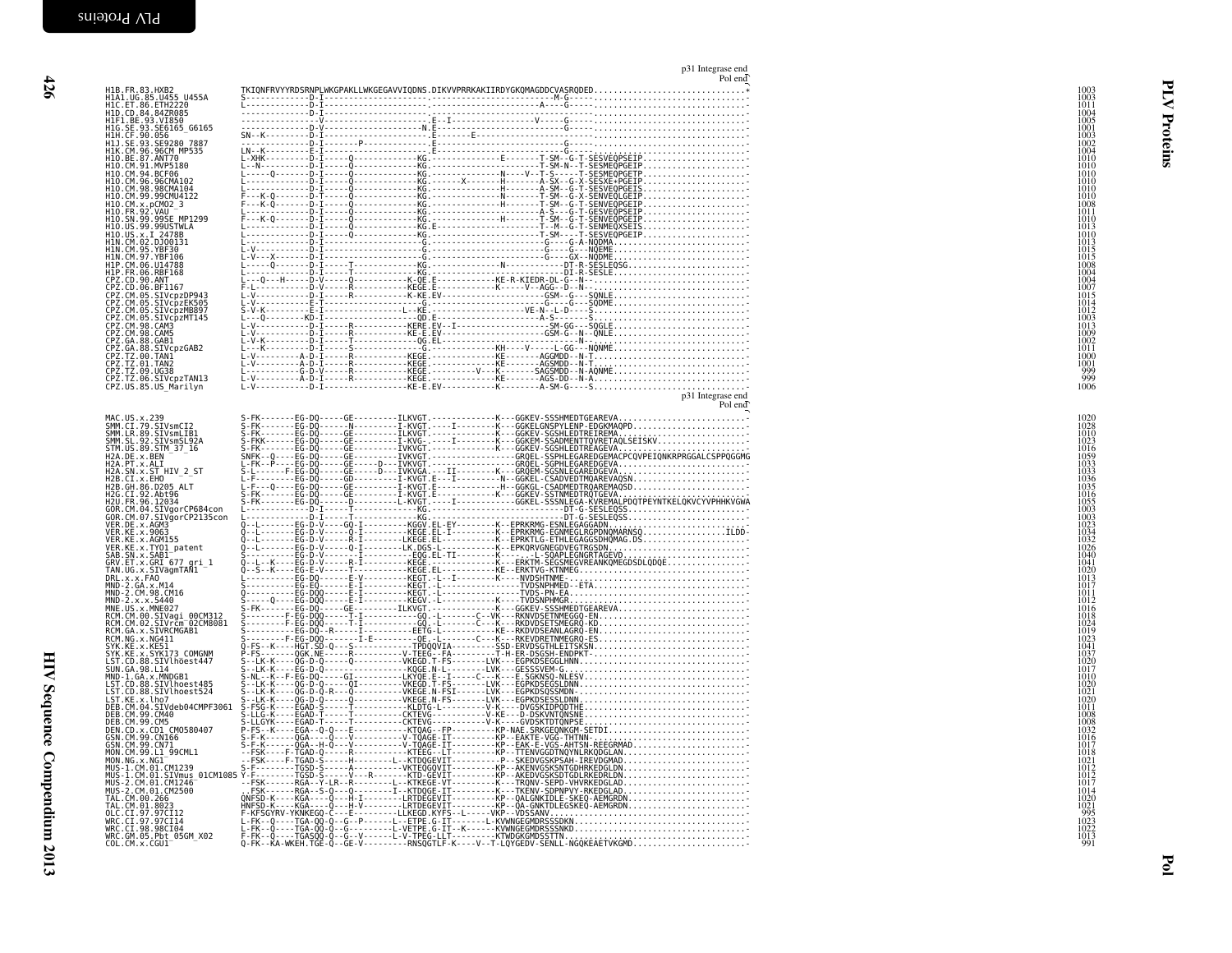<span id="page-22-0"></span>

|                                                           |                                                                 | Vif start |                                                                                |  |  |  |  |  |
|-----------------------------------------------------------|-----------------------------------------------------------------|-----------|--------------------------------------------------------------------------------|--|--|--|--|--|
|                                                           | H1A1.UG.85.U455 U455A                                           |           |                                                                                |  |  |  |  |  |
| HIC.ET.86.ETH2220<br>H1D.CD.84.84ZR085                    |                                                                 |           |                                                                                |  |  |  |  |  |
| H1F1.BE.93.VI850                                          | HIG.SE.93.SE6165_G6165<br>H1H.CF.90.056                         |           |                                                                                |  |  |  |  |  |
|                                                           | 11J.SE.93.SĒ9280 7887                                           |           |                                                                                |  |  |  |  |  |
| H10.BE.87.ANT70                                           | I1K.CM.96.96CM MP535                                            |           |                                                                                |  |  |  |  |  |
| H10.CM.91.MVP5180                                         |                                                                 |           |                                                                                |  |  |  |  |  |
| H10.CM.96.96CMA102                                        |                                                                 |           |                                                                                |  |  |  |  |  |
|                                                           | H10.CM.99.99CMU4122                                             |           |                                                                                |  |  |  |  |  |
|                                                           | 10.SN.99.99SE MP1299                                            |           |                                                                                |  |  |  |  |  |
|                                                           | 10.US.99.99USTWLA<br>2478B                                      |           |                                                                                |  |  |  |  |  |
| H1N.CM.02.DJ00131<br>H1N CM 95 YRE30                      |                                                                 |           |                                                                                |  |  |  |  |  |
| H1N.CM.97.YBF106                                          |                                                                 |           |                                                                                |  |  |  |  |  |
|                                                           |                                                                 |           |                                                                                |  |  |  |  |  |
| PZ.CD.06.BF1167<br>ב.co.90.ANT<br>22.CM.05.STV            |                                                                 |           |                                                                                |  |  |  |  |  |
|                                                           | CM.05.SIVcpzDP943<br>Z.CM.05.SIVcpzEK505                        |           |                                                                                |  |  |  |  |  |
| Z.CM.05.                                                  | CM.05.SIVcpzMB897<br>SIVcpzMT145                                |           |                                                                                |  |  |  |  |  |
| PZ.CM.98.CAM3<br>PZ.CM.98.CAM5                            |                                                                 |           |                                                                                |  |  |  |  |  |
| PZ.GA.88.GAB1                                             | PZ.GA.88.SIVcpzGAB2                                             |           |                                                                                |  |  |  |  |  |
| PZ.TZ.00.TAN1:<br>CPZ.TZ.01.TAN2                          |                                                                 |           |                                                                                |  |  |  |  |  |
|                                                           | čPŽ.TŽ.06.SIVcpzTAN13<br>CPZ.TZ.09.UG38<br>CPZ.US.85.US_Marilyn |           |                                                                                |  |  |  |  |  |
|                                                           |                                                                 | Vif start |                                                                                |  |  |  |  |  |
| MAC.US.x.239                                              |                                                                 |           | --EEKRWIA-PTWRIPE-LER-H--I-YLK-KT.KDLQKVCYVP-FKVGWAWWTC-R-IF--QEGSH-EVQG--H-IP |  |  |  |  |  |
| H2A.DE.x.BEN<br>H2A.PT.x.ALI                              |                                                                 |           |                                                                                |  |  |  |  |  |
| H2B.CI.x.EHO                                              | H2A.SN.x.ST HIV 2 ST                                            |           |                                                                                |  |  |  |  |  |
| H2B.GH.86.D205 ALT<br>H2G.CI.92.Abt96                     |                                                                 |           |                                                                                |  |  |  |  |  |
| H2U.FR.96.12034<br>COL.CM.x.CGU1                          |                                                                 |           |                                                                                |  |  |  |  |  |
| DEB.CM.99.CM40                                            | DEB.CM.04.SIVdeb04CMPF3061                                      |           |                                                                                |  |  |  |  |  |
| DEB.CM.99.CM5                                             | DEN.CD.x.CD1 CM0580407                                          |           |                                                                                |  |  |  |  |  |
| DRL.x.x.FAO                                               |                                                                 |           |                                                                                |  |  |  |  |  |
|                                                           | SIVgorCP2135con<br>RV.ET.x.GRI 677_gri_1                        |           |                                                                                |  |  |  |  |  |
| GSN.CM.99.CN166<br>GŚN.CM.99.CN71                         |                                                                 |           |                                                                                |  |  |  |  |  |
|                                                           | LST.CD.88.SIVlhoest447<br>ST.CD.88.SIVlhoest485                 |           |                                                                                |  |  |  |  |  |
|                                                           | LST.CD.88.SIVlhoest524                                          |           |                                                                                |  |  |  |  |  |
| LST.KE.x.lho7<br>MND-1.GA.x.MNDGB1                        |                                                                 |           |                                                                                |  |  |  |  |  |
| .<br>MND-2.CM.98.CM16<br>MND-2.GA.x.M14<br>MND-2.x.x.5440 |                                                                 |           |                                                                                |  |  |  |  |  |
| MNE.US.x.MNE027                                           | MON.CM.99.L1_99CML1                                             |           |                                                                                |  |  |  |  |  |
| MON.NG.x.NGI<br>MUS-1.CM.01.CM1239                        |                                                                 |           |                                                                                |  |  |  |  |  |
| MÜS-2.CM.01.CM1246                                        | MUS-1.CM.01.SIVmus 01CM1085                                     |           |                                                                                |  |  |  |  |  |
| MUS-2.CM.01.CM2500<br>OLC.CI.97.97CI12                    |                                                                 |           |                                                                                |  |  |  |  |  |
| RCM.CM.00.SIVaqi<br>RCM.CM.02.                            | SIVrčm <sup>-</sup> 02CM8081                                    |           |                                                                                |  |  |  |  |  |
| RCM NG x NG411                                            | RCM.GA.x.SIVRCMGAB1                                             |           |                                                                                |  |  |  |  |  |
| SAB.SN.x.SAB1<br>SMM.CI.79.SIVsmCI2                       |                                                                 |           |                                                                                |  |  |  |  |  |
|                                                           | SMM.LR.89.SIVsmLIB1                                             |           |                                                                                |  |  |  |  |  |
|                                                           | STM.US.89.STM_37_16                                             |           |                                                                                |  |  |  |  |  |
| SUN.GA.98.L14<br>SYK.KE.x.KE51                            |                                                                 |           |                                                                                |  |  |  |  |  |
| .CM.00.266                                                | .x.SYK173 COMGNM                                                |           |                                                                                |  |  |  |  |  |
| .CM.01.8023                                               | FAN.UG.x.SIVagmTAN1                                             |           |                                                                                |  |  |  |  |  |
| VER.KE.x.9063                                             |                                                                 |           |                                                                                |  |  |  |  |  |
| VER.KE.x.AGM155                                           | VER.KE.x.TY01_patent                                            |           |                                                                                |  |  |  |  |  |
| WRC.CI.97.97CI14<br>WRC.CI.98.98CI04                      |                                                                 |           |                                                                                |  |  |  |  |  |
|                                                           | WRC.GM.05.Pbt 05GM X02                                          |           |                                                                                |  |  |  |  |  |

Vif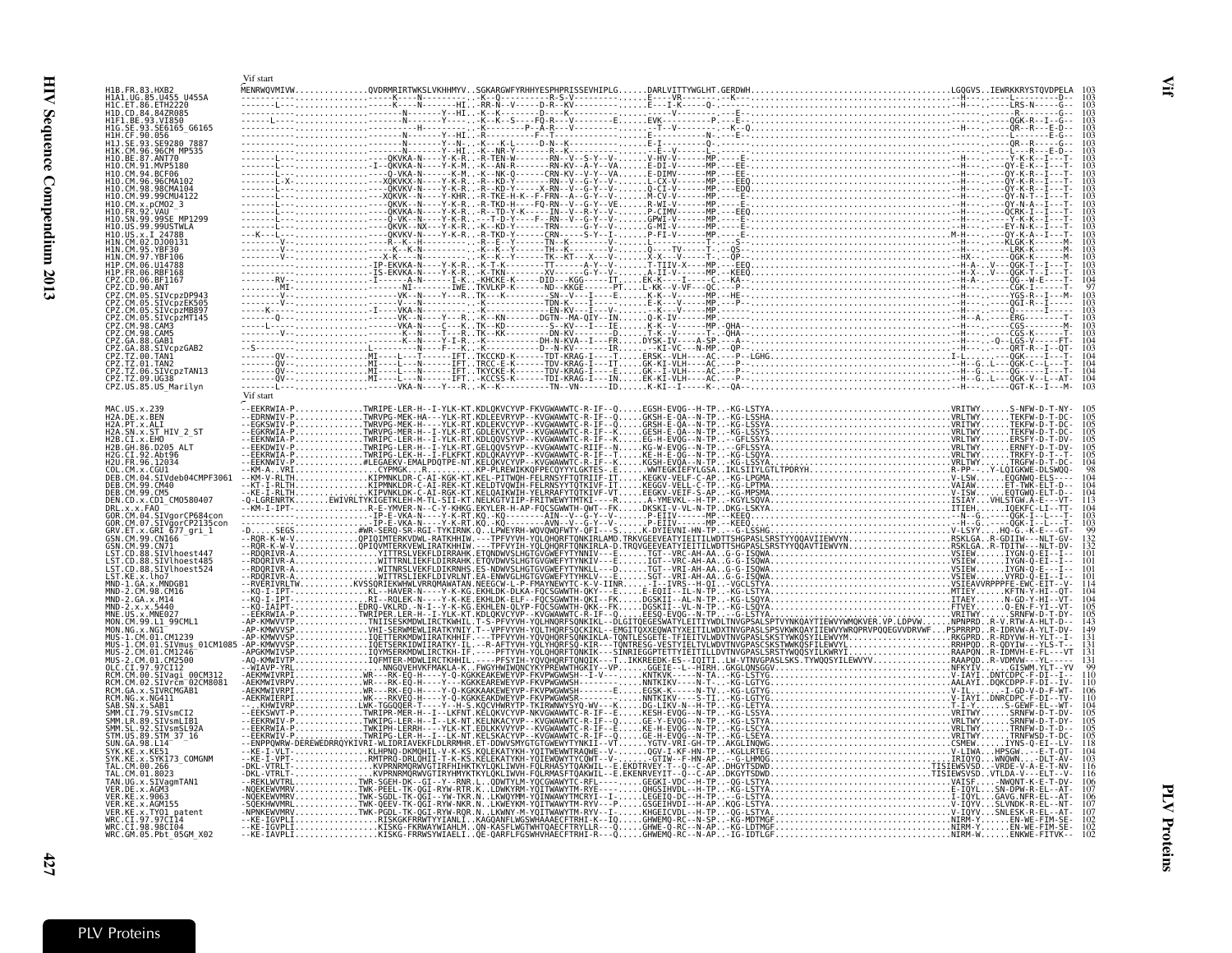| $\begin{array}{c} 192 \\ 193 \\ 193 \end{array}$<br>193 |  |  |  | H1B.FR.83.HXB2<br>H1A1.UG.85.U455 U455A<br>H1C.ET.86.ETH2220<br>H1D. CD. 84.84ZR085                                                                                    |
|---------------------------------------------------------|--|--|--|------------------------------------------------------------------------------------------------------------------------------------------------------------------------|
| 193<br>193                                              |  |  |  | HID. (U. 84 .842<br>HIF1. BE. 93. VIB50<br>HIG. SE. 93. SE6165_66165<br>HIH. CF. 99. 056<br>HIJ. SE. 93. SE9280_7887<br>HIJ. SE. 87. ANTZ0.00<br>HIQ. BE. 87. ANTZ0.00 |
| 193<br>193<br>193<br>193                                |  |  |  |                                                                                                                                                                        |
|                                                         |  |  |  | H10.CM.91.MVP5180                                                                                                                                                      |
| 193<br>193<br>193<br>193<br>193                         |  |  |  | H10. CM. 94. BCF06<br>H10. CM. 96. 96CMA102<br>H10. CM. 96. 98CMA102<br>H10. CM. 99. 99CMU4122<br>H10. CM. x. pCM02 3<br>H10. FR. 92. VAU                              |
| 193<br>193<br>193                                       |  |  |  |                                                                                                                                                                        |
| 196<br>193<br>193                                       |  |  |  | H10.SN.99.99SE_MP1299<br>H10.US.99.99USTWLA                                                                                                                            |
| 193<br>193                                              |  |  |  | H10.US.x.1 2478B<br>H1N.CM.02.DJ00131<br>H1N.CM.05.YBF30<br>H1N.CM.97.YBF106                                                                                           |
| 196<br>196<br>197                                       |  |  |  | HIP.CM.06.U14788<br>HIP.FR.06.RBF168                                                                                                                                   |
| 186<br>193<br>193                                       |  |  |  | CPZ.CD.06.BF1167<br>CPZ.CD.90.ANT<br>CPZ.CM.05.SIVcpzDP943<br>CPZ.CM.05.SIVcpzEK505                                                                                    |
| 193<br>193<br>193                                       |  |  |  |                                                                                                                                                                        |
| 193<br>194<br>193                                       |  |  |  | LPZ.CM.05.51VCpzEK505<br>CPZ.CM.05.SIVCpzMB897<br>CPZ.CM.05.SIVCpzMB897<br>CPZ.CM.98.CAM3<br>CPZ.CM.98.CAM5<br>CPZ.GA.88.GAB1<br>CPZ.GA.88.GAB1                        |
| 199<br>199<br>199                                       |  |  |  | CPZ.TZ.00.TAN1<br>CPZ.TZ.01.TAN2<br>CPZ.TZ.06.SIVcpzTAN13                                                                                                              |
| 199<br>193                                              |  |  |  | CPZ.TZ.09.UG38<br>CPZ.US.85.US_Marilyn                                                                                                                                 |
|                                                         |  |  |  |                                                                                                                                                                        |
|                                                         |  |  |  |                                                                                                                                                                        |
|                                                         |  |  |  |                                                                                                                                                                        |
|                                                         |  |  |  |                                                                                                                                                                        |
|                                                         |  |  |  |                                                                                                                                                                        |
|                                                         |  |  |  |                                                                                                                                                                        |
|                                                         |  |  |  |                                                                                                                                                                        |
|                                                         |  |  |  |                                                                                                                                                                        |
|                                                         |  |  |  |                                                                                                                                                                        |
|                                                         |  |  |  |                                                                                                                                                                        |
|                                                         |  |  |  |                                                                                                                                                                        |
|                                                         |  |  |  |                                                                                                                                                                        |
|                                                         |  |  |  |                                                                                                                                                                        |
|                                                         |  |  |  |                                                                                                                                                                        |
|                                                         |  |  |  |                                                                                                                                                                        |
|                                                         |  |  |  |                                                                                                                                                                        |
|                                                         |  |  |  |                                                                                                                                                                        |
|                                                         |  |  |  |                                                                                                                                                                        |
|                                                         |  |  |  |                                                                                                                                                                        |
|                                                         |  |  |  |                                                                                                                                                                        |
| $\frac{208}{209}$                                       |  |  |  |                                                                                                                                                                        |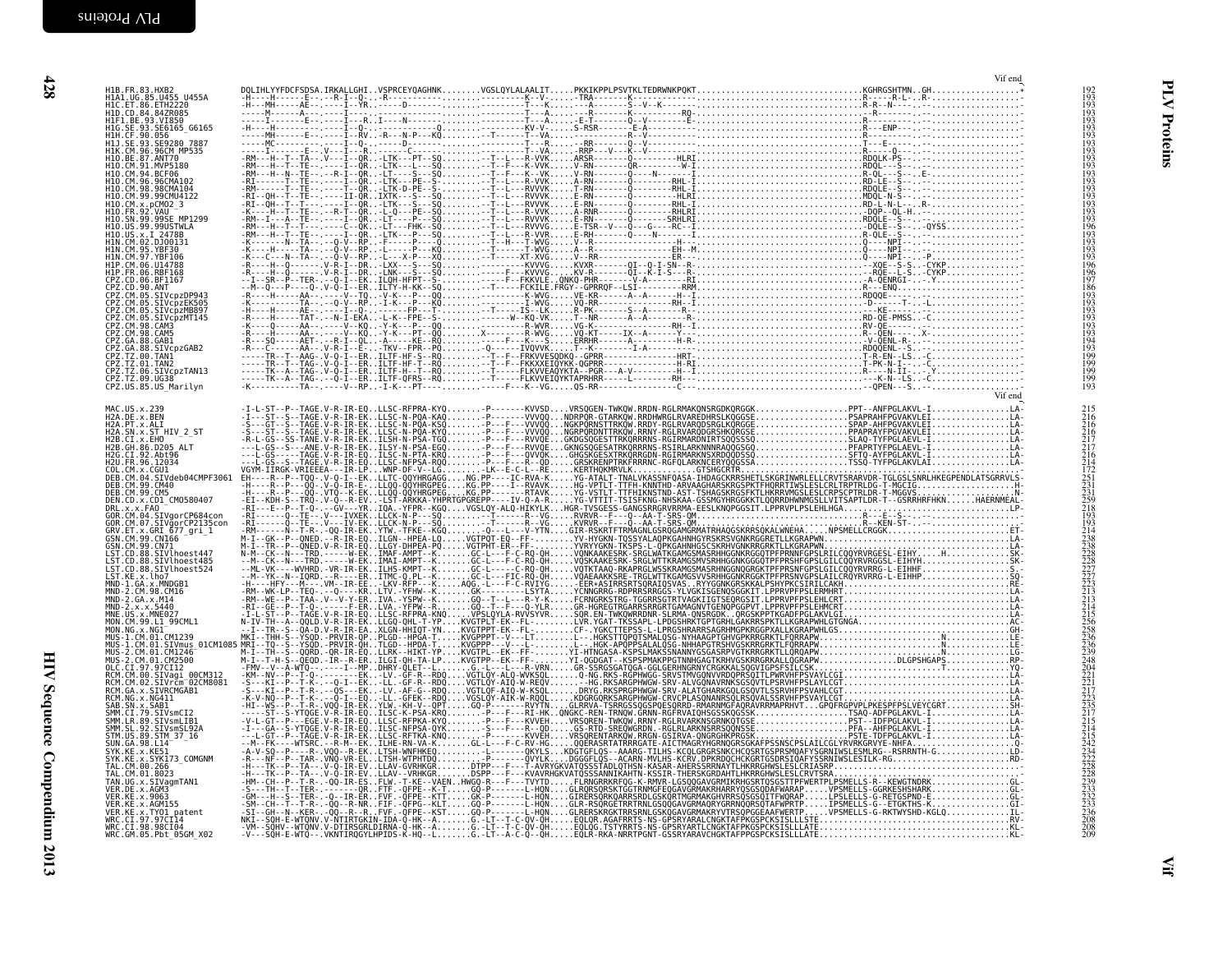<span id="page-24-0"></span>

|                                                                                                                                                                                                                                | Vpx start                                                                                                                                                                                                                                                                                                                                                                                                                                                                                                                                                                                                                                  | Vpx end |
|--------------------------------------------------------------------------------------------------------------------------------------------------------------------------------------------------------------------------------|--------------------------------------------------------------------------------------------------------------------------------------------------------------------------------------------------------------------------------------------------------------------------------------------------------------------------------------------------------------------------------------------------------------------------------------------------------------------------------------------------------------------------------------------------------------------------------------------------------------------------------------------|---------|
| MAC.US.x.239<br>H2A.DE.x.BEN<br>H <sub>2</sub> A.PT.x.ALI<br>H2A.SN.x.ST HIV 2 ST<br>H2B.CI.X.EHO<br>H2B. GH. 86. D205 ALT<br>H2G.CI.92.Abt96<br>H <sub>2U</sub> .FR.96.12034<br>DRL.x.x.FA0<br>MAC.US.x.251 1A11              | MSDPRERIPPGNSGEETIG.EAFEWLNRTVEEINREAVNHLPRELIFOVWORSWEYWHDEOGMSPSYVKYRYLCLIOKALFMHCKKGCRCLGEGHGAGGW.RPGPPPPPPGLA*<br>$\overline{3}$ $\overline{0}$ $\overline{1}$ $\overline{2}$ $\overline{1}$ $\overline{2}$ $\overline{3}$ $\overline{4}$ $\overline{2}$ $\overline{3}$ $\overline{2}$ $\overline{4}$ $\overline{2}$ $\overline{3}$ $\overline{4}$ $\overline{2}$ $\overline{3}$ $\overline{4}$ $\overline{2}$ $\overline{3}$ $\overline{4}$ $\overline{2}$ $\overline{4}$ $\overline{2}$ $\overline{$                                                                                                                                 |         |
| MAC. US. x. 251 <sup>-</sup> BK28<br>MND-2.CM.98.CM16<br>$MND-2.GA.x.M14$<br>$MND - 2. x. x. 5440$<br>MNE.US.x.MNE027                                                                                                          | -AERAPEA-0-.A--VGLEO--E-SL-OV----OL-FHP-FL-RL-NTCV-H---RLRRTLN-A-----L-M---M-V-MOO--P-RSG.-S-.-------<br>-AERAPEA-E-.A--VGLEO--ETSL-R-----RL-FHP-FL-RL-NTCV-H---RHOR-LD-A-----L-MH--MYT-MOO--P-RNG.RPR----M-                                                                                                                                                                                                                                                                                                                                                                                                                               |         |
| RCM.CM.00.SIVagi 00CM312<br>RCM.CM.02.SIVrcm <sup>-</sup> 02CM8081<br>RCM.GA.x.SIVRCMGAB1<br>RCM.NG.x.NG411<br>SMM.CI.79.SIVsmCI2<br>SMM.LR.89.SIVsmLIB1<br>SMM.SL.92.SIVsmSL92A<br>SMM.SL.92.SIVsmSL92B<br>SMM. SL. 92. SL92B | -AE-A-E-PT-A-EVE-OPWLARMLY-INO.--RL-F-G-F--HL-RTCV--------RTLE-AG----L-M-----T-MRS--KLR--DPPR.OR-ERV-IL--MO<br>-AE-A-EVPT-A-EVE-ÒPWLARMLY-INÒ.--RL-FHP-F--RL-RTCV-H----L-R-LE-AG----L-M-----T-MRS---LR--DPPR.ÒR-ERV-IL--MÒ<br>-AEA-EVPT-A-EAE-OPWLRDMLEKVNL.--RL-FHP-F--RL-RTCV-H---VHOR-LE-AA----L-M-----I--OT--SOR--PNPR.AV-ERITIL--M.<br>-AEG---V-EAPT-A-DVE-ÂPWLHRMLT-VNL.--RL-FHP-F--RL-RTCV-H---RL-R-LE-AG----L-M-----I--ÒS--SÒR--O-OAREA-ERIOIL--M.<br>-T- - - - - - - - - - - - - - - - - - - HN-- - AL-OT- - O- - - - - - - - R- C- - - V- - - Y- - - A- - - VO-M- - - M- O-FR- - - T-R- - - 50- - T- - - - - - - - - - - - - - - |         |
| SMM.US.04.G078<br>SMM. US. 04. G932<br>SMM.US.04.M919<br>SMM. US. 04. M922<br>SMM.US.04.M923<br>SMM.US.04.M926<br>SMM. US. 04. M934                                                                                            |                                                                                                                                                                                                                                                                                                                                                                                                                                                                                                                                                                                                                                            |         |
| SMM. US. 04. M935<br>SMM. US. 04. M940<br>SMM.US.04.M946<br>SMM. U.S. 04. M947<br>SMM. US. 04. M949<br>SMM.US.04.M950                                                                                                          |                                                                                                                                                                                                                                                                                                                                                                                                                                                                                                                                                                                                                                            |         |
| SMM.US.04.M951<br>SMM.US.04.M952<br>SMM.US.05.D215<br>SMM.US.06.FTa<br>SMM.US.11.SIVsmE660 FL10<br>SMM. US. 11. SIVsmE660 <sup>-</sup> FL14                                                                                    |                                                                                                                                                                                                                                                                                                                                                                                                                                                                                                                                                                                                                                            |         |
| SMM.US.11.SIVsmE660 <sup>-</sup> FL6<br>SMM.US.11.SIVsmE660 FL8<br>SMM. U.S. 86. CFU212<br>SMM. US. x. H9<br>SMM.US.x.PGM53<br>SMM.US.x.SIVsmH635F L3<br>SMM.x.x.pE660.CG7G<br>SMM.x.x.bE660.CG7V                              | $\frac{1}{2} \left( \frac{1}{2} \right) \left( \frac{1}{2} \right) \left( \frac{1}{2} \right) \left( \frac{1}{2} \right) \left( \frac{1}{2} \right) \left( \frac{1}{2} \right) \left( \frac{1}{2} \right) \left( \frac{1}{2} \right) \left( \frac{1}{2} \right) \left( \frac{1}{2} \right) \left( \frac{1}{2} \right) \left( \frac{1}{2} \right) \left( \frac{1}{2} \right) \left( \frac{1}{2} \right) \left( \frac{1}{2} \right) \left( \frac{1}{2} \right) \left( \frac$                                                                                                                                                                 |         |
| STM.US.89.STM 37 16                                                                                                                                                                                                            |                                                                                                                                                                                                                                                                                                                                                                                                                                                                                                                                                                                                                                            |         |

 $\mathbf{v}_{\mathbf{p}\mathbf{x}}$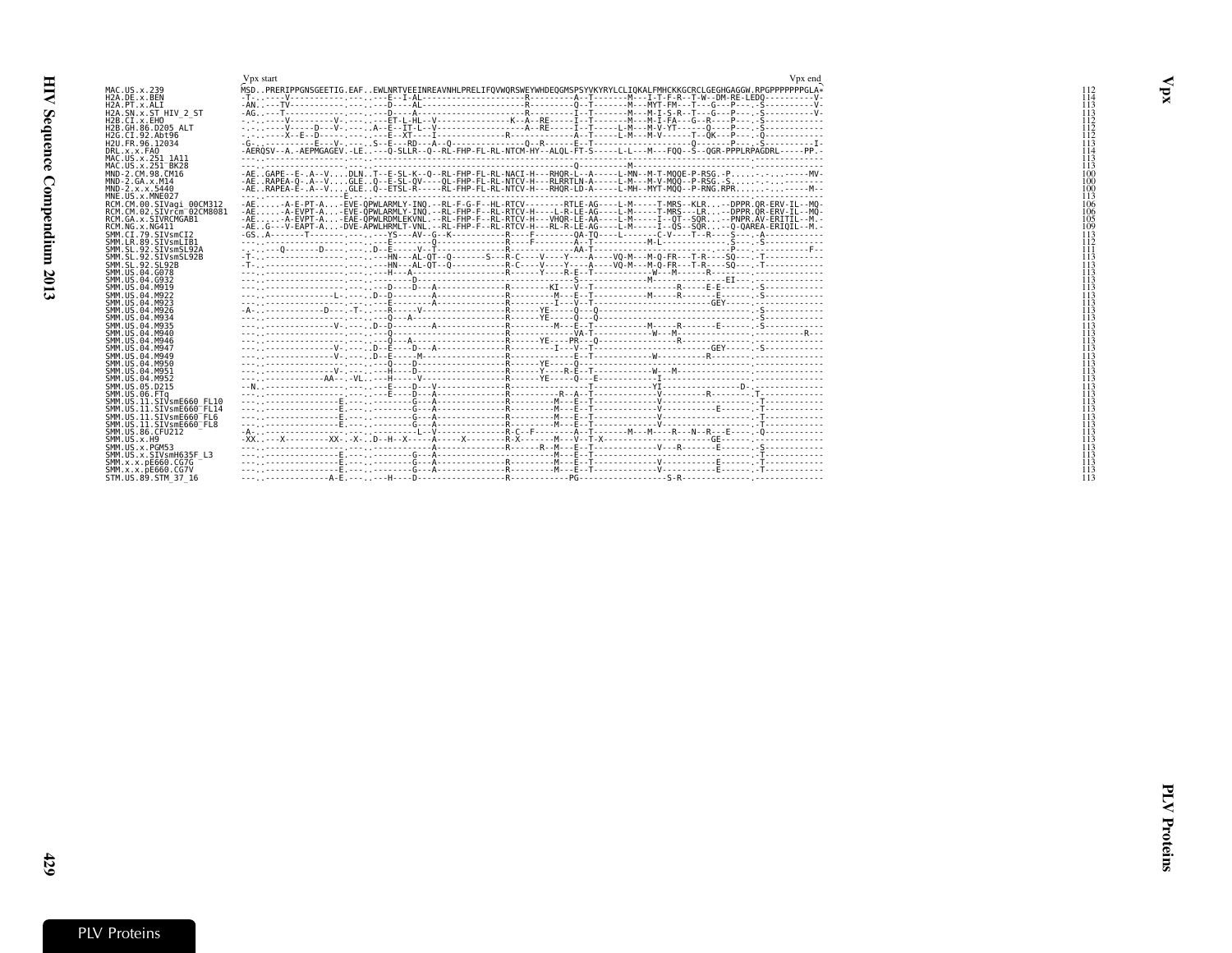<span id="page-25-0"></span>

|                                                                                                                      | Vpr start       | amphipathic $\alpha$ -helix<br>oligomerization | H(S/N)RIG motifs<br>Vpr end in HXB2<br>frameshift in HXB2 | Vpr end |                                                                           |
|----------------------------------------------------------------------------------------------------------------------|-----------------|------------------------------------------------|-----------------------------------------------------------|---------|---------------------------------------------------------------------------|
| H1B.FR.83.HXB2<br>H1A1.UG.85.U455_U455A                                                                              |                 |                                                |                                                           |         | 96                                                                        |
| H1C.ET.86.ETH2220<br>H1D.CD.84.84ZR085                                                                               |                 |                                                |                                                           |         | 9977777778                                                                |
| H1F1.BE.93.VI850<br>HIG.SE.93.SE6165_G6165                                                                           |                 |                                                |                                                           |         |                                                                           |
| H1H.CF.90.056<br>H1J.SE.93.SE9280 7887                                                                               |                 |                                                |                                                           |         |                                                                           |
| HIK.CM.96.96CM MP535<br>H10.BE.87.ANT70                                                                              |                 |                                                |                                                           |         |                                                                           |
| H10.CM.91.MVP5180<br>H10.CM.94.BCF06                                                                                 |                 |                                                |                                                           |         | 101<br>100                                                                |
| H10.CM.96.96CMA102<br>H10.CM.98.98CMA104<br>H10.CM.99.99CMU4122                                                      |                 |                                                |                                                           |         | 101<br>101                                                                |
| H10.CM.x.pCM02 3                                                                                                     |                 |                                                |                                                           |         | 101<br>100                                                                |
| H10. FR. 92. VAU --<br>H10. SN. 99. 99SE_MP1299                                                                      |                 |                                                |                                                           |         | 101<br>101                                                                |
| H10.US.99.99USTWLA<br>H10.US.x.I 2478B<br>H1N.CM.02.DJ00131                                                          |                 |                                                |                                                           |         | 101<br>101                                                                |
| HIN.CM.95.YBF30<br>HIN.CM.97.YBF30                                                                                   |                 |                                                |                                                           |         |                                                                           |
| H1P.CM.06.U14788                                                                                                     |                 |                                                |                                                           |         |                                                                           |
| HIP.FR.06.RBF168<br>CPZ.CD.90.ANT                                                                                    |                 |                                                |                                                           |         | 969999896969776667884844101                                               |
| CPZ.CD.06.BF1167<br>CPZ.CM.05.SIVcpzDP943<br>CPZ.CM.05.SIVcpzDP943<br>CPZ.CM.05.SIVcpzMB897<br>CPZ.CM.05.SIVcpzMB897 |                 |                                                |                                                           |         |                                                                           |
|                                                                                                                      |                 |                                                |                                                           |         |                                                                           |
| CPZ.CM.98.CAM3                                                                                                       |                 |                                                |                                                           |         |                                                                           |
| CPZ.CM.98.CAM5<br>CPZ.GA.88.GAB1<br>CPZ.GA.88.SIVcpzGAB2<br>CPZ.TZ.00.TAN1                                           |                 |                                                |                                                           |         |                                                                           |
|                                                                                                                      |                 |                                                |                                                           |         |                                                                           |
| CPZ.TZ.01.TAN2<br>CPZ.TZ.09.UG38<br>CPZ.TZ.06.SIVCPZTAN13                                                            |                 |                                                |                                                           |         |                                                                           |
| CPZ.US.85.US Marilyn<br>GOR.CM.04.SIVgorCP684con                                                                     |                 |                                                |                                                           |         | $\frac{99}{99}$                                                           |
| GOR.CM.07.SIVgorCP2135con                                                                                            | $\rm Vpr$ start |                                                |                                                           | Vpr end |                                                                           |
|                                                                                                                      |                 |                                                |                                                           |         |                                                                           |
|                                                                                                                      |                 |                                                |                                                           |         |                                                                           |
|                                                                                                                      |                 |                                                |                                                           |         |                                                                           |
|                                                                                                                      |                 |                                                |                                                           |         | 102<br>102<br>102<br>103<br>105<br>105<br>105<br>105<br>105<br>105<br>103 |
|                                                                                                                      |                 |                                                |                                                           |         |                                                                           |
|                                                                                                                      |                 |                                                |                                                           |         | 101                                                                       |
|                                                                                                                      |                 |                                                |                                                           |         | $\frac{120}{120}$                                                         |
|                                                                                                                      |                 |                                                |                                                           |         | 120<br>120<br>141                                                         |
|                                                                                                                      |                 |                                                |                                                           |         | 119                                                                       |
|                                                                                                                      |                 |                                                |                                                           |         | 120<br>101                                                                |
|                                                                                                                      |                 |                                                |                                                           |         | $\begin{array}{c} 102 \\ 102 \\ 102 \\ 102 \\ 102 \\ 101 \end{array}$     |
|                                                                                                                      |                 |                                                |                                                           |         |                                                                           |
|                                                                                                                      |                 |                                                |                                                           |         | 101<br>101                                                                |
|                                                                                                                      |                 |                                                |                                                           |         | 101                                                                       |
|                                                                                                                      |                 |                                                |                                                           |         | $\frac{116}{114}$<br>115                                                  |
|                                                                                                                      |                 |                                                |                                                           |         | $\frac{115}{115}$                                                         |
|                                                                                                                      |                 |                                                |                                                           |         | $\frac{115}{117}$                                                         |
|                                                                                                                      |                 |                                                |                                                           |         | 105<br>118<br>118                                                         |
|                                                                                                                      |                 |                                                |                                                           |         | 118                                                                       |
|                                                                                                                      |                 |                                                |                                                           |         | $^{99}_{134}$<br>136                                                      |
|                                                                                                                      |                 |                                                |                                                           |         |                                                                           |
|                                                                                                                      |                 |                                                |                                                           |         |                                                                           |
|                                                                                                                      |                 |                                                |                                                           |         |                                                                           |
|                                                                                                                      |                 |                                                |                                                           |         |                                                                           |
|                                                                                                                      |                 |                                                |                                                           |         |                                                                           |
|                                                                                                                      |                 |                                                |                                                           |         | 136<br>136<br>136<br>136<br>136<br>115<br>115<br>133<br>95<br>78          |
|                                                                                                                      |                 |                                                |                                                           |         |                                                                           |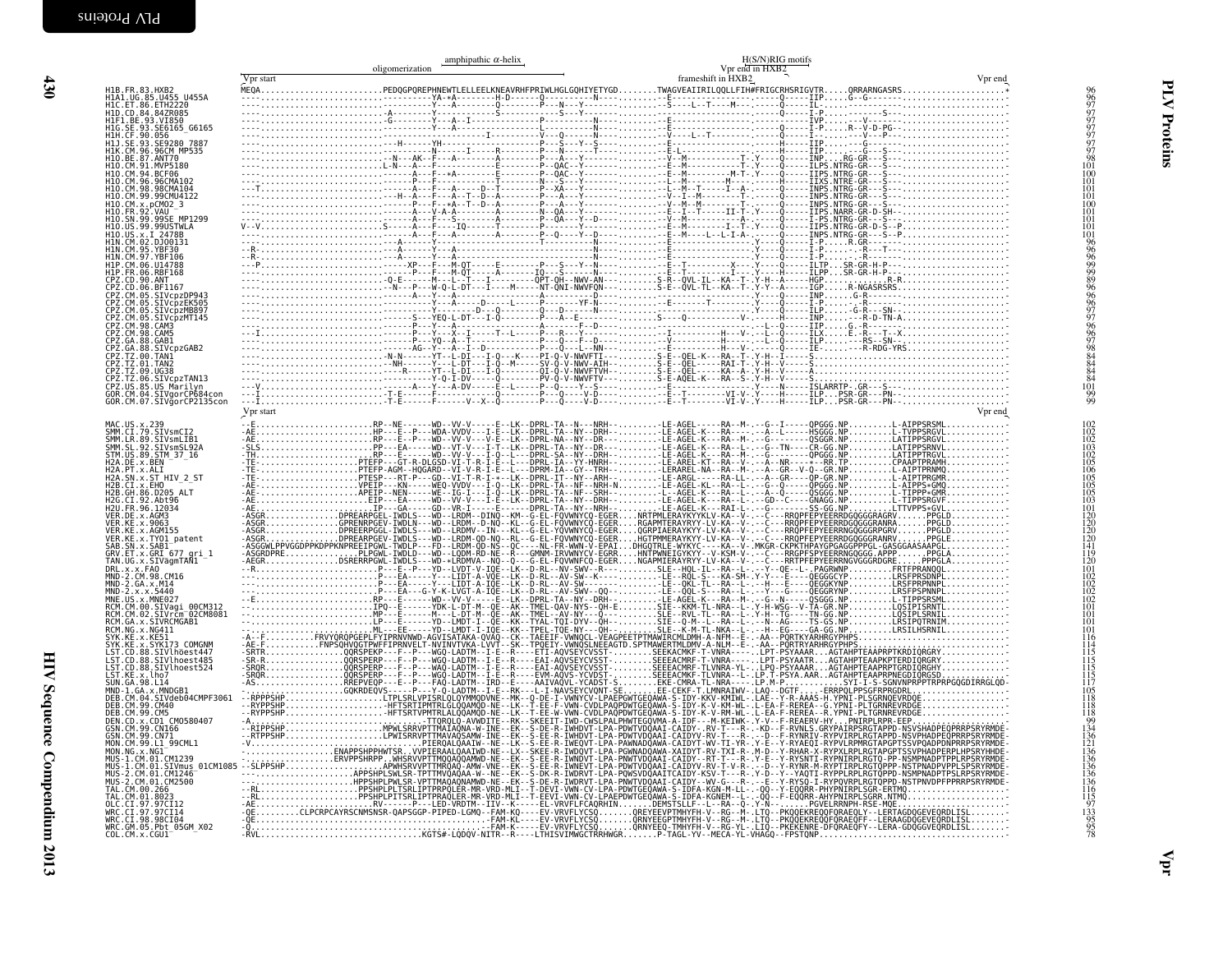<span id="page-26-0"></span>

|                                                                  | Tat start |                                                                                                                                                                                                       | C-rich region                                                                                                                                                                                                                 | nuclear localization                                                         | exon 1 end exon 2 start                                                                                                                                                                                        |                                                                                                                        |
|------------------------------------------------------------------|-----------|-------------------------------------------------------------------------------------------------------------------------------------------------------------------------------------------------------|-------------------------------------------------------------------------------------------------------------------------------------------------------------------------------------------------------------------------------|------------------------------------------------------------------------------|----------------------------------------------------------------------------------------------------------------------------------------------------------------------------------------------------------------|------------------------------------------------------------------------------------------------------------------------|
| UG.85.U455 U455A                                                 |           |                                                                                                                                                                                                       |                                                                                                                                                                                                                               |                                                                              | GSQPKTAC.TNCYCKKCCFHCQVCFITKALGISYGRKKRRQRRRAHQNSQTHQASLSKQPT5QPRGDPTGPKE*KKKVERETE                                                                                                                            |                                                                                                                        |
| ET.86. ETH2220<br>H1D.CD.84.84ZR085                              |           |                                                                                                                                                                                                       |                                                                                                                                                                                                                               | $-PPHS$ ----                                                                 | -W---L--LK-G------K---KP--GPP-G-KD--TLIP---LP-SQRVSA-QE-S-----SKAK<br>SY--L---L#-G----------------P-S-KD--NLI----L-HT------SE-S-----SKA-                                                                       |                                                                                                                        |
| 93.VT850                                                         |           |                                                                                                                                                                                                       | ----R--- N--------Y------------<br>-----T-P- --K----R-------W--T-                                                                                                                                                             |                                                                              | -DPIP-<br>-N--P-                                                                                                                                                                                               |                                                                                                                        |
| SE6165 G6165<br>056                                              |           |                                                                                                                                                                                                       |                                                                                                                                                                                                                               |                                                                              | -DPVP-.<br>$-N - I - -$ .<br>$TH - - -$                                                                                                                                                                        | $\ldots$ A-QC                                                                                                          |
| E9280 7887<br>96CM MP535                                         |           |                                                                                                                                                                                                       |                                                                                                                                                                                                                               |                                                                              | $. . TQRK -$<br>$DLP-.$<br>$-DP-R-.$<br>$- - - EQ - \ldots$                                                                                                                                                    |                                                                                                                        |
| ANT70<br>.MVP5180                                                |           |                                                                                                                                                                                                       |                                                                                                                                                                                                                               |                                                                              | $\ldots$ TGRKQK                                                                                                                                                                                                | TKRKQE                                                                                                                 |
|                                                                  |           |                                                                                                                                                                                                       |                                                                                                                                                                                                                               | H-------PA-AASYPDNKDPVPE                                                     |                                                                                                                                                                                                                | $T-RKQK$ $RQE$                                                                                                         |
| 96CMA103                                                         |           |                                                                                                                                                                                                       | -X - .NK - - - - S - -Y - -Y - - -                                                                                                                                                                                            | - - - - - - - - - - S - <u>A</u> A                                           | GHSDNKDLVPE<br>$SP-I$<br>SHPDNKDPVPE<br>. TNRK<br>. TNRKQE                                                                                                                                                     | <b>TXRK</b> .                                                                                                          |
| 99CMI14122                                                       |           | .FMP.                                                                                                                                                                                                 | H-- - - - O-P- .NK-------                                                                                                                                                                                                     |                                                                              | P.-AAHHPDNKDLVPE<br>. SP - T<br>.TNRKQK                                                                                                                                                                        | ROF-OF-<br>.RQE - QE - E -                                                                                             |
| 99SE MP1299                                                      |           |                                                                                                                                                                                                       |                                                                                                                                                                                                                               |                                                                              |                                                                                                                                                                                                                | NKRK<br>.TNRKQKRQE-QE-                                                                                                 |
| 99USTWLA                                                         |           |                                                                                                                                                                                                       |                                                                                                                                                                                                                               |                                                                              | TSRK<br>TNRKQK                                                                                                                                                                                                 |                                                                                                                        |
| 2478R<br>DJ00131                                                 |           |                                                                                                                                                                                                       |                                                                                                                                                                                                                               |                                                                              |                                                                                                                                                                                                                | $QQP - Q -  - Q - KQ -$<br>- AL - DKA -                                                                                |
| <b>/RF30</b>                                                     |           |                                                                                                                                                                                                       |                                                                                                                                                                                                                               | ----------<br>---------S----PPKS-KD--DPIPE<br>-----------PAR.AD.NNN-N--DPV-- |                                                                                                                                                                                                                |                                                                                                                        |
| RBF168                                                           |           |                                                                                                                                                                                                       |                                                                                                                                                                                                                               |                                                                              |                                                                                                                                                                                                                |                                                                                                                        |
| BF1167                                                           |           |                                                                                                                                                                                                       | -T-S-P-.NS---                                                                                                                                                                                                                 |                                                                              |                                                                                                                                                                                                                | $: 0 \times 00 \times 0000$<br>.RRŤTÁESŠENNODP-SK.                                                                     |
|                                                                  |           |                                                                                                                                                                                                       |                                                                                                                                                                                                                               |                                                                              | $QQ - Q -$                                                                                                                                                                                                     |                                                                                                                        |
| SIVcpzEK505<br>SIVcpzMB897                                       |           |                                                                                                                                                                                                       |                                                                                                                                                                                                                               |                                                                              | -DP-P---<br>$KD - DTIP - \ldots$<br>SG-TÓ-                                                                                                                                                                     |                                                                                                                        |
| IVcpzMT145<br>CM.98.CAM3                                         |           |                                                                                                                                                                                                       |                                                                                                                                                                                                                               |                                                                              | --KPASSNQD.NKDP-R---L<br>---LSAAS-THN-G--00--L<br>--HSLASS-THN-D-IRO--L<br>- TR - 0                                                                                                                            | $0E - 0 -$<br>$A - -$                                                                                                  |
| CM.98.CAM5<br>GA.88.GAB1                                         |           | - I - - D - - - - - - - .                                                                                                                                                                             |                                                                                                                                                                                                                               |                                                                              | --TAPAG-KNN-D-IP-<br>- NKE                                                                                                                                                                                     | $A - R$<br><b>SEKST</b><br>$A - 0$ .                                                                                   |
| SIVcpzGAB2<br>.00.TAN1                                           |           |                                                                                                                                                                                                       |                                                                                                                                                                                                                               |                                                                              |                                                                                                                                                                                                                | . . <b>A</b> 7<br>SGGR                                                                                                 |
| .01.TAN2                                                         |           |                                                                                                                                                                                                       |                                                                                                                                                                                                                               |                                                                              |                                                                                                                                                                                                                | . - A<br>SGGR                                                                                                          |
| CPZ.TZ.06.SIVcpzTAN13<br>CPZ.TZ.09.UG38                          |           |                                                                                                                                                                                                       |                                                                                                                                                                                                                               |                                                                              |                                                                                                                                                                                                                | SGGR<br>SGGL<br>S-QR                                                                                                   |
| CPZ.US.85.US_Marilyn                                             |           |                                                                                                                                                                                                       |                                                                                                                                                                                                                               |                                                                              | exon 1 end exon 2 start                                                                                                                                                                                        | $-0 - 0 - AL - K0 - T$                                                                                                 |
|                                                                  |           |                                                                                                                                                                                                       |                                                                                                                                                                                                                               |                                                                              | $\ldots$ . AKANTS-A-NK-I-N-TRHC                                                                                                                                                                                |                                                                                                                        |
| DE.x.BEN                                                         |           | VTAQELAKQG-ELLAQ<br>VAVQELAKQG-EILSQ                                                                                                                                                                  | LHR-LEP-TNK----R-S----L--5K-G-----E--C-<br>LYR-LET-NNT----E--Y---L--LN-G---W-D--G-                                                                                                                                            |                                                                              | .<br>PRESPKKIKA-SSP-APDKSI-TTGDS<br>PRESPKKIKA-SS-A-DKSI-TTRNS                                                                                                                                                 | . QPT - - 0 -<br>. OPEEKO -<br>$G - C$                                                                                 |
| .ST HIV 2 ST<br>SN x                                             |           | .AAAQGLVSPGDEILYQ<br>TSEĜVANTOGL-N-G-EILSO                                                                                                                                                            | . LY - - LE - - DNK - - - - - - - Y - - - M - - LN - G - - - W -                                                                                                                                                              |                                                                              | RRTPKKTKA-SS-A-D<br>$K\overline{S}\overline{I}$ -T-TGNS                                                                                                                                                        | QPE-KQ-<br>$-TI - TA$<br>. E - IGG<br>$-TGDS$<br>∙ - LG                                                                |
| GH.86.D205 ALT<br>92.Abt96                                       |           | IPLOEOESSIKSSNEPSSSTSEPVVNTOGL-NOG-EILSOLVR-LR--DNT------V--L-<br>IPSREQENSLKSSRERSSSTEEEIVDAPSLEGTOAEILYOLYR-LR--DNT-------Y---L-<br>IPSPEQENSLKSSRERSSSTEEEIVDAPSLEGTOAEILYOLYR-LE--SNK-------Y---L |                                                                                                                                                                                                                               |                                                                              |                                                                                                                                                                                                                | .-TGDSQPT-KQ-                                                                                                          |
| I2U.FR.96.12034                                                  |           |                                                                                                                                                                                                       |                                                                                                                                                                                                                               |                                                                              |                                                                                                                                                                                                                |                                                                                                                        |
| SIVdeb04CMPF306                                                  |           |                                                                                                                                                                                                       |                                                                                                                                                                                                                               |                                                                              |                                                                                                                                                                                                                |                                                                                                                        |
| CM.99.CM40<br>CM.99.CM5                                          |           |                                                                                                                                                                                                       |                                                                                                                                                                                                                               |                                                                              |                                                                                                                                                                                                                |                                                                                                                        |
| N.CD.x.CD1 CM0580407                                             |           |                                                                                                                                                                                                       |                                                                                                                                                                                                                               |                                                                              |                                                                                                                                                                                                                |                                                                                                                        |
| SIVgorCP684con<br>/ğorCP2135con                                  |           |                                                                                                                                                                                                       |                                                                                                                                                                                                                               |                                                                              |                                                                                                                                                                                                                |                                                                                                                        |
| GRI 677 gri 1<br>99.CN166                                        |           |                                                                                                                                                                                                       |                                                                                                                                                                                                                               |                                                                              |                                                                                                                                                                                                                |                                                                                                                        |
| SN.CM.99.CN71                                                    |           | .RD-EECL-PN-00-<br>.RD-AECL-PK-00-                                                                                                                                                                    |                                                                                                                                                                                                                               |                                                                              |                                                                                                                                                                                                                |                                                                                                                        |
| SIVlhoest447<br>SIVlhoest485<br>. CD                             |           |                                                                                                                                                                                                       |                                                                                                                                                                                                                               |                                                                              |                                                                                                                                                                                                                |                                                                                                                        |
| . CD.88.<br>SIVlhoest524<br>ST.KE.x.lho7                         |           |                                                                                                                                                                                                       |                                                                                                                                                                                                                               |                                                                              |                                                                                                                                                                                                                |                                                                                                                        |
| 1.GA. x. MNDGB1<br>CM.98.CM16<br>MND                             |           |                                                                                                                                                                                                       |                                                                                                                                                                                                                               |                                                                              |                                                                                                                                                                                                                |                                                                                                                        |
| MND<br>2.GA.x.M14<br>MND<br>2. x. x. 5440                        |           | .AGKAELDKKEANITPLD-                                                                                                                                                                                   | FRART-P-.NK-F                                                                                                                                                                                                                 |                                                                              | -V--Y---L--LQ----VH-HVYRQ-RPR-GLLEKVPSN-QAALG.RDIALFLMSS-ETISGPTTSNGQTE-                                                                                                                                       |                                                                                                                        |
| MNF.<br>US.x.MNE027<br>MON.CM.99.L1 99CML1                       |           |                                                                                                                                                                                                       |                                                                                                                                                                                                                               |                                                                              | LK-G---C-EQSR--RRTPKKVKANTS-A-NNR-I-D                                                                                                                                                                          | -TKHCQPK--Q-ET--TÀ.<br>SLSHPTRDSORPTEOAOA                                                                              |
| MON NG x NG1                                                     |           |                                                                                                                                                                                                       | -AA-T-P-.SS----R-A---ML-                                                                                                                                                                                                      |                                                                              |                                                                                                                                                                                                                | $SL-KS$<br>$I - NO - RO -$<br>$SI-NL$<br>LAAAAGP - - C                                                                 |
| 01.SIVmus 01CM108                                                |           |                                                                                                                                                                                                       |                                                                                                                                                                                                                               |                                                                              |                                                                                                                                                                                                                | SLSDR                                                                                                                  |
| CM.01.CM2500                                                     |           |                                                                                                                                                                                                       |                                                                                                                                                                                                                               |                                                                              |                                                                                                                                                                                                                | QQN-SN---QKKA<br>LEEAAG--<br>RRDO-RP--ÒKK-<br><b>VAPEAVS</b>                                                           |
| .97CI12<br>SIVagi                                                |           |                                                                                                                                                                                                       |                                                                                                                                                                                                                               |                                                                              |                                                                                                                                                                                                                | <b>KPKEKKESS</b>                                                                                                       |
| Vrčm <sup>-</sup> 02CM8081<br>SIVRCMGAB1                         |           |                                                                                                                                                                                                       | .S - .NK - - - - - - AY - - - L - - LO - - - - N - ASRR -GS - DKKKTO VD - LLATE - - L - AT<br>.S - .NT - - - - - - Y - - - L - - LO - G - - - N - ASRA - -RRSKEENK ADKFPVPN - SI - TT                                         |                                                                              | -SI-TT.                                                                                                                                                                                                        | .KKEEKETL<br>-KKVVTNRPAGRE<br>NSOS<br>RGNRKL<br>. QEK - - K T - - KKVA .<br>$\ldots$ TSTTIG.                           |
| SAR1                                                             |           | ::::::::::WGAGLEEREE-ILLD-<br>OEQEARPOVW-ELQEE.<br>STSEQDVFTPELGTVG-EILSQ.                                                                                                                            |                                                                                                                                                                                                                               |                                                                              | 3: NS::::A:V:::E::E3:Y:::N.ASRR--RGRPGNKK:::KN:INPEDT-E:::-SE-AI::G-NSQS:::::RE-KEA--KAVI<br>--DNT-F--V----II--HK----R--R-Y VP-PRAASKKISHN-V--HKSI-TWTRDS:QTK-KS-AA-G<br>E-SNR------Y--L--LK-G---W-E.RS--RRAFK | G-NSQSKKE-KEA--KAVDTNIT-GRE                                                                                            |
|                                                                  |           | .VGTPELASQE-EILWQ                                                                                                                                                                                     |                                                                                                                                                                                                                               |                                                                              | PRTPKKAKA-TPFT-N.                                                                                                                                                                                              | 0S <sub>K</sub>                                                                                                        |
| SIVsmLIB1<br>VsmSL92A                                            |           | VQTQEL-AEE-<br><b>FTIS</b>                                                                                                                                                                            | $-CNK$<br>- F - - - - - Y - - -                                                                                                                                                                                               |                                                                              | SVPNR<br>RRRAKKKIK-DSFPS-N.<br>KSL-TR<br><b>ARNS</b>                                                                                                                                                           | TRHS                                                                                                                   |
| STM 37 16<br>-98.I14                                             |           | .AATPGLANQE-EILWQ<br>OGHQQDQDQGKGTLE-                                                                                                                                                                 | LYR-LEE-CNK-F-----Y---L--V--G---T-E-SR--VKKKAKYPI-A-N.<br>YKTNLE--DNK-W-RR------L--LQ-G---H-Y.VY<br>. YKTNLE - -DNK-W-RR------- [--LQ-G---H-Y.VY-GRQHQS1-KDK-EAVR<br>.SNG-Q-P- .SR-------Y--YR--LQ-G---I-V-ERK-RHA-TIAEDEAAHS |                                                                              | .RIG-RKPAPNPQ                                                                                                                                                                                                  |                                                                                                                        |
|                                                                  |           | TEDKVRETOGIPTSFLEGTFL<br>TDOICOTOR-P-SFLEGTF                                                                                                                                                          |                                                                                                                                                                                                                               |                                                                              |                                                                                                                                                                                                                |                                                                                                                        |
|                                                                  |           | S. KEELRTT. . - ISD-F                                                                                                                                                                                 |                                                                                                                                                                                                                               |                                                                              |                                                                                                                                                                                                                | . (F. 1120 - - - SKAAT . SGTDRKO - S<br>. Q- KKVQ - - - SKAAT . SGTDRKO - S<br>. Q - KKVQ - - - SP - GA . GGEHRLK - SL |
| SIVaomTAN1                                                       |           |                                                                                                                                                                                                       |                                                                                                                                                                                                                               | RPKKNH                                                                       | $SN - NLV - Q$ .<br>ST-AW<br>$\ldots$ - GNS $\ldots$<br>$5I - TR$<br>DRFPEO-                                                                                                                                   | $0$ TTO-E-T-IPAAA.<br>RDS                                                                                              |
| KE.x.9063                                                        |           |                                                                                                                                                                                                       |                                                                                                                                                                                                                               | <b>RKKSVQ</b>                                                                | $PNRL-00D$<br>$ST - TR$<br>$\ldots$ -RDG $\ldots$<br>ADRIPVPO<br>$ST-IR$ .                                                                                                                                     | $0AT0 - S0 - -$<br>. TAOI I                                                                                            |
| TY01_patent<br>$C$ <sub>1.97.97<math>C</math><sup>14</sup></sub> |           |                                                                                                                                                                                                       |                                                                                                                                                                                                                               |                                                                              | -HAPRT-RKKİASLDL-P-QH-SI-TKW-RDGQTTPT5QE---TTAG<br>-RSYSKKIKPDIIIAA-----RI---IIWKRDSKIAK-E <sub>AAAA+</sub> -------                                                                                            | $-RDS$                                                                                                                 |
| WRC.CI.98.98CI04                                                 |           | SCTLPKGVONNKKRENNNFKEONNS--T--EOOEIRERLSKETLSP-NHK-G-Y--V-S--L--LO-G·                                                                                                                                 | - DHR - S - VA - VYS - TL - - LÒ -                                                                                                                                                                                            |                                                                              | .IGASTAKATTRA--TTWKRDCQT-K--QKKTTVL                                                                                                                                                                            |                                                                                                                        |
| WRC.GM.05.Pbt 05GM X02                                           |           |                                                                                                                                                                                                       |                                                                                                                                                                                                                               |                                                                              |                                                                                                                                                                                                                |                                                                                                                        |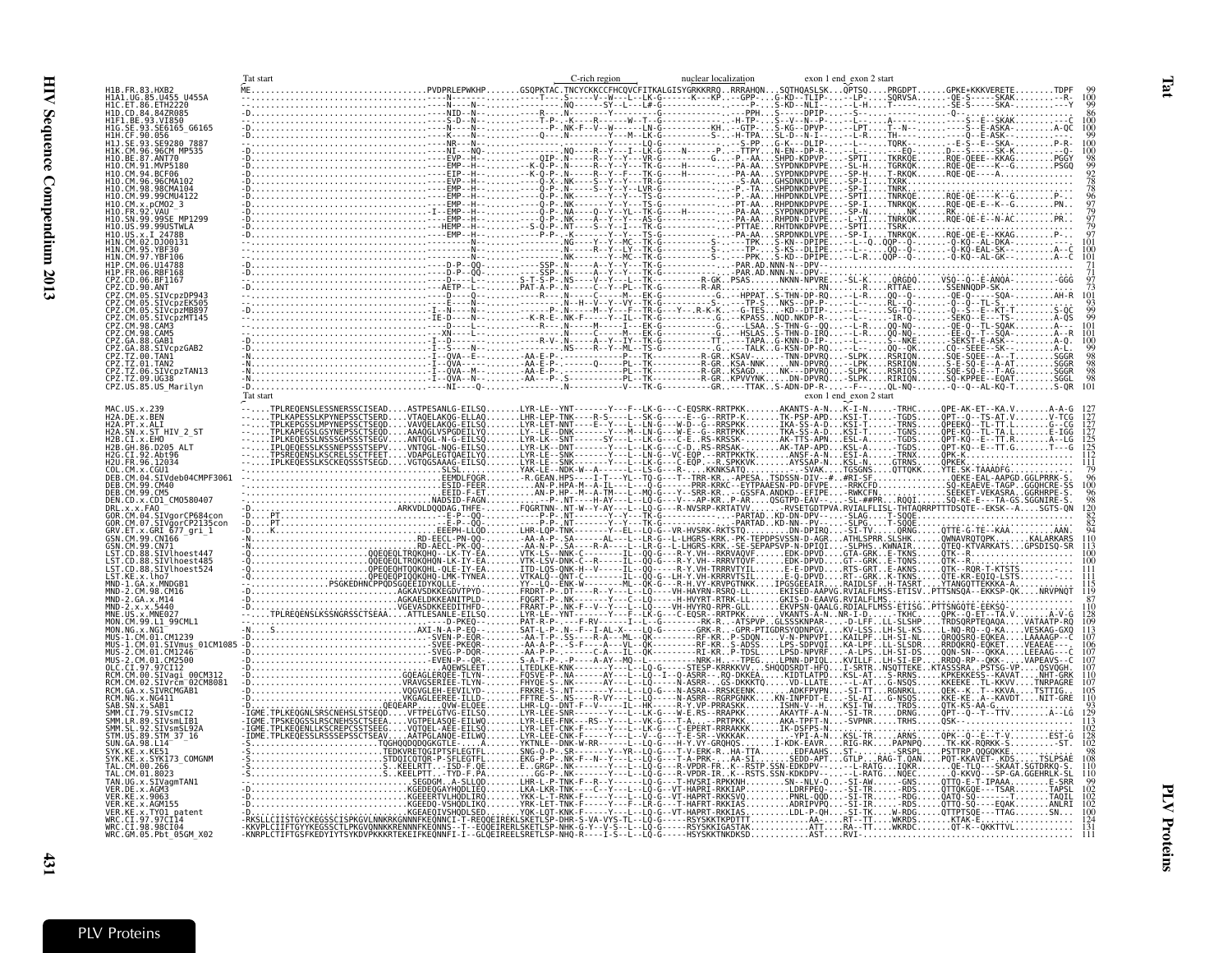|                                                                                                                                                    | Tat end                                                                                                                                                                                                                                                                                                                                                            |                                                                      |          |
|----------------------------------------------------------------------------------------------------------------------------------------------------|--------------------------------------------------------------------------------------------------------------------------------------------------------------------------------------------------------------------------------------------------------------------------------------------------------------------------------------------------------------------|----------------------------------------------------------------------|----------|
| H1B. FR. 83. HXB2                                                                                                                                  |                                                                                                                                                                                                                                                                                                                                                                    | $\begin{array}{c} 100 \\ 102 \\ 101 \\ 87 \\ 102 \\ 102 \end{array}$ |          |
| H1A1.UG.85.U455 U455A<br>H1C.ET.86.ETH2220<br>H1D.CD.84.84ZR085                                                                                    |                                                                                                                                                                                                                                                                                                                                                                    |                                                                      |          |
|                                                                                                                                                    |                                                                                                                                                                                                                                                                                                                                                                    |                                                                      |          |
| HIF1.BE.93.VI850<br>H1G.SE.93.SE6165_G6165                                                                                                         |                                                                                                                                                                                                                                                                                                                                                                    |                                                                      |          |
| H1H.CF.90.056 -------<br>H1J.SE.93.SE9280_7887<br>H1K.CM.96.96CM_MP535                                                                             |                                                                                                                                                                                                                                                                                                                                                                    |                                                                      |          |
| H10.BE.87.ANT70                                                                                                                                    |                                                                                                                                                                                                                                                                                                                                                                    | $\begin{array}{c} 100 \\ 102 \\ 102 \\ 102 \\ 115 \end{array}$       | Proteins |
| H10.CM.91.MVP5180                                                                                                                                  |                                                                                                                                                                                                                                                                                                                                                                    |                                                                      |          |
| H10.CM.94.BCF06<br>H10.CM.96.96CMA102                                                                                                              |                                                                                                                                                                                                                                                                                                                                                                    |                                                                      |          |
|                                                                                                                                                    |                                                                                                                                                                                                                                                                                                                                                                    |                                                                      |          |
|                                                                                                                                                    |                                                                                                                                                                                                                                                                                                                                                                    |                                                                      |          |
|                                                                                                                                                    |                                                                                                                                                                                                                                                                                                                                                                    |                                                                      |          |
| H10.SN.99.99SE MP1299<br>H10.US.99.99USTWLA                                                                                                        |                                                                                                                                                                                                                                                                                                                                                                    |                                                                      |          |
| H10.US.x.1 2478B<br>H1N.CM.02.DJ00131<br>H1N.CM.95.YBF30                                                                                           |                                                                                                                                                                                                                                                                                                                                                                    |                                                                      |          |
|                                                                                                                                                    |                                                                                                                                                                                                                                                                                                                                                                    |                                                                      |          |
| H1N.CM.97.YBF106<br>H1P.CM.06.U14788                                                                                                               |                                                                                                                                                                                                                                                                                                                                                                    |                                                                      |          |
| H1P.FR.06.RBF168                                                                                                                                   |                                                                                                                                                                                                                                                                                                                                                                    |                                                                      |          |
|                                                                                                                                                    |                                                                                                                                                                                                                                                                                                                                                                    |                                                                      |          |
| CPZ.CD.06.BF1167<br>CPZ.CD.90.ANT<br>CPZ.CM.05.SIVcpzDP943<br>CPZ.CM.05.SIVcpzEK505                                                                |                                                                                                                                                                                                                                                                                                                                                                    |                                                                      |          |
|                                                                                                                                                    |                                                                                                                                                                                                                                                                                                                                                                    |                                                                      |          |
| CPZ.CM.05.SIVcpzMB897<br>CPZ.CM.05.SIVcpzMB897<br>CPZ.CM.98.CAM3                                                                                   |                                                                                                                                                                                                                                                                                                                                                                    |                                                                      |          |
|                                                                                                                                                    |                                                                                                                                                                                                                                                                                                                                                                    |                                                                      |          |
| CPZ.CM.98.CAM5<br>CPZ.GA.88.GAB1<br>CPZ.GA.88.SIVCPZGAB2                                                                                           |                                                                                                                                                                                                                                                                                                                                                                    |                                                                      |          |
|                                                                                                                                                    | PROODSSVSSGRTSGTSSSGYTRPFKTSSGSSGSACKH-<br>PROODSSVSSGRTSGTSSSGSTRPVETSSGSCGRSCKH-<br>PRPEDSSASSGRTSGTSSSGSTRPVSTSSGCWGPYSKP-                                                                                                                                                                                                                                      |                                                                      |          |
|                                                                                                                                                    |                                                                                                                                                                                                                                                                                                                                                                    |                                                                      |          |
| CP2.04.06.31xv.pr<br>CP2.T2.00.TAN1<br>CP2.TZ.01.TAN2<br>CP2.TZ.06.SIVcpzTAN13<br>CPZ.TZ.09.UG38<br>CPZ.US.85.US_Marilyn                           | PCTEDSSLSSGRTSGPSSCGSTRPVKTSAGSSGRS-                                                                                                                                                                                                                                                                                                                               | 101<br>100<br>137<br>137<br>137<br>134<br>103                        |          |
|                                                                                                                                                    | Tat end                                                                                                                                                                                                                                                                                                                                                            |                                                                      |          |
|                                                                                                                                                    |                                                                                                                                                                                                                                                                                                                                                                    |                                                                      |          |
| MAC.US.x.239<br>H2A.DE.x.BEN<br>H2A.PT.x.ALI                                                                                                       |                                                                                                                                                                                                                                                                                                                                                                    | 131<br>131<br>137<br>131<br>139<br>129<br>113<br>113<br>112          |          |
|                                                                                                                                                    |                                                                                                                                                                                                                                                                                                                                                                    |                                                                      |          |
| H2A.SN.X.ST_HIV_2_ST<br>H2B.CI.X.EH0<br>H2B.GH.86.D205_ALT<br>H2G.CI.92.Abt96                                                                      |                                                                                                                                                                                                                                                                                                                                                                    |                                                                      |          |
|                                                                                                                                                    |                                                                                                                                                                                                                                                                                                                                                                    |                                                                      |          |
| H2U. FR. 96. 12034<br>COL.CM.x.CGU1                                                                                                                |                                                                                                                                                                                                                                                                                                                                                                    |                                                                      |          |
| DEB.CM.04.SIVdeb04CMPF3061<br>DEB.CM.99.CM40<br>DEB.CM.99.CM5<br>DEN.CD.x.CD1_CM0580407<br>DEN.CD.x.CD1_CM0580407                                  |                                                                                                                                                                                                                                                                                                                                                                    | $\begin{array}{r} 126 \\ 80 \\ 97 \\ 111 \\ 97 \\ 99 \end{array}$    |          |
|                                                                                                                                                    |                                                                                                                                                                                                                                                                                                                                                                    |                                                                      |          |
|                                                                                                                                                    |                                                                                                                                                                                                                                                                                                                                                                    |                                                                      |          |
| DEN.CO.X.COM<br>DRL.X.X.FAO<br>GOR.CM.09.SIVgorCP684con<br>GOR.CM.09.SIVgorCP2135con<br>GRV.ET.X.GRI 677_gri_1<br>GSN.CM.99.CN71<br>GSN.CM.99.CN71 |                                                                                                                                                                                                                                                                                                                                                                    |                                                                      |          |
|                                                                                                                                                    |                                                                                                                                                                                                                                                                                                                                                                    |                                                                      |          |
|                                                                                                                                                    |                                                                                                                                                                                                                                                                                                                                                                    |                                                                      |          |
| LST.CD.88.SIVlhoest447                                                                                                                             | $\begin{picture}(180,10) \put(0,0){\vector(1,0){100}} \put(10,0){\vector(1,0){100}} \put(10,0){\vector(1,0){100}} \put(10,0){\vector(1,0){100}} \put(10,0){\vector(1,0){100}} \put(10,0){\vector(1,0){100}} \put(10,0){\vector(1,0){100}} \put(10,0){\vector(1,0){100}} \put(10,0){\vector(1,0){100}} \put(10,0){\vector(1,0){100}} \put(10,0){\vector(1,0){100}}$ | 101                                                                  |          |
| LST.CD.88.SIVIhoest485                                                                                                                             |                                                                                                                                                                                                                                                                                                                                                                    | 101                                                                  |          |
| LST.KE.x.lho7                                                                                                                                      |                                                                                                                                                                                                                                                                                                                                                                    | $\frac{112}{112}$                                                    |          |
| <b>EST. REG. 2018</b><br>MND-2. CM. 98. CM16<br>MND-2. CM. 98. CM16<br>MND-2. x. x. 5440<br>MNE. US. x. MNE027<br>MNE. US. x. MNE027               |                                                                                                                                                                                                                                                                                                                                                                    | $\frac{116}{123}$<br>$\frac{88}{111}$                                |          |
|                                                                                                                                                    |                                                                                                                                                                                                                                                                                                                                                                    |                                                                      |          |
|                                                                                                                                                    |                                                                                                                                                                                                                                                                                                                                                                    |                                                                      |          |
| MON.CM.99.L1_99CML1                                                                                                                                |                                                                                                                                                                                                                                                                                                                                                                    |                                                                      |          |
| MON.NG.X.NGI---------<br>MUS-1.CM.01.CM1239<br>MUS-1.CM.01.SIVmus_01CM1085                                                                         |                                                                                                                                                                                                                                                                                                                                                                    | 132<br>112<br>120<br>110<br>107                                      |          |
| MUS-2.CM.01.CM1246<br>MUS-2.CM.01.CM1246<br>OLC.CI.97.97CI12                                                                                       |                                                                                                                                                                                                                                                                                                                                                                    | 117                                                                  |          |
|                                                                                                                                                    |                                                                                                                                                                                                                                                                                                                                                                    | 110<br>108                                                           |          |
| RCM.CM.00.SIVagi_00CM312<br>RCM.CM.02.SIVrcm <sup>-</sup> 02CM8081<br>RCM.GA.x.SIVRCMGAB1<br>RCM.NG.x.NG411                                        |                                                                                                                                                                                                                                                                                                                                                                    | $\frac{116}{113}$                                                    |          |
|                                                                                                                                                    |                                                                                                                                                                                                                                                                                                                                                                    | 106                                                                  |          |
| SAB.SN.x.SAB1                                                                                                                                      |                                                                                                                                                                                                                                                                                                                                                                    | 116                                                                  |          |
| SMM.CI.79.SIVsmCI2                                                                                                                                 | $\begin{minipage}{0.5\textwidth} \begin{tabular}{ c c } \hline 1 & 1 & 1 \\ 1 & 1 & 1 \\ 1 & 1 & 1 \\ 1 & 1 & 1 \\ 1 & 1 & 1 \\ 1 & 1 & 1 \\ 1 & 1 & 1 \\ 1 & 1 & 1 \\ 1 & 1 & 1 \\ 1 & 1 & 1 \\ 1 & 1 & 1 \\ 1 & 1 & 1 \\ 1 & 1 & 1 \\ 1 & 1 & 1 \\ 1 & 1 & 1 & 1 \\ 1 & 1 & 1 & 1 \\ 1 & 1 & 1 & 1 \\ 1 & 1 & 1 & 1 \\ 1 & 1 & 1 & 1 \\ 1 & 1$                   | $\frac{94}{133}$                                                     |          |
|                                                                                                                                                    |                                                                                                                                                                                                                                                                                                                                                                    |                                                                      |          |
| SMM. LR. 89. SIVSmL1B1<br>SMM. SL. 92. SIVSmL1B1<br>SMM. US. 89. SIM 37_16<br>SVM. GA. 98. L14<br>SYK. KE. x. KE51                                 |                                                                                                                                                                                                                                                                                                                                                                    | $\frac{114}{103}$<br>$\frac{132}{103}$<br>$\frac{132}{99}$           |          |
|                                                                                                                                                    |                                                                                                                                                                                                                                                                                                                                                                    |                                                                      |          |
| SYK. KE. X. SYK173_COMGNM<br>TAL. CM. 00. 266<br>TAL. CM. 01. 8023                                                                                 |                                                                                                                                                                                                                                                                                                                                                                    | 111<br>111                                                           |          |
|                                                                                                                                                    | PLSGRTSTASSATVTRP                                                                                                                                                                                                                                                                                                                                                  |                                                                      |          |
| TAN.UG.x.SIVagmTAN1<br>VER.DE.x.AGM3<br>VER.KE.x.9063<br>VER.KE.x.AGM155                                                                           |                                                                                                                                                                                                                                                                                                                                                                    | 128<br>102<br>120<br>120<br>120<br>120                               |          |
|                                                                                                                                                    |                                                                                                                                                                                                                                                                                                                                                                    |                                                                      |          |
| VER.KE.x.TY01 patent<br>WRC.CI.97.97CI14                                                                                                           |                                                                                                                                                                                                                                                                                                                                                                    |                                                                      |          |
|                                                                                                                                                    |                                                                                                                                                                                                                                                                                                                                                                    | $\frac{101}{125}$<br>$\frac{125}{132}$                               |          |
| WRC.CI.98.98CI04<br>WRC.GM.05.Pbt_05GM_X02                                                                                                         |                                                                                                                                                                                                                                                                                                                                                                    |                                                                      |          |
|                                                                                                                                                    |                                                                                                                                                                                                                                                                                                                                                                    |                                                                      |          |
|                                                                                                                                                    |                                                                                                                                                                                                                                                                                                                                                                    |                                                                      |          |
|                                                                                                                                                    |                                                                                                                                                                                                                                                                                                                                                                    |                                                                      | ؘڡ       |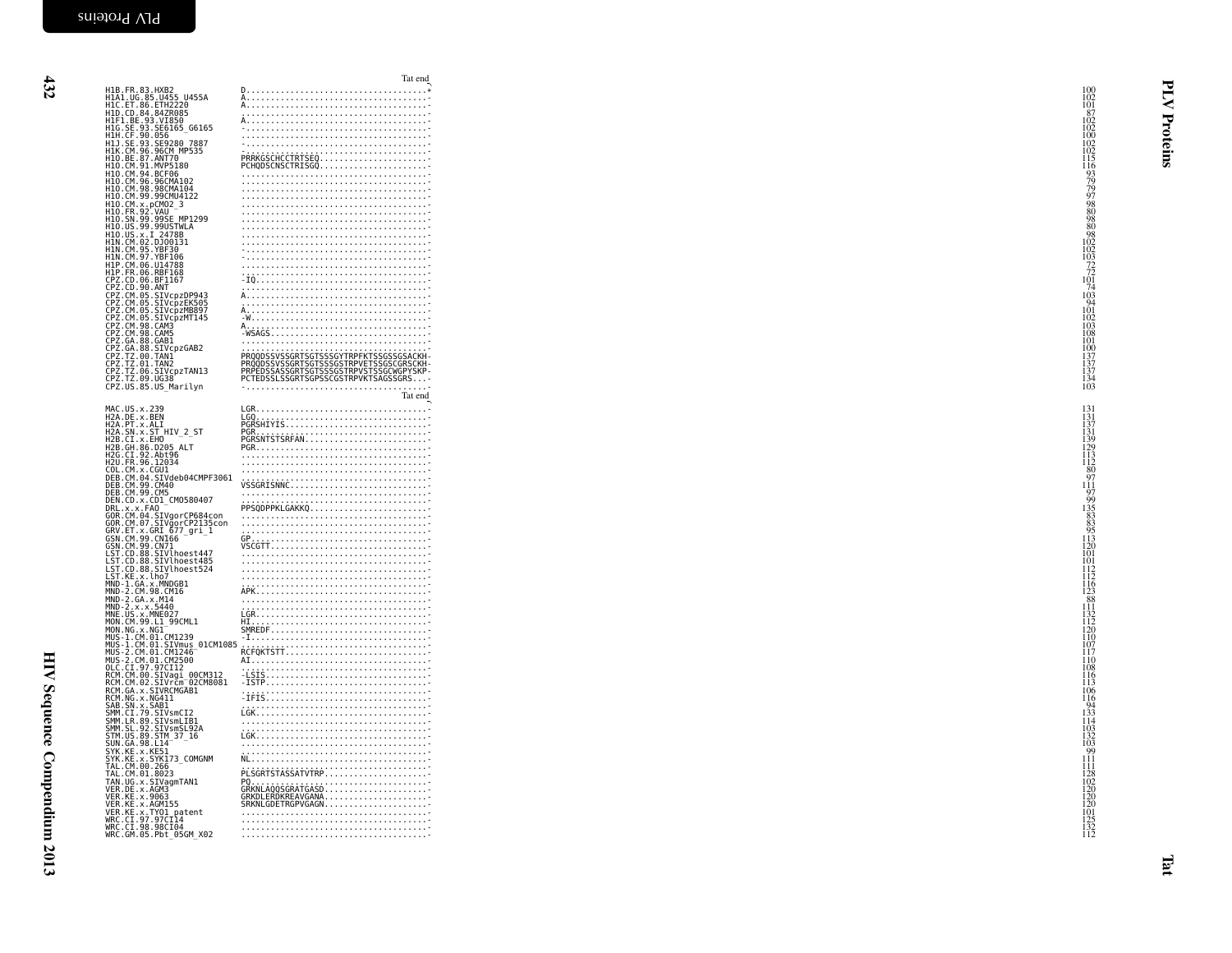<span id="page-28-0"></span>

| H1A1.UG.85.U455 U455A                                                  |                                                                                                                                                                                                                                                                                                                                                                         |  |                                                                                                                                                                                                                                                                                                                                                                                                                                       |
|------------------------------------------------------------------------|-------------------------------------------------------------------------------------------------------------------------------------------------------------------------------------------------------------------------------------------------------------------------------------------------------------------------------------------------------------------------|--|---------------------------------------------------------------------------------------------------------------------------------------------------------------------------------------------------------------------------------------------------------------------------------------------------------------------------------------------------------------------------------------------------------------------------------------|
| H1C.ET.86.ETH2220                                                      |                                                                                                                                                                                                                                                                                                                                                                         |  |                                                                                                                                                                                                                                                                                                                                                                                                                                       |
| H1D.CD.84.84ZR085<br>H1F1.BE.93.VI850                                  |                                                                                                                                                                                                                                                                                                                                                                         |  |                                                                                                                                                                                                                                                                                                                                                                                                                                       |
| SE6165 G6165                                                           |                                                                                                                                                                                                                                                                                                                                                                         |  |                                                                                                                                                                                                                                                                                                                                                                                                                                       |
| SE9280 7887                                                            |                                                                                                                                                                                                                                                                                                                                                                         |  |                                                                                                                                                                                                                                                                                                                                                                                                                                       |
| H1K.CM.96.96CM MP535<br>H10.BE.87.ANT70                                |                                                                                                                                                                                                                                                                                                                                                                         |  |                                                                                                                                                                                                                                                                                                                                                                                                                                       |
| H1O.CM.91.MVP5180                                                      |                                                                                                                                                                                                                                                                                                                                                                         |  |                                                                                                                                                                                                                                                                                                                                                                                                                                       |
| 10.CM.96.96CMA102                                                      |                                                                                                                                                                                                                                                                                                                                                                         |  |                                                                                                                                                                                                                                                                                                                                                                                                                                       |
| H10.CM.98.98CMA104                                                     |                                                                                                                                                                                                                                                                                                                                                                         |  |                                                                                                                                                                                                                                                                                                                                                                                                                                       |
| 10.CM.99.99CMU4122<br>10.CM.x.pCM02 3                                  |                                                                                                                                                                                                                                                                                                                                                                         |  |                                                                                                                                                                                                                                                                                                                                                                                                                                       |
| H10.SN.99.99SE MP1299                                                  |                                                                                                                                                                                                                                                                                                                                                                         |  |                                                                                                                                                                                                                                                                                                                                                                                                                                       |
| H10.US.99.99USTWLA                                                     |                                                                                                                                                                                                                                                                                                                                                                         |  |                                                                                                                                                                                                                                                                                                                                                                                                                                       |
| H10.US.x.I 2478B<br>H1N.CM.02.DJ00131                                  |                                                                                                                                                                                                                                                                                                                                                                         |  |                                                                                                                                                                                                                                                                                                                                                                                                                                       |
|                                                                        |                                                                                                                                                                                                                                                                                                                                                                         |  |                                                                                                                                                                                                                                                                                                                                                                                                                                       |
|                                                                        |                                                                                                                                                                                                                                                                                                                                                                         |  |                                                                                                                                                                                                                                                                                                                                                                                                                                       |
|                                                                        |                                                                                                                                                                                                                                                                                                                                                                         |  |                                                                                                                                                                                                                                                                                                                                                                                                                                       |
| .90.ANT                                                                |                                                                                                                                                                                                                                                                                                                                                                         |  |                                                                                                                                                                                                                                                                                                                                                                                                                                       |
| Z.CM.05.SIVcpzDP943<br>Z.CM.05.SIVcpzEK505                             |                                                                                                                                                                                                                                                                                                                                                                         |  |                                                                                                                                                                                                                                                                                                                                                                                                                                       |
| 2Z.CM.05.SIVcpzMB897                                                   |                                                                                                                                                                                                                                                                                                                                                                         |  |                                                                                                                                                                                                                                                                                                                                                                                                                                       |
| Z.CM.05.SIVcpzMT145<br>PZ.CM.98.CAM3                                   |                                                                                                                                                                                                                                                                                                                                                                         |  |                                                                                                                                                                                                                                                                                                                                                                                                                                       |
| PZ.CM.98.CAM5<br>PZ.GA.88.GAB1                                         |                                                                                                                                                                                                                                                                                                                                                                         |  |                                                                                                                                                                                                                                                                                                                                                                                                                                       |
| PZ.GA.88.SIVcpzGAB2                                                    |                                                                                                                                                                                                                                                                                                                                                                         |  |                                                                                                                                                                                                                                                                                                                                                                                                                                       |
| :PZ.TZ.00.TANI<br>:PZ.TZ.01.TAN2                                       |                                                                                                                                                                                                                                                                                                                                                                         |  |                                                                                                                                                                                                                                                                                                                                                                                                                                       |
| CPZ.TZ.06.SIVcpzTAN13<br>CPZ.TZ.09.UG38                                |                                                                                                                                                                                                                                                                                                                                                                         |  |                                                                                                                                                                                                                                                                                                                                                                                                                                       |
| CPZ.US.85.ŪŠ_M̄arilyn                                                  |                                                                                                                                                                                                                                                                                                                                                                         |  |                                                                                                                                                                                                                                                                                                                                                                                                                                       |
|                                                                        | $Rev start \n\nRow start \n\nNew start \n\n28 \times 10^{-12} - 14 \times 10^{-12} + 14 \times 10^{-13} + 14 \times 10^{-13} + 14 \times 10^{-13} + 14 \times 10^{-13} + 14 \times 10^{-13} + 14 \times 10^{-13} + 14 \times 10^{-13} + 14 \times 10^{-13} + 14 \times 10^{-13} + 14 \times 10^{-13} + 14 \times 10^{-13} + 14 \times 10^{-13} + 14 \times 10^{-13} + $ |  |                                                                                                                                                                                                                                                                                                                                                                                                                                       |
|                                                                        |                                                                                                                                                                                                                                                                                                                                                                         |  | PPTDT-LD-AIQQ-QN-AIESIP-PP-NTPEALCDPTEDSRSPQD                                                                                                                                                                                                                                                                                                                                                                                         |
| H2A.DE.x.BEN<br>H2A.PT.x.ALI                                           |                                                                                                                                                                                                                                                                                                                                                                         |  |                                                                                                                                                                                                                                                                                                                                                                                                                                       |
| H2A.SN.x.ST HIV 2 ST<br>H2B.CI.x.EHO                                   |                                                                                                                                                                                                                                                                                                                                                                         |  |                                                                                                                                                                                                                                                                                                                                                                                                                                       |
| H2B.GH.86.D205 ALT                                                     |                                                                                                                                                                                                                                                                                                                                                                         |  |                                                                                                                                                                                                                                                                                                                                                                                                                                       |
| H2G.CI.92.Abt96<br>H2U.FR.96.12034                                     |                                                                                                                                                                                                                                                                                                                                                                         |  |                                                                                                                                                                                                                                                                                                                                                                                                                                       |
|                                                                        |                                                                                                                                                                                                                                                                                                                                                                         |  |                                                                                                                                                                                                                                                                                                                                                                                                                                       |
| DEB.CM.04.SIVdeb04CMPF3061<br>DEB.CM.99.CM40                           |                                                                                                                                                                                                                                                                                                                                                                         |  |                                                                                                                                                                                                                                                                                                                                                                                                                                       |
| DEB.CM.99.CM5                                                          |                                                                                                                                                                                                                                                                                                                                                                         |  |                                                                                                                                                                                                                                                                                                                                                                                                                                       |
| DEN.CD.x.CD1 CM0580407                                                 |                                                                                                                                                                                                                                                                                                                                                                         |  |                                                                                                                                                                                                                                                                                                                                                                                                                                       |
| GOR.CM.04.SIVgorCP684con<br>GOR.CM.07.SIVğorCP2135con                  |                                                                                                                                                                                                                                                                                                                                                                         |  |                                                                                                                                                                                                                                                                                                                                                                                                                                       |
| GRV.ET.x.GRI 677_gri_1                                                 |                                                                                                                                                                                                                                                                                                                                                                         |  |                                                                                                                                                                                                                                                                                                                                                                                                                                       |
| GSN.CM.99.CN166<br>GSN.CM.99.CN71                                      |                                                                                                                                                                                                                                                                                                                                                                         |  |                                                                                                                                                                                                                                                                                                                                                                                                                                       |
| LST.CD.88.SIVlhoest447<br>ST.CD.88.SIVlhoest485                        |                                                                                                                                                                                                                                                                                                                                                                         |  |                                                                                                                                                                                                                                                                                                                                                                                                                                       |
| ST.CD.88.SIVlhoest524                                                  |                                                                                                                                                                                                                                                                                                                                                                         |  |                                                                                                                                                                                                                                                                                                                                                                                                                                       |
| LST.KE.x.lho7<br>MND-1.GA.x.MNDGB1                                     |                                                                                                                                                                                                                                                                                                                                                                         |  |                                                                                                                                                                                                                                                                                                                                                                                                                                       |
|                                                                        |                                                                                                                                                                                                                                                                                                                                                                         |  |                                                                                                                                                                                                                                                                                                                                                                                                                                       |
| MND-2.x.x.5440                                                         |                                                                                                                                                                                                                                                                                                                                                                         |  |                                                                                                                                                                                                                                                                                                                                                                                                                                       |
| MNE.US.x.MNE027<br>MON.CM.99.L1_99CML1                                 |                                                                                                                                                                                                                                                                                                                                                                         |  |                                                                                                                                                                                                                                                                                                                                                                                                                                       |
| MON.NG.x.NG1                                                           |                                                                                                                                                                                                                                                                                                                                                                         |  |                                                                                                                                                                                                                                                                                                                                                                                                                                       |
| MUS-1.CM.01.CM1239<br>MUS-1.CM.01.SIVmus 01CM1085                      |                                                                                                                                                                                                                                                                                                                                                                         |  |                                                                                                                                                                                                                                                                                                                                                                                                                                       |
| MUS-2.CM.01.CM1246                                                     |                                                                                                                                                                                                                                                                                                                                                                         |  |                                                                                                                                                                                                                                                                                                                                                                                                                                       |
| MUS-2.CM.01.CM2500<br>CI.97.97CI12                                     |                                                                                                                                                                                                                                                                                                                                                                         |  |                                                                                                                                                                                                                                                                                                                                                                                                                                       |
| RCM.CM.00.SIVagi_00CM312<br>RCM.CM.02.<br>SIVrčm <sup>-</sup> 02CM8081 |                                                                                                                                                                                                                                                                                                                                                                         |  |                                                                                                                                                                                                                                                                                                                                                                                                                                       |
| RCM.GA.x.SIVRCMGAB1                                                    |                                                                                                                                                                                                                                                                                                                                                                         |  |                                                                                                                                                                                                                                                                                                                                                                                                                                       |
| RCM NG x NG411<br>SAB.SN.x.SAB1                                        |                                                                                                                                                                                                                                                                                                                                                                         |  |                                                                                                                                                                                                                                                                                                                                                                                                                                       |
|                                                                        |                                                                                                                                                                                                                                                                                                                                                                         |  |                                                                                                                                                                                                                                                                                                                                                                                                                                       |
| SMM.LR.89.SIVsmLIB1<br>SIVsmSL92A                                      |                                                                                                                                                                                                                                                                                                                                                                         |  |                                                                                                                                                                                                                                                                                                                                                                                                                                       |
| STM.US.89.STM 37 16<br>SUN.GA.98.L14                                   |                                                                                                                                                                                                                                                                                                                                                                         |  |                                                                                                                                                                                                                                                                                                                                                                                                                                       |
| SYK.KE.x.KE51                                                          |                                                                                                                                                                                                                                                                                                                                                                         |  |                                                                                                                                                                                                                                                                                                                                                                                                                                       |
| SYK173 COMGNM                                                          |                                                                                                                                                                                                                                                                                                                                                                         |  |                                                                                                                                                                                                                                                                                                                                                                                                                                       |
| AL.CM.01.8023                                                          |                                                                                                                                                                                                                                                                                                                                                                         |  |                                                                                                                                                                                                                                                                                                                                                                                                                                       |
| TAN.UG.x.SIVaqmTAN1                                                    |                                                                                                                                                                                                                                                                                                                                                                         |  |                                                                                                                                                                                                                                                                                                                                                                                                                                       |
| VER.KE.x.9063<br>VER.KE.x.AGM155                                       |                                                                                                                                                                                                                                                                                                                                                                         |  |                                                                                                                                                                                                                                                                                                                                                                                                                                       |
| VER.KE.x.TYO1_patent                                                   |                                                                                                                                                                                                                                                                                                                                                                         |  | $\label{eq:3} \begin{array}{cccccccccccc} \textbf{1} & \textbf{1} & \textbf{1} & \textbf{1} & \textbf{1} & \textbf{1} & \textbf{1} & \textbf{1} & \textbf{1} & \textbf{1} & \textbf{1} & \textbf{1} & \textbf{1} & \textbf{1} & \textbf{1} & \textbf{1} & \textbf{1} & \textbf{1} & \textbf{1} & \textbf{1} & \textbf{1} & \textbf{1} & \textbf{1} & \textbf{1} & \textbf{1} & \textbf{1} & \textbf{1} & \textbf{1} & \textbf{1} & \$ |
| WRC.CI.97.97CI14<br>WRC.CI.98.98CI04                                   |                                                                                                                                                                                                                                                                                                                                                                         |  |                                                                                                                                                                                                                                                                                                                                                                                                                                       |
| WRC.GM.05.Pbt 05GM X02                                                 |                                                                                                                                                                                                                                                                                                                                                                         |  |                                                                                                                                                                                                                                                                                                                                                                                                                                       |

Rev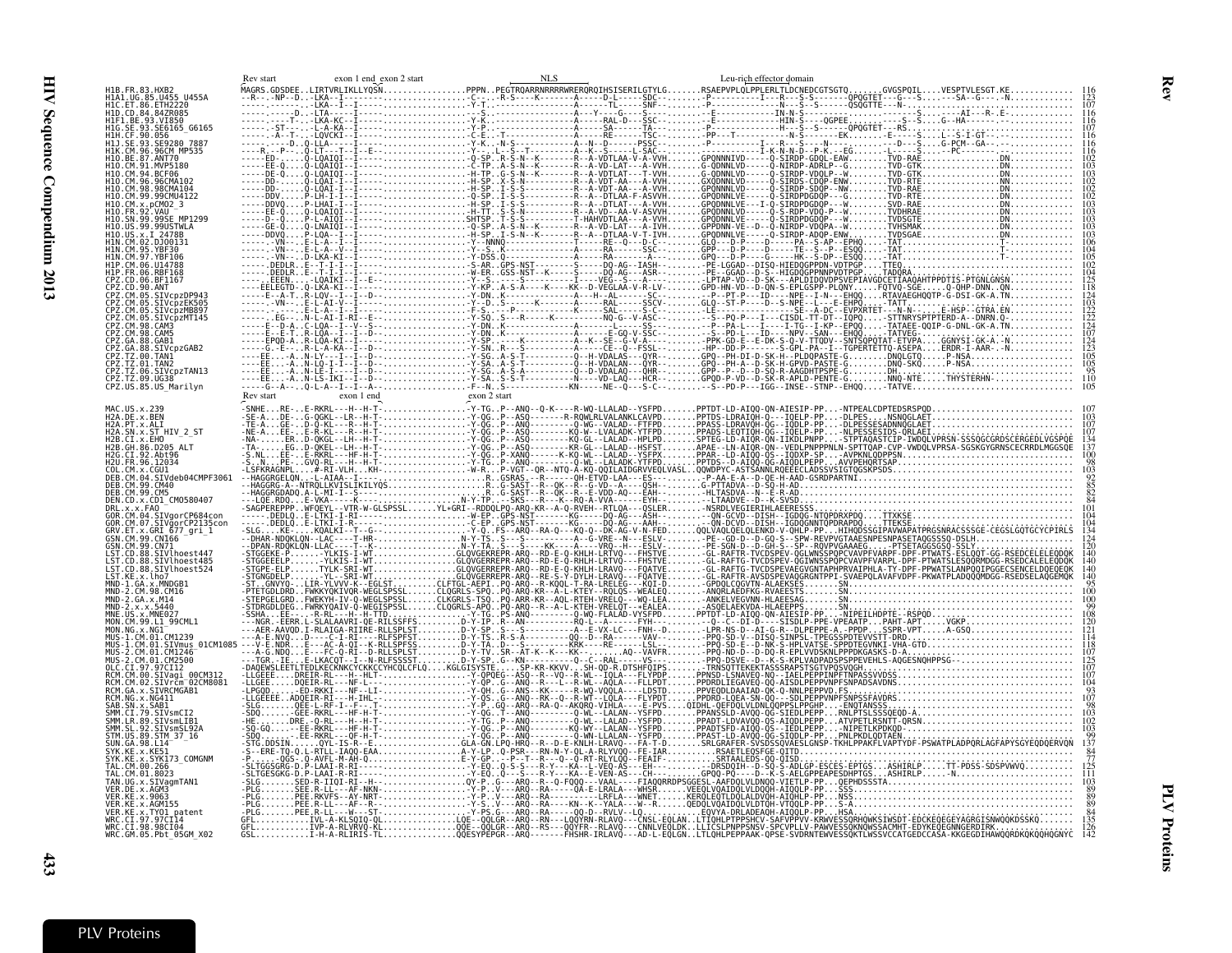|                                                                                                                                                                                                                                    | Rev end                                                                                                                                                                                                                                            |                                                                                          |          |
|------------------------------------------------------------------------------------------------------------------------------------------------------------------------------------------------------------------------------------|----------------------------------------------------------------------------------------------------------------------------------------------------------------------------------------------------------------------------------------------------|------------------------------------------------------------------------------------------|----------|
| H1B.FR.83.HXB2<br>H1A1.UG.85.U455 U455A<br>H1C.ET.86.ETH2220<br>H1D.CD.84.84ZR085<br>H1F1.BE.93.VT850<br>H1F1.EE.93.VT850<br>H1H.CE.90.056<br>H1H.CE.90.056<br>H1J1.CE.90.056<br>H1U.CE.90.056<br>H1U.CE.90.056<br>H1O.CM.87.ANT70 |                                                                                                                                                                                                                                                    | $\begin{array}{c} 116 \\ 124 \\ 108 \\ 117 \\ 117 \\ 112 \end{array}$                    |          |
|                                                                                                                                                                                                                                    |                                                                                                                                                                                                                                                    |                                                                                          |          |
|                                                                                                                                                                                                                                    |                                                                                                                                                                                                                                                    |                                                                                          |          |
|                                                                                                                                                                                                                                    |                                                                                                                                                                                                                                                    | 108                                                                                      |          |
|                                                                                                                                                                                                                                    |                                                                                                                                                                                                                                                    | $\begin{array}{c} 117 \\ 117 \\ 117 \end{array}$                                         |          |
|                                                                                                                                                                                                                                    |                                                                                                                                                                                                                                                    | 103                                                                                      | Proteins |
| H10.CM.91.MVP5180<br>H10.CM.94.BCF06                                                                                                                                                                                               |                                                                                                                                                                                                                                                    | 104                                                                                      |          |
|                                                                                                                                                                                                                                    |                                                                                                                                                                                                                                                    |                                                                                          |          |
|                                                                                                                                                                                                                                    |                                                                                                                                                                                                                                                    |                                                                                          |          |
| H10. CM. 96. 96CMA102<br>H10. CM. 98. 98CMA104<br>H10. CM. 99. 99CMU4122<br>H10. CM. x, pCM02_3<br>H10. FR. 92. VAU                                                                                                                |                                                                                                                                                                                                                                                    | $\begin{array}{c} 104 \\ 103 \\ 103 \\ 103 \\ 103 \\ 104 \end{array}$                    |          |
|                                                                                                                                                                                                                                    |                                                                                                                                                                                                                                                    | 104                                                                                      |          |
| H10. FN. 99. 99SE MP1299<br>H10. US. 99. 99USTWLA<br>H10. US. 99. 99USTWLA<br>H10. US. x. 1 2478B<br>H1N. CM. 95. YBF30.<br>H1N. CM. 95. YBF30.                                                                                    |                                                                                                                                                                                                                                                    | $\frac{104}{104}$<br>$\frac{104}{107}$                                                   |          |
|                                                                                                                                                                                                                                    |                                                                                                                                                                                                                                                    |                                                                                          |          |
|                                                                                                                                                                                                                                    |                                                                                                                                                                                                                                                    |                                                                                          |          |
| HIN.CM.97.YBF106<br>HIP.CM.06.U14788                                                                                                                                                                                               |                                                                                                                                                                                                                                                    | $\frac{106}{103}$                                                                        |          |
| H1P. FR. 06. RBF168                                                                                                                                                                                                                |                                                                                                                                                                                                                                                    |                                                                                          |          |
|                                                                                                                                                                                                                                    |                                                                                                                                                                                                                                                    |                                                                                          |          |
| CPZ.CD.06.BF1167<br>CPZ.CD.90.ANT<br>CPZ.CM.05.SIVcpzDP943<br>CPZ.CM.05.SIVcpzEK505                                                                                                                                                |                                                                                                                                                                                                                                                    |                                                                                          |          |
|                                                                                                                                                                                                                                    |                                                                                                                                                                                                                                                    |                                                                                          |          |
|                                                                                                                                                                                                                                    |                                                                                                                                                                                                                                                    |                                                                                          |          |
|                                                                                                                                                                                                                                    |                                                                                                                                                                                                                                                    |                                                                                          |          |
|                                                                                                                                                                                                                                    |                                                                                                                                                                                                                                                    | 126<br>119<br>125<br>104<br>123<br>125<br>125<br>125<br>125<br>124                       |          |
| CPZ.CM.05.SIVCp2EK505<br>CPZ.CM.05.SIVCp2EK505<br>CPZ.CM.05.SIVCp2MB897<br>CPZ.CM.08.CAMS<br>CPZ.CM.98.CAMS<br>CPZ.CM.08.CAMS<br>CPZ.CG.08.88.SIVCp2GAB2<br>CPZ.TZ.00.IAN12<br>CPZ.TZ.00.IAN2<br>CPZ.TZ.00.IAN2<br>CPZ.TZ.00.IAN2  |                                                                                                                                                                                                                                                    |                                                                                          |          |
|                                                                                                                                                                                                                                    |                                                                                                                                                                                                                                                    |                                                                                          |          |
|                                                                                                                                                                                                                                    |                                                                                                                                                                                                                                                    |                                                                                          |          |
| CPZ.TZ.09.UG38<br>CPZ.US.85.US_Marilyn                                                                                                                                                                                             |                                                                                                                                                                                                                                                    | $\frac{124}{106}$<br>$\frac{96}{96}$<br>$\frac{111}{106}$                                |          |
|                                                                                                                                                                                                                                    | Rev end                                                                                                                                                                                                                                            |                                                                                          |          |
| MAC.US.x.239<br>H2A.DE.x.BEN<br>H2A.PT.x.ALI<br>H2A.SN.x.ST_HIV_2_ST                                                                                                                                                               |                                                                                                                                                                                                                                                    | 108                                                                                      |          |
|                                                                                                                                                                                                                                    |                                                                                                                                                                                                                                                    | 104                                                                                      |          |
|                                                                                                                                                                                                                                    |                                                                                                                                                                                                                                                    | $\frac{108}{108}$                                                                        |          |
|                                                                                                                                                                                                                                    |                                                                                                                                                                                                                                                    |                                                                                          |          |
| H2B.CI.X.EHO<br>H2B.CI.X.EHO<br>H2B.GH.86.D205 ALT<br>H2G.CI.92.Abt96<br>H2U.FR.96.12034                                                                                                                                           |                                                                                                                                                                                                                                                    |                                                                                          |          |
|                                                                                                                                                                                                                                    |                                                                                                                                                                                                                                                    |                                                                                          |          |
| T201. CM. x . CGU1<br>DEB. CM. 04 . SIVdeb04CMPF3061<br>DEB. CM. 99 . CM40<br>DEB. CM. 99 . CM5<br>DEB. CM. 99 . CM5                                                                                                               |                                                                                                                                                                                                                                                    |                                                                                          |          |
|                                                                                                                                                                                                                                    |                                                                                                                                                                                                                                                    |                                                                                          |          |
|                                                                                                                                                                                                                                    |                                                                                                                                                                                                                                                    |                                                                                          |          |
|                                                                                                                                                                                                                                    |                                                                                                                                                                                                                                                    |                                                                                          |          |
|                                                                                                                                                                                                                                    |                                                                                                                                                                                                                                                    |                                                                                          |          |
|                                                                                                                                                                                                                                    |                                                                                                                                                                                                                                                    |                                                                                          |          |
|                                                                                                                                                                                                                                    |                                                                                                                                                                                                                                                    |                                                                                          |          |
|                                                                                                                                                                                                                                    |                                                                                                                                                                                                                                                    |                                                                                          |          |
|                                                                                                                                                                                                                                    |                                                                                                                                                                                                                                                    |                                                                                          |          |
|                                                                                                                                                                                                                                    |                                                                                                                                                                                                                                                    |                                                                                          |          |
|                                                                                                                                                                                                                                    |                                                                                                                                                                                                                                                    | iŏi<br>100                                                                               |          |
|                                                                                                                                                                                                                                    |                                                                                                                                                                                                                                                    | 109                                                                                      |          |
|                                                                                                                                                                                                                                    | DEB. CM. 99. CM4<br>DEB. CM. 99. CM5<br>DEB. CM. 99. CM5<br>GRR. LX. x. FAO –<br>GRR. LX. x. FAO –<br>GRR. CM: 07. SIVgor CP2135con<br>GRR. CM: 07. SIVgor CP2135con<br>GSN. CM: 99. CM166<br>GSN. CM: 99. CM166<br>GSN. CM: 99. CM166<br>LST. CD. | 121<br>122<br>115<br>119                                                                 |          |
|                                                                                                                                                                                                                                    |                                                                                                                                                                                                                                                    |                                                                                          |          |
|                                                                                                                                                                                                                                    |                                                                                                                                                                                                                                                    | $\frac{115}{108}$<br>$\frac{126}{108}$<br>$\frac{108}{105}$<br>$\frac{94}{109}$          |          |
|                                                                                                                                                                                                                                    |                                                                                                                                                                                                                                                    |                                                                                          |          |
|                                                                                                                                                                                                                                    |                                                                                                                                                                                                                                                    |                                                                                          |          |
|                                                                                                                                                                                                                                    |                                                                                                                                                                                                                                                    |                                                                                          |          |
|                                                                                                                                                                                                                                    |                                                                                                                                                                                                                                                    | $\frac{108}{99}$<br>$\frac{104}{104}$                                                    |          |
|                                                                                                                                                                                                                                    |                                                                                                                                                                                                                                                    |                                                                                          |          |
|                                                                                                                                                                                                                                    |                                                                                                                                                                                                                                                    |                                                                                          |          |
|                                                                                                                                                                                                                                    | QQGESIIVSEGKK                                                                                                                                                                                                                                      |                                                                                          |          |
| SMM. LR. 89. SIVSmLIB1<br>SMM. SL. 92. SIVSmLIB1<br>SMM. US. 89. SIVSmSL92A<br>SUN. 06. 98. L14<br>SYK. KE. x. KE51<br>SYK. KE. x. KE51                                                                                            |                                                                                                                                                                                                                                                    | 103<br>104<br>100 15<br>15<br>85<br>78<br>12<br>104<br>90 90<br>85<br>13<br>6<br>12<br>7 |          |
| SYK.KE.x.SYK173_COMGNM<br>TAL.CM.00.266                                                                                                                                                                                            |                                                                                                                                                                                                                                                    |                                                                                          |          |
| TAL.CM.01.8023                                                                                                                                                                                                                     |                                                                                                                                                                                                                                                    |                                                                                          |          |
|                                                                                                                                                                                                                                    |                                                                                                                                                                                                                                                    |                                                                                          |          |
|                                                                                                                                                                                                                                    |                                                                                                                                                                                                                                                    |                                                                                          |          |
|                                                                                                                                                                                                                                    |                                                                                                                                                                                                                                                    |                                                                                          |          |
|                                                                                                                                                                                                                                    |                                                                                                                                                                                                                                                    |                                                                                          |          |
| TAL.U.R. SV1.8V23<br>VER.LE.X.SIVagmTAN1<br>VER.KE.X.9063<br>VER.KE.X.9063<br>VER.KE.X.9063<br>VER.KE.X.TYO1<br>VER.KE.X.TYO1<br>VER.CE.97.97CI14<br>WRC.CI.98.98CI04<br>WRC.CI.98.98CI04<br>WRC.CI.98.98CI04                      |                                                                                                                                                                                                                                                    |                                                                                          |          |
|                                                                                                                                                                                                                                    |                                                                                                                                                                                                                                                    |                                                                                          |          |
|                                                                                                                                                                                                                                    |                                                                                                                                                                                                                                                    |                                                                                          | kev      |
|                                                                                                                                                                                                                                    |                                                                                                                                                                                                                                                    |                                                                                          |          |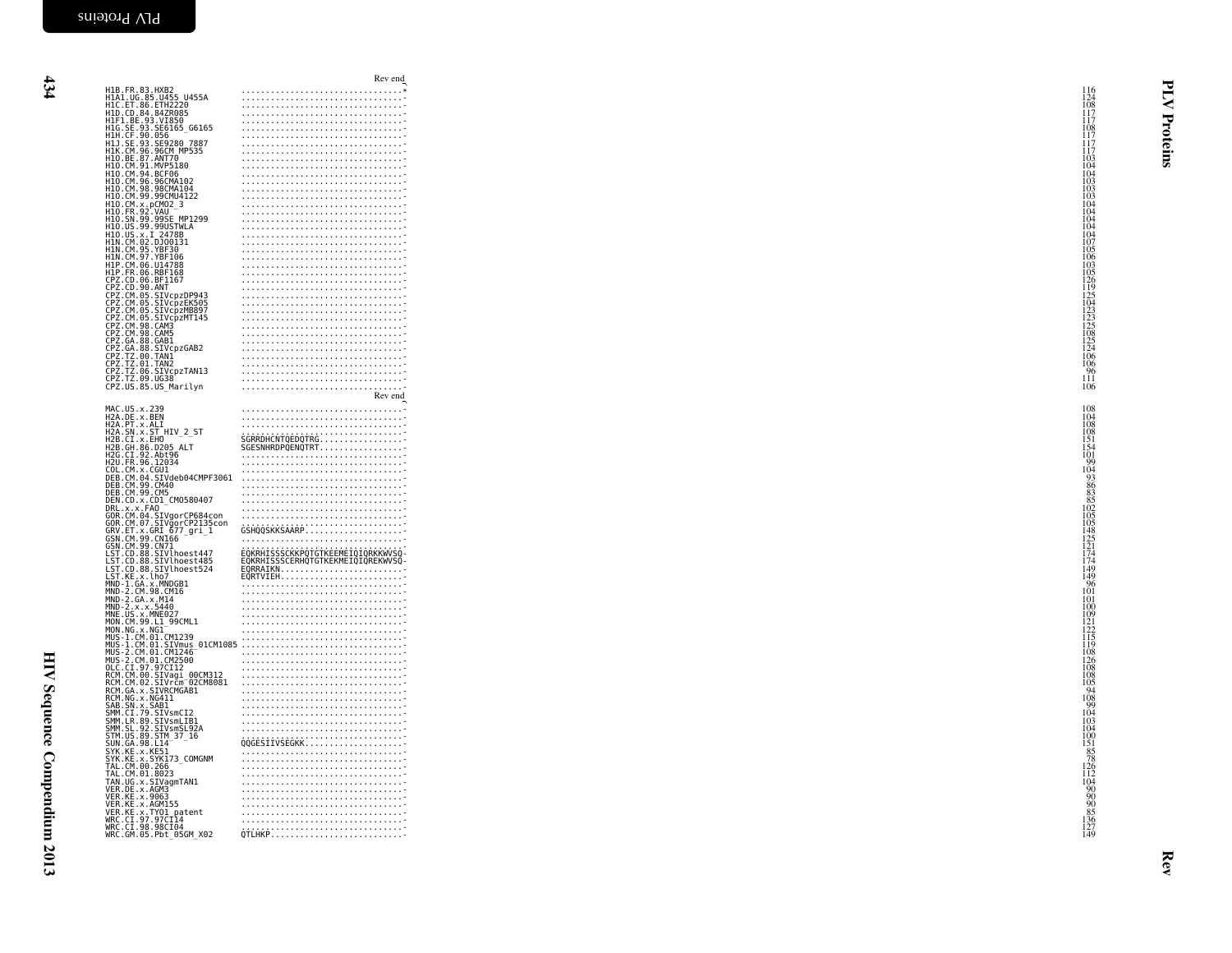<span id="page-30-0"></span>

| transmembrane domain | phos phos<br>cytoplasmic domain               |
|----------------------|-----------------------------------------------|
| Vpu start            | Vpu end<br>$\alpha$ -helix<br>$\alpha$ -helix |
|                      |                                               |
|                      |                                               |
|                      |                                               |
|                      |                                               |
|                      |                                               |
|                      |                                               |
|                      |                                               |
|                      |                                               |
|                      |                                               |
|                      |                                               |
|                      |                                               |
|                      |                                               |
|                      |                                               |
|                      |                                               |
|                      |                                               |
|                      |                                               |
|                      |                                               |
|                      |                                               |
|                      |                                               |
|                      |                                               |
|                      |                                               |
|                      |                                               |
|                      |                                               |
|                      |                                               |
|                      |                                               |
|                      |                                               |
|                      |                                               |
|                      |                                               |
|                      |                                               |
|                      |                                               |
|                      |                                               |
|                      |                                               |
|                      |                                               |
|                      |                                               |
|                      |                                               |
|                      |                                               |
|                      |                                               |
|                      |                                               |
|                      |                                               |
|                      |                                               |
|                      |                                               |
|                      |                                               |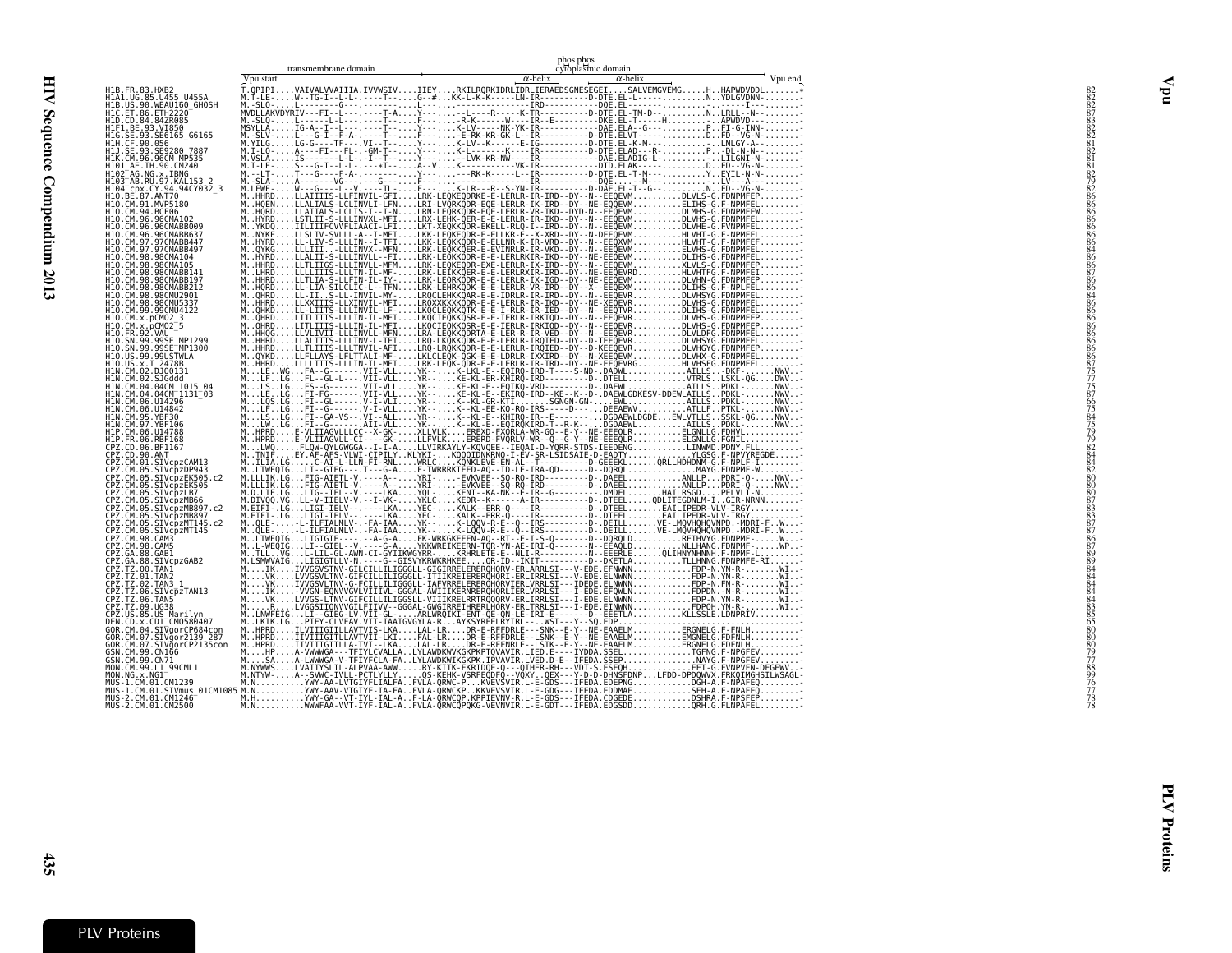<span id="page-31-0"></span>

| H1B.FR.83.HXB2<br>H1A1.UG.85.U455_U455A                                                                                             | signal peptide end gp120 start<br>Env start | CD4 binding glycosylation NSS<br>glycosylation NVT |
|-------------------------------------------------------------------------------------------------------------------------------------|---------------------------------------------|----------------------------------------------------|
| H1C.ET.86.ETH2220<br>H1D.CD.84.84ZR085<br>H1F1.BE.93.V1850                                                                          |                                             |                                                    |
| H1G.SE.93.SE6165_G6165<br>H1H.CF.90.056<br>H1J.SE.93.SE9280 7887                                                                    |                                             |                                                    |
| <u>H1K.CM.96.96CM MP535</u><br>H10.BE.87.ANT70<br>H10.CM.91.MVP5180                                                                 |                                             |                                                    |
| H10.CM.94.BCF06<br>HĨŎ.CM.96.96CMA102<br>H10.CM.98.98CMA104                                                                         |                                             |                                                    |
| H10.CM.99.99CMU4122<br>H10.CM.x.pCM02 3<br>H1O.FR.92.VAU<br>H1O.SN.99.99SE_MP1299                                                   |                                             |                                                    |
| H10.US.99.99USTWLA<br>H10.US.x.I_2478B                                                                                              |                                             |                                                    |
| HIN.ČM.02.DJ00131<br>HIN.CM.95.YBE30<br>H1N.CM.97.YBF106<br>H1P.CM.06.U14788                                                        |                                             |                                                    |
| H1P.FR.06.RBF168<br>CPZ.CD.06.BF1167<br>CPZ.CD.90.ANT                                                                               |                                             |                                                    |
| ČPŽ.ČM.05.SIVcpzDP943<br>CPZ.CM.05.SIVcpzEK505<br>CPZ.CM.05.SIVcpzMB897                                                             |                                             |                                                    |
| CPZ.CM.05.SIVcpzMT145<br>CPZ.CM.98.CAM3<br>ČPŽ. ČM. 98. ČAM5<br>CPZ. GA. 88. GAB1                                                   |                                             |                                                    |
| CPZ.GA.88.SIVcpzGAB2<br>ČPŽ. TZ. 00. TANI<br>CPZ. TZ. 01. TAN2                                                                      |                                             |                                                    |
| CPZ.TZ.06.SIVcpzTAN13<br>CPZ.TZ.09.UG38<br>ČPŽ.US.85.US Marilyn                                                                     |                                             |                                                    |
|                                                                                                                                     | signal peptide end_gp120 start<br>Env start |                                                    |
| MAC.US.x.239<br>H2A.DE.x.BEN<br>H2A.PT.x.ALI                                                                                        |                                             |                                                    |
| H2A.SN.x.ST HIV 2 ST<br>H2B.CI.x.EHO<br>H2B.GH.86.D205_ALT                                                                          |                                             |                                                    |
| H2G.CI.92.Abt96<br>H2U.FR.96.12034<br>COL.CM.x.CGU1                                                                                 |                                             |                                                    |
| DEB.CM.04.SIVdeb04CMPF3061<br>DEB.CM.99.CM40<br>DEB.CM.99.CM5                                                                       |                                             |                                                    |
| DEN.CD.x.CD1 CM0580407<br>DRL.x.x.FAO<br>GOR.CM.04.SIVgorCP684con                                                                   |                                             |                                                    |
| GOR.CM.07.SIVğorCP2135con<br>GRV.ET.x.GRI 677 gri 1<br>ĞSN.CM.99.CN166<br>GSN.CM.99.CN71                                            |                                             |                                                    |
| LST.CD.88.SIVlhoest447<br>LST.CD.88.SIVlhoest485<br>LST.CD.88.SIVlhoest524<br>LST.KE.x.lho7<br>LST.KE.x.lho7                        |                                             |                                                    |
| MND-1.GA.x.MNDGB1<br>MND-2.CM.98.CM16                                                                                               |                                             |                                                    |
| MND-2.GA.x.M14<br>MND-2.x.x.5440<br>MNE.US.x.MNE027                                                                                 |                                             |                                                    |
| MON.CM.99.L1_99CML1<br>MON NG X NG1<br>.<br>MUS-1.CM.01.CM1239<br>MUS-1.CM.01.SIVmus 01CM1085                                       |                                             |                                                    |
| MUS-2.CM.01.CM1246<br>MUS-2.CM.01.CM2500                                                                                            |                                             |                                                    |
| OLC.CI.97.97CI12<br>RCM.CM.00.SIVagi 00CM312<br>RCM.CM.02.SIVrcm=02CM8081<br>RCM.GA.x.SIVRCMGAB1                                    |                                             |                                                    |
| RCM.NG.x.NG411<br>SAB.SN.x.SAB1<br>SMM.CI.79.SIVsmCI2                                                                               |                                             |                                                    |
| SMM.LR.89.SIVSMLIB1<br>SMM.SL.92.SIVsmSL92A<br>STM.US.89.STM_37_16                                                                  |                                             |                                                    |
| ŠUN. GA. 98. L14<br>SYK. KE. x. KE51<br>SYK.KE.x.SYKI73_COMGNM<br>TAL.CM.00.266                                                     |                                             |                                                    |
|                                                                                                                                     |                                             |                                                    |
| TAL.CM.00.250<br>TAL.CM.01.8023<br>TAN.UG.x.SIVagmTAN1<br>VER.KE.x.AGM155<br>VER.KE.x.AGM155<br>VER.KE.x.AGM155<br>VER.KE.x.TQ17714 |                                             |                                                    |
| WRC.CI.97.97CI14<br>WRC.CI.98.98CI04                                                                                                |                                             |                                                    |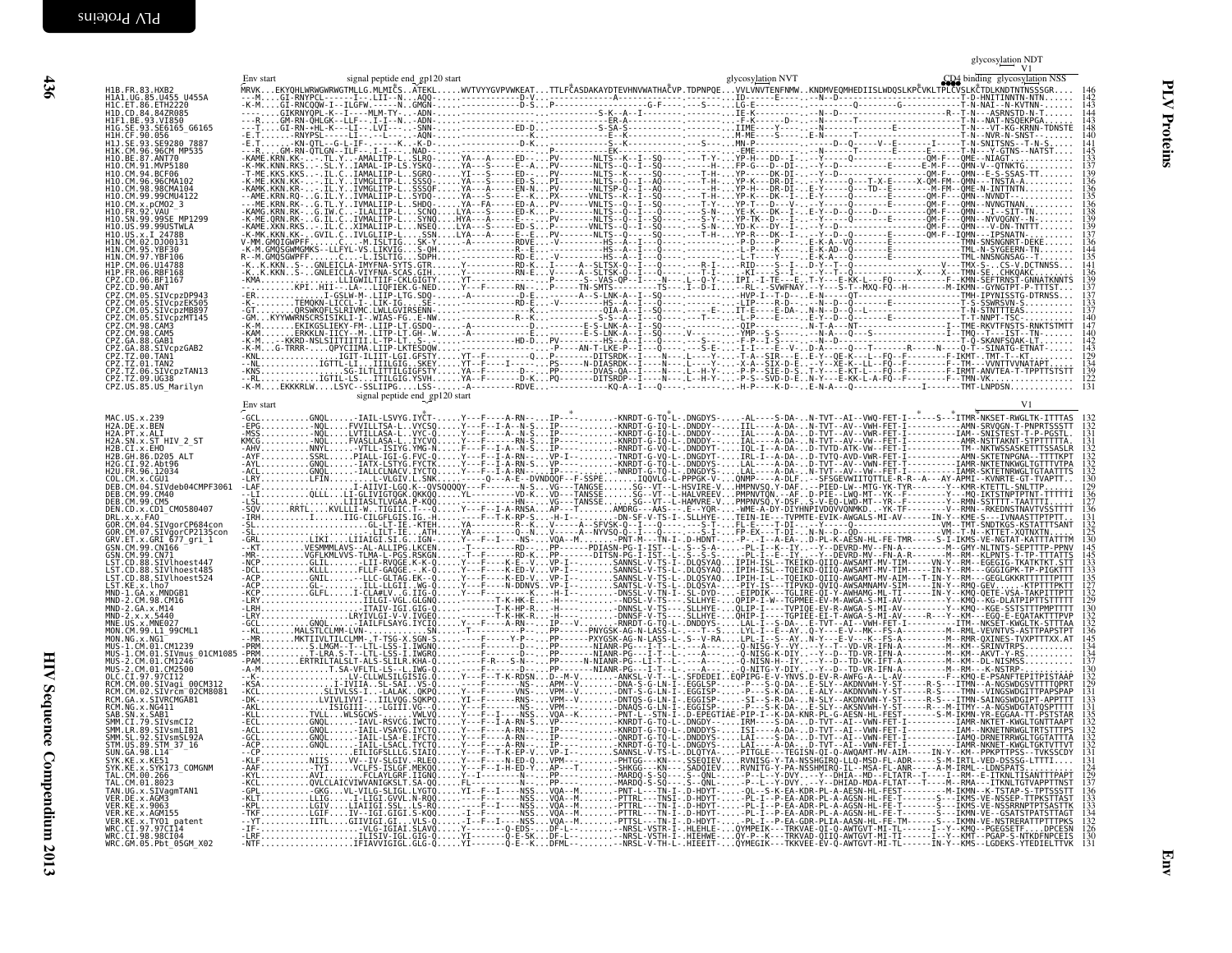|                                                                                                                       |  | glycosylation NIS<br>glycosylation NCS |  | CD <sub>4</sub> binding | glycosylation NVS |
|-----------------------------------------------------------------------------------------------------------------------|--|----------------------------------------|--|-------------------------|-------------------|
| H1B.FR.83.HXB2<br>H1A1.UG.85.U455 U455A                                                                               |  |                                        |  |                         |                   |
| H1C.ET.86.ETH2220<br>CD.84.84ZR085<br>SE. 93. SE6165                                                                  |  |                                        |  |                         |                   |
| SE.93. SE9280 7887<br>CM.96.96CM MP535                                                                                |  |                                        |  |                         |                   |
| 87.ANT70<br>.MVP5180<br>96CMA102                                                                                      |  |                                        |  |                         |                   |
| CM.96.<br>H10.CM.99.99CMU4122<br>x.pCM02_3                                                                            |  |                                        |  |                         |                   |
| 99SF MP1299<br>99USTWLA                                                                                               |  |                                        |  |                         |                   |
| 2478R                                                                                                                 |  |                                        |  |                         |                   |
| .06.RBF168<br>BF1167                                                                                                  |  |                                        |  |                         |                   |
| .90.ANT<br>.05.SIVcpzDP943<br>05.SIVcpzEK505<br>SIVcpzMB897                                                           |  |                                        |  |                         |                   |
| SIVcpzMT145<br>CPZ.CM.98.CAM3<br>CPZ.CM.98.CAM5                                                                       |  |                                        |  |                         |                   |
| CPZ.GA.88.GAB1<br>GA.88.<br>SIVcpzGAB2<br>.TZ.00.TAN1<br>CPZ.TZ.01.TAN2                                               |  |                                        |  |                         |                   |
| CPZ.TZ.06.SIVcpzTAN13<br>CPZ.TZ.09.UG38<br>CPZ.US.85.US_Marilyn                                                       |  |                                        |  |                         |                   |
|                                                                                                                       |  |                                        |  |                         |                   |
| H2A.DE.x.BBN<br>H2A.PT.x.ALI<br>H2A.SN.x.ST HIV_2_ST<br>H2B.CI.x.EH0                                                  |  |                                        |  |                         |                   |
| H2B.GH.86.D205 ALT<br>H2G.CI.92.Abt96<br>12U.FR.96.12034<br>.CM.x.CGU1                                                |  |                                        |  |                         |                   |
| DEB.CM.04.SIVdeb04CMPF3061<br>DEB.CM.99.CM40<br>DEB.CM.99.CM5                                                         |  |                                        |  |                         |                   |
| DEN.CD.x.CD1 CM0580407<br>CM.04.SIVgorCP684con                                                                        |  |                                        |  |                         |                   |
| .CM.07.SIVgorCP2135con<br>.ET.x.GRI_677_gri_1<br>GSN.CM.99.CN166<br>CM.99.CN71                                        |  |                                        |  |                         |                   |
| CD.88.SIVlhoest447<br>.CD.88.SIVlhoest485<br>.CD.88.SIVlhoest524<br>ST.KE.x.lho7                                      |  |                                        |  |                         |                   |
| .x.MNDGB1<br>2.CM.98.CM16                                                                                             |  |                                        |  |                         |                   |
| US.x.MNE027<br>CM.99.L1_99CML1<br>MON.NG.x.NGI-                                                                       |  |                                        |  |                         |                   |
| CM.01.SIVmus<br>2.CM.01.CM1246                                                                                        |  |                                        |  |                         |                   |
| 2.CM.01.CM2500<br>OLC.CI.97.97CI12<br>RCM.CM.00.SIVagi 00CM312<br>RCM.CM.02.SIVrcm <sup>-</sup> 02CM8081              |  |                                        |  |                         |                   |
| GA.x.SIVRCMGAB1<br>SN.x.SAB1                                                                                          |  |                                        |  |                         |                   |
| .79.SIVsmCI2<br>SMM.LR.89.SIVSMCIE<br>SMM.LR.89.SIVsmLIB1<br>SMM.SL.92.SIVsmSL92<br>STVsmSL92A<br>STM.US.89.STM 37 16 |  |                                        |  |                         |                   |
| SUN. GA. 98. L14<br>.x.SYK173 COMGNM                                                                                  |  |                                        |  |                         |                   |
| CM.00.266<br>CM.01.8023<br>UG.x.SIVaamTAN1<br>DE.x.AGM3                                                               |  |                                        |  |                         |                   |
| KE.x.9063<br>KE.x.AGM155<br>KE.x.TY01_patent                                                                          |  |                                        |  |                         |                   |
| WRC.CI.97.97CI14<br>WRC.CI.98.98CI04<br>WRC.GM.05 Ph+<br>GM.05.Pbt 05GM X02                                           |  |                                        |  |                         |                   |

Env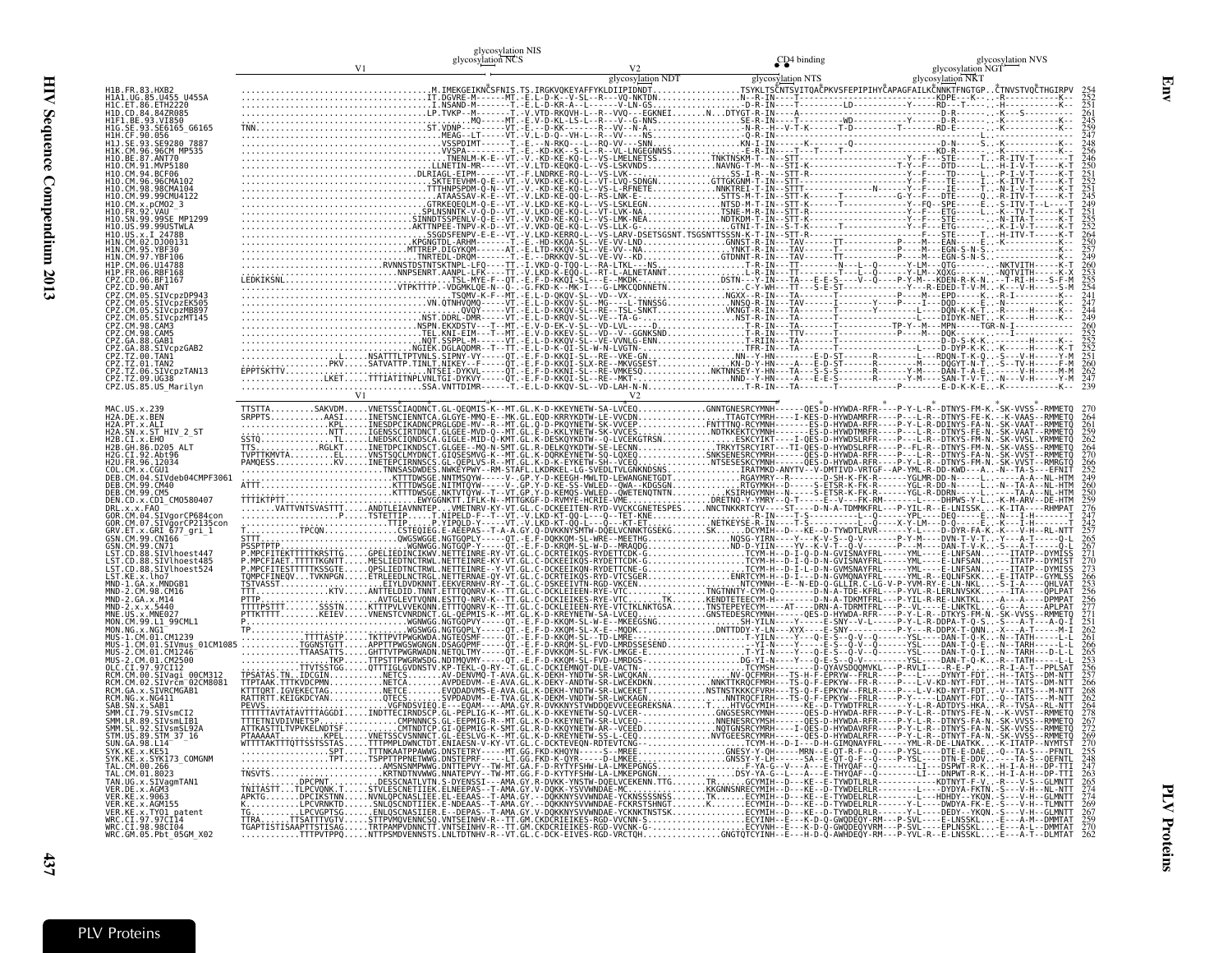|                                                                                                                                                                                                                                                                          |                   | <b>CD4</b> binding<br>glycosylation NFT | g glycosylation NNT<br>glycosy <u>lati</u> on NCT | $\frac{V3 \text{ tip}}{V3}$ |                                     |                                                                                                                                                                                                                                                                                                                                                                                                                                                             |                                        |
|--------------------------------------------------------------------------------------------------------------------------------------------------------------------------------------------------------------------------------------------------------------------------|-------------------|-----------------------------------------|---------------------------------------------------|-----------------------------|-------------------------------------|-------------------------------------------------------------------------------------------------------------------------------------------------------------------------------------------------------------------------------------------------------------------------------------------------------------------------------------------------------------------------------------------------------------------------------------------------------------|----------------------------------------|
| H1B.FR.83.HXB2<br>H1A1.UG.85.U455_U455A                                                                                                                                                                                                                                  | glycosylation NGS | glycosylation NTS                       |                                                   |                             | glycosylation NNT glycosylation NKT | $CD4$ binding<br>$\label{eq:3} \begin{small} \textbf{a)} & \textbf{a} & \textbf{b} & \textbf{c} & \textbf{c} & \textbf{d} & \textbf{d} & \textbf{e} \\ \textbf{b)} & \textbf{c} & \textbf{d} & \textbf{e} & \textbf{e} \\ \textbf{c)} & \textbf{c} & \textbf{e} & \textbf{e} \\ \textbf{d} & \textbf{e} & \textbf{e} \\ \textbf{e} & \textbf{e} & \textbf{e} \\ \textbf{e} & \textbf{e} \\ \textbf{e} & \textbf{e} \\ \textbf{e} & \textbf{e} \\ \textbf{e$ |                                        |
| HIAI - UG, 89, U4955 U455<br>HIC. ET. 86, ETH2220<br>HIF. BE. 93, VIBS0<br>HIF. BE. 93, VIBS0<br>HIH. CF. 99, SE0165<br>HIH. CF. 99, 956<br>HIJ. CF. 99, 96CM MP535<br>HIO. CM, 96, 96CM MP535<br>HIO. CM, 94, MVP5180<br>HIO. CM, 94, MVP5180<br>HIO. CM,               |                   |                                         |                                                   |                             |                                     |                                                                                                                                                                                                                                                                                                                                                                                                                                                             | $\frac{375}{372}$<br>382               |
|                                                                                                                                                                                                                                                                          |                   |                                         |                                                   |                             |                                     |                                                                                                                                                                                                                                                                                                                                                                                                                                                             | 368                                    |
|                                                                                                                                                                                                                                                                          |                   |                                         |                                                   |                             |                                     |                                                                                                                                                                                                                                                                                                                                                                                                                                                             | 378<br>378                             |
| H10. CM. 96. 96CMA102                                                                                                                                                                                                                                                    |                   |                                         |                                                   |                             |                                     |                                                                                                                                                                                                                                                                                                                                                                                                                                                             | 384<br>380                             |
| H10. CM.98.98CMA104<br>H10. CM.98.98CMA104<br>H10. CM. x. pCM02_3<br>H10. CM. x. pCM02_3<br>H10. EM. x. pCM02_3<br>H10. US. 99.99USTWLA<br>H10. US. x. 1<br>TH2. US. 2009151<br>H1N. CM. 97. VBF306<br>H1P. CM. 97. VBF306<br>H1P. CM. 97. VBF306<br>H1P. CM. 9          |                   |                                         |                                                   |                             |                                     |                                                                                                                                                                                                                                                                                                                                                                                                                                                             | 378<br>375                             |
|                                                                                                                                                                                                                                                                          |                   |                                         |                                                   |                             |                                     |                                                                                                                                                                                                                                                                                                                                                                                                                                                             | 382                                    |
|                                                                                                                                                                                                                                                                          |                   |                                         |                                                   |                             |                                     |                                                                                                                                                                                                                                                                                                                                                                                                                                                             | 366<br>376<br>365<br>389               |
| HIP : FR. 06 . RBF168<br>CPZ . CD . 06 . BF1167<br>CPZ . CD . 90 . ANT<br>CPZ . CM . 05 . SIV.CP2DP943                                                                                                                                                                   |                   |                                         |                                                   |                             |                                     |                                                                                                                                                                                                                                                                                                                                                                                                                                                             | 378<br>388<br>380                      |
|                                                                                                                                                                                                                                                                          |                   |                                         |                                                   |                             |                                     |                                                                                                                                                                                                                                                                                                                                                                                                                                                             | 362<br>370                             |
|                                                                                                                                                                                                                                                                          |                   |                                         |                                                   |                             |                                     |                                                                                                                                                                                                                                                                                                                                                                                                                                                             | 366                                    |
| CP2.CM.05.SIVcpzDP943<br>CP2.CM.05.SIVcpzEK505<br>CP2.CM.05.SIVcpzME897<br>CP2.CM.05.SIVcpzMT145<br>CP2.CM.98.CAMS<br>CP2.CM.98.CAMS<br>CP2.CA.88.GAMS<br>CP2.CA.88.GAMS<br>CP2.CA.88.SIVcpzGAB2<br>CP2.T2.00.TAN1<br>CP2.T2.00.TAN1<br>CP2.T2.00.TAN2<br>CP2.T2.0       |                   |                                         |                                                   |                             |                                     |                                                                                                                                                                                                                                                                                                                                                                                                                                                             | 378<br>375                             |
|                                                                                                                                                                                                                                                                          |                   |                                         |                                                   |                             |                                     |                                                                                                                                                                                                                                                                                                                                                                                                                                                             | 383<br>$\frac{381}{366}$<br>366<br>357 |
|                                                                                                                                                                                                                                                                          |                   |                                         |                                                   | V3 tip<br>$\nabla$ 3        |                                     |                                                                                                                                                                                                                                                                                                                                                                                                                                                             |                                        |
| MAC.US.x.239<br>H2A.DE.x.BEN<br>H2A.PT.x.ALI                                                                                                                                                                                                                             |                   |                                         |                                                   |                             |                                     |                                                                                                                                                                                                                                                                                                                                                                                                                                                             |                                        |
|                                                                                                                                                                                                                                                                          |                   |                                         |                                                   |                             |                                     |                                                                                                                                                                                                                                                                                                                                                                                                                                                             |                                        |
| H2A. FN. x. ALI<br>H2A. SN. x. ST HIV_2_ST<br>H2B. GH. 86. D205_ALT<br>H2B. GH. 86. D205_ALT<br>H2G. CT. 92. Ab196<br>H2U. FR. 96. 12034<br>DEB. CM. 94. SIVdeb04CMPF3061<br>DEB. CM. 99. CM4<br>DEB. CM. 99. CM5<br>DEB. CM. 99. CM5<br>DRL. x. x. FAO_CMO5             |                   |                                         |                                                   |                             |                                     |                                                                                                                                                                                                                                                                                                                                                                                                                                                             |                                        |
|                                                                                                                                                                                                                                                                          |                   |                                         |                                                   |                             |                                     |                                                                                                                                                                                                                                                                                                                                                                                                                                                             |                                        |
| DRL.x.x.FAO                                                                                                                                                                                                                                                              |                   |                                         |                                                   |                             |                                     |                                                                                                                                                                                                                                                                                                                                                                                                                                                             |                                        |
| DRN. CU. X.COL CHUSSON<br>CON CHI ASSAM CONTROL CHI ANNO CHI ANNO CHI ANNI CHI ASSAM CHI ASSAM CHI ASSAM CHI ASSAM CHI ASSAM CHI ANNI CHI ANNI CHI ANNI CHI ANNI CHI ANNI CHI ANNI CHI ANNI CHI ANNI CHI ANNI CHI ANNI CHI ANNI                                          |                   |                                         |                                                   |                             |                                     |                                                                                                                                                                                                                                                                                                                                                                                                                                                             |                                        |
|                                                                                                                                                                                                                                                                          |                   |                                         |                                                   |                             |                                     |                                                                                                                                                                                                                                                                                                                                                                                                                                                             |                                        |
|                                                                                                                                                                                                                                                                          |                   |                                         |                                                   |                             |                                     |                                                                                                                                                                                                                                                                                                                                                                                                                                                             |                                        |
|                                                                                                                                                                                                                                                                          |                   |                                         |                                                   |                             |                                     |                                                                                                                                                                                                                                                                                                                                                                                                                                                             |                                        |
|                                                                                                                                                                                                                                                                          |                   |                                         |                                                   |                             |                                     |                                                                                                                                                                                                                                                                                                                                                                                                                                                             |                                        |
|                                                                                                                                                                                                                                                                          |                   |                                         |                                                   |                             |                                     |                                                                                                                                                                                                                                                                                                                                                                                                                                                             |                                        |
| NCM.CM.00.STVagi 00CM312<br>RCM.CM.02.STVagi 00CM312<br>RCM.GA.x.STVRCMGAB1<br>RCM.NG.x.NG411<br>SAB.SN.x.SAB1<br>SAB.SN.x.SAB1                                                                                                                                          |                   |                                         |                                                   |                             |                                     |                                                                                                                                                                                                                                                                                                                                                                                                                                                             |                                        |
| SMM.CI.79.SIVsmCI2                                                                                                                                                                                                                                                       |                   |                                         |                                                   |                             |                                     |                                                                                                                                                                                                                                                                                                                                                                                                                                                             |                                        |
| SMM.LL.79.31VSMC12<br>SMM.LR.89.SIVSmLIB1<br>SMM.SL.92.SIVSmSL92A<br>STM.US.89.STM_37_16                                                                                                                                                                                 |                   |                                         |                                                   |                             |                                     |                                                                                                                                                                                                                                                                                                                                                                                                                                                             |                                        |
|                                                                                                                                                                                                                                                                          |                   |                                         |                                                   |                             |                                     |                                                                                                                                                                                                                                                                                                                                                                                                                                                             |                                        |
|                                                                                                                                                                                                                                                                          |                   |                                         |                                                   |                             |                                     |                                                                                                                                                                                                                                                                                                                                                                                                                                                             |                                        |
|                                                                                                                                                                                                                                                                          |                   |                                         |                                                   |                             |                                     |                                                                                                                                                                                                                                                                                                                                                                                                                                                             |                                        |
| STM.US.89.STM<br>SUN.GA.98.LI4<br>SYK.KE.x.KESI<br>SYK.KE.x.STM.DR.2000<br>TAL.CM.00.266<br>TAL.CM.01.8023<br>TAL.CM.01.8023<br>VER.KE.x.AGM3<br>VER.KE.x.AGM3<br>VER.KE.x.AGM3<br>VER.KE.x.AGM3<br>WER.CE.x.AGM3<br>VER.KE.x.AGM3<br>VER.KE.x.AGM3<br>VER.CCI.93.98CI04 |                   |                                         |                                                   |                             |                                     |                                                                                                                                                                                                                                                                                                                                                                                                                                                             |                                        |
|                                                                                                                                                                                                                                                                          |                   |                                         |                                                   |                             |                                     |                                                                                                                                                                                                                                                                                                                                                                                                                                                             |                                        |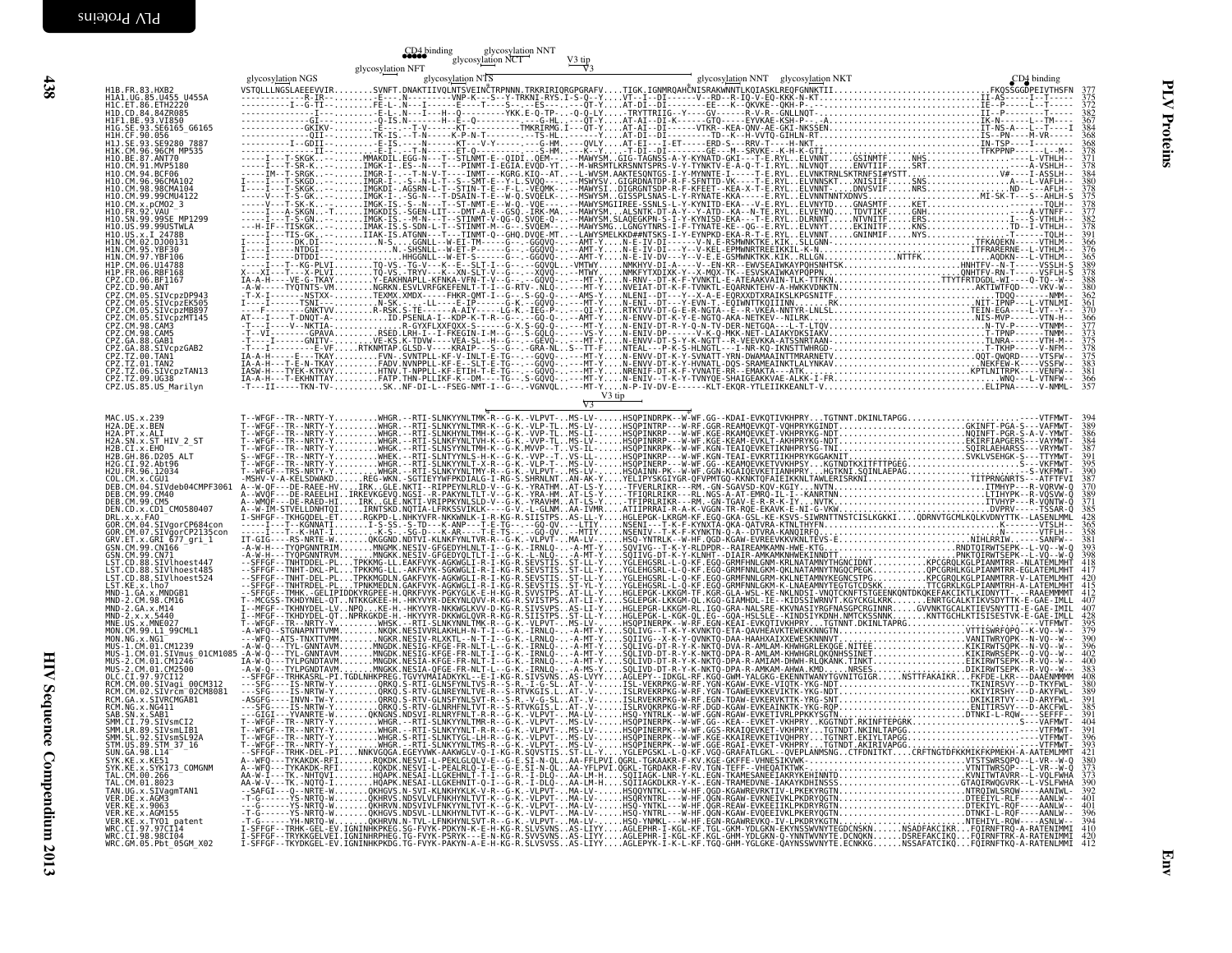| fusion peptide<br>gp120 end_gp41 start<br>H1B. FR. 83. HXB2<br>H1A1.UG.85.U455 U455A<br>H1C.ET.86.ETH2220<br>HID.CD.84.84ZR085<br>HIF1.BE.93.VI850<br>G6165<br>SE.93.SE6165<br>96CM MP535<br>. ANT70<br>CM.91.MVP5186<br><b>RCF06</b><br>96CMA102<br>pCM02 3<br><b>VAII</b><br>99SF MP1299<br>99USTWLA<br><b>YBF106</b><br>BF116/<br>90.ANT<br>483<br>CM.05.SIVcpzEK505<br>CPZ.CM.05.SIVCPZMB897<br>CPZ.CM.05.SIVCPZMB897<br>CPZ.CM.98.CAM3<br>CPZ.CM.98.CAM3<br>CPZ.GA.88.GAB1<br>ČPZ.GA.88.SIVcpzGAB2<br>PZ.TZ.00.TAN1:<br>CPZ.TZ.01.TAN2<br>CPZ.TZ.06.SIVcpzTAN13<br>ČPŽ.TŽ.09.UG38<br>CPZ.US.85.US_Marilyn<br>gp120 end_gp41 start<br>H2A .DE .x .BEN<br>H2A .PT .x .ALI<br>H2A .SN .x .ST .HIV_2_ST<br>H2B .CI .x .EHO___ _<br>H2B.GH.86.D205<br>ALT<br>H2G.CT.92.Abt96<br>H2U.FR.96.12034<br>COL.CM.x.CGU1<br>DEB.CM.84.SIVdeb04CMPF3061<br>DEB.CM.99.CM40<br>DEB.CM.99.CM5<br>DEN.CD.x.<br>CD1 CM0580407<br>x.x.FAO<br>CM.04.SIVgorCP684con<br>GOR.CM.07.SIVgorCP2135con<br>GRV.ET.x.GRI_677_gri_1<br>99.CN166<br>CM.99.CN71<br>CD.88.SIVlhoest447<br>.CD.88.SIVlhoest485<br>ST.CD.88.SIVlhoest524<br>ST.KE.x.lho7<br>MND-1.GA.x.MNDGB1<br>MND-2.GA.x.M14<br>MND-2.x.x.5440<br>MNE.US.x.MNE027<br>MON.CM.99.L1_99CML1 |              | glycosylation NST | glycosylation NST |  |  |
|------------------------------------------------------------------------------------------------------------------------------------------------------------------------------------------------------------------------------------------------------------------------------------------------------------------------------------------------------------------------------------------------------------------------------------------------------------------------------------------------------------------------------------------------------------------------------------------------------------------------------------------------------------------------------------------------------------------------------------------------------------------------------------------------------------------------------------------------------------------------------------------------------------------------------------------------------------------------------------------------------------------------------------------------------------------------------------------------------------------------------------------------------------------------------------------------------------------------------|--------------|-------------------|-------------------|--|--|
|                                                                                                                                                                                                                                                                                                                                                                                                                                                                                                                                                                                                                                                                                                                                                                                                                                                                                                                                                                                                                                                                                                                                                                                                                              |              |                   |                   |  |  |
|                                                                                                                                                                                                                                                                                                                                                                                                                                                                                                                                                                                                                                                                                                                                                                                                                                                                                                                                                                                                                                                                                                                                                                                                                              |              |                   |                   |  |  |
|                                                                                                                                                                                                                                                                                                                                                                                                                                                                                                                                                                                                                                                                                                                                                                                                                                                                                                                                                                                                                                                                                                                                                                                                                              |              |                   |                   |  |  |
|                                                                                                                                                                                                                                                                                                                                                                                                                                                                                                                                                                                                                                                                                                                                                                                                                                                                                                                                                                                                                                                                                                                                                                                                                              |              |                   |                   |  |  |
|                                                                                                                                                                                                                                                                                                                                                                                                                                                                                                                                                                                                                                                                                                                                                                                                                                                                                                                                                                                                                                                                                                                                                                                                                              |              |                   |                   |  |  |
|                                                                                                                                                                                                                                                                                                                                                                                                                                                                                                                                                                                                                                                                                                                                                                                                                                                                                                                                                                                                                                                                                                                                                                                                                              |              |                   |                   |  |  |
|                                                                                                                                                                                                                                                                                                                                                                                                                                                                                                                                                                                                                                                                                                                                                                                                                                                                                                                                                                                                                                                                                                                                                                                                                              |              |                   |                   |  |  |
|                                                                                                                                                                                                                                                                                                                                                                                                                                                                                                                                                                                                                                                                                                                                                                                                                                                                                                                                                                                                                                                                                                                                                                                                                              |              |                   |                   |  |  |
|                                                                                                                                                                                                                                                                                                                                                                                                                                                                                                                                                                                                                                                                                                                                                                                                                                                                                                                                                                                                                                                                                                                                                                                                                              |              |                   |                   |  |  |
|                                                                                                                                                                                                                                                                                                                                                                                                                                                                                                                                                                                                                                                                                                                                                                                                                                                                                                                                                                                                                                                                                                                                                                                                                              |              |                   |                   |  |  |
|                                                                                                                                                                                                                                                                                                                                                                                                                                                                                                                                                                                                                                                                                                                                                                                                                                                                                                                                                                                                                                                                                                                                                                                                                              |              |                   |                   |  |  |
|                                                                                                                                                                                                                                                                                                                                                                                                                                                                                                                                                                                                                                                                                                                                                                                                                                                                                                                                                                                                                                                                                                                                                                                                                              |              |                   |                   |  |  |
|                                                                                                                                                                                                                                                                                                                                                                                                                                                                                                                                                                                                                                                                                                                                                                                                                                                                                                                                                                                                                                                                                                                                                                                                                              |              |                   |                   |  |  |
|                                                                                                                                                                                                                                                                                                                                                                                                                                                                                                                                                                                                                                                                                                                                                                                                                                                                                                                                                                                                                                                                                                                                                                                                                              |              |                   |                   |  |  |
|                                                                                                                                                                                                                                                                                                                                                                                                                                                                                                                                                                                                                                                                                                                                                                                                                                                                                                                                                                                                                                                                                                                                                                                                                              |              |                   |                   |  |  |
|                                                                                                                                                                                                                                                                                                                                                                                                                                                                                                                                                                                                                                                                                                                                                                                                                                                                                                                                                                                                                                                                                                                                                                                                                              |              |                   |                   |  |  |
|                                                                                                                                                                                                                                                                                                                                                                                                                                                                                                                                                                                                                                                                                                                                                                                                                                                                                                                                                                                                                                                                                                                                                                                                                              |              |                   |                   |  |  |
|                                                                                                                                                                                                                                                                                                                                                                                                                                                                                                                                                                                                                                                                                                                                                                                                                                                                                                                                                                                                                                                                                                                                                                                                                              |              |                   |                   |  |  |
|                                                                                                                                                                                                                                                                                                                                                                                                                                                                                                                                                                                                                                                                                                                                                                                                                                                                                                                                                                                                                                                                                                                                                                                                                              |              |                   |                   |  |  |
|                                                                                                                                                                                                                                                                                                                                                                                                                                                                                                                                                                                                                                                                                                                                                                                                                                                                                                                                                                                                                                                                                                                                                                                                                              |              |                   |                   |  |  |
|                                                                                                                                                                                                                                                                                                                                                                                                                                                                                                                                                                                                                                                                                                                                                                                                                                                                                                                                                                                                                                                                                                                                                                                                                              |              |                   |                   |  |  |
|                                                                                                                                                                                                                                                                                                                                                                                                                                                                                                                                                                                                                                                                                                                                                                                                                                                                                                                                                                                                                                                                                                                                                                                                                              |              |                   |                   |  |  |
|                                                                                                                                                                                                                                                                                                                                                                                                                                                                                                                                                                                                                                                                                                                                                                                                                                                                                                                                                                                                                                                                                                                                                                                                                              |              |                   |                   |  |  |
|                                                                                                                                                                                                                                                                                                                                                                                                                                                                                                                                                                                                                                                                                                                                                                                                                                                                                                                                                                                                                                                                                                                                                                                                                              |              |                   |                   |  |  |
|                                                                                                                                                                                                                                                                                                                                                                                                                                                                                                                                                                                                                                                                                                                                                                                                                                                                                                                                                                                                                                                                                                                                                                                                                              |              |                   |                   |  |  |
|                                                                                                                                                                                                                                                                                                                                                                                                                                                                                                                                                                                                                                                                                                                                                                                                                                                                                                                                                                                                                                                                                                                                                                                                                              |              |                   |                   |  |  |
|                                                                                                                                                                                                                                                                                                                                                                                                                                                                                                                                                                                                                                                                                                                                                                                                                                                                                                                                                                                                                                                                                                                                                                                                                              |              |                   |                   |  |  |
|                                                                                                                                                                                                                                                                                                                                                                                                                                                                                                                                                                                                                                                                                                                                                                                                                                                                                                                                                                                                                                                                                                                                                                                                                              | MON.NG.x.NG1 |                   |                   |  |  |
| 01CM1085                                                                                                                                                                                                                                                                                                                                                                                                                                                                                                                                                                                                                                                                                                                                                                                                                                                                                                                                                                                                                                                                                                                                                                                                                     |              |                   |                   |  |  |
| 2.CM.01.CM1246<br>2 CM.01.CM2500<br>OLC.CI.97.97CI12<br>RCM.CM.00.SIVagi 00CM312                                                                                                                                                                                                                                                                                                                                                                                                                                                                                                                                                                                                                                                                                                                                                                                                                                                                                                                                                                                                                                                                                                                                             |              |                   |                   |  |  |
| SIVrcm 02CM8081<br>GA.x.SIVRCMGAB1                                                                                                                                                                                                                                                                                                                                                                                                                                                                                                                                                                                                                                                                                                                                                                                                                                                                                                                                                                                                                                                                                                                                                                                           |              |                   |                   |  |  |
| SN.x.SAB1                                                                                                                                                                                                                                                                                                                                                                                                                                                                                                                                                                                                                                                                                                                                                                                                                                                                                                                                                                                                                                                                                                                                                                                                                    |              |                   |                   |  |  |
| SMM.LR.89.SIVsmLIB1<br>SMM.SL.92.SIVsmSL92<br>STVsmSL92A                                                                                                                                                                                                                                                                                                                                                                                                                                                                                                                                                                                                                                                                                                                                                                                                                                                                                                                                                                                                                                                                                                                                                                     |              |                   |                   |  |  |
| STM.US.89.STM 37 16<br>SUN. GA. 98. L14                                                                                                                                                                                                                                                                                                                                                                                                                                                                                                                                                                                                                                                                                                                                                                                                                                                                                                                                                                                                                                                                                                                                                                                      |              |                   |                   |  |  |
| .x.SYK173 COMGNM                                                                                                                                                                                                                                                                                                                                                                                                                                                                                                                                                                                                                                                                                                                                                                                                                                                                                                                                                                                                                                                                                                                                                                                                             |              |                   |                   |  |  |
| CM 01 8023<br>SIVaomTAN1                                                                                                                                                                                                                                                                                                                                                                                                                                                                                                                                                                                                                                                                                                                                                                                                                                                                                                                                                                                                                                                                                                                                                                                                     |              |                   |                   |  |  |
| KE.x.9063<br>KE.x.AGM155<br>x.TY01_patent                                                                                                                                                                                                                                                                                                                                                                                                                                                                                                                                                                                                                                                                                                                                                                                                                                                                                                                                                                                                                                                                                                                                                                                    |              |                   |                   |  |  |
| CT 97 97CT14<br>WRC.CI.98.98CI04<br>GM.05.Pbt 05GM X02                                                                                                                                                                                                                                                                                                                                                                                                                                                                                                                                                                                                                                                                                                                                                                                                                                                                                                                                                                                                                                                                                                                                                                       |              |                   |                   |  |  |

Env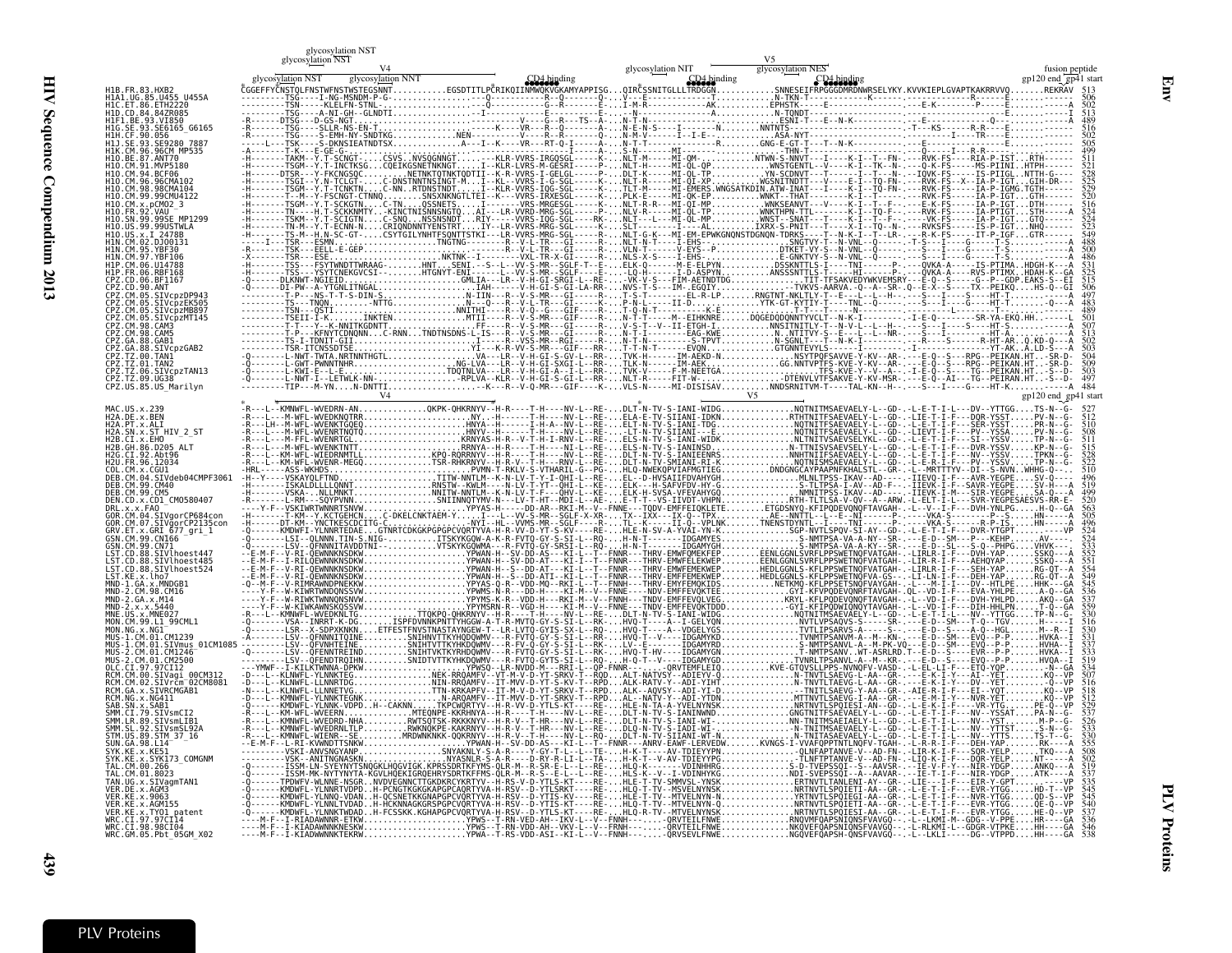|                                                                                                                                                                                                                                                           | fusion peptide |  | glycosylation NAS | glycosylation NHT |                                 |
|-----------------------------------------------------------------------------------------------------------------------------------------------------------------------------------------------------------------------------------------------------------|----------------|--|-------------------|-------------------|---------------------------------|
| H1B.FR.83.HXB2<br>H1A1.UG.85.U455_U455A                                                                                                                                                                                                                   |                |  |                   |                   |                                 |
| HIC.ET.86.ETH2220<br>HID.CD.84.84ZR085<br>HIF1.BE.93.VI850                                                                                                                                                                                                |                |  |                   |                   |                                 |
| H1G. SE. 93. SE6165_G6165<br>H1H. CF. 90. 056<br>H1J. SE. 93. SE9280_7887                                                                                                                                                                                 |                |  |                   |                   |                                 |
| HIK.CM.96.96CM MP535<br>H10.BE.87.ANT70<br>H10.CM.91.MVP5180                                                                                                                                                                                              |                |  |                   |                   |                                 |
| H10.CM.94.BCF06<br>H10.CM.96.96CMA102<br>H10.CM.98.98CMA104<br>H10.CM.99.99CMU4122                                                                                                                                                                        |                |  |                   |                   |                                 |
| H10.CM.x.,pCM02_3<br>H10.FR.92.VAU<br>H10.FR.92.VAU -<br>H10.SN.99.99SE_MP1299                                                                                                                                                                            |                |  |                   |                   |                                 |
| H10.US.99.99USTWLA                                                                                                                                                                                                                                        |                |  |                   |                   |                                 |
| H10.US.x.I 2478B<br>H1N.CM.02.DJ00131                                                                                                                                                                                                                     |                |  |                   |                   |                                 |
|                                                                                                                                                                                                                                                           |                |  |                   |                   |                                 |
|                                                                                                                                                                                                                                                           |                |  |                   |                   |                                 |
| H1N. CM. 95. DJ09131<br>H1N. CM. 95. YBF30<br>H1P. CM. 06. U14788<br>H1P. CM. 06. U14788<br>CPZ. CD. 96. RH1167<br>CPZ. CM. 05. STVCP2PP43<br>CPZ. CM. 05. STVCP2PP43<br>CPZ. CM. 05. STVCP2PR6997<br>CPZ. CM. 08. STVCP2PR6997<br>CPZ. CM. 08. STVCP2PR6 |                |  |                   |                   |                                 |
| CPZ.CM.98.CAM5<br>CPZ.GA.88.GAB1                                                                                                                                                                                                                          |                |  |                   |                   |                                 |
| CPZ.GA.88.SIVcpzGAB2<br>CPZ.TZ.00.TAN1                                                                                                                                                                                                                    |                |  |                   |                   |                                 |
| CPZ.TZ.01.TAN2<br>CPZ.TZ.06.SIVcpzTAN13<br>ČPŽ.TŽ.09.UG38<br>CPZ.US.85.US_Marilyn                                                                                                                                                                         |                |  |                   |                   |                                 |
|                                                                                                                                                                                                                                                           |                |  |                   |                   |                                 |
|                                                                                                                                                                                                                                                           |                |  |                   |                   |                                 |
|                                                                                                                                                                                                                                                           |                |  |                   |                   | 660<br>664                      |
|                                                                                                                                                                                                                                                           |                |  |                   |                   |                                 |
|                                                                                                                                                                                                                                                           |                |  |                   |                   | 663<br>646<br>669               |
|                                                                                                                                                                                                                                                           |                |  |                   |                   |                                 |
|                                                                                                                                                                                                                                                           |                |  |                   |                   |                                 |
|                                                                                                                                                                                                                                                           |                |  |                   |                   |                                 |
|                                                                                                                                                                                                                                                           |                |  |                   |                   | 700                             |
|                                                                                                                                                                                                                                                           |                |  |                   |                   | 694<br>686                      |
|                                                                                                                                                                                                                                                           |                |  |                   |                   |                                 |
|                                                                                                                                                                                                                                                           |                |  |                   |                   | $\frac{683}{684}$               |
|                                                                                                                                                                                                                                                           |                |  |                   |                   | 690                             |
|                                                                                                                                                                                                                                                           |                |  |                   |                   | $682$<br>$655$<br>664           |
|                                                                                                                                                                                                                                                           |                |  |                   |                   | 666                             |
|                                                                                                                                                                                                                                                           |                |  |                   |                   | $\frac{677}{686}$<br>675<br>682 |
|                                                                                                                                                                                                                                                           |                |  |                   |                   |                                 |
|                                                                                                                                                                                                                                                           |                |  |                   |                   |                                 |
|                                                                                                                                                                                                                                                           |                |  |                   |                   | 690<br>694                      |
|                                                                                                                                                                                                                                                           |                |  |                   |                   | 694<br>688                      |
|                                                                                                                                                                                                                                                           |                |  |                   |                   | 686<br>696                      |
|                                                                                                                                                                                                                                                           |                |  |                   |                   |                                 |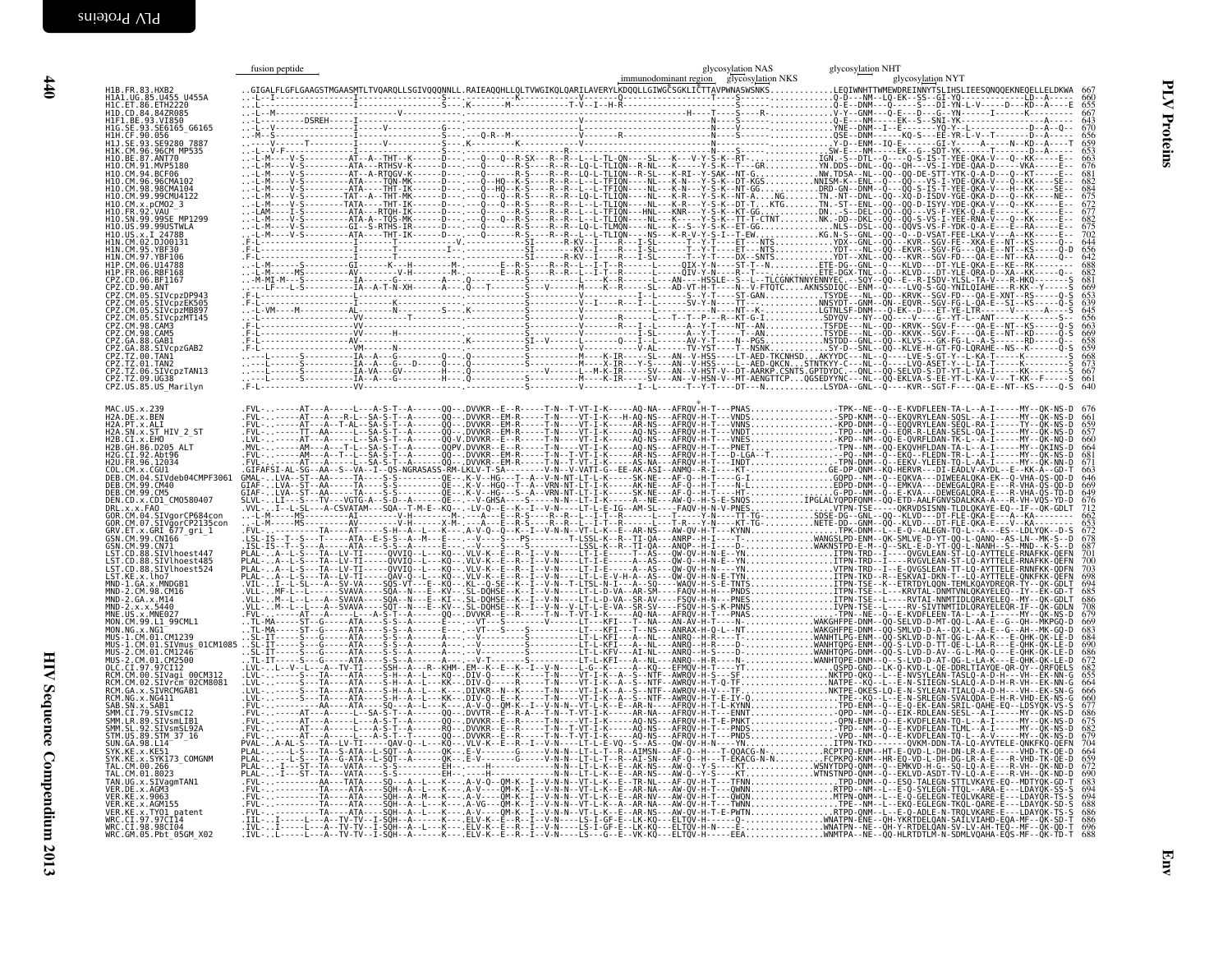|                                         |                                                          |  | transmembrane domain          | gp41 cytoplasmic tail start | glycosylation NGS                                                                                                              |  |  |
|-----------------------------------------|----------------------------------------------------------|--|-------------------------------|-----------------------------|--------------------------------------------------------------------------------------------------------------------------------|--|--|
|                                         |                                                          |  |                               |                             |                                                                                                                                |  |  |
| H1D.CD.84.84ZR085                       |                                                          |  |                               |                             |                                                                                                                                |  |  |
|                                         | 93.VT850                                                 |  |                               |                             |                                                                                                                                |  |  |
|                                         | <b>FQ28A 7887</b><br>96CM MP535                          |  |                               |                             |                                                                                                                                |  |  |
| H10.BE.87.ANT70                         | .MVP5180                                                 |  |                               |                             |                                                                                                                                |  |  |
|                                         |                                                          |  |                               |                             |                                                                                                                                |  |  |
|                                         |                                                          |  |                               |                             |                                                                                                                                |  |  |
|                                         |                                                          |  |                               |                             |                                                                                                                                |  |  |
|                                         |                                                          |  |                               |                             |                                                                                                                                |  |  |
|                                         |                                                          |  |                               |                             |                                                                                                                                |  |  |
|                                         | <b>RBF168</b>                                            |  |                               |                             |                                                                                                                                |  |  |
| ANT                                     | BF1167                                                   |  |                               |                             |                                                                                                                                |  |  |
|                                         | SIVcpzEK505<br>SIVcpzMB897                               |  |                               |                             |                                                                                                                                |  |  |
| <b>98. CAM3</b>                         | SIVcpzMT145                                              |  |                               |                             |                                                                                                                                |  |  |
| 27. CM. 98. CAM5<br>GAR1                |                                                          |  |                               |                             |                                                                                                                                |  |  |
| .00.TAN1<br>PZ.TZ.01.TAN2               | SIVcpzGAB2                                               |  |                               |                             |                                                                                                                                |  |  |
| PZ.TZ.06.SIVcpzTAN13:<br>CPZ.TZ.09.UG38 |                                                          |  |                               |                             |                                                                                                                                |  |  |
| CPZ.US.85.US_Marilyn                    |                                                          |  |                               |                             | V.FG---DLAS-IK--OYGVY--V-VIL----IYIVOMLAKL----R-VFSSPPSYFOOTHIOOD-AL-TREGK-RDGGEGG.GNSSWPWOIEYIHFLIROLIR-LTWLFSNCRT-LSRVYOI-OI |  |  |
| 2A.PT.x.ALI                             |                                                          |  |                               |                             |                                                                                                                                |  |  |
| 2B.CI.x.EHO                             | SN.x.ST HIV 2 ST                                         |  |                               |                             |                                                                                                                                |  |  |
| 2B.GH.86.D205 ALT<br>.CT.92.Abt96       |                                                          |  |                               |                             |                                                                                                                                |  |  |
| 96.12034                                | CM.04.SIVdeb04CMPF3061                                   |  |                               |                             |                                                                                                                                |  |  |
| DEB.CM.99.CM40<br>DEB.CM.99.CM5         |                                                          |  |                               |                             |                                                                                                                                |  |  |
| DEN.CD.x.CD1 CM0580407                  |                                                          |  |                               |                             |                                                                                                                                |  |  |
|                                         | CM.04.SIVgorCP684con<br>SIVğorCP2135con<br>GRI 677_gri_1 |  |                               |                             |                                                                                                                                |  |  |
| 99.CN166                                |                                                          |  |                               |                             |                                                                                                                                |  |  |
|                                         | IVlhoest485                                              |  |                               |                             |                                                                                                                                |  |  |
|                                         | SIVlhoest524<br>.x.MNDGR1                                |  |                               |                             |                                                                                                                                |  |  |
|                                         |                                                          |  |                               |                             |                                                                                                                                |  |  |
|                                         |                                                          |  |                               |                             |                                                                                                                                |  |  |
|                                         | M.99.L1 99CML1                                           |  |                               |                             |                                                                                                                                |  |  |
|                                         | .SIVmus 01CM1085                                         |  |                               |                             |                                                                                                                                |  |  |
|                                         | .CM 01.CM2500                                            |  |                               |                             |                                                                                                                                |  |  |
|                                         | Vrčm <sup>-</sup> 02CM8081                               |  |                               |                             |                                                                                                                                |  |  |
|                                         |                                                          |  |                               |                             |                                                                                                                                |  |  |
|                                         | Vsml TR1                                                 |  |                               |                             |                                                                                                                                |  |  |
|                                         | IVsmSL92A<br>STM 37 16                                   |  |                               |                             |                                                                                                                                |  |  |
|                                         |                                                          |  |                               |                             |                                                                                                                                |  |  |
|                                         |                                                          |  |                               |                             |                                                                                                                                |  |  |
|                                         | SIVagmTAN1                                               |  |                               |                             |                                                                                                                                |  |  |
| KE.x.9063                               | KE.x.TY01 patent                                         |  |                               |                             |                                                                                                                                |  |  |
| /RC.CI.97.97CI14<br>WRC.CI.98.98CI04    |                                                          |  |                               |                             |                                                                                                                                |  |  |
| WRC.GM.05.Pbt 05GM X02                  |                                                          |  | -LV--I-VLGCLFTSLRIA-----K-VS- |                             |                                                                                                                                |  |  |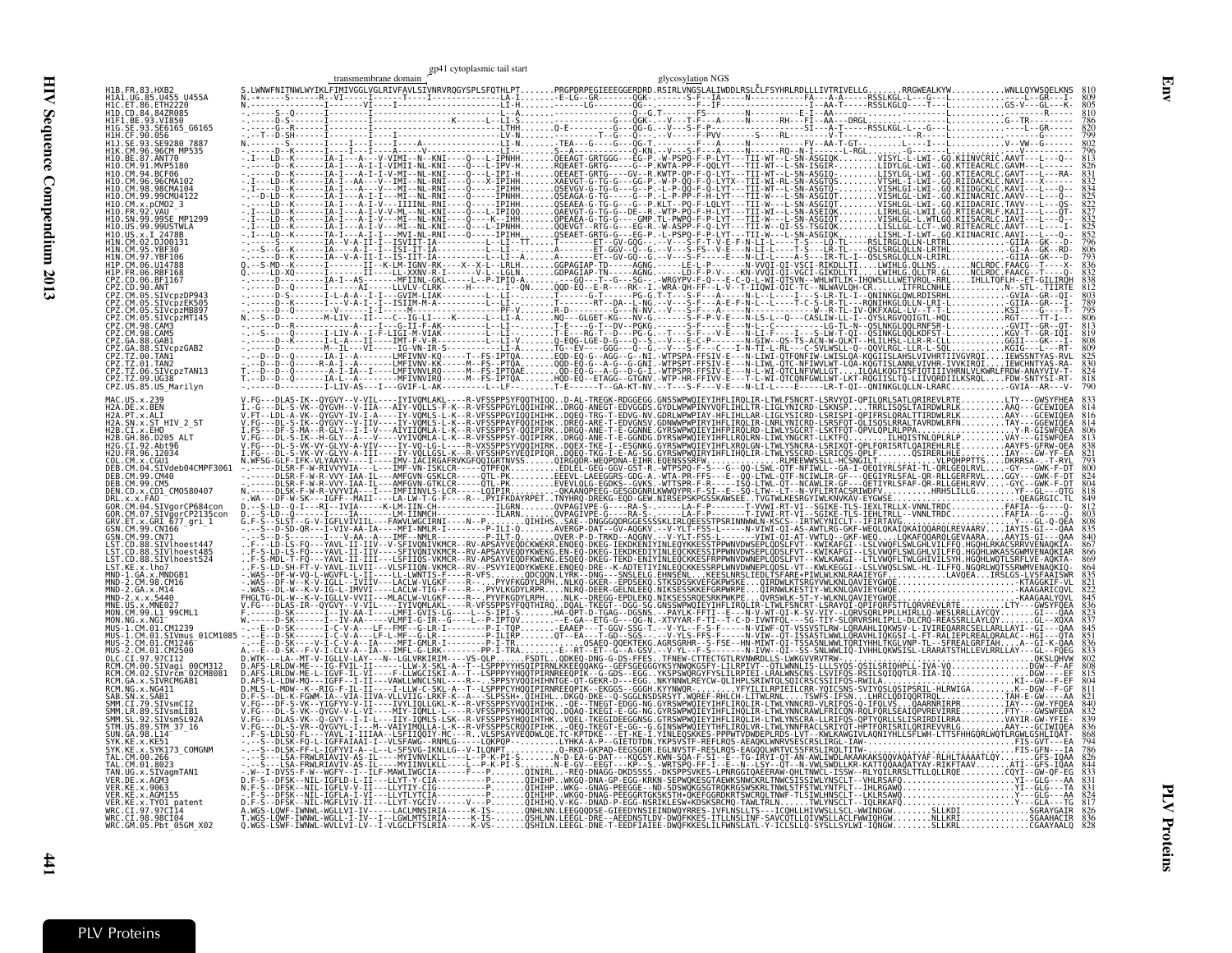| HIV Sequence Compendium 2013                                                                                                                                                                                                         |                               |
|--------------------------------------------------------------------------------------------------------------------------------------------------------------------------------------------------------------------------------------|-------------------------------|
| MAC                                                                                                                                                                                                                                  | <b>CPZCPZZCPZCPZCPZCPZCPZ</b> |
| きょうきょう きょうきょう きょうきょう きょうきょう きゅうきゅう はんかい かいしんしん しんしんしん けいけいけい はんしゅう                                                                                                                                                                   | CM CM CM GA GA THINK          |
| <b>USPETALLY, 2007, 2008, 2008, 2008, 2008, 2008, 2008, 2008, 2008, 2008, 2008, 2008, 2008, 2008, 2008, 2008, 2008, 2008, 2008, 2008, 2008, 2008, 2008, 2008, 2008, 2008, 2008, 2008, 2008, 2008, 2008, 2008, 2008, 2008, 2008, </b> |                               |
|                                                                                                                                                                                                                                      | <b>SISTER CASTANTS</b>        |

|                                                                                                                                                                                                                                                                                                                      | Env end<br>gp41 end  |                                               |
|----------------------------------------------------------------------------------------------------------------------------------------------------------------------------------------------------------------------------------------------------------------------------------------------------------------------|----------------------|-----------------------------------------------|
| glycosylation NAT<br>AVSLLNATAIAVAEGTDRVIEVVQGACRAIRHIPRRIRQGLERILL*                                                                                                                                                                                                                                                 | cytoplasmic tail end |                                               |
| H1B.FR.83.HXB2<br>H1A1.UG.85.U455 U455A<br>H1C.ET.86.ETH2220<br>H1D.CD.84.84ZR085                                                                                                                                                                                                                                    |                      | 856<br>852<br>857<br>833<br>867               |
| HID.CD.84.842K085<br>HIF1.BE.93.VI850<br>HIH.CF.90.056<br>HIH.CF.90.056<br>HIK.CM.96.0566<br>HIC.CM.96.96CM MP535<br>HIO.CM.91.MVP5180<br>HIO.CM.91.MVP5180<br>HIO.CM.91.MVP5180<br>HIO.CM.91.MVP5180                                                                                                                |                      | Proteins<br>846<br>849                        |
|                                                                                                                                                                                                                                                                                                                      |                      | 843<br>$\frac{860}{873}$                      |
|                                                                                                                                                                                                                                                                                                                      |                      | 878<br>879<br>$\frac{881}{872}$               |
| H10.CM:94.8EP0<br>H10.CM:98.96CMA102<br>H10.CM:98.98CMA104<br>H10.CM:99.99CMU4122<br>H10.FR:92.VAU –<br>H10.SN:99.99SE MP1299<br>H10.US.99.99SE MP1299<br>H10.US.99.99SE                                                                                                                                             |                      | 869<br>874                                    |
| H10.US.x.I 2478B                                                                                                                                                                                                                                                                                                     |                      | $\frac{879}{872}$<br>899<br>843               |
| H10.09.7.1<br>H1N.CM.02.DJ00131<br>H1N.CM.95.YBF30<br>H1N.CM.97.YBF106<br>H1P.CM.06.U14788                                                                                                                                                                                                                           |                      | $\frac{853}{840}$<br>883                      |
|                                                                                                                                                                                                                                                                                                                      |                      | 879<br>$\frac{885}{859}$                      |
| HIP. CM. 06. UI4788<br>HIP. FR. 06. RBF168<br>CPZ. CD. 06. BF1167<br>CPZ. CD. 06. BT1167<br>CPZ. CD. 09. ANT<br>CPZ. CM. 05. SIVCpzDP943<br>CPZ. CM. 05. SIVCpzMT145<br>CPZ. CM. 05. SIVCpzMT145<br>CPZ. CM. 08. CAM5<br>CPZ. CM. 98. CAM5<br>CPZ. CM. 98. C                                                         |                      | 850<br>$\frac{836}{842}$                      |
|                                                                                                                                                                                                                                                                                                                      |                      | 853<br>860                                    |
|                                                                                                                                                                                                                                                                                                                      |                      | 866<br>855<br>857                             |
|                                                                                                                                                                                                                                                                                                                      |                      | $\frac{872}{877}$<br>865<br>837               |
|                                                                                                                                                                                                                                                                                                                      | Env end<br>gp41 end  |                                               |
|                                                                                                                                                                                                                                                                                                                      |                      | 880<br>861<br>863                             |
|                                                                                                                                                                                                                                                                                                                      |                      | 861<br>853<br>860                             |
|                                                                                                                                                                                                                                                                                                                      |                      | 885<br>$\frac{868}{838}$                      |
|                                                                                                                                                                                                                                                                                                                      |                      | 847<br>$\frac{871}{851}$<br>865               |
|                                                                                                                                                                                                                                                                                                                      |                      | 896<br>859<br>850                             |
|                                                                                                                                                                                                                                                                                                                      |                      | 855<br>$\frac{882}{887}$<br>916               |
|                                                                                                                                                                                                                                                                                                                      |                      | 915<br>917                                    |
|                                                                                                                                                                                                                                                                                                                      |                      | $\frac{913}{879}$<br>867<br>868               |
|                                                                                                                                                                                                                                                                                                                      |                      | 891<br>883<br>870                             |
|                                                                                                                                                                                                                                                                                                                      |                      | 884<br>892<br>898                             |
|                                                                                                                                                                                                                                                                                                                      |                      | 883<br>879<br>$\frac{844}{855}$               |
|                                                                                                                                                                                                                                                                                                                      |                      | 862<br>$\frac{851}{858}$                      |
|                                                                                                                                                                                                                                                                                                                      |                      | 868<br>887<br>879                             |
|                                                                                                                                                                                                                                                                                                                      |                      | 886<br>883<br>920<br>841                      |
| SYK.KE.x.KE51<br>SYK.KE.x.KE51<br>SYK.KE.x.SYK173_COMGNM<br>ATAMOREY-HOMAZINGALLAYA - CRIVAENVAAL---L-----I-Y-N-<br>-A--GREV-HOMAZINGALLAYA - RRVVE-VAAL---L----I.Y-N--<br>-A--GREIRDW--AIWOAIYAAIRRVVE-VAAL---L-----I.Y-N--<br>WRDGIT-L-RFTWW-NG-LAAARW-GE--AA----T-----YCFT-<br>TAL.CM.00.266<br>TAL.CM.01.8023    |                      | 833<br>873<br>891                             |
| WGDCVT-L-RFTWRW-SG-LAAARW-VQ--AA----T-----YC-A<br>-ARSFE-L-S-AQSASRTLWNACRS-Y---LEH---M--E---WFN-<br>-OEAVV-L-RLAQNAGYQIWLACRS-Y---INS---V-----G-N-<br>-QEANL-V-RFAQNAGHQIMLACRSTV-H-ISS---V-----E------<br>TAN.UG.x.SIVagmTAN1<br>VER.DE.x.AGM3<br>VER.KE.x.9063                                                    |                      | 880                                           |
| - JUAN L-V-REARMARIQUMLACRS-7---1NS----V------ECHAL-V-REARMARIQUMLACRS-7---1NS---V-----EV-N--<br>-QEAV-HL-GFARMARHQIMLACRS-7---INS---V-----EV-N-----<br>-REI-QTL-GVAQNACHQIMLACRASS-IRMLAT-LCASFDRCRRSFSERR<br>VER.KE.X.300<br>VER.KE.X.AGM155<br>VER.KE.x.TY01 patent<br>WRC.CI.98.98CI04<br>WRC.GM.05.Pbt_05GM_X02 |                      | 878<br>878<br>871<br>864<br>879<br>885<br>877 |
|                                                                                                                                                                                                                                                                                                                      |                      |                                               |
|                                                                                                                                                                                                                                                                                                                      |                      | Einv                                          |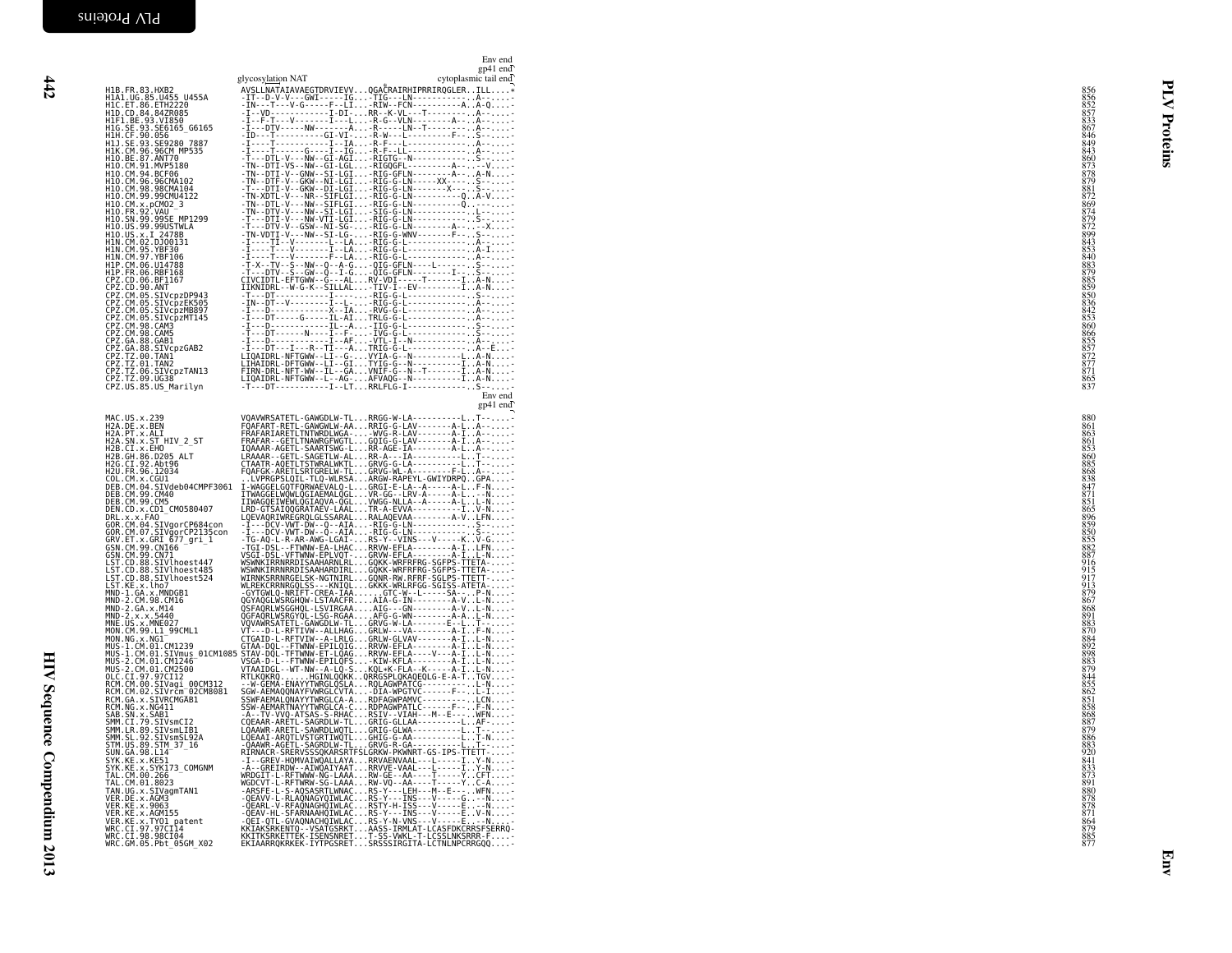| HID: CO: 34. 8276085<br>HILL: SE. 93. VIRSIS<br>HILL: E. 93. VIRSIS<br>HILL: CM. 96. 96765<br>HILL: CM. 96. 96765<br>HILL: CM. 96. 96765<br>HILL: CM. 96. 96761<br>HILL: CM. 96. 96761<br>HID: CM. 96. 96761<br>HID: CM. 96. 96761<br>HID: CM. 96. |  |
|----------------------------------------------------------------------------------------------------------------------------------------------------------------------------------------------------------------------------------------------------|--|
|                                                                                                                                                                                                                                                    |  |
|                                                                                                                                                                                                                                                    |  |
|                                                                                                                                                                                                                                                    |  |
|                                                                                                                                                                                                                                                    |  |
|                                                                                                                                                                                                                                                    |  |
|                                                                                                                                                                                                                                                    |  |
|                                                                                                                                                                                                                                                    |  |
|                                                                                                                                                                                                                                                    |  |
|                                                                                                                                                                                                                                                    |  |
|                                                                                                                                                                                                                                                    |  |
|                                                                                                                                                                                                                                                    |  |
|                                                                                                                                                                                                                                                    |  |
|                                                                                                                                                                                                                                                    |  |
|                                                                                                                                                                                                                                                    |  |
|                                                                                                                                                                                                                                                    |  |
|                                                                                                                                                                                                                                                    |  |
|                                                                                                                                                                                                                                                    |  |
|                                                                                                                                                                                                                                                    |  |
|                                                                                                                                                                                                                                                    |  |
|                                                                                                                                                                                                                                                    |  |
|                                                                                                                                                                                                                                                    |  |
|                                                                                                                                                                                                                                                    |  |
|                                                                                                                                                                                                                                                    |  |
|                                                                                                                                                                                                                                                    |  |
|                                                                                                                                                                                                                                                    |  |
|                                                                                                                                                                                                                                                    |  |
|                                                                                                                                                                                                                                                    |  |
|                                                                                                                                                                                                                                                    |  |
|                                                                                                                                                                                                                                                    |  |
|                                                                                                                                                                                                                                                    |  |
|                                                                                                                                                                                                                                                    |  |
|                                                                                                                                                                                                                                                    |  |
|                                                                                                                                                                                                                                                    |  |
|                                                                                                                                                                                                                                                    |  |
|                                                                                                                                                                                                                                                    |  |
|                                                                                                                                                                                                                                                    |  |
|                                                                                                                                                                                                                                                    |  |
|                                                                                                                                                                                                                                                    |  |
|                                                                                                                                                                                                                                                    |  |
|                                                                                                                                                                                                                                                    |  |
|                                                                                                                                                                                                                                                    |  |
|                                                                                                                                                                                                                                                    |  |
|                                                                                                                                                                                                                                                    |  |
|                                                                                                                                                                                                                                                    |  |
|                                                                                                                                                                                                                                                    |  |
|                                                                                                                                                                                                                                                    |  |
|                                                                                                                                                                                                                                                    |  |
|                                                                                                                                                                                                                                                    |  |
|                                                                                                                                                                                                                                                    |  |
|                                                                                                                                                                                                                                                    |  |
|                                                                                                                                                                                                                                                    |  |
|                                                                                                                                                                                                                                                    |  |
|                                                                                                                                                                                                                                                    |  |
|                                                                                                                                                                                                                                                    |  |
|                                                                                                                                                                                                                                                    |  |
|                                                                                                                                                                                                                                                    |  |
|                                                                                                                                                                                                                                                    |  |
|                                                                                                                                                                                                                                                    |  |
|                                                                                                                                                                                                                                                    |  |
|                                                                                                                                                                                                                                                    |  |
|                                                                                                                                                                                                                                                    |  |
|                                                                                                                                                                                                                                                    |  |
|                                                                                                                                                                                                                                                    |  |
|                                                                                                                                                                                                                                                    |  |
|                                                                                                                                                                                                                                                    |  |
|                                                                                                                                                                                                                                                    |  |
|                                                                                                                                                                                                                                                    |  |
|                                                                                                                                                                                                                                                    |  |
| CP2.772.60 UGS18"<br>PRACE CREATIVE AND A CONSIDERATIVE AND A CONSIDERATIVE AND CREATIVE AND CREATIVE AND CREATIVE AND CREATIVE AND CREATIVE AND CREATIVE AND CREATIVE AND CREATIVE AND CREATIVE AND CREATIVE AND CREATIVE AND                     |  |

<span id="page-38-0"></span>

|                        | A-I<br>GD<br>GD |
|------------------------|-----------------|
| $\ddot{\phantom{1}}$ . |                 |
|                        |                 |
|                        | ĎĎ              |
|                        | ĠĎI             |
|                        | GĎİ             |
|                        | <b>GD</b>       |
|                        | GD <sup>-</sup> |
|                        | <b>VK</b>       |
|                        | SK              |
|                        | Šκ              |
|                        |                 |

|                      |                  |                                      | phosphory<br>vlation            |
|----------------------|------------------|--------------------------------------|---------------------------------|
|                      |                  | acidic cluster                       | nol'<br>µ helix                 |
| <b>UTCUDTUDEDMDD</b> | AFDAADDUCAACDDLF | <b>VUCATTCCNTAATMAACAMI FAOE FEE</b> | DOUDLDDMTVI/AA<br>$\frac{1}{2}$ |

| H1B.FR.83.HXB2<br>H1A1.UG.85.U455 U455A<br>H1C.ET.86.ETH2220<br>H1D.CD.84.84ZR085<br>H1G.SE.93.SE6165 G6165<br>110.BE.87.ANT70<br>10. CM. 99. 99CMU4122<br>PZ.CD.06.BF1167<br>CPZ.CD.90.ANT<br>PZ.CM.05.SIVcpzDP943<br>.<br>PZ.CM.05.SIVcpzEK505<br>PZ.CM.05.SIVcpzMB897<br>2Z.CM.05.SIVcpzMT145<br>PZ.CM.98.CAM3<br>2. CM. 98. CAM5<br>.<br>PZ.GA.88.GABI<br>PZ.GA.88.SIVcpzGAB2<br>Z.TZ.00.TAN1 <sup>'</sup><br>Z.TZ.01.TAN2<br>ČPŽ.TŽ.06.SIVCpzTAN13<br>CPZ.TZ.09.UG38<br>CPZ.US.85.US Marilyn<br>H2A.DE.x.BEN<br>H2A.PT.x.ALI<br>H2A.SN.x.ST_HIV_2_ST<br>H2B.CI.x.EHO<br>12B.GH.86.D205 ALT<br>H2G.CI.92.Abt96<br>H2U.FR.96.12034<br>DEB.CM.04.SIVdeb04CMPF306<br>DEN.CD.x.CD1 CM0580407<br>CM.04.SIVgorCP684con<br>GRV.ET.x.GRI 677 gri 1<br>GSN.CM.99.CN166´-9' --<br>GSN.CM.99.CN71<br>LST.CD.88.SIVlhoest447<br>LST.CD.88.SIVlhoest485<br>ST.CD.88.SIVlhoest524<br>LST.KE.x.lho7<br>MND-2.CM.98.CM16<br>MON.NG.x.NG1<br>MUS-1.CM.01.SIVmus_01CM1085<br>MŪŠ-2.ČM.01.CM1246<br>MUS-2.CM.01.CM2500<br>RCM.CM.00.SIVagi 00CM312<br>SIVrčm <sup>-</sup> 02CM8081<br>RCM.GA.x.SIVRCMGAB1<br>MM.LR.89.SIVsmLIB1<br>TAL.CM.01.8023<br>ER.KE.x.9063<br>WRC.CI.97.97CI14 |                                            | myristoylation<br>Nef start |  | phosphorylation<br>poly-P helix |
|------------------------------------------------------------------------------------------------------------------------------------------------------------------------------------------------------------------------------------------------------------------------------------------------------------------------------------------------------------------------------------------------------------------------------------------------------------------------------------------------------------------------------------------------------------------------------------------------------------------------------------------------------------------------------------------------------------------------------------------------------------------------------------------------------------------------------------------------------------------------------------------------------------------------------------------------------------------------------------------------------------------------------------------------------------------------------------------------------------------------------------------------------------------------|--------------------------------------------|-----------------------------|--|---------------------------------|
|                                                                                                                                                                                                                                                                                                                                                                                                                                                                                                                                                                                                                                                                                                                                                                                                                                                                                                                                                                                                                                                                                                                                                                        |                                            |                             |  |                                 |
|                                                                                                                                                                                                                                                                                                                                                                                                                                                                                                                                                                                                                                                                                                                                                                                                                                                                                                                                                                                                                                                                                                                                                                        |                                            |                             |  |                                 |
|                                                                                                                                                                                                                                                                                                                                                                                                                                                                                                                                                                                                                                                                                                                                                                                                                                                                                                                                                                                                                                                                                                                                                                        | HIF1.BE.93.VI850                           |                             |  |                                 |
|                                                                                                                                                                                                                                                                                                                                                                                                                                                                                                                                                                                                                                                                                                                                                                                                                                                                                                                                                                                                                                                                                                                                                                        |                                            |                             |  |                                 |
|                                                                                                                                                                                                                                                                                                                                                                                                                                                                                                                                                                                                                                                                                                                                                                                                                                                                                                                                                                                                                                                                                                                                                                        |                                            |                             |  |                                 |
|                                                                                                                                                                                                                                                                                                                                                                                                                                                                                                                                                                                                                                                                                                                                                                                                                                                                                                                                                                                                                                                                                                                                                                        | H10.CM.91.MVP5180                          |                             |  |                                 |
|                                                                                                                                                                                                                                                                                                                                                                                                                                                                                                                                                                                                                                                                                                                                                                                                                                                                                                                                                                                                                                                                                                                                                                        | H10.CM.96.96CMA102                         |                             |  |                                 |
|                                                                                                                                                                                                                                                                                                                                                                                                                                                                                                                                                                                                                                                                                                                                                                                                                                                                                                                                                                                                                                                                                                                                                                        |                                            |                             |  |                                 |
|                                                                                                                                                                                                                                                                                                                                                                                                                                                                                                                                                                                                                                                                                                                                                                                                                                                                                                                                                                                                                                                                                                                                                                        |                                            |                             |  |                                 |
|                                                                                                                                                                                                                                                                                                                                                                                                                                                                                                                                                                                                                                                                                                                                                                                                                                                                                                                                                                                                                                                                                                                                                                        |                                            |                             |  |                                 |
|                                                                                                                                                                                                                                                                                                                                                                                                                                                                                                                                                                                                                                                                                                                                                                                                                                                                                                                                                                                                                                                                                                                                                                        |                                            |                             |  |                                 |
|                                                                                                                                                                                                                                                                                                                                                                                                                                                                                                                                                                                                                                                                                                                                                                                                                                                                                                                                                                                                                                                                                                                                                                        |                                            |                             |  |                                 |
|                                                                                                                                                                                                                                                                                                                                                                                                                                                                                                                                                                                                                                                                                                                                                                                                                                                                                                                                                                                                                                                                                                                                                                        |                                            |                             |  |                                 |
|                                                                                                                                                                                                                                                                                                                                                                                                                                                                                                                                                                                                                                                                                                                                                                                                                                                                                                                                                                                                                                                                                                                                                                        |                                            |                             |  |                                 |
|                                                                                                                                                                                                                                                                                                                                                                                                                                                                                                                                                                                                                                                                                                                                                                                                                                                                                                                                                                                                                                                                                                                                                                        |                                            |                             |  |                                 |
|                                                                                                                                                                                                                                                                                                                                                                                                                                                                                                                                                                                                                                                                                                                                                                                                                                                                                                                                                                                                                                                                                                                                                                        |                                            |                             |  |                                 |
|                                                                                                                                                                                                                                                                                                                                                                                                                                                                                                                                                                                                                                                                                                                                                                                                                                                                                                                                                                                                                                                                                                                                                                        |                                            |                             |  |                                 |
|                                                                                                                                                                                                                                                                                                                                                                                                                                                                                                                                                                                                                                                                                                                                                                                                                                                                                                                                                                                                                                                                                                                                                                        |                                            |                             |  |                                 |
|                                                                                                                                                                                                                                                                                                                                                                                                                                                                                                                                                                                                                                                                                                                                                                                                                                                                                                                                                                                                                                                                                                                                                                        |                                            |                             |  |                                 |
|                                                                                                                                                                                                                                                                                                                                                                                                                                                                                                                                                                                                                                                                                                                                                                                                                                                                                                                                                                                                                                                                                                                                                                        |                                            |                             |  |                                 |
|                                                                                                                                                                                                                                                                                                                                                                                                                                                                                                                                                                                                                                                                                                                                                                                                                                                                                                                                                                                                                                                                                                                                                                        | MAC.US.x.239                               |                             |  |                                 |
|                                                                                                                                                                                                                                                                                                                                                                                                                                                                                                                                                                                                                                                                                                                                                                                                                                                                                                                                                                                                                                                                                                                                                                        |                                            |                             |  |                                 |
|                                                                                                                                                                                                                                                                                                                                                                                                                                                                                                                                                                                                                                                                                                                                                                                                                                                                                                                                                                                                                                                                                                                                                                        |                                            |                             |  |                                 |
|                                                                                                                                                                                                                                                                                                                                                                                                                                                                                                                                                                                                                                                                                                                                                                                                                                                                                                                                                                                                                                                                                                                                                                        |                                            |                             |  |                                 |
|                                                                                                                                                                                                                                                                                                                                                                                                                                                                                                                                                                                                                                                                                                                                                                                                                                                                                                                                                                                                                                                                                                                                                                        | COL.CM.x.CGU1                              |                             |  |                                 |
|                                                                                                                                                                                                                                                                                                                                                                                                                                                                                                                                                                                                                                                                                                                                                                                                                                                                                                                                                                                                                                                                                                                                                                        | DEB.CM.99.CM40                             |                             |  |                                 |
|                                                                                                                                                                                                                                                                                                                                                                                                                                                                                                                                                                                                                                                                                                                                                                                                                                                                                                                                                                                                                                                                                                                                                                        |                                            |                             |  |                                 |
|                                                                                                                                                                                                                                                                                                                                                                                                                                                                                                                                                                                                                                                                                                                                                                                                                                                                                                                                                                                                                                                                                                                                                                        | GOR.CM.07.SIVğorCP2135con                  |                             |  |                                 |
|                                                                                                                                                                                                                                                                                                                                                                                                                                                                                                                                                                                                                                                                                                                                                                                                                                                                                                                                                                                                                                                                                                                                                                        |                                            |                             |  |                                 |
|                                                                                                                                                                                                                                                                                                                                                                                                                                                                                                                                                                                                                                                                                                                                                                                                                                                                                                                                                                                                                                                                                                                                                                        |                                            |                             |  |                                 |
|                                                                                                                                                                                                                                                                                                                                                                                                                                                                                                                                                                                                                                                                                                                                                                                                                                                                                                                                                                                                                                                                                                                                                                        |                                            |                             |  |                                 |
|                                                                                                                                                                                                                                                                                                                                                                                                                                                                                                                                                                                                                                                                                                                                                                                                                                                                                                                                                                                                                                                                                                                                                                        | MND-1.GA.x.MNDGB1                          |                             |  |                                 |
|                                                                                                                                                                                                                                                                                                                                                                                                                                                                                                                                                                                                                                                                                                                                                                                                                                                                                                                                                                                                                                                                                                                                                                        | MND-2.GA.x.M14<br>MND-2.x.x.5440           |                             |  |                                 |
|                                                                                                                                                                                                                                                                                                                                                                                                                                                                                                                                                                                                                                                                                                                                                                                                                                                                                                                                                                                                                                                                                                                                                                        | MON.CM.99.L1 99CML1                        |                             |  |                                 |
|                                                                                                                                                                                                                                                                                                                                                                                                                                                                                                                                                                                                                                                                                                                                                                                                                                                                                                                                                                                                                                                                                                                                                                        | MUS-1.CM.01.CM1239                         |                             |  |                                 |
|                                                                                                                                                                                                                                                                                                                                                                                                                                                                                                                                                                                                                                                                                                                                                                                                                                                                                                                                                                                                                                                                                                                                                                        |                                            |                             |  |                                 |
|                                                                                                                                                                                                                                                                                                                                                                                                                                                                                                                                                                                                                                                                                                                                                                                                                                                                                                                                                                                                                                                                                                                                                                        | OLC.CI.97.97CI12                           |                             |  |                                 |
|                                                                                                                                                                                                                                                                                                                                                                                                                                                                                                                                                                                                                                                                                                                                                                                                                                                                                                                                                                                                                                                                                                                                                                        | RCM.CM.02.                                 |                             |  |                                 |
|                                                                                                                                                                                                                                                                                                                                                                                                                                                                                                                                                                                                                                                                                                                                                                                                                                                                                                                                                                                                                                                                                                                                                                        |                                            |                             |  |                                 |
|                                                                                                                                                                                                                                                                                                                                                                                                                                                                                                                                                                                                                                                                                                                                                                                                                                                                                                                                                                                                                                                                                                                                                                        |                                            |                             |  |                                 |
|                                                                                                                                                                                                                                                                                                                                                                                                                                                                                                                                                                                                                                                                                                                                                                                                                                                                                                                                                                                                                                                                                                                                                                        |                                            |                             |  |                                 |
|                                                                                                                                                                                                                                                                                                                                                                                                                                                                                                                                                                                                                                                                                                                                                                                                                                                                                                                                                                                                                                                                                                                                                                        |                                            |                             |  |                                 |
|                                                                                                                                                                                                                                                                                                                                                                                                                                                                                                                                                                                                                                                                                                                                                                                                                                                                                                                                                                                                                                                                                                                                                                        |                                            |                             |  |                                 |
|                                                                                                                                                                                                                                                                                                                                                                                                                                                                                                                                                                                                                                                                                                                                                                                                                                                                                                                                                                                                                                                                                                                                                                        | TAN.UG.x.SIVaαmTAN1                        |                             |  |                                 |
|                                                                                                                                                                                                                                                                                                                                                                                                                                                                                                                                                                                                                                                                                                                                                                                                                                                                                                                                                                                                                                                                                                                                                                        |                                            |                             |  |                                 |
|                                                                                                                                                                                                                                                                                                                                                                                                                                                                                                                                                                                                                                                                                                                                                                                                                                                                                                                                                                                                                                                                                                                                                                        | VER.KE.x.TYO1 patent                       |                             |  |                                 |
|                                                                                                                                                                                                                                                                                                                                                                                                                                                                                                                                                                                                                                                                                                                                                                                                                                                                                                                                                                                                                                                                                                                                                                        | WRC.CI.98.98CI04<br>WRC.GM.05.Pbt 05GM X02 |                             |  |                                 |

Nef